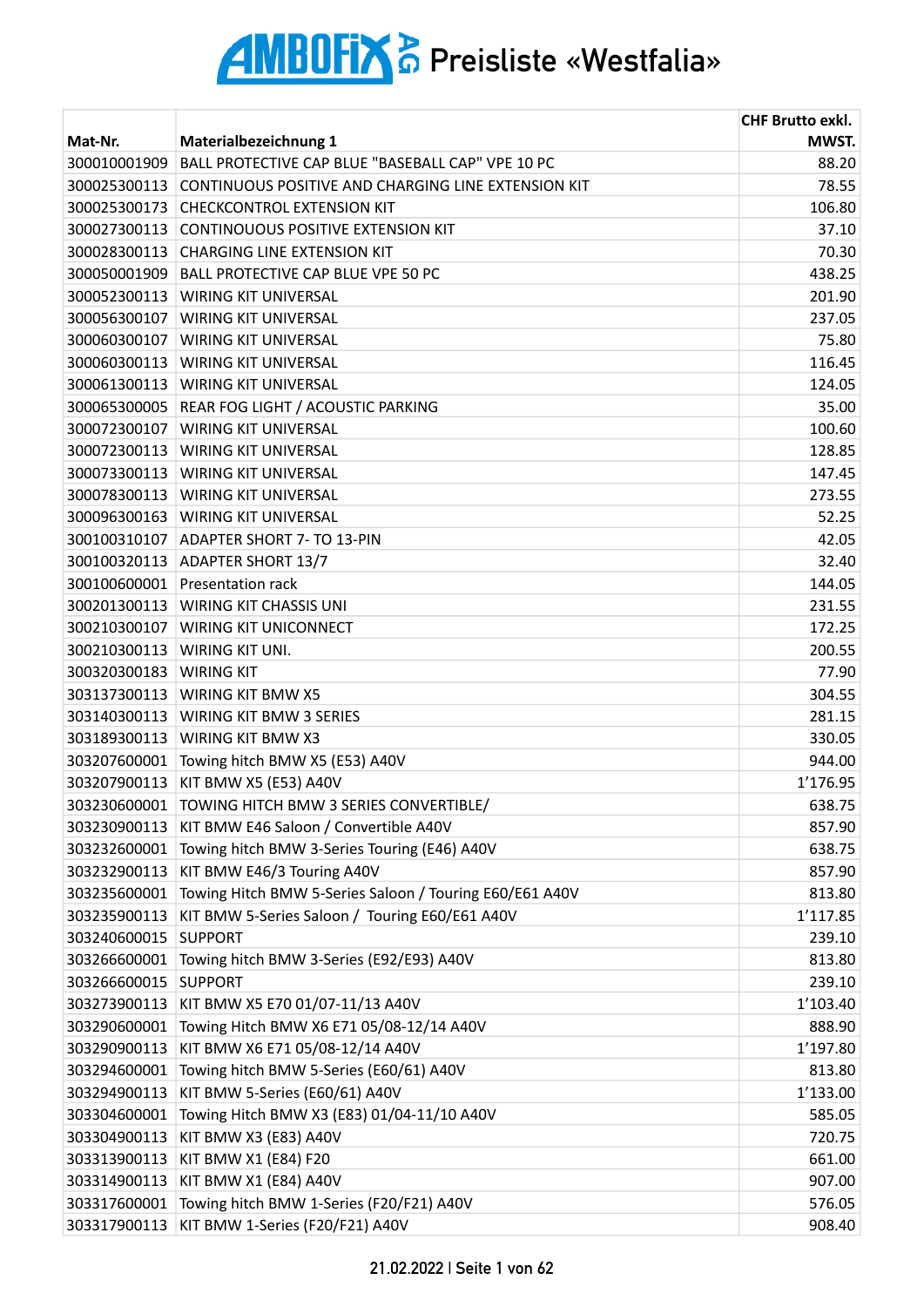| Materialbezeichnung 1<br>MWST.<br>Mat-Nr.<br>KIT BMW 1-Series (F20/F21) A40V<br>877.40<br>303318900113<br>303320600001<br>Towing hitch BMW 1-Series (F20/F21) F20<br>322.50<br>KIT BMW 1-Series (F20/F21) F20<br>303320900113<br>672.05<br>KIT BMW 1-Series (F20/F21) F20<br>635.50<br>303321900113<br>303323600001<br>Towing Hitch BMW 1-Series E81/E82/E87/E88 A40V<br>721.45<br>1'011.05<br>KIT BMW 1-Series E81/E82/E87/E88 A40V<br>303323900113<br>303327600001<br>Towing hitch BMW X3 (E83) F20<br>274.95<br>KIT BMW X3 (E83) F20<br>555.40<br>303327900113<br>303330600001<br>Towing hitch BMW 3-Series (E90/E91) A40V<br>766.95<br>KIT BMW 3-Series (E90/E91) A40V<br>1'083.40<br>303330900113<br>KIT BMW 3-Series (E90/E91) F20<br>619.70<br>303331900113<br>303336600001<br>Towing hitch BMW 5-Series GT (F07) A40V<br>617.40<br>KIT BMW 5-Series (F10/F11) F20<br>303337900113<br>694.80<br>KIT BMW 5-Series (F10/F11) A40V<br>1'006.95<br>303338900113<br>Towing hitch BMW X3 (F25) F20<br>282.50<br>303339600001<br>632.10<br>KIT BMW X3 (F25) F20<br>303339900113<br>303340900113<br>KIT BMW X3 (F25) A40V<br>936.65<br>Towing hitch BMW 3/4-Series (F30/31/32/33/36) F20<br>303351600001<br>323.85<br>KIT BMW 3-/4-Series (F30/31/32/33/36) F20<br>303351900113<br>653.45<br>303352300107<br><b>WIRING KIT BMW</b><br>328.90<br>342.65<br>303352300113<br><b>WIRING KIT BMW</b><br>655.30<br>303352600001<br>Towing hitch BMW 3/4-Ser. (F30/31/32/33/36) A40V<br><b>METAL HOLDER</b><br>303352613001<br>41.50<br>303352900113<br>KIT BMW 3-/4-Series (F30/31/32/33/36) A40V<br>971.10<br>303355600001<br>Towing hitch BMW 2-Series Activeto. (F45/46) F20<br>282.50<br>303355900113<br>KIT BMW 2-Series Activetourer (F45/46) F20<br>552.15<br>635.50<br>KIT BMW 3-/4-Series (F30/31/32/33/36) F20<br>303361900113<br>953.20<br>303362900113<br>KIT BMW 3-/4-Series (F30/31/32/33/36) A40V<br>Towing hitch BMW 3-Series GT (F34) A40V<br>636.00<br>303366600001<br>WIRING KIT BMW X5<br>328.90<br>303368300113<br>303368600001<br>Towing Hitch BMW X5 E70/F15 A40V<br>793.80<br>KIT BMW X5 (F15) A40V<br>1'033.80<br>303368900113<br>Towing hitch BMW 5-Series GT (F07) A40V<br>837.20<br>303370600001<br>959.40<br>303370900113<br>KIT BMW 5-Series (F10/F11) A40V<br>WIRING KIT BMW 2ER<br>307.55<br>303372300113<br>Towing hitch BMW 2-Series Activetourer (F45/46) A40V<br>539.55<br>303372600001<br>798.85<br>303372900113<br>KIT BMW 2er Activetourer (F45/46) A40V<br>Towing hitch BMW X1 (E84) F20<br>312.85<br>303393600001<br>Towing hitch BMW X1 (E84) A40V<br>566.40<br>303394600001<br>Towing hitch BMW 5-Series (F10/F11) F20<br>364.55<br>303397600001<br>303398600001<br>Towing hitch BMW 5-Series (F10/F11) A40V<br>673.90<br>KIT BMW X3 (F25) F20<br>303403900113<br>596.95<br>Towing hitch BMW X3 / X4 (F25/F26) A40V<br>605.00<br>303404600001<br>KIT BMW X3 / X4 (F25/F26) A40V<br>877.40<br>303404900113<br>303412600001<br>TWB BMW 5er G30/G31 A40V<br>644.30<br>KIT BMW 5er G30/G31 A40V<br>942.85<br>303412900113<br>303413600001<br>Towing hitch BMW 5er (G30/G31) F20<br>341.80 |              |                                | <b>CHF Brutto exkl.</b> |
|---------------------------------------------------------------------------------------------------------------------------------------------------------------------------------------------------------------------------------------------------------------------------------------------------------------------------------------------------------------------------------------------------------------------------------------------------------------------------------------------------------------------------------------------------------------------------------------------------------------------------------------------------------------------------------------------------------------------------------------------------------------------------------------------------------------------------------------------------------------------------------------------------------------------------------------------------------------------------------------------------------------------------------------------------------------------------------------------------------------------------------------------------------------------------------------------------------------------------------------------------------------------------------------------------------------------------------------------------------------------------------------------------------------------------------------------------------------------------------------------------------------------------------------------------------------------------------------------------------------------------------------------------------------------------------------------------------------------------------------------------------------------------------------------------------------------------------------------------------------------------------------------------------------------------------------------------------------------------------------------------------------------------------------------------------------------------------------------------------------------------------------------------------------------------------------------------------------------------------------------------------------------------------------------------------------------------------------------------------------------------------------------------------------------------------------------------------------------------------------------------------------------------------------------------------------------------------------------------------------------------------------------------------------------------------------------------------------------------------------------------------------------------------------------------------------------------------------------------------------------------------------------------------------------------------------------------------------------------------------------------------------------------------------------------------------------------------------------------------------------------|--------------|--------------------------------|-------------------------|
|                                                                                                                                                                                                                                                                                                                                                                                                                                                                                                                                                                                                                                                                                                                                                                                                                                                                                                                                                                                                                                                                                                                                                                                                                                                                                                                                                                                                                                                                                                                                                                                                                                                                                                                                                                                                                                                                                                                                                                                                                                                                                                                                                                                                                                                                                                                                                                                                                                                                                                                                                                                                                                                                                                                                                                                                                                                                                                                                                                                                                                                                                                                           |              |                                |                         |
|                                                                                                                                                                                                                                                                                                                                                                                                                                                                                                                                                                                                                                                                                                                                                                                                                                                                                                                                                                                                                                                                                                                                                                                                                                                                                                                                                                                                                                                                                                                                                                                                                                                                                                                                                                                                                                                                                                                                                                                                                                                                                                                                                                                                                                                                                                                                                                                                                                                                                                                                                                                                                                                                                                                                                                                                                                                                                                                                                                                                                                                                                                                           |              |                                |                         |
|                                                                                                                                                                                                                                                                                                                                                                                                                                                                                                                                                                                                                                                                                                                                                                                                                                                                                                                                                                                                                                                                                                                                                                                                                                                                                                                                                                                                                                                                                                                                                                                                                                                                                                                                                                                                                                                                                                                                                                                                                                                                                                                                                                                                                                                                                                                                                                                                                                                                                                                                                                                                                                                                                                                                                                                                                                                                                                                                                                                                                                                                                                                           |              |                                |                         |
|                                                                                                                                                                                                                                                                                                                                                                                                                                                                                                                                                                                                                                                                                                                                                                                                                                                                                                                                                                                                                                                                                                                                                                                                                                                                                                                                                                                                                                                                                                                                                                                                                                                                                                                                                                                                                                                                                                                                                                                                                                                                                                                                                                                                                                                                                                                                                                                                                                                                                                                                                                                                                                                                                                                                                                                                                                                                                                                                                                                                                                                                                                                           |              |                                |                         |
|                                                                                                                                                                                                                                                                                                                                                                                                                                                                                                                                                                                                                                                                                                                                                                                                                                                                                                                                                                                                                                                                                                                                                                                                                                                                                                                                                                                                                                                                                                                                                                                                                                                                                                                                                                                                                                                                                                                                                                                                                                                                                                                                                                                                                                                                                                                                                                                                                                                                                                                                                                                                                                                                                                                                                                                                                                                                                                                                                                                                                                                                                                                           |              |                                |                         |
|                                                                                                                                                                                                                                                                                                                                                                                                                                                                                                                                                                                                                                                                                                                                                                                                                                                                                                                                                                                                                                                                                                                                                                                                                                                                                                                                                                                                                                                                                                                                                                                                                                                                                                                                                                                                                                                                                                                                                                                                                                                                                                                                                                                                                                                                                                                                                                                                                                                                                                                                                                                                                                                                                                                                                                                                                                                                                                                                                                                                                                                                                                                           |              |                                |                         |
|                                                                                                                                                                                                                                                                                                                                                                                                                                                                                                                                                                                                                                                                                                                                                                                                                                                                                                                                                                                                                                                                                                                                                                                                                                                                                                                                                                                                                                                                                                                                                                                                                                                                                                                                                                                                                                                                                                                                                                                                                                                                                                                                                                                                                                                                                                                                                                                                                                                                                                                                                                                                                                                                                                                                                                                                                                                                                                                                                                                                                                                                                                                           |              |                                |                         |
|                                                                                                                                                                                                                                                                                                                                                                                                                                                                                                                                                                                                                                                                                                                                                                                                                                                                                                                                                                                                                                                                                                                                                                                                                                                                                                                                                                                                                                                                                                                                                                                                                                                                                                                                                                                                                                                                                                                                                                                                                                                                                                                                                                                                                                                                                                                                                                                                                                                                                                                                                                                                                                                                                                                                                                                                                                                                                                                                                                                                                                                                                                                           |              |                                |                         |
|                                                                                                                                                                                                                                                                                                                                                                                                                                                                                                                                                                                                                                                                                                                                                                                                                                                                                                                                                                                                                                                                                                                                                                                                                                                                                                                                                                                                                                                                                                                                                                                                                                                                                                                                                                                                                                                                                                                                                                                                                                                                                                                                                                                                                                                                                                                                                                                                                                                                                                                                                                                                                                                                                                                                                                                                                                                                                                                                                                                                                                                                                                                           |              |                                |                         |
|                                                                                                                                                                                                                                                                                                                                                                                                                                                                                                                                                                                                                                                                                                                                                                                                                                                                                                                                                                                                                                                                                                                                                                                                                                                                                                                                                                                                                                                                                                                                                                                                                                                                                                                                                                                                                                                                                                                                                                                                                                                                                                                                                                                                                                                                                                                                                                                                                                                                                                                                                                                                                                                                                                                                                                                                                                                                                                                                                                                                                                                                                                                           |              |                                |                         |
|                                                                                                                                                                                                                                                                                                                                                                                                                                                                                                                                                                                                                                                                                                                                                                                                                                                                                                                                                                                                                                                                                                                                                                                                                                                                                                                                                                                                                                                                                                                                                                                                                                                                                                                                                                                                                                                                                                                                                                                                                                                                                                                                                                                                                                                                                                                                                                                                                                                                                                                                                                                                                                                                                                                                                                                                                                                                                                                                                                                                                                                                                                                           |              |                                |                         |
|                                                                                                                                                                                                                                                                                                                                                                                                                                                                                                                                                                                                                                                                                                                                                                                                                                                                                                                                                                                                                                                                                                                                                                                                                                                                                                                                                                                                                                                                                                                                                                                                                                                                                                                                                                                                                                                                                                                                                                                                                                                                                                                                                                                                                                                                                                                                                                                                                                                                                                                                                                                                                                                                                                                                                                                                                                                                                                                                                                                                                                                                                                                           |              |                                |                         |
|                                                                                                                                                                                                                                                                                                                                                                                                                                                                                                                                                                                                                                                                                                                                                                                                                                                                                                                                                                                                                                                                                                                                                                                                                                                                                                                                                                                                                                                                                                                                                                                                                                                                                                                                                                                                                                                                                                                                                                                                                                                                                                                                                                                                                                                                                                                                                                                                                                                                                                                                                                                                                                                                                                                                                                                                                                                                                                                                                                                                                                                                                                                           |              |                                |                         |
|                                                                                                                                                                                                                                                                                                                                                                                                                                                                                                                                                                                                                                                                                                                                                                                                                                                                                                                                                                                                                                                                                                                                                                                                                                                                                                                                                                                                                                                                                                                                                                                                                                                                                                                                                                                                                                                                                                                                                                                                                                                                                                                                                                                                                                                                                                                                                                                                                                                                                                                                                                                                                                                                                                                                                                                                                                                                                                                                                                                                                                                                                                                           |              |                                |                         |
|                                                                                                                                                                                                                                                                                                                                                                                                                                                                                                                                                                                                                                                                                                                                                                                                                                                                                                                                                                                                                                                                                                                                                                                                                                                                                                                                                                                                                                                                                                                                                                                                                                                                                                                                                                                                                                                                                                                                                                                                                                                                                                                                                                                                                                                                                                                                                                                                                                                                                                                                                                                                                                                                                                                                                                                                                                                                                                                                                                                                                                                                                                                           |              |                                |                         |
|                                                                                                                                                                                                                                                                                                                                                                                                                                                                                                                                                                                                                                                                                                                                                                                                                                                                                                                                                                                                                                                                                                                                                                                                                                                                                                                                                                                                                                                                                                                                                                                                                                                                                                                                                                                                                                                                                                                                                                                                                                                                                                                                                                                                                                                                                                                                                                                                                                                                                                                                                                                                                                                                                                                                                                                                                                                                                                                                                                                                                                                                                                                           |              |                                |                         |
|                                                                                                                                                                                                                                                                                                                                                                                                                                                                                                                                                                                                                                                                                                                                                                                                                                                                                                                                                                                                                                                                                                                                                                                                                                                                                                                                                                                                                                                                                                                                                                                                                                                                                                                                                                                                                                                                                                                                                                                                                                                                                                                                                                                                                                                                                                                                                                                                                                                                                                                                                                                                                                                                                                                                                                                                                                                                                                                                                                                                                                                                                                                           |              |                                |                         |
|                                                                                                                                                                                                                                                                                                                                                                                                                                                                                                                                                                                                                                                                                                                                                                                                                                                                                                                                                                                                                                                                                                                                                                                                                                                                                                                                                                                                                                                                                                                                                                                                                                                                                                                                                                                                                                                                                                                                                                                                                                                                                                                                                                                                                                                                                                                                                                                                                                                                                                                                                                                                                                                                                                                                                                                                                                                                                                                                                                                                                                                                                                                           |              |                                |                         |
|                                                                                                                                                                                                                                                                                                                                                                                                                                                                                                                                                                                                                                                                                                                                                                                                                                                                                                                                                                                                                                                                                                                                                                                                                                                                                                                                                                                                                                                                                                                                                                                                                                                                                                                                                                                                                                                                                                                                                                                                                                                                                                                                                                                                                                                                                                                                                                                                                                                                                                                                                                                                                                                                                                                                                                                                                                                                                                                                                                                                                                                                                                                           |              |                                |                         |
|                                                                                                                                                                                                                                                                                                                                                                                                                                                                                                                                                                                                                                                                                                                                                                                                                                                                                                                                                                                                                                                                                                                                                                                                                                                                                                                                                                                                                                                                                                                                                                                                                                                                                                                                                                                                                                                                                                                                                                                                                                                                                                                                                                                                                                                                                                                                                                                                                                                                                                                                                                                                                                                                                                                                                                                                                                                                                                                                                                                                                                                                                                                           |              |                                |                         |
|                                                                                                                                                                                                                                                                                                                                                                                                                                                                                                                                                                                                                                                                                                                                                                                                                                                                                                                                                                                                                                                                                                                                                                                                                                                                                                                                                                                                                                                                                                                                                                                                                                                                                                                                                                                                                                                                                                                                                                                                                                                                                                                                                                                                                                                                                                                                                                                                                                                                                                                                                                                                                                                                                                                                                                                                                                                                                                                                                                                                                                                                                                                           |              |                                |                         |
|                                                                                                                                                                                                                                                                                                                                                                                                                                                                                                                                                                                                                                                                                                                                                                                                                                                                                                                                                                                                                                                                                                                                                                                                                                                                                                                                                                                                                                                                                                                                                                                                                                                                                                                                                                                                                                                                                                                                                                                                                                                                                                                                                                                                                                                                                                                                                                                                                                                                                                                                                                                                                                                                                                                                                                                                                                                                                                                                                                                                                                                                                                                           |              |                                |                         |
|                                                                                                                                                                                                                                                                                                                                                                                                                                                                                                                                                                                                                                                                                                                                                                                                                                                                                                                                                                                                                                                                                                                                                                                                                                                                                                                                                                                                                                                                                                                                                                                                                                                                                                                                                                                                                                                                                                                                                                                                                                                                                                                                                                                                                                                                                                                                                                                                                                                                                                                                                                                                                                                                                                                                                                                                                                                                                                                                                                                                                                                                                                                           |              |                                |                         |
|                                                                                                                                                                                                                                                                                                                                                                                                                                                                                                                                                                                                                                                                                                                                                                                                                                                                                                                                                                                                                                                                                                                                                                                                                                                                                                                                                                                                                                                                                                                                                                                                                                                                                                                                                                                                                                                                                                                                                                                                                                                                                                                                                                                                                                                                                                                                                                                                                                                                                                                                                                                                                                                                                                                                                                                                                                                                                                                                                                                                                                                                                                                           |              |                                |                         |
|                                                                                                                                                                                                                                                                                                                                                                                                                                                                                                                                                                                                                                                                                                                                                                                                                                                                                                                                                                                                                                                                                                                                                                                                                                                                                                                                                                                                                                                                                                                                                                                                                                                                                                                                                                                                                                                                                                                                                                                                                                                                                                                                                                                                                                                                                                                                                                                                                                                                                                                                                                                                                                                                                                                                                                                                                                                                                                                                                                                                                                                                                                                           |              |                                |                         |
|                                                                                                                                                                                                                                                                                                                                                                                                                                                                                                                                                                                                                                                                                                                                                                                                                                                                                                                                                                                                                                                                                                                                                                                                                                                                                                                                                                                                                                                                                                                                                                                                                                                                                                                                                                                                                                                                                                                                                                                                                                                                                                                                                                                                                                                                                                                                                                                                                                                                                                                                                                                                                                                                                                                                                                                                                                                                                                                                                                                                                                                                                                                           |              |                                |                         |
|                                                                                                                                                                                                                                                                                                                                                                                                                                                                                                                                                                                                                                                                                                                                                                                                                                                                                                                                                                                                                                                                                                                                                                                                                                                                                                                                                                                                                                                                                                                                                                                                                                                                                                                                                                                                                                                                                                                                                                                                                                                                                                                                                                                                                                                                                                                                                                                                                                                                                                                                                                                                                                                                                                                                                                                                                                                                                                                                                                                                                                                                                                                           |              |                                |                         |
|                                                                                                                                                                                                                                                                                                                                                                                                                                                                                                                                                                                                                                                                                                                                                                                                                                                                                                                                                                                                                                                                                                                                                                                                                                                                                                                                                                                                                                                                                                                                                                                                                                                                                                                                                                                                                                                                                                                                                                                                                                                                                                                                                                                                                                                                                                                                                                                                                                                                                                                                                                                                                                                                                                                                                                                                                                                                                                                                                                                                                                                                                                                           |              |                                |                         |
|                                                                                                                                                                                                                                                                                                                                                                                                                                                                                                                                                                                                                                                                                                                                                                                                                                                                                                                                                                                                                                                                                                                                                                                                                                                                                                                                                                                                                                                                                                                                                                                                                                                                                                                                                                                                                                                                                                                                                                                                                                                                                                                                                                                                                                                                                                                                                                                                                                                                                                                                                                                                                                                                                                                                                                                                                                                                                                                                                                                                                                                                                                                           |              |                                |                         |
|                                                                                                                                                                                                                                                                                                                                                                                                                                                                                                                                                                                                                                                                                                                                                                                                                                                                                                                                                                                                                                                                                                                                                                                                                                                                                                                                                                                                                                                                                                                                                                                                                                                                                                                                                                                                                                                                                                                                                                                                                                                                                                                                                                                                                                                                                                                                                                                                                                                                                                                                                                                                                                                                                                                                                                                                                                                                                                                                                                                                                                                                                                                           |              |                                |                         |
|                                                                                                                                                                                                                                                                                                                                                                                                                                                                                                                                                                                                                                                                                                                                                                                                                                                                                                                                                                                                                                                                                                                                                                                                                                                                                                                                                                                                                                                                                                                                                                                                                                                                                                                                                                                                                                                                                                                                                                                                                                                                                                                                                                                                                                                                                                                                                                                                                                                                                                                                                                                                                                                                                                                                                                                                                                                                                                                                                                                                                                                                                                                           |              |                                |                         |
|                                                                                                                                                                                                                                                                                                                                                                                                                                                                                                                                                                                                                                                                                                                                                                                                                                                                                                                                                                                                                                                                                                                                                                                                                                                                                                                                                                                                                                                                                                                                                                                                                                                                                                                                                                                                                                                                                                                                                                                                                                                                                                                                                                                                                                                                                                                                                                                                                                                                                                                                                                                                                                                                                                                                                                                                                                                                                                                                                                                                                                                                                                                           |              |                                |                         |
|                                                                                                                                                                                                                                                                                                                                                                                                                                                                                                                                                                                                                                                                                                                                                                                                                                                                                                                                                                                                                                                                                                                                                                                                                                                                                                                                                                                                                                                                                                                                                                                                                                                                                                                                                                                                                                                                                                                                                                                                                                                                                                                                                                                                                                                                                                                                                                                                                                                                                                                                                                                                                                                                                                                                                                                                                                                                                                                                                                                                                                                                                                                           |              |                                |                         |
|                                                                                                                                                                                                                                                                                                                                                                                                                                                                                                                                                                                                                                                                                                                                                                                                                                                                                                                                                                                                                                                                                                                                                                                                                                                                                                                                                                                                                                                                                                                                                                                                                                                                                                                                                                                                                                                                                                                                                                                                                                                                                                                                                                                                                                                                                                                                                                                                                                                                                                                                                                                                                                                                                                                                                                                                                                                                                                                                                                                                                                                                                                                           |              |                                |                         |
|                                                                                                                                                                                                                                                                                                                                                                                                                                                                                                                                                                                                                                                                                                                                                                                                                                                                                                                                                                                                                                                                                                                                                                                                                                                                                                                                                                                                                                                                                                                                                                                                                                                                                                                                                                                                                                                                                                                                                                                                                                                                                                                                                                                                                                                                                                                                                                                                                                                                                                                                                                                                                                                                                                                                                                                                                                                                                                                                                                                                                                                                                                                           |              |                                |                         |
|                                                                                                                                                                                                                                                                                                                                                                                                                                                                                                                                                                                                                                                                                                                                                                                                                                                                                                                                                                                                                                                                                                                                                                                                                                                                                                                                                                                                                                                                                                                                                                                                                                                                                                                                                                                                                                                                                                                                                                                                                                                                                                                                                                                                                                                                                                                                                                                                                                                                                                                                                                                                                                                                                                                                                                                                                                                                                                                                                                                                                                                                                                                           |              |                                |                         |
|                                                                                                                                                                                                                                                                                                                                                                                                                                                                                                                                                                                                                                                                                                                                                                                                                                                                                                                                                                                                                                                                                                                                                                                                                                                                                                                                                                                                                                                                                                                                                                                                                                                                                                                                                                                                                                                                                                                                                                                                                                                                                                                                                                                                                                                                                                                                                                                                                                                                                                                                                                                                                                                                                                                                                                                                                                                                                                                                                                                                                                                                                                                           |              |                                |                         |
|                                                                                                                                                                                                                                                                                                                                                                                                                                                                                                                                                                                                                                                                                                                                                                                                                                                                                                                                                                                                                                                                                                                                                                                                                                                                                                                                                                                                                                                                                                                                                                                                                                                                                                                                                                                                                                                                                                                                                                                                                                                                                                                                                                                                                                                                                                                                                                                                                                                                                                                                                                                                                                                                                                                                                                                                                                                                                                                                                                                                                                                                                                                           |              |                                |                         |
|                                                                                                                                                                                                                                                                                                                                                                                                                                                                                                                                                                                                                                                                                                                                                                                                                                                                                                                                                                                                                                                                                                                                                                                                                                                                                                                                                                                                                                                                                                                                                                                                                                                                                                                                                                                                                                                                                                                                                                                                                                                                                                                                                                                                                                                                                                                                                                                                                                                                                                                                                                                                                                                                                                                                                                                                                                                                                                                                                                                                                                                                                                                           |              |                                |                         |
|                                                                                                                                                                                                                                                                                                                                                                                                                                                                                                                                                                                                                                                                                                                                                                                                                                                                                                                                                                                                                                                                                                                                                                                                                                                                                                                                                                                                                                                                                                                                                                                                                                                                                                                                                                                                                                                                                                                                                                                                                                                                                                                                                                                                                                                                                                                                                                                                                                                                                                                                                                                                                                                                                                                                                                                                                                                                                                                                                                                                                                                                                                                           |              |                                |                         |
|                                                                                                                                                                                                                                                                                                                                                                                                                                                                                                                                                                                                                                                                                                                                                                                                                                                                                                                                                                                                                                                                                                                                                                                                                                                                                                                                                                                                                                                                                                                                                                                                                                                                                                                                                                                                                                                                                                                                                                                                                                                                                                                                                                                                                                                                                                                                                                                                                                                                                                                                                                                                                                                                                                                                                                                                                                                                                                                                                                                                                                                                                                                           |              |                                |                         |
|                                                                                                                                                                                                                                                                                                                                                                                                                                                                                                                                                                                                                                                                                                                                                                                                                                                                                                                                                                                                                                                                                                                                                                                                                                                                                                                                                                                                                                                                                                                                                                                                                                                                                                                                                                                                                                                                                                                                                                                                                                                                                                                                                                                                                                                                                                                                                                                                                                                                                                                                                                                                                                                                                                                                                                                                                                                                                                                                                                                                                                                                                                                           |              |                                |                         |
|                                                                                                                                                                                                                                                                                                                                                                                                                                                                                                                                                                                                                                                                                                                                                                                                                                                                                                                                                                                                                                                                                                                                                                                                                                                                                                                                                                                                                                                                                                                                                                                                                                                                                                                                                                                                                                                                                                                                                                                                                                                                                                                                                                                                                                                                                                                                                                                                                                                                                                                                                                                                                                                                                                                                                                                                                                                                                                                                                                                                                                                                                                                           |              |                                |                         |
|                                                                                                                                                                                                                                                                                                                                                                                                                                                                                                                                                                                                                                                                                                                                                                                                                                                                                                                                                                                                                                                                                                                                                                                                                                                                                                                                                                                                                                                                                                                                                                                                                                                                                                                                                                                                                                                                                                                                                                                                                                                                                                                                                                                                                                                                                                                                                                                                                                                                                                                                                                                                                                                                                                                                                                                                                                                                                                                                                                                                                                                                                                                           |              |                                |                         |
|                                                                                                                                                                                                                                                                                                                                                                                                                                                                                                                                                                                                                                                                                                                                                                                                                                                                                                                                                                                                                                                                                                                                                                                                                                                                                                                                                                                                                                                                                                                                                                                                                                                                                                                                                                                                                                                                                                                                                                                                                                                                                                                                                                                                                                                                                                                                                                                                                                                                                                                                                                                                                                                                                                                                                                                                                                                                                                                                                                                                                                                                                                                           |              |                                |                         |
|                                                                                                                                                                                                                                                                                                                                                                                                                                                                                                                                                                                                                                                                                                                                                                                                                                                                                                                                                                                                                                                                                                                                                                                                                                                                                                                                                                                                                                                                                                                                                                                                                                                                                                                                                                                                                                                                                                                                                                                                                                                                                                                                                                                                                                                                                                                                                                                                                                                                                                                                                                                                                                                                                                                                                                                                                                                                                                                                                                                                                                                                                                                           |              |                                |                         |
|                                                                                                                                                                                                                                                                                                                                                                                                                                                                                                                                                                                                                                                                                                                                                                                                                                                                                                                                                                                                                                                                                                                                                                                                                                                                                                                                                                                                                                                                                                                                                                                                                                                                                                                                                                                                                                                                                                                                                                                                                                                                                                                                                                                                                                                                                                                                                                                                                                                                                                                                                                                                                                                                                                                                                                                                                                                                                                                                                                                                                                                                                                                           |              |                                |                         |
|                                                                                                                                                                                                                                                                                                                                                                                                                                                                                                                                                                                                                                                                                                                                                                                                                                                                                                                                                                                                                                                                                                                                                                                                                                                                                                                                                                                                                                                                                                                                                                                                                                                                                                                                                                                                                                                                                                                                                                                                                                                                                                                                                                                                                                                                                                                                                                                                                                                                                                                                                                                                                                                                                                                                                                                                                                                                                                                                                                                                                                                                                                                           |              |                                |                         |
|                                                                                                                                                                                                                                                                                                                                                                                                                                                                                                                                                                                                                                                                                                                                                                                                                                                                                                                                                                                                                                                                                                                                                                                                                                                                                                                                                                                                                                                                                                                                                                                                                                                                                                                                                                                                                                                                                                                                                                                                                                                                                                                                                                                                                                                                                                                                                                                                                                                                                                                                                                                                                                                                                                                                                                                                                                                                                                                                                                                                                                                                                                                           | 303413900113 | KIT BMW 5-Series (G30/G31) F20 | 654.80                  |
| Towing hitch BMW 3er (E90/E91) F20<br>282.50<br>303428600001                                                                                                                                                                                                                                                                                                                                                                                                                                                                                                                                                                                                                                                                                                                                                                                                                                                                                                                                                                                                                                                                                                                                                                                                                                                                                                                                                                                                                                                                                                                                                                                                                                                                                                                                                                                                                                                                                                                                                                                                                                                                                                                                                                                                                                                                                                                                                                                                                                                                                                                                                                                                                                                                                                                                                                                                                                                                                                                                                                                                                                                              |              |                                |                         |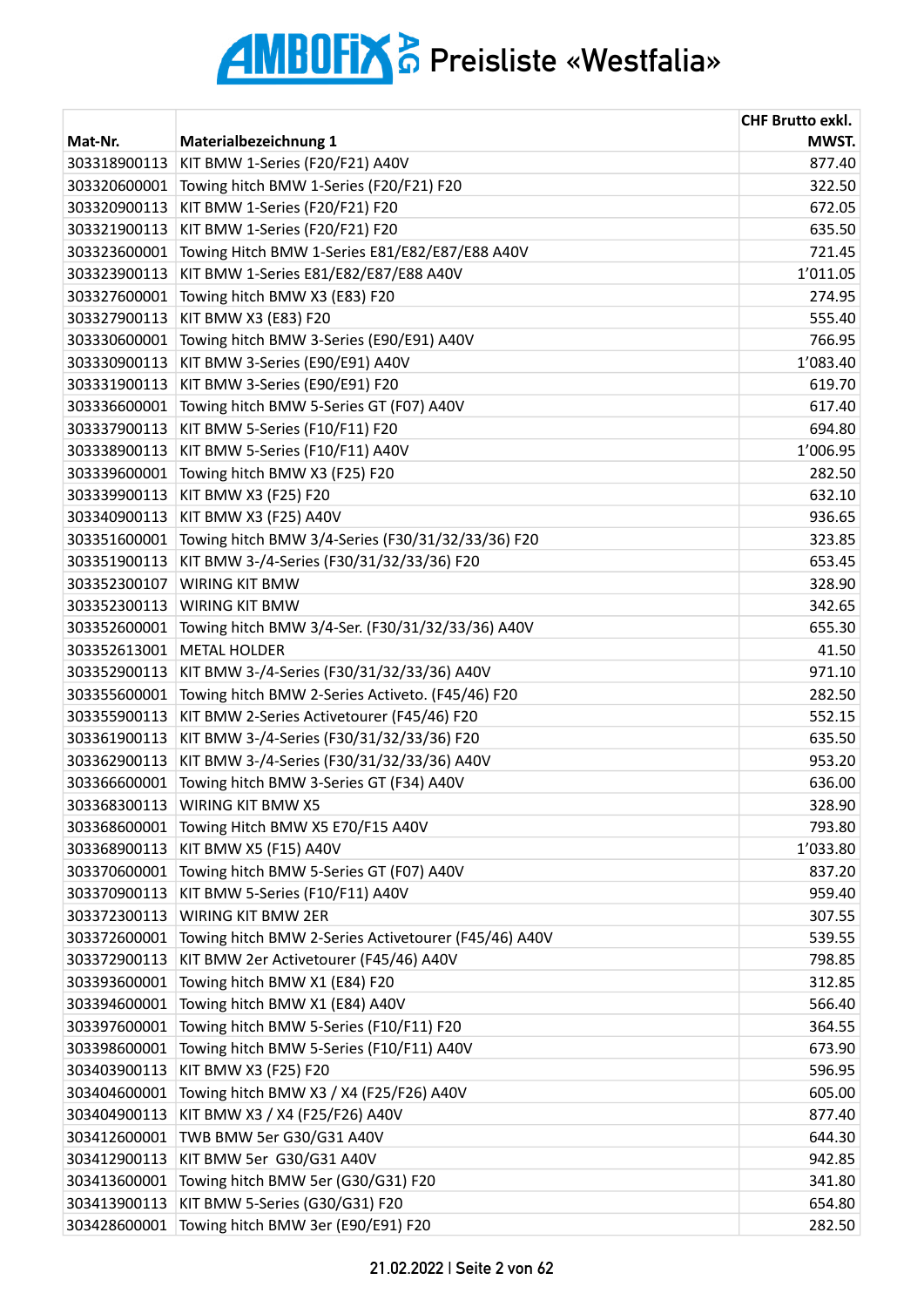| MWST.<br>Mat-Nr.<br>Materialbezeichnung 1<br>WIRING KIT FOR BMW X5 / X6 UCC<br>356.45<br>303451300107<br>WIRING KIT BMW X5/X6<br>373.00<br>303451300113<br>WIRING KIT BMW UCC<br>303460300107<br>353.70<br>303460300113<br>WIRING KIT BMW 1-3-5 SERIES<br>365.40<br>303475600001<br>TWB BMW X2 (F39) 11/17- F20<br>327.30<br>557.45<br>TWB BMW X2 (F39) 11/17- A40V<br>303476600001<br>303476900113<br>KIT BMW X2 11/17- A40V<br>824.30<br>303481300113<br>WIRINGKIT BMW UCC2 3,5,X3,X5,<br>255.95<br>303483600001<br>TWB BMW X4 G02 04/2018- A40V<br>576.05<br>KIT BMW X4 G02 04/18- A40V<br>873.25<br>303483900113<br>TWB BMW X5 G05 08/18- A40V<br>716.65<br>303485600001<br>TWB BMW 3ER G20 11/18- F20<br>332.85<br>303486600001<br>TWB BMW 3ER G20 11/18- A40V<br>303487600001<br>622.25<br>Towing hitch BMW X3 / X4 (F25/26/G01) F20<br>297.00<br>303495600001<br>KIT BMW X3 (G01) 07/17- F20<br>303495900113<br>612.10<br>589.15<br>303496600001<br>Towing hitch BMW X3 / X4 (F25/26/G01) A40V<br>858.10<br>KIT BMW X3 (G01) 07/17- A40V<br>303496900113<br>Toeing hitch BMW 1-Series (F40) 07/19- F20<br>340.40<br>303497600001<br>Towing hitch BMW 1-Series (F40) 07/19- A40V<br>514.05<br>303498600001<br>Towing hitch BMW 3-Series (G20/G21) F20<br>332.85<br>303499600001<br>Towing hitch BMW 3-Series (G20/G21) A40V<br>622.25<br>303500600001<br>166.10<br>WIRING KIT CITROEN BERLINGO, PEUGEOT PARTNER<br>304054300113<br>304054600001<br>Towing hitch Citroen Berlingo 11/96-04/08 F20<br>336.95<br>KIT Citroen Berlingo 11/96-04/08 F20<br>469.25<br>304054900113<br>304069600001<br>Towing hitch Citroen Xsara Picasso 9/99-6/12 F20<br>297.00<br>Towing hitch Citroen Berlingo L1 04/08-08/18 F20<br>344.55<br>304091600001<br>KIT Citroen Berlingo L1 04/08-11/11 F20<br>650.70<br>304091900113<br>Towing hitch Citroen Berlingo L1 04/08-08/18 A40V<br>304092600001<br>582.25<br>KIT Citroen Berlingo L1 04/08-11/11 A40V<br>304092900113<br>857.40<br>KIT Citroen C4 Picasso 11/06-01/11 F20<br>304099900113<br>694.80<br>304100900113<br>KIT Citroen C4 Picasso 11/06-01/11 A40V<br>944.20<br>304118600001<br>Towing hitch Citroen Berlingo L1 09/18-F30<br>274.95<br>304127600001<br>Towing hitch Citroen C3 Picasso 03/09-F20<br>303.20<br>KIT Citroen C3 Picasso 03/09- F20<br>616.90<br>304127900113<br>Towing hitch Citroen Berlingo L2 04/08-08/18 F20<br>289.40<br>304129600001<br>304129900113<br>KIT Citroen Berlingo L2 04/08-11/11 F20<br>596.95<br>Towing hitch Citroen C5 III 05/08- F20<br>304133600001<br>381.05<br>Towing hitch Citroen C5 III 05/08- A40V<br>304135600001<br>622.90<br><b>WIRING KIT CITROEN C4</b><br>304144300113<br>327.50<br>KIT Citroen C5 III 05/08- A40V<br>304145900113<br>927.00<br>304146900113<br>KIT Citroen C5 III 05/08- F20<br>694.80<br>Towing hitch Citroen DS4 04/11- A40V<br>304148600001<br>587.80<br>KIT Citroen DS4 04/11- A40V<br>304148900113<br>868.40<br>Towing hitch Citroen DS5 02/12-02/18 A40V<br>304149600001<br>570.55<br>Towing hitch Citroen C4 Picasso 06/13-F20<br>297.00<br>304151600001<br>KIT Citroen C4 Picasso 06/13- F20<br>559.70<br>304151900113<br>304152600001<br>Towing hitch Citroen C4 Picasso 06/13-A40V<br>609.15<br>304152900113<br>KIT Citroen C4 Picasso 06/13- A40V<br>864.30 |              |                                            | <b>CHF Brutto exkl.</b> |
|----------------------------------------------------------------------------------------------------------------------------------------------------------------------------------------------------------------------------------------------------------------------------------------------------------------------------------------------------------------------------------------------------------------------------------------------------------------------------------------------------------------------------------------------------------------------------------------------------------------------------------------------------------------------------------------------------------------------------------------------------------------------------------------------------------------------------------------------------------------------------------------------------------------------------------------------------------------------------------------------------------------------------------------------------------------------------------------------------------------------------------------------------------------------------------------------------------------------------------------------------------------------------------------------------------------------------------------------------------------------------------------------------------------------------------------------------------------------------------------------------------------------------------------------------------------------------------------------------------------------------------------------------------------------------------------------------------------------------------------------------------------------------------------------------------------------------------------------------------------------------------------------------------------------------------------------------------------------------------------------------------------------------------------------------------------------------------------------------------------------------------------------------------------------------------------------------------------------------------------------------------------------------------------------------------------------------------------------------------------------------------------------------------------------------------------------------------------------------------------------------------------------------------------------------------------------------------------------------------------------------------------------------------------------------------------------------------------------------------------------------------------------------------------------------------------------------------------------------------------------------------------------------------------------------------------------------------------------------------------------------------------------------------------------------------------------------------------------------------------------------------------------------------------------------------------------------------------------------------------------------------------------------------------------|--------------|--------------------------------------------|-------------------------|
|                                                                                                                                                                                                                                                                                                                                                                                                                                                                                                                                                                                                                                                                                                                                                                                                                                                                                                                                                                                                                                                                                                                                                                                                                                                                                                                                                                                                                                                                                                                                                                                                                                                                                                                                                                                                                                                                                                                                                                                                                                                                                                                                                                                                                                                                                                                                                                                                                                                                                                                                                                                                                                                                                                                                                                                                                                                                                                                                                                                                                                                                                                                                                                                                                                                                                              |              |                                            |                         |
|                                                                                                                                                                                                                                                                                                                                                                                                                                                                                                                                                                                                                                                                                                                                                                                                                                                                                                                                                                                                                                                                                                                                                                                                                                                                                                                                                                                                                                                                                                                                                                                                                                                                                                                                                                                                                                                                                                                                                                                                                                                                                                                                                                                                                                                                                                                                                                                                                                                                                                                                                                                                                                                                                                                                                                                                                                                                                                                                                                                                                                                                                                                                                                                                                                                                                              |              |                                            |                         |
|                                                                                                                                                                                                                                                                                                                                                                                                                                                                                                                                                                                                                                                                                                                                                                                                                                                                                                                                                                                                                                                                                                                                                                                                                                                                                                                                                                                                                                                                                                                                                                                                                                                                                                                                                                                                                                                                                                                                                                                                                                                                                                                                                                                                                                                                                                                                                                                                                                                                                                                                                                                                                                                                                                                                                                                                                                                                                                                                                                                                                                                                                                                                                                                                                                                                                              |              |                                            |                         |
|                                                                                                                                                                                                                                                                                                                                                                                                                                                                                                                                                                                                                                                                                                                                                                                                                                                                                                                                                                                                                                                                                                                                                                                                                                                                                                                                                                                                                                                                                                                                                                                                                                                                                                                                                                                                                                                                                                                                                                                                                                                                                                                                                                                                                                                                                                                                                                                                                                                                                                                                                                                                                                                                                                                                                                                                                                                                                                                                                                                                                                                                                                                                                                                                                                                                                              |              |                                            |                         |
|                                                                                                                                                                                                                                                                                                                                                                                                                                                                                                                                                                                                                                                                                                                                                                                                                                                                                                                                                                                                                                                                                                                                                                                                                                                                                                                                                                                                                                                                                                                                                                                                                                                                                                                                                                                                                                                                                                                                                                                                                                                                                                                                                                                                                                                                                                                                                                                                                                                                                                                                                                                                                                                                                                                                                                                                                                                                                                                                                                                                                                                                                                                                                                                                                                                                                              |              |                                            |                         |
|                                                                                                                                                                                                                                                                                                                                                                                                                                                                                                                                                                                                                                                                                                                                                                                                                                                                                                                                                                                                                                                                                                                                                                                                                                                                                                                                                                                                                                                                                                                                                                                                                                                                                                                                                                                                                                                                                                                                                                                                                                                                                                                                                                                                                                                                                                                                                                                                                                                                                                                                                                                                                                                                                                                                                                                                                                                                                                                                                                                                                                                                                                                                                                                                                                                                                              |              |                                            |                         |
|                                                                                                                                                                                                                                                                                                                                                                                                                                                                                                                                                                                                                                                                                                                                                                                                                                                                                                                                                                                                                                                                                                                                                                                                                                                                                                                                                                                                                                                                                                                                                                                                                                                                                                                                                                                                                                                                                                                                                                                                                                                                                                                                                                                                                                                                                                                                                                                                                                                                                                                                                                                                                                                                                                                                                                                                                                                                                                                                                                                                                                                                                                                                                                                                                                                                                              |              |                                            |                         |
|                                                                                                                                                                                                                                                                                                                                                                                                                                                                                                                                                                                                                                                                                                                                                                                                                                                                                                                                                                                                                                                                                                                                                                                                                                                                                                                                                                                                                                                                                                                                                                                                                                                                                                                                                                                                                                                                                                                                                                                                                                                                                                                                                                                                                                                                                                                                                                                                                                                                                                                                                                                                                                                                                                                                                                                                                                                                                                                                                                                                                                                                                                                                                                                                                                                                                              |              |                                            |                         |
|                                                                                                                                                                                                                                                                                                                                                                                                                                                                                                                                                                                                                                                                                                                                                                                                                                                                                                                                                                                                                                                                                                                                                                                                                                                                                                                                                                                                                                                                                                                                                                                                                                                                                                                                                                                                                                                                                                                                                                                                                                                                                                                                                                                                                                                                                                                                                                                                                                                                                                                                                                                                                                                                                                                                                                                                                                                                                                                                                                                                                                                                                                                                                                                                                                                                                              |              |                                            |                         |
|                                                                                                                                                                                                                                                                                                                                                                                                                                                                                                                                                                                                                                                                                                                                                                                                                                                                                                                                                                                                                                                                                                                                                                                                                                                                                                                                                                                                                                                                                                                                                                                                                                                                                                                                                                                                                                                                                                                                                                                                                                                                                                                                                                                                                                                                                                                                                                                                                                                                                                                                                                                                                                                                                                                                                                                                                                                                                                                                                                                                                                                                                                                                                                                                                                                                                              |              |                                            |                         |
|                                                                                                                                                                                                                                                                                                                                                                                                                                                                                                                                                                                                                                                                                                                                                                                                                                                                                                                                                                                                                                                                                                                                                                                                                                                                                                                                                                                                                                                                                                                                                                                                                                                                                                                                                                                                                                                                                                                                                                                                                                                                                                                                                                                                                                                                                                                                                                                                                                                                                                                                                                                                                                                                                                                                                                                                                                                                                                                                                                                                                                                                                                                                                                                                                                                                                              |              |                                            |                         |
|                                                                                                                                                                                                                                                                                                                                                                                                                                                                                                                                                                                                                                                                                                                                                                                                                                                                                                                                                                                                                                                                                                                                                                                                                                                                                                                                                                                                                                                                                                                                                                                                                                                                                                                                                                                                                                                                                                                                                                                                                                                                                                                                                                                                                                                                                                                                                                                                                                                                                                                                                                                                                                                                                                                                                                                                                                                                                                                                                                                                                                                                                                                                                                                                                                                                                              |              |                                            |                         |
|                                                                                                                                                                                                                                                                                                                                                                                                                                                                                                                                                                                                                                                                                                                                                                                                                                                                                                                                                                                                                                                                                                                                                                                                                                                                                                                                                                                                                                                                                                                                                                                                                                                                                                                                                                                                                                                                                                                                                                                                                                                                                                                                                                                                                                                                                                                                                                                                                                                                                                                                                                                                                                                                                                                                                                                                                                                                                                                                                                                                                                                                                                                                                                                                                                                                                              |              |                                            |                         |
|                                                                                                                                                                                                                                                                                                                                                                                                                                                                                                                                                                                                                                                                                                                                                                                                                                                                                                                                                                                                                                                                                                                                                                                                                                                                                                                                                                                                                                                                                                                                                                                                                                                                                                                                                                                                                                                                                                                                                                                                                                                                                                                                                                                                                                                                                                                                                                                                                                                                                                                                                                                                                                                                                                                                                                                                                                                                                                                                                                                                                                                                                                                                                                                                                                                                                              |              |                                            |                         |
|                                                                                                                                                                                                                                                                                                                                                                                                                                                                                                                                                                                                                                                                                                                                                                                                                                                                                                                                                                                                                                                                                                                                                                                                                                                                                                                                                                                                                                                                                                                                                                                                                                                                                                                                                                                                                                                                                                                                                                                                                                                                                                                                                                                                                                                                                                                                                                                                                                                                                                                                                                                                                                                                                                                                                                                                                                                                                                                                                                                                                                                                                                                                                                                                                                                                                              |              |                                            |                         |
|                                                                                                                                                                                                                                                                                                                                                                                                                                                                                                                                                                                                                                                                                                                                                                                                                                                                                                                                                                                                                                                                                                                                                                                                                                                                                                                                                                                                                                                                                                                                                                                                                                                                                                                                                                                                                                                                                                                                                                                                                                                                                                                                                                                                                                                                                                                                                                                                                                                                                                                                                                                                                                                                                                                                                                                                                                                                                                                                                                                                                                                                                                                                                                                                                                                                                              |              |                                            |                         |
|                                                                                                                                                                                                                                                                                                                                                                                                                                                                                                                                                                                                                                                                                                                                                                                                                                                                                                                                                                                                                                                                                                                                                                                                                                                                                                                                                                                                                                                                                                                                                                                                                                                                                                                                                                                                                                                                                                                                                                                                                                                                                                                                                                                                                                                                                                                                                                                                                                                                                                                                                                                                                                                                                                                                                                                                                                                                                                                                                                                                                                                                                                                                                                                                                                                                                              |              |                                            |                         |
|                                                                                                                                                                                                                                                                                                                                                                                                                                                                                                                                                                                                                                                                                                                                                                                                                                                                                                                                                                                                                                                                                                                                                                                                                                                                                                                                                                                                                                                                                                                                                                                                                                                                                                                                                                                                                                                                                                                                                                                                                                                                                                                                                                                                                                                                                                                                                                                                                                                                                                                                                                                                                                                                                                                                                                                                                                                                                                                                                                                                                                                                                                                                                                                                                                                                                              |              |                                            |                         |
|                                                                                                                                                                                                                                                                                                                                                                                                                                                                                                                                                                                                                                                                                                                                                                                                                                                                                                                                                                                                                                                                                                                                                                                                                                                                                                                                                                                                                                                                                                                                                                                                                                                                                                                                                                                                                                                                                                                                                                                                                                                                                                                                                                                                                                                                                                                                                                                                                                                                                                                                                                                                                                                                                                                                                                                                                                                                                                                                                                                                                                                                                                                                                                                                                                                                                              |              |                                            |                         |
|                                                                                                                                                                                                                                                                                                                                                                                                                                                                                                                                                                                                                                                                                                                                                                                                                                                                                                                                                                                                                                                                                                                                                                                                                                                                                                                                                                                                                                                                                                                                                                                                                                                                                                                                                                                                                                                                                                                                                                                                                                                                                                                                                                                                                                                                                                                                                                                                                                                                                                                                                                                                                                                                                                                                                                                                                                                                                                                                                                                                                                                                                                                                                                                                                                                                                              |              |                                            |                         |
|                                                                                                                                                                                                                                                                                                                                                                                                                                                                                                                                                                                                                                                                                                                                                                                                                                                                                                                                                                                                                                                                                                                                                                                                                                                                                                                                                                                                                                                                                                                                                                                                                                                                                                                                                                                                                                                                                                                                                                                                                                                                                                                                                                                                                                                                                                                                                                                                                                                                                                                                                                                                                                                                                                                                                                                                                                                                                                                                                                                                                                                                                                                                                                                                                                                                                              |              |                                            |                         |
|                                                                                                                                                                                                                                                                                                                                                                                                                                                                                                                                                                                                                                                                                                                                                                                                                                                                                                                                                                                                                                                                                                                                                                                                                                                                                                                                                                                                                                                                                                                                                                                                                                                                                                                                                                                                                                                                                                                                                                                                                                                                                                                                                                                                                                                                                                                                                                                                                                                                                                                                                                                                                                                                                                                                                                                                                                                                                                                                                                                                                                                                                                                                                                                                                                                                                              |              |                                            |                         |
|                                                                                                                                                                                                                                                                                                                                                                                                                                                                                                                                                                                                                                                                                                                                                                                                                                                                                                                                                                                                                                                                                                                                                                                                                                                                                                                                                                                                                                                                                                                                                                                                                                                                                                                                                                                                                                                                                                                                                                                                                                                                                                                                                                                                                                                                                                                                                                                                                                                                                                                                                                                                                                                                                                                                                                                                                                                                                                                                                                                                                                                                                                                                                                                                                                                                                              |              |                                            |                         |
|                                                                                                                                                                                                                                                                                                                                                                                                                                                                                                                                                                                                                                                                                                                                                                                                                                                                                                                                                                                                                                                                                                                                                                                                                                                                                                                                                                                                                                                                                                                                                                                                                                                                                                                                                                                                                                                                                                                                                                                                                                                                                                                                                                                                                                                                                                                                                                                                                                                                                                                                                                                                                                                                                                                                                                                                                                                                                                                                                                                                                                                                                                                                                                                                                                                                                              |              |                                            |                         |
|                                                                                                                                                                                                                                                                                                                                                                                                                                                                                                                                                                                                                                                                                                                                                                                                                                                                                                                                                                                                                                                                                                                                                                                                                                                                                                                                                                                                                                                                                                                                                                                                                                                                                                                                                                                                                                                                                                                                                                                                                                                                                                                                                                                                                                                                                                                                                                                                                                                                                                                                                                                                                                                                                                                                                                                                                                                                                                                                                                                                                                                                                                                                                                                                                                                                                              |              |                                            |                         |
|                                                                                                                                                                                                                                                                                                                                                                                                                                                                                                                                                                                                                                                                                                                                                                                                                                                                                                                                                                                                                                                                                                                                                                                                                                                                                                                                                                                                                                                                                                                                                                                                                                                                                                                                                                                                                                                                                                                                                                                                                                                                                                                                                                                                                                                                                                                                                                                                                                                                                                                                                                                                                                                                                                                                                                                                                                                                                                                                                                                                                                                                                                                                                                                                                                                                                              |              |                                            |                         |
|                                                                                                                                                                                                                                                                                                                                                                                                                                                                                                                                                                                                                                                                                                                                                                                                                                                                                                                                                                                                                                                                                                                                                                                                                                                                                                                                                                                                                                                                                                                                                                                                                                                                                                                                                                                                                                                                                                                                                                                                                                                                                                                                                                                                                                                                                                                                                                                                                                                                                                                                                                                                                                                                                                                                                                                                                                                                                                                                                                                                                                                                                                                                                                                                                                                                                              |              |                                            |                         |
|                                                                                                                                                                                                                                                                                                                                                                                                                                                                                                                                                                                                                                                                                                                                                                                                                                                                                                                                                                                                                                                                                                                                                                                                                                                                                                                                                                                                                                                                                                                                                                                                                                                                                                                                                                                                                                                                                                                                                                                                                                                                                                                                                                                                                                                                                                                                                                                                                                                                                                                                                                                                                                                                                                                                                                                                                                                                                                                                                                                                                                                                                                                                                                                                                                                                                              |              |                                            |                         |
|                                                                                                                                                                                                                                                                                                                                                                                                                                                                                                                                                                                                                                                                                                                                                                                                                                                                                                                                                                                                                                                                                                                                                                                                                                                                                                                                                                                                                                                                                                                                                                                                                                                                                                                                                                                                                                                                                                                                                                                                                                                                                                                                                                                                                                                                                                                                                                                                                                                                                                                                                                                                                                                                                                                                                                                                                                                                                                                                                                                                                                                                                                                                                                                                                                                                                              |              |                                            |                         |
|                                                                                                                                                                                                                                                                                                                                                                                                                                                                                                                                                                                                                                                                                                                                                                                                                                                                                                                                                                                                                                                                                                                                                                                                                                                                                                                                                                                                                                                                                                                                                                                                                                                                                                                                                                                                                                                                                                                                                                                                                                                                                                                                                                                                                                                                                                                                                                                                                                                                                                                                                                                                                                                                                                                                                                                                                                                                                                                                                                                                                                                                                                                                                                                                                                                                                              |              |                                            |                         |
|                                                                                                                                                                                                                                                                                                                                                                                                                                                                                                                                                                                                                                                                                                                                                                                                                                                                                                                                                                                                                                                                                                                                                                                                                                                                                                                                                                                                                                                                                                                                                                                                                                                                                                                                                                                                                                                                                                                                                                                                                                                                                                                                                                                                                                                                                                                                                                                                                                                                                                                                                                                                                                                                                                                                                                                                                                                                                                                                                                                                                                                                                                                                                                                                                                                                                              |              |                                            |                         |
|                                                                                                                                                                                                                                                                                                                                                                                                                                                                                                                                                                                                                                                                                                                                                                                                                                                                                                                                                                                                                                                                                                                                                                                                                                                                                                                                                                                                                                                                                                                                                                                                                                                                                                                                                                                                                                                                                                                                                                                                                                                                                                                                                                                                                                                                                                                                                                                                                                                                                                                                                                                                                                                                                                                                                                                                                                                                                                                                                                                                                                                                                                                                                                                                                                                                                              |              |                                            |                         |
|                                                                                                                                                                                                                                                                                                                                                                                                                                                                                                                                                                                                                                                                                                                                                                                                                                                                                                                                                                                                                                                                                                                                                                                                                                                                                                                                                                                                                                                                                                                                                                                                                                                                                                                                                                                                                                                                                                                                                                                                                                                                                                                                                                                                                                                                                                                                                                                                                                                                                                                                                                                                                                                                                                                                                                                                                                                                                                                                                                                                                                                                                                                                                                                                                                                                                              |              |                                            |                         |
|                                                                                                                                                                                                                                                                                                                                                                                                                                                                                                                                                                                                                                                                                                                                                                                                                                                                                                                                                                                                                                                                                                                                                                                                                                                                                                                                                                                                                                                                                                                                                                                                                                                                                                                                                                                                                                                                                                                                                                                                                                                                                                                                                                                                                                                                                                                                                                                                                                                                                                                                                                                                                                                                                                                                                                                                                                                                                                                                                                                                                                                                                                                                                                                                                                                                                              |              |                                            |                         |
|                                                                                                                                                                                                                                                                                                                                                                                                                                                                                                                                                                                                                                                                                                                                                                                                                                                                                                                                                                                                                                                                                                                                                                                                                                                                                                                                                                                                                                                                                                                                                                                                                                                                                                                                                                                                                                                                                                                                                                                                                                                                                                                                                                                                                                                                                                                                                                                                                                                                                                                                                                                                                                                                                                                                                                                                                                                                                                                                                                                                                                                                                                                                                                                                                                                                                              |              |                                            |                         |
|                                                                                                                                                                                                                                                                                                                                                                                                                                                                                                                                                                                                                                                                                                                                                                                                                                                                                                                                                                                                                                                                                                                                                                                                                                                                                                                                                                                                                                                                                                                                                                                                                                                                                                                                                                                                                                                                                                                                                                                                                                                                                                                                                                                                                                                                                                                                                                                                                                                                                                                                                                                                                                                                                                                                                                                                                                                                                                                                                                                                                                                                                                                                                                                                                                                                                              |              |                                            |                         |
|                                                                                                                                                                                                                                                                                                                                                                                                                                                                                                                                                                                                                                                                                                                                                                                                                                                                                                                                                                                                                                                                                                                                                                                                                                                                                                                                                                                                                                                                                                                                                                                                                                                                                                                                                                                                                                                                                                                                                                                                                                                                                                                                                                                                                                                                                                                                                                                                                                                                                                                                                                                                                                                                                                                                                                                                                                                                                                                                                                                                                                                                                                                                                                                                                                                                                              |              |                                            |                         |
|                                                                                                                                                                                                                                                                                                                                                                                                                                                                                                                                                                                                                                                                                                                                                                                                                                                                                                                                                                                                                                                                                                                                                                                                                                                                                                                                                                                                                                                                                                                                                                                                                                                                                                                                                                                                                                                                                                                                                                                                                                                                                                                                                                                                                                                                                                                                                                                                                                                                                                                                                                                                                                                                                                                                                                                                                                                                                                                                                                                                                                                                                                                                                                                                                                                                                              |              |                                            |                         |
|                                                                                                                                                                                                                                                                                                                                                                                                                                                                                                                                                                                                                                                                                                                                                                                                                                                                                                                                                                                                                                                                                                                                                                                                                                                                                                                                                                                                                                                                                                                                                                                                                                                                                                                                                                                                                                                                                                                                                                                                                                                                                                                                                                                                                                                                                                                                                                                                                                                                                                                                                                                                                                                                                                                                                                                                                                                                                                                                                                                                                                                                                                                                                                                                                                                                                              |              |                                            |                         |
|                                                                                                                                                                                                                                                                                                                                                                                                                                                                                                                                                                                                                                                                                                                                                                                                                                                                                                                                                                                                                                                                                                                                                                                                                                                                                                                                                                                                                                                                                                                                                                                                                                                                                                                                                                                                                                                                                                                                                                                                                                                                                                                                                                                                                                                                                                                                                                                                                                                                                                                                                                                                                                                                                                                                                                                                                                                                                                                                                                                                                                                                                                                                                                                                                                                                                              |              |                                            |                         |
|                                                                                                                                                                                                                                                                                                                                                                                                                                                                                                                                                                                                                                                                                                                                                                                                                                                                                                                                                                                                                                                                                                                                                                                                                                                                                                                                                                                                                                                                                                                                                                                                                                                                                                                                                                                                                                                                                                                                                                                                                                                                                                                                                                                                                                                                                                                                                                                                                                                                                                                                                                                                                                                                                                                                                                                                                                                                                                                                                                                                                                                                                                                                                                                                                                                                                              |              |                                            |                         |
|                                                                                                                                                                                                                                                                                                                                                                                                                                                                                                                                                                                                                                                                                                                                                                                                                                                                                                                                                                                                                                                                                                                                                                                                                                                                                                                                                                                                                                                                                                                                                                                                                                                                                                                                                                                                                                                                                                                                                                                                                                                                                                                                                                                                                                                                                                                                                                                                                                                                                                                                                                                                                                                                                                                                                                                                                                                                                                                                                                                                                                                                                                                                                                                                                                                                                              |              |                                            |                         |
|                                                                                                                                                                                                                                                                                                                                                                                                                                                                                                                                                                                                                                                                                                                                                                                                                                                                                                                                                                                                                                                                                                                                                                                                                                                                                                                                                                                                                                                                                                                                                                                                                                                                                                                                                                                                                                                                                                                                                                                                                                                                                                                                                                                                                                                                                                                                                                                                                                                                                                                                                                                                                                                                                                                                                                                                                                                                                                                                                                                                                                                                                                                                                                                                                                                                                              |              |                                            |                         |
|                                                                                                                                                                                                                                                                                                                                                                                                                                                                                                                                                                                                                                                                                                                                                                                                                                                                                                                                                                                                                                                                                                                                                                                                                                                                                                                                                                                                                                                                                                                                                                                                                                                                                                                                                                                                                                                                                                                                                                                                                                                                                                                                                                                                                                                                                                                                                                                                                                                                                                                                                                                                                                                                                                                                                                                                                                                                                                                                                                                                                                                                                                                                                                                                                                                                                              |              |                                            |                         |
|                                                                                                                                                                                                                                                                                                                                                                                                                                                                                                                                                                                                                                                                                                                                                                                                                                                                                                                                                                                                                                                                                                                                                                                                                                                                                                                                                                                                                                                                                                                                                                                                                                                                                                                                                                                                                                                                                                                                                                                                                                                                                                                                                                                                                                                                                                                                                                                                                                                                                                                                                                                                                                                                                                                                                                                                                                                                                                                                                                                                                                                                                                                                                                                                                                                                                              |              |                                            |                         |
|                                                                                                                                                                                                                                                                                                                                                                                                                                                                                                                                                                                                                                                                                                                                                                                                                                                                                                                                                                                                                                                                                                                                                                                                                                                                                                                                                                                                                                                                                                                                                                                                                                                                                                                                                                                                                                                                                                                                                                                                                                                                                                                                                                                                                                                                                                                                                                                                                                                                                                                                                                                                                                                                                                                                                                                                                                                                                                                                                                                                                                                                                                                                                                                                                                                                                              |              |                                            |                         |
|                                                                                                                                                                                                                                                                                                                                                                                                                                                                                                                                                                                                                                                                                                                                                                                                                                                                                                                                                                                                                                                                                                                                                                                                                                                                                                                                                                                                                                                                                                                                                                                                                                                                                                                                                                                                                                                                                                                                                                                                                                                                                                                                                                                                                                                                                                                                                                                                                                                                                                                                                                                                                                                                                                                                                                                                                                                                                                                                                                                                                                                                                                                                                                                                                                                                                              |              |                                            |                         |
|                                                                                                                                                                                                                                                                                                                                                                                                                                                                                                                                                                                                                                                                                                                                                                                                                                                                                                                                                                                                                                                                                                                                                                                                                                                                                                                                                                                                                                                                                                                                                                                                                                                                                                                                                                                                                                                                                                                                                                                                                                                                                                                                                                                                                                                                                                                                                                                                                                                                                                                                                                                                                                                                                                                                                                                                                                                                                                                                                                                                                                                                                                                                                                                                                                                                                              |              |                                            |                         |
|                                                                                                                                                                                                                                                                                                                                                                                                                                                                                                                                                                                                                                                                                                                                                                                                                                                                                                                                                                                                                                                                                                                                                                                                                                                                                                                                                                                                                                                                                                                                                                                                                                                                                                                                                                                                                                                                                                                                                                                                                                                                                                                                                                                                                                                                                                                                                                                                                                                                                                                                                                                                                                                                                                                                                                                                                                                                                                                                                                                                                                                                                                                                                                                                                                                                                              |              |                                            |                         |
|                                                                                                                                                                                                                                                                                                                                                                                                                                                                                                                                                                                                                                                                                                                                                                                                                                                                                                                                                                                                                                                                                                                                                                                                                                                                                                                                                                                                                                                                                                                                                                                                                                                                                                                                                                                                                                                                                                                                                                                                                                                                                                                                                                                                                                                                                                                                                                                                                                                                                                                                                                                                                                                                                                                                                                                                                                                                                                                                                                                                                                                                                                                                                                                                                                                                                              | 304157300113 | WIRING KIT PEUGEOT TAVELL / CITROEN SPACET | 321.30                  |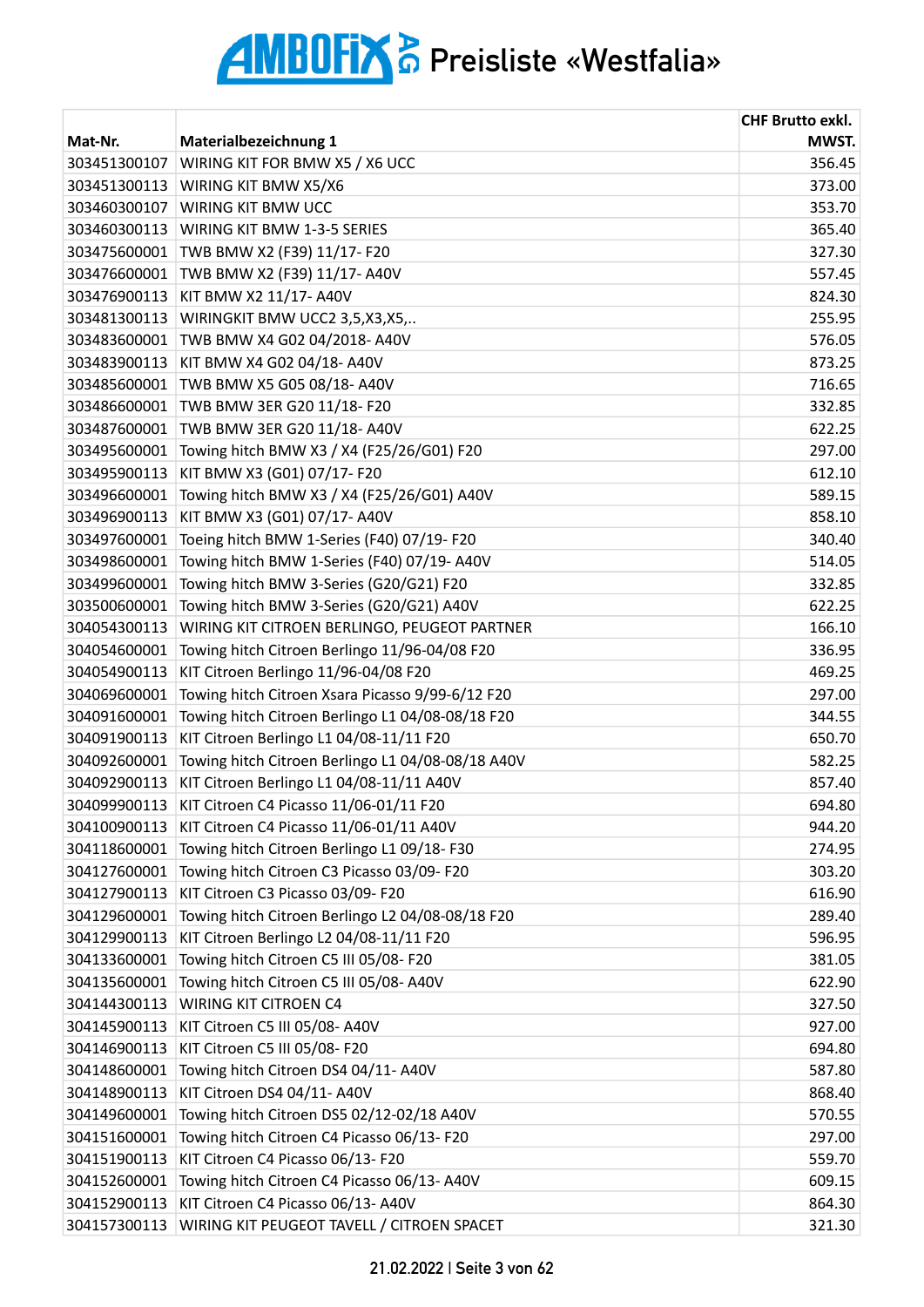|              |                                                             | <b>CHF Brutto exkl.</b> |
|--------------|-------------------------------------------------------------|-------------------------|
| Mat-Nr.      | Materialbezeichnung 1                                       | MWST.                   |
| 304159600001 | Towing hitch Citroen C4 Cactus 09/14-F20                    | 243.95                  |
| 304160600001 | Towing hitch Citroen C4 Cactus 09/14-A40V                   | 590.55                  |
| 304190600001 | Towing hitch Citroen Spacetourer 9/16-F30                   | 334.20                  |
| 304190900113 | KIT Citroen Spacetourer 9/16-F30                            | 621.05                  |
| 304203300107 | <b>E-KIT CITROEN C3 AIRCROSS</b>                            | 205.35                  |
| 304203300113 | E-KIT Citroën C3 II Aircross 06/17-                         | 209.50                  |
| 304203900113 | KIT Citroen C3 Aircross II 06/17- F20                       | 467.90                  |
| 304204300113 | <b>E-KIT CITROEN C5 AIRCROSS</b>                            | 161.95                  |
| 304204900113 | KIT Citroen C3 Aircross II 06/17- A40V                      | 687.70                  |
| 304207600001 | TWB CITROEN BERLINGO L1 06/18-F20                           | 325.95                  |
| 304207900113 | KIT PSA Berlingo / Rifter / Combo / Toyota ProAce City F20  | 540.25                  |
| 304209600001 | TWB CITROEN BERLINGO L1 06/18-A50H                          | 528.50                  |
| 304209900113 | KmH PSA Berlingo / Rifter / Combo / Toyota ProAce City A50H | 733.15                  |
| 304210600001 | TWB CITROEN BERLINGO L2 06/18-F20                           | 354.90                  |
| 304210900113 | KmH PSA Berlingo / Rifter / Combo / Toyota ProAce City F20  | 567.80                  |
| 304212600001 | TWB CITROEN BERLINGO L2 06/18-A50H                          | 528.50                  |
| 304212900113 | KIT PSA Berlingo / Rifter / Combo / Toyota ProAce City A50H | 733.15                  |
| 304213900113 | KIT Citroen C5 Aircross 11/18- F20                          | 428.60                  |
| 304214900113 | KIT Citroen C5 Aircross 11/18- A40V                         | 636.00                  |
| 304400300107 | WIRING KIT UCC CITROEN / PEUGEOT                            | 330.25                  |
| 304400300113 | <b>WIRING KIT CITROEN CROSSER</b>                           | 352.30                  |
| 304400300183 | <b>WIRING KIT</b>                                           | 44.25                   |
| 304401300107 | <b>WIRING KIT CITROEN PICASSO</b>                           | 321.30                  |
| 304401300113 | <b>WIRING KIT C4 PICASSO</b>                                | 276.50                  |
| 304402300107 | <b>WIRING KIT UCC</b>                                       | 331.65                  |
| 304402300113 | <b>WIRING KIT UCC</b>                                       | 357.85                  |
| 305179600001 | Towing Hitch Audi A4 (B5) Saloon / Avant F10                | 294.25                  |
| 305191300107 | WIRING KIT AUDI A6                                          | 178.50                  |
| 305205600001 | Towing Hitch Audi A4 (B6) F20                               | 279.10                  |
| 305205900113 | KIT Audi A4 (B6) F20                                        | 591.90                  |
| 305206600001 | Towing Hitch Audi A4 (B6) A40V                              | 570.55                  |
| 305206900113 | KIT Audi A4 (B6) A40V                                       | 866.85                  |
| 305210300113 | <b>WIRING KIT AUDI A4</b>                                   | 297.00                  |
| 305214300113 | <b>WIRING KIT AUDI Q5</b>                                   | 344.55                  |
| 305215300113 | WIRING KIT AUDI A4                                          | 344.55                  |
| 305216300113 | WIRING KIT AUDI Q5                                          | 344.55                  |
| 305220600001 | Towing Hitch Audi A4 (B5) Saloon / Avant A40V               | 660.80                  |
| 305222600001 | TOWING HITCH FOR AUDI A3, VW BORA SALOON/VARIANT,           | 251.50                  |
| 305222900113 | TOWING HITCH FOR AUDI A3, VW GOLF 4, BORA KIT               | 314.90                  |
| 305223300113 | <b>WIRING KIT AUDI A3</b>                                   | 187.45                  |
| 305223600001 | TOWING HITCH AUDI A3, VW BORA SALOON/VARIANT,               | 465.15                  |
| 305223900113 | KIT Audi A3 09/96-05/03 A40V                                | 577.45                  |
| 305256300107 | <b>WIRING KIT AUDI A3</b>                                   | 322.50                  |
| 305256300113 | <b>WIRING KIT AUDI A3</b>                                   | 344.55                  |
| 305268300113 | WIRING KIT AUDI A6                                          | 344.55                  |
| 305269900113 | KIT Audi A6 (C6) A40V                                       | 960.55                  |
| 305274900113 | KIT Audi A6 (C6) F20                                        | 749.00                  |
| 305299600001 | Towing Hitch Audi A3 Sportback (8PA) F20                    | 314.90                  |
| 305299900113 | KIT Audi A3 Sportback (8PA) F20                             | 625.00                  |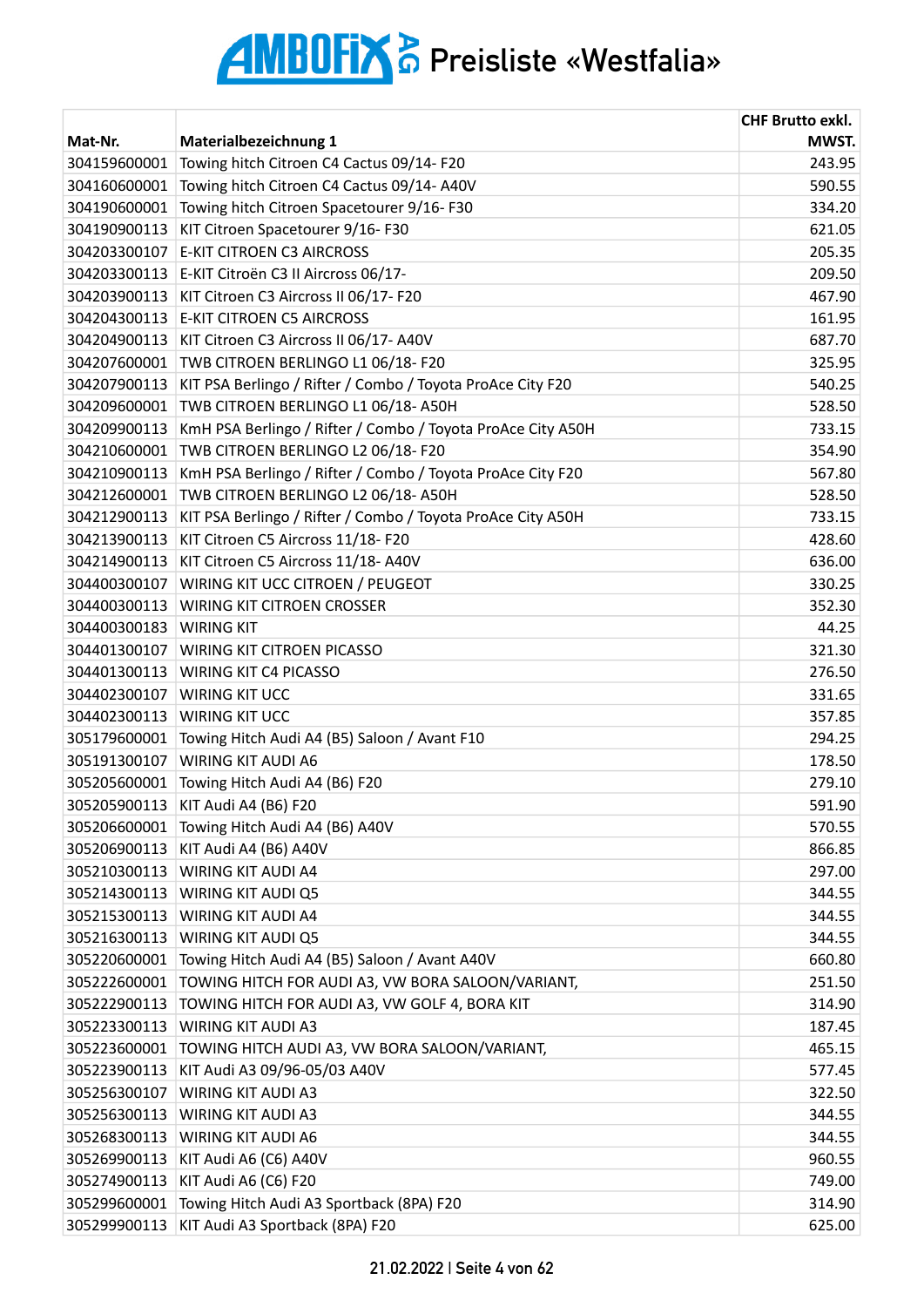|              |                                                          | <b>CHF Brutto exkl.</b> |
|--------------|----------------------------------------------------------|-------------------------|
| Mat-Nr.      | Materialbezeichnung 1                                    | MWST.                   |
| 305300600001 | Towing Hitch Audi A3 Sportback (8PA) A40V                | 611.90                  |
| 305300900113 | KIT Audi A3 Sportback (8PA) A40V                         | 895.80                  |
| 305301600001 | Towing Hitch Audi A4 (B7) F20                            | 279.10                  |
| 305301900113 | KIT Audi A4 (B7) F20                                     | 546.45                  |
| 305302600001 | Towing Hitch Audi A4 (B7) A40V                           | 714.55                  |
| 305302900113 | KIT Audi A4 (B7) A40V                                    | 950.25                  |
| 305314900113 | KIT Audi Q7 01/06-07/15 A40V                             | 1'068.75                |
| 305324900113 | KIT Audi A4/A5 (B8) F20                                  | 708.35                  |
| 305329300113 | <b>WIRING KIT AUDI A1</b>                                | 258.40                  |
| 305330300001 | <b>WIRING KIT AUDI A1</b>                                | 50.70                   |
| 305330300113 | <b>WIRING KIT AUDI A1</b>                                | 197.75                  |
| 305351900113 | KIT Audi Q5 10/08-05/16 F20                              | 712.50                  |
| 305384300001 | <b>FUSE HOLDER</b>                                       | 20.80                   |
| 305384300113 | <b>WIRING KIT AUDI A8</b>                                | 344.55                  |
| 305384600001 | Towing Hitch Audi A8 (D4) 03/10-10/17 A40V               | 952.30                  |
| 305385300113 | WIRING KIT AUDI A7 COUPE                                 | 344.55                  |
| 305387300113 | <b>WIRING KIT AUDI A6</b>                                | 344.55                  |
| 305389900113 | KIT Audi A3 05/03-04/12 F20                              | 586.40                  |
| 305390900113 | KIT Audi A3 05/03-04/12 A40V                             | 762.80                  |
| 305391300113 | <b>WIRING KIT AUDI A8</b>                                | 344.55                  |
| 305391900113 | TOWING HITCH AUDI A3 KIT                                 | 414.15                  |
| 305392900113 | <b>TOWING HITCH AUDI A3 KIT</b>                          | 618.80                  |
| 305403300107 | <b>WIRING KIT AUDI A3</b>                                | 240.50                  |
| 305403300113 | <b>WIRING KIT AUDI A3</b>                                | 258.40                  |
| 305406300107 | <b>WIRING KIT AUDI A3</b>                                | 322.50                  |
| 305406300113 | <b>WIRING KIT AUDI A3</b>                                | 344.55                  |
| 305407300107 | <b>WIRING KIT AUDI A3</b>                                | 240.50                  |
| 305407300113 | <b>WIRING KIT AUDI A3</b>                                | 258.40                  |
| 305407600001 | Towing Hitch Audi A6 (C7) Allroad 06/12-A40V             | 593.30                  |
| 305407900113 | KIT Audi A6 (C7) Allroad 06/12- A40V                     | 880.65                  |
| 305408300107 | WIRING KIT AUDI A3                                       | 322.50                  |
| 305408300113 | <b>WIRING KIT AUDI A3</b>                                | 344.55                  |
| 305408900113 | KIT Audi VW Skoda Seat without trailer preperation F20   | 545.05                  |
| 305409900113 | KIT Audi VW Skoda Seat with out trailer preperation A40V | 733.15                  |
| 305410300113 | WIRING KIT AUDI Q3                                       | 336.95                  |
| 305411600001 | TOWING HITCH Audi Q5 10/08-05/16 F20                     | 418.95                  |
| 305412900113 | KIT Audi Q5 10/08-05/16 A40V                             | 952.30                  |
| 305415600001 | Towing Hitch Audi Q7 01/06-07/15 A40V                    | 740.75                  |
| 305417300113 | WIRING KIT FOR AUDI Q7                                   | 328.90                  |
| 305418900113 | KIT Audi VW Skoda Seat F20                               | 545.05                  |
| 305419900113 | KIT Audi VW Skoda Seat A40V                              | 733.15                  |
| 305421600001 | Towing Hitch Audi Q3 09/11-06/18 F20                     | 311.45                  |
| 305421900113 | KIT Audi Q3 09/11-06/18 F20                              | 611.90                  |
| 305423600001 | Towing Hitch Audi Q3 09/11-06/18 A40V                    | 563.00                  |
| 305423900113 | KIT Audi Q3 09/11-06/18 A40V                             | 848.25                  |
| 305428600001 | Towing Hitch Audi A6 / A7 (C7) F20                       | 322.50                  |
| 305428900113 | KIT Audi A6 / A7 (C7) 09/11-10/14 F20                    | 628.45                  |
| 305429600001 | Towing Hitch Audi A6 / A7 (C7) A40V                      | 593.30                  |
| 305429900113 | Towing Hitch Audi A6 / A7 (C7) 03/11-10/14 A40V          | 880.65                  |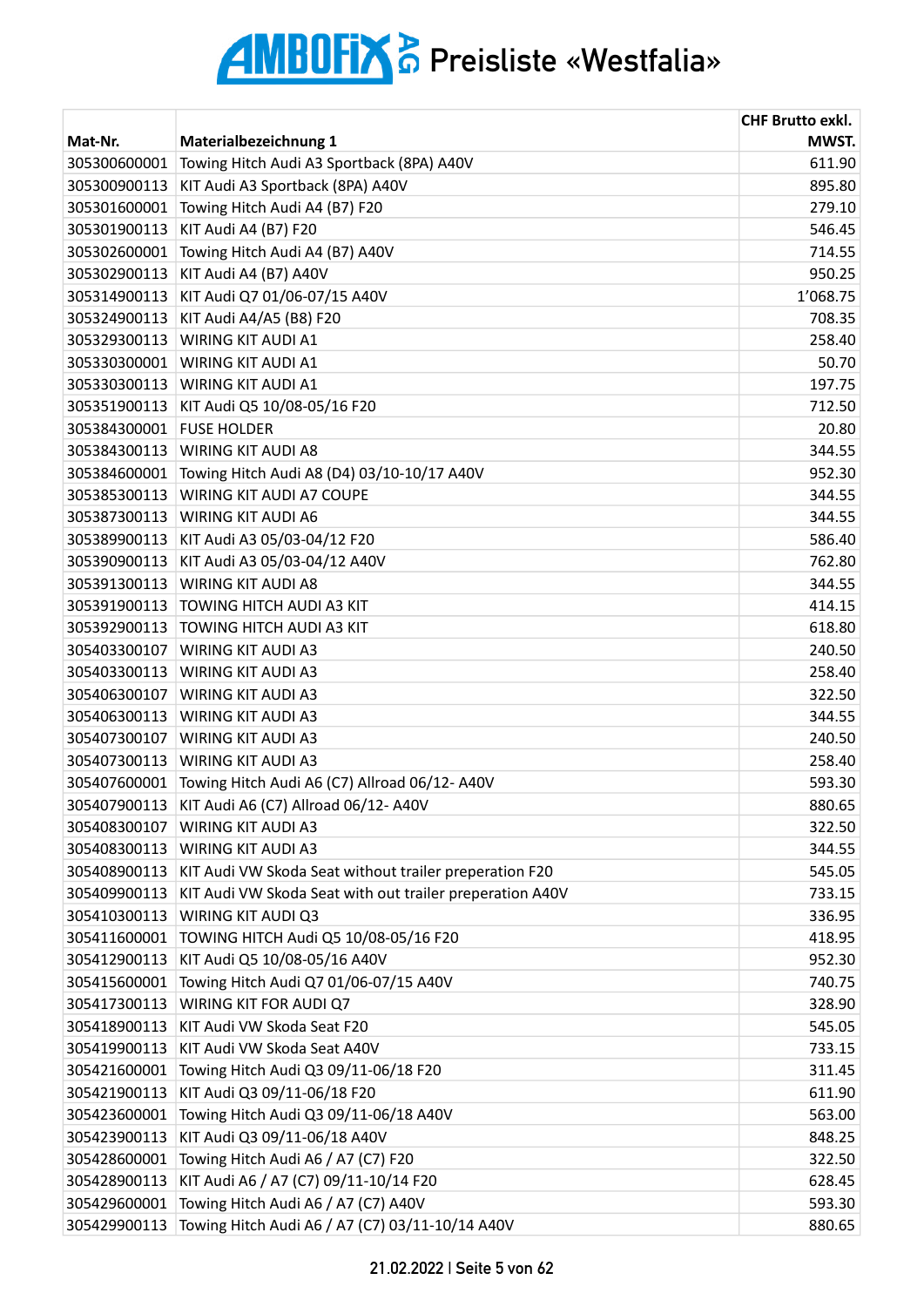|              |                                                                | <b>CHF Brutto exkl.</b> |
|--------------|----------------------------------------------------------------|-------------------------|
| Mat-Nr.      | Materialbezeichnung 1                                          | MWST.                   |
| 305437300113 | WIRING KIT FOR AUDI Q7                                         | 296.30                  |
| 305437600001 | Towing Hitch Audi Q7 07/15-A40V                                | 617.40                  |
| 305437900113 | KIT Audi Q7 07/15- A40V                                        | 904.25                  |
| 305438900113 | KIT Audi A6 / A7 (C7) 10/14-02/18 F20                          | 625.00                  |
| 305439900113 | KIT Audi A6 / A7 (C7) 10/14-02/18 A40V                         | 880.65                  |
| 305443600001 | Towing Hitch Audi A4/A5 (B8) F20                               | 401.05                  |
| 305447600001 | Towing Hitch Audi A4 (B9) (Allroad, Avant, Saloon) A40V        | 570.55                  |
| 305447900113 | KIT Audi A4 (B9) (Allroad, Avant, Saloon) A40V                 | 853.25                  |
| 305450600001 | Towing Hitch Audi A4 (B9) (Allroad, Avant, Saloon) F20         | 289.40                  |
| 305450900113 | KIT Audi A4 (B9) (Allroad, Avant, Saloon) F20                  | 590.05                  |
| 305486300113 | Wiringkit_Audi_A6_A7_C8                                        | 344.55                  |
| 305500300001 | WIRING KIT AUDI Q7                                             | 121.30                  |
| 305500300113 | WIRING KIT FOR AUDI Q7                                         | 462.35                  |
| 305531900113 | KIT Audi A4 (B9) (Allroad, Avant, Saloon) F20                  | 600.20                  |
| 305532900113 | KIT Audi A4 (B9) (Allroad, Avant, Saloon) A40V                 | 866.85                  |
| 305544900113 | KIT AUDI Q7 ab 2015 A40V                                       | 901.30                  |
| 305555600001 | Towing hitch Audi A3 (8V) Sportback Facelift 07/16-11/19 A40V  | 459.60                  |
| 305555900113 | KIT AUDI A3 SPORTBACK 07/16- A40V WITH OUT TRAILER PREPERATION | 691.85                  |
| 305556900113 | KIT AUDI A3 SPORTBACK 07/16- A40V WITH TRAILER PREPERATION     | 680.80                  |
| 305557900113 | KIT Audi A6 (C8) F20                                           | 678.05                  |
| 305558900113 | KIT Audi A6 (C8) A40V                                          | 865.45                  |
| 305564600001 | TWB AUDI A6 LIM F20                                            | 447.20                  |
| 305565600001 | Towing Hitch Audi A6 (C6) A40V                                 | 689.05                  |
| 305565900113 | KIT AUDI A6 LIM A40V                                           | 981.25                  |
| 305571600001 | Towing Hitch Audi A4/A5 (B8) A40V                              | 571.95                  |
| 305571900113 | KIT Audi A4/A5 (B8) A40V                                       | 861.35                  |
| 305577900113 | KIT Audi A4 (B9) 05/15-R12                                     | 1'112.15                |
| 305578900113 | TWB Audi Q5 02/17-R12                                          | 1'256.85                |
| 305579600001 | TWB Audi Q5 2017- F20 incl. Plugin Hybrid                      | 423.80                  |
| 305579900113 | KIT Audi Q5 2017- F20 incl. Plugin Hybrid                      | 729.05                  |
| 305580600001 | TWB Audi Q5 06/16- A40V                                        | 566.40                  |
| 305580900113 | KIT Audi Q5 06/16- A40V incl. Plugin Hybrid                    | 848.95                  |
| 305586900113 | Towing hitch Audi Q2 06/16-R12                                 | 1'072.30                |
| 305587900113 | TWB Audi Q3 07/18-R12                                          | 1'135.30                |
| 305601600001 | Towing Hitch Audi A6 Allroad (C8) A40V                         | 585.70                  |
| 305601900113 | KIT Audi A6 Allroad (C8) 11/18- A40V                           | 883.40                  |
| 305602600001 | Towing Hitch Audi A6 (C8) F20                                  | 369.35                  |
| 305603600001 | Towing Hitch Audi A6 (C8) A40V                                 | 576.05                  |
| 306196900113 | TOWING HITCH FIAT 500X KIT                                     | 606.40                  |
| 306197900113 | KIT Fiat 500X 09/14- A40V                                      | 806.20                  |
| 306204300113 | WIRING KIT LANCIA LYBRA, FIAT STRADA                           | 136.45                  |
| 306216300113 | WIRING KIT FIAT DUCATO, CITROEN JUMPER,                        | 215.70                  |
| 306220300113 | WIRING KIT ALFA 159                                            | 354.90                  |
| 306221300113 | <b>WIRING KIT FIAT DOBLO</b>                                   | 310.10                  |
| 306245660001 | LU Towball/Housing WI                                          | 323.85                  |
| 306248600001 | Towing hitch Fiat Panda 09/03-01/12 F20                        | 336.95                  |
| 306248900113 | KIT Fiat Panda 09/03-01/12 F20                                 | 595.35                  |
| 306249300113 | WIRING KIT FIAT PANDA                                          | 295.60                  |
| 306254600001 | Towing hitch Fiat Panda 4x4 09/04-08/13 A40V                   | 382.45                  |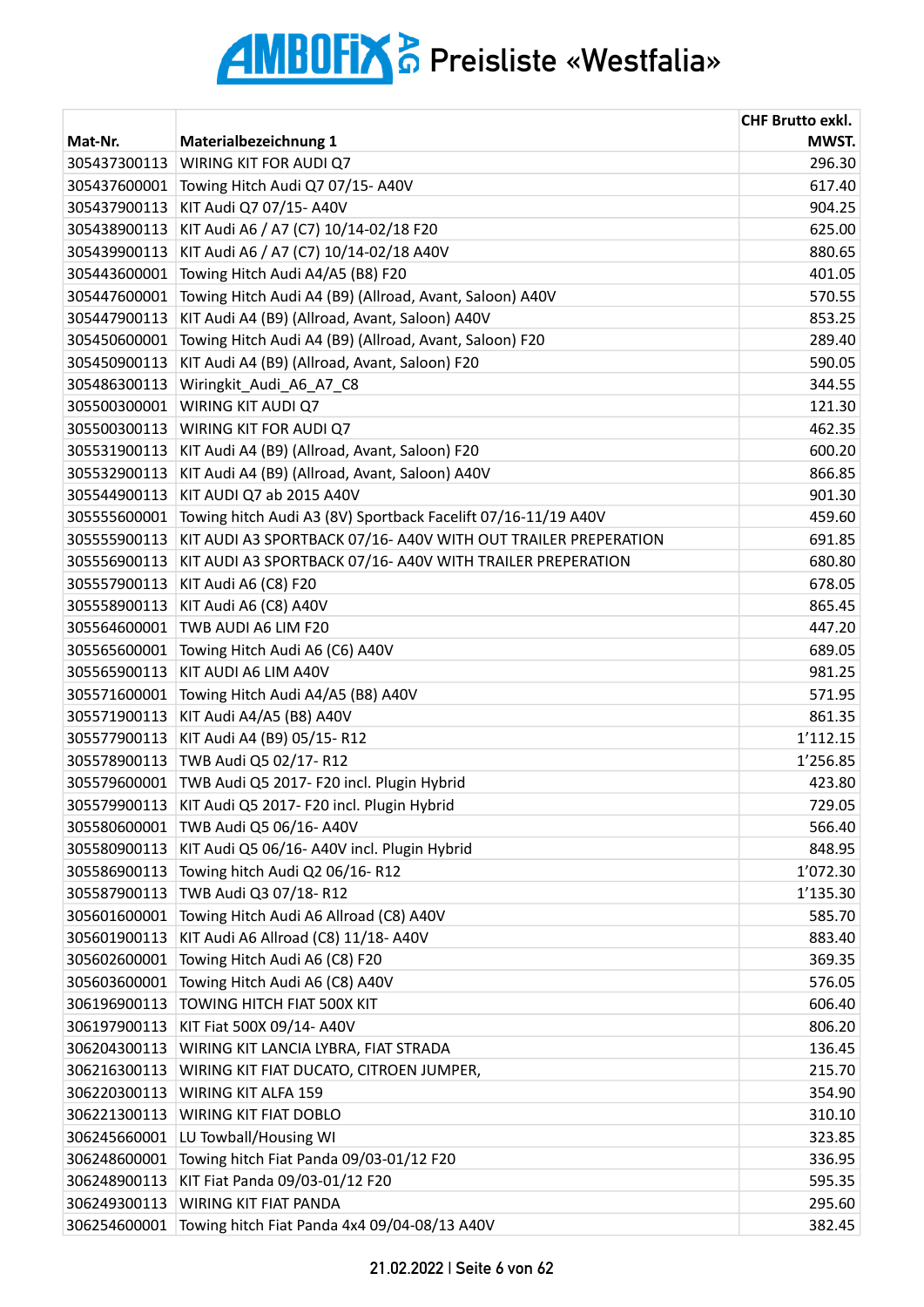|              |                                            | <b>CHF Brutto exkl.</b> |
|--------------|--------------------------------------------|-------------------------|
| Mat-Nr.      | Materialbezeichnung 1                      | MWST.                   |
| 306271300107 | ELECTRICAL KIT FIAT DUCATO                 | 304.55                  |
| 306271300113 | ELECTRICAL KIT FIAT DUCATO                 | 322.50                  |
| 306271900113 | KIT Fiat Ducato 06/06-02/11 A40V           | 1'100.45                |
| 306272900113 | KIT Fiat Ducato 02/11- A40V                | 946.80                  |
| 306276600001 | Towing hitch Fiat Sedici 04/06-12/14 F20   | 483.05                  |
| 306276900113 | KIT Fiat Sedici 04/06-12/14 F20            | 648.40                  |
| 306278600001 | Towing hitch Fiat Doblo 11/00-02/10 F20    | 303.20                  |
| 306278900113 | KIT Fiat Doblo 09/05-02/10 F20             | 582.25                  |
| 306286600001 | Towing hitch Fiat Bravo 04/07-12/14 A40V   | 731.80                  |
| 306311300113 | WIRING KIT FIAT 500                        | 330.05                  |
| 306311900113 | KIT Fiat 500 07/07- A40V                   | 874.45                  |
| 306318900113 | KIT Fiat Ducato Pritsche 06/06-F40         | 833.10                  |
| 306329600001 | Towing hitch Fiat Ducato 02/95-06/06 F30   | 325.95                  |
| 306329900113 | KIT Fiat Ducato Van 02/11-F30              | 702.85                  |
| 306330600001 | Towing hitch Fiat Ducato (250) F40         | 615.35                  |
| 306330900113 | KIT Fiat Ducato Van 06/06-02/11 F40        | 1'059.80                |
| 306331600001 | Towing hitch Fiat Scudo 01/07-06/16 F20    | 406.55                  |
| 306331900113 | KIT Fiat Scudo 01/07-06/16 F20             | 736.80                  |
| 306333600001 | Towing hitch Fiat Scudo 01/07-06/16 A50H   | 669.80                  |
| 306333900113 | KIT Fiat Scudo 01/07-06/16 A50H            | 996.60                  |
| 306349600001 | Towing hitch Fiat Fiorino 02/08-F20        | 381.05                  |
| 306349900113 | KIT Fiat Fiorino 02/08- F20                | 546.45                  |
| 306350600001 | Towing hitch Fiat Fiorino 02/08- A50H      | 656.70                  |
| 306350900113 | TOWING HITCH FIAT FIORINO, PEUGEOT BIPPER, | 697.35                  |
| 306351600001 | Towing hitch Fiat Fiorino 02/08-F30        | 385.20                  |
| 306356600001 | TOWING HITCH ALFA ROMEO 159                | 585.05                  |
| 306356900113 | TOWING HITCH ALFA ROMEO 159 KIT            | 905.45                  |
| 306357600001 | Towing hitch Fiat Ducato 06/06-F30         | 545.05                  |
| 306357900113 | KIT Fiat Ducato 02/11-F40                  | 742.15                  |
| 306366600001 | Towing hitch Fiat Bravo 04/07-12/14 F20    | 364.55                  |
| 306368600001 | Towing hitch Fiat Doblo 02/10-F20          | 401.05                  |
| 306368900113 | KIT Fiat Doblo 02/10-F20                   | 547.80                  |
| 306369600001 | Towing hitch Fiat Doblo 02/10- A40V        | 506.45                  |
| 306369900113 | KIT Fiat Doblo 02/10- A40V                 | 742.15                  |
| 306370600001 | Towing hitch Fiat Doblo 02/10-F30          | 447.20                  |
| 306371300107 | WIRING KIT ALFA MILANO                     | 144.05                  |
| 306371300113 | WIRING KIT ALFA GUILIETTA                  | 258.40                  |
| 306372600001 | TOWING HITCH ALFA 149 / MILANO             | 724.90                  |
| 306374600001 | <b>TOWING HITCH FIAT PUNTO</b>             | 729.05                  |
| 306374900113 | KIT Fiat Punto EVO 10/09- A40V             | 1'048.25                |
| 306375300107 | WIRING KIT FIAT PUNTO EVO                  | 352.30                  |
| 306375300113 | WIRING KIT FIAT PUNTO EVO                  | 397.10                  |
| 306375600001 | TOWING HITCH FIAT PUNTO / ALFA MITO        | 407.95                  |
| 306375900113 | KIT Fiat Punto EVO 10/09- F20              | 736.80                  |
| 306381600001 | Towing hitch Fiat Doblo (CNG) 02/10-A50H   | 840.00                  |
| 306381900113 | KIT Fiat Doblo (CNG) 02/10-A50H            | 1'054.25                |
| 306382600001 | Towing hitch Fiat Doblo (CNG) 02/10-F30    | 569.15                  |
| 306382900113 | KIT Fiat Doblo (CNG) 02/10-F30             | 797.25                  |
| 306385600001 | Towing hitch Fiat Panda 02/12-F20          | 391.40                  |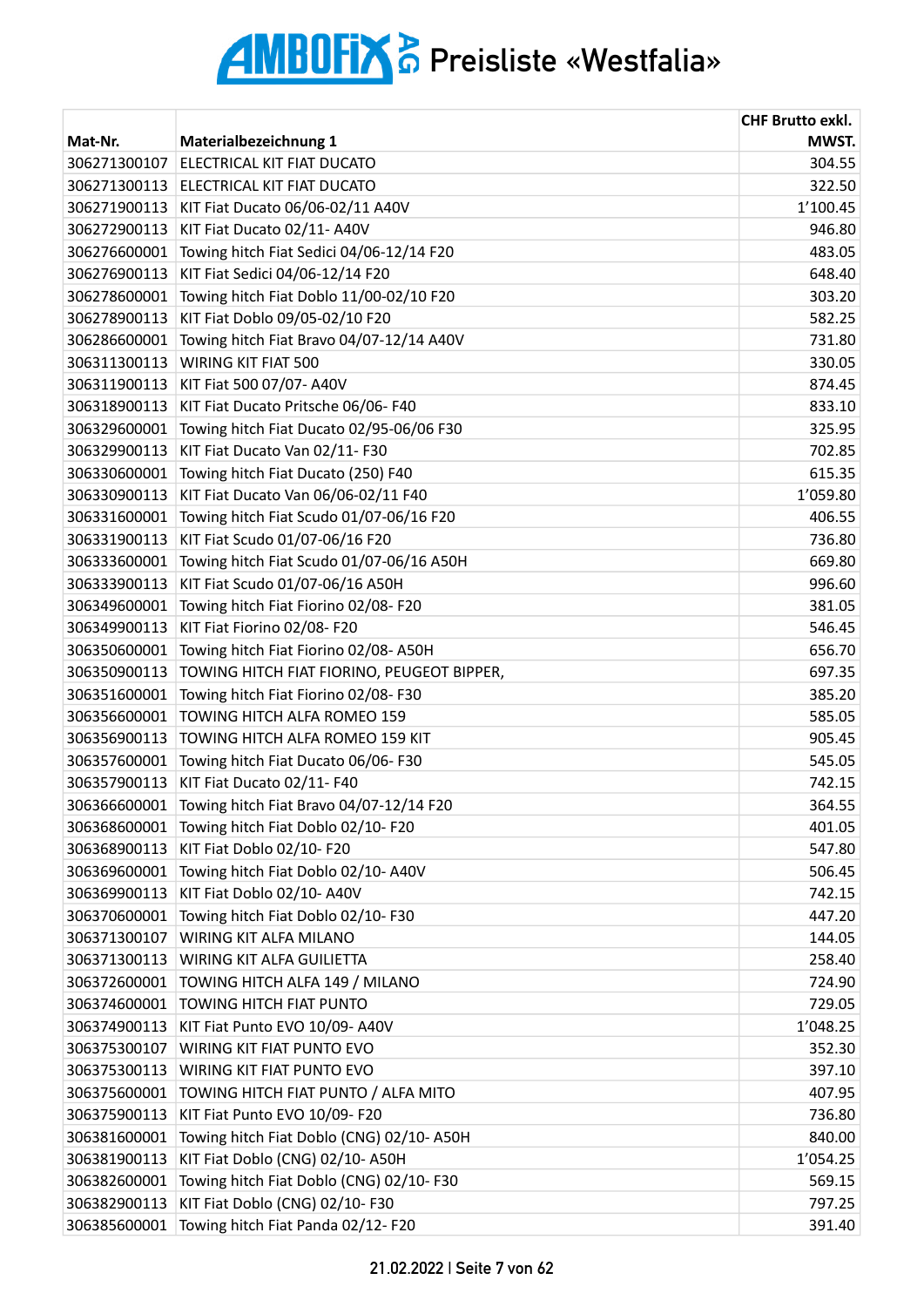|              |                                              | <b>CHF Brutto exkl.</b> |
|--------------|----------------------------------------------|-------------------------|
| Mat-Nr.      | Materialbezeichnung 1                        | MWST.                   |
| 306385900113 | KIT Fiat Panda 02/12-F20                     | 645.65                  |
| 306387600001 | TOWING HITCH ALFA NUOVA GIULIA               | 601.55                  |
| 306387900113 | TOWING HITCH ALFA GIULIA KIT                 | 851.00                  |
| 306388600001 | Towing hitch Fiat Panda 4x4 10/12-F20        | 368.65                  |
| 306388900113 | KIT Fiat Panda 4x4 10/12- F20                | 617.40                  |
| 306389600001 | Towing hitch Fiat Panda 4x4 10/12- A40V      | 718.70                  |
| 306389900113 | KIT Fiat Panda 4x4 10/12- A40V               | 937.85                  |
| 306392300113 | WIRING KIT FIAT DOBLO                        | 305.95                  |
| 306393600001 | Towing hitch Fiat Doblo WorkUp 08/11-A40V    | 780.05                  |
| 306394300107 | <b>WIRING KIT FIAT PANDA</b>                 | 283.90                  |
| 306394300113 | <b>WIRING KIT FIAT PANDA</b>                 | 292.85                  |
| 306394600001 | Towing hitch Fiat Panda 02/12-A40V           | 691.85                  |
| 306394900113 | KIT Fiat Panda 02/12-A40V                    | 932.30                  |
| 306397300113 | WIRING KIT FIAT 500L                         | 314.90                  |
| 306400600001 | Towing hitch Fiat 500L 10/12-06/17 A40V      | 587.80                  |
| 306400900113 | KIT Fiat 500L 10/12-06/17 A40V               | 856.50                  |
| 306401600001 | Towing hitch Fiat 500L 10/12-06/17 F20       | 429.30                  |
| 306401900113 | KIT Fiat 500L 10/12-06/17 F20                | 707.00                  |
| 306405600001 | Towing hitch Fiat Tipo Schrägheck 09/16-A40V | 601.55                  |
| 306405900113 | KIT Fiat Tipo Hatchback 09/16- A40V          | 835.85                  |
| 306407600001 | Towing hitch Fiat Tipo Kombi 09/16-A40V      | 585.05                  |
| 306407900113 | KIT Fiat Tipo Estate 09/16-A40V              | 819.30                  |
| 306451300113 | WIRING KIT Alfa Stelvio 13p.                 | 228.80                  |
| 306467300113 | WIRING KIT FIAT AEGEA SEDAN                  | 289.40                  |
| 306469300113 | <b>WIRING KIT FIAT TIPO HB</b>               | 289.40                  |
| 306471300113 | WIRING KIT E-ANLAGE ALFA GIULIA              | 305.95                  |
| 306476600001 | Towing hitch Fiat Tipo Stufenheck 05/16-A40V | 694.60                  |
| 306476900113 | KIT Fiat Tipo Saloon 05/16- A40V             | 912.35                  |
| 306490600001 | Towing hitch Fiat Ducato Kasten 06/06-F40    | 615.35                  |
| 306491600001 | Towing hitch Fiat Ducato Van 06/06- A40V     | 853.75                  |
| 306492600001 | Towing hitch Fiat Ducato Pritsche 06/06-F40  | 709.75                  |
| 306503600001 | Towing hitch Fiat 500 07/07- F20             | 268.05                  |
| 306503900113 | KIT Fiat 500 07/07- F20                      | 567.80                  |
| 306505600001 | Towing hitch Fiat 500S 07/07- F20            | 268.05                  |
| 306505900113 | KIT Fiat 500S 07/07- F20                     | 567.80                  |
| 306506600001 | Towing hitch Fiat 500S 07/07-A40V            | 602.95                  |
| 306506900113 | KIT Fiat 500S 07/07- A40V                    | 886.15                  |
| 306510300113 | WIRING KIT FIAT DUCATO, PEUGEOT BOXER,       | 307.35                  |
| 306517600001 | Towing hitch Fiat Ducato Pritsche 06/06-F40  | 1'385.00                |
| 306518600001 | TWB ALFA ROMEO STELVIO 12/16-F20             | 394.15                  |
| 306518900113 | KIT ALFA ROMEO STELVIO 12/16-F20             | 578.80                  |
| 306519600001 | TWB ALFA ROMEO STELVIO 12/16- A40V           | 488.55                  |
| 306519900113 | KIT ALFA ROMEO STELVIO 12/16- A40V           | 679.40                  |
| 306520300113 | <b>WIRING KIT FIAT SEDICI</b>                | 206.05                  |
| 306527300113 | WIRINGKIT FIAT 500X FL                       | 297.00                  |
| 306528300113 | WIRING KIT JEEP CHEROKEE KL MY19             | 215.70                  |
| 306531300107 | ELECTRICAL KIT FIAT DUCATO / PSA PLATFORM    | 391.40                  |
| 306531300113 | ELECTRICAL KIT FIAT DUCATO / PSA PLATFORM    | 409.30                  |
| 306531300183 | TOWING HITCH FIAT DUCATO                     | 415.50                  |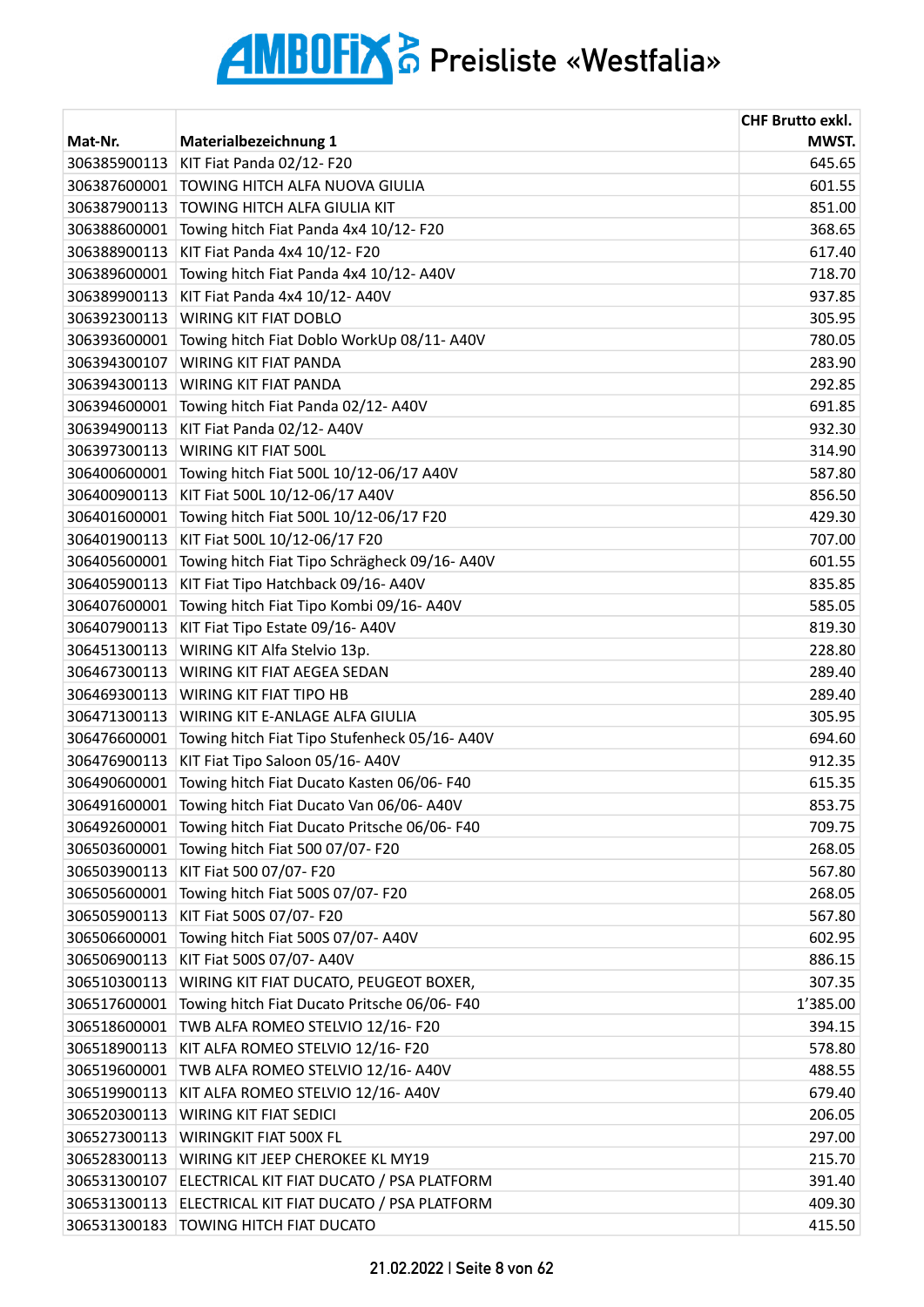| MWST.<br>Mat-Nr.<br>Materialbezeichnung 1<br>Towing hitch Jeep Wrangler III/IV 4/07- A40V<br>387.25<br>306535600001<br>KIT Jeep Wrangler III / IV 4/07- A40V<br>607.10<br>306535900113<br>306580300107<br>WIRING KIT FIAT FIORINO, CITROEN NEMO<br>325.25<br>306580300113<br>WIRING KIT FIAT FIORINO, CITROEN NEMO<br>343.15<br>306605300107<br><b>WIRING KIT FIAT DOBLO</b><br>257.05<br>273.55<br>306605300113<br><b>WIRING KIT FIAT DOBLO</b><br>306606300113<br><b>WIRING KIT ALFA MITO</b><br>258.40<br>307122300113<br>WIRING KIT FORD FIESTA/FUSION<br>178.50<br>307123300113<br><b>WIRING KIT FORD FIESTA</b><br>214.30<br>307212660001 BALL BAR<br>323.85<br>172.25<br>307231300113 WIRING KIT FORD FOCUS<br>307232300113<br><b>WIRING KIT FORD FOCUS</b><br>224.65<br><b>WIRING KIT FORD FOCUS</b><br>307234300107<br>119.90<br>Towing hitch Ford Focus Hatchback 10/98-10/04 F20<br>307234600001<br>242.55<br>307235300155<br><b>ADDITIONAL KIT FORD FOCUS</b><br>44.80<br>289.40<br>307238600001<br>Towing hitch Ford Focus Turnier 01/99-03/05 F20<br>146.10<br><b>WIRING KIT FORD MONDEO</b><br>307244300107 |              |                                | <b>CHF Brutto exkl.</b> |
|----------------------------------------------------------------------------------------------------------------------------------------------------------------------------------------------------------------------------------------------------------------------------------------------------------------------------------------------------------------------------------------------------------------------------------------------------------------------------------------------------------------------------------------------------------------------------------------------------------------------------------------------------------------------------------------------------------------------------------------------------------------------------------------------------------------------------------------------------------------------------------------------------------------------------------------------------------------------------------------------------------------------------------------------------------------------------------------------------------------------------|--------------|--------------------------------|-------------------------|
|                                                                                                                                                                                                                                                                                                                                                                                                                                                                                                                                                                                                                                                                                                                                                                                                                                                                                                                                                                                                                                                                                                                            |              |                                |                         |
|                                                                                                                                                                                                                                                                                                                                                                                                                                                                                                                                                                                                                                                                                                                                                                                                                                                                                                                                                                                                                                                                                                                            |              |                                |                         |
|                                                                                                                                                                                                                                                                                                                                                                                                                                                                                                                                                                                                                                                                                                                                                                                                                                                                                                                                                                                                                                                                                                                            |              |                                |                         |
|                                                                                                                                                                                                                                                                                                                                                                                                                                                                                                                                                                                                                                                                                                                                                                                                                                                                                                                                                                                                                                                                                                                            |              |                                |                         |
|                                                                                                                                                                                                                                                                                                                                                                                                                                                                                                                                                                                                                                                                                                                                                                                                                                                                                                                                                                                                                                                                                                                            |              |                                |                         |
|                                                                                                                                                                                                                                                                                                                                                                                                                                                                                                                                                                                                                                                                                                                                                                                                                                                                                                                                                                                                                                                                                                                            |              |                                |                         |
|                                                                                                                                                                                                                                                                                                                                                                                                                                                                                                                                                                                                                                                                                                                                                                                                                                                                                                                                                                                                                                                                                                                            |              |                                |                         |
|                                                                                                                                                                                                                                                                                                                                                                                                                                                                                                                                                                                                                                                                                                                                                                                                                                                                                                                                                                                                                                                                                                                            |              |                                |                         |
|                                                                                                                                                                                                                                                                                                                                                                                                                                                                                                                                                                                                                                                                                                                                                                                                                                                                                                                                                                                                                                                                                                                            |              |                                |                         |
|                                                                                                                                                                                                                                                                                                                                                                                                                                                                                                                                                                                                                                                                                                                                                                                                                                                                                                                                                                                                                                                                                                                            |              |                                |                         |
|                                                                                                                                                                                                                                                                                                                                                                                                                                                                                                                                                                                                                                                                                                                                                                                                                                                                                                                                                                                                                                                                                                                            |              |                                |                         |
|                                                                                                                                                                                                                                                                                                                                                                                                                                                                                                                                                                                                                                                                                                                                                                                                                                                                                                                                                                                                                                                                                                                            |              |                                |                         |
|                                                                                                                                                                                                                                                                                                                                                                                                                                                                                                                                                                                                                                                                                                                                                                                                                                                                                                                                                                                                                                                                                                                            |              |                                |                         |
|                                                                                                                                                                                                                                                                                                                                                                                                                                                                                                                                                                                                                                                                                                                                                                                                                                                                                                                                                                                                                                                                                                                            |              |                                |                         |
|                                                                                                                                                                                                                                                                                                                                                                                                                                                                                                                                                                                                                                                                                                                                                                                                                                                                                                                                                                                                                                                                                                                            |              |                                |                         |
|                                                                                                                                                                                                                                                                                                                                                                                                                                                                                                                                                                                                                                                                                                                                                                                                                                                                                                                                                                                                                                                                                                                            |              |                                |                         |
|                                                                                                                                                                                                                                                                                                                                                                                                                                                                                                                                                                                                                                                                                                                                                                                                                                                                                                                                                                                                                                                                                                                            |              |                                |                         |
|                                                                                                                                                                                                                                                                                                                                                                                                                                                                                                                                                                                                                                                                                                                                                                                                                                                                                                                                                                                                                                                                                                                            |              |                                |                         |
|                                                                                                                                                                                                                                                                                                                                                                                                                                                                                                                                                                                                                                                                                                                                                                                                                                                                                                                                                                                                                                                                                                                            | 307260300113 | <b>WIRING KIT FORD TRANSIT</b> | 156.45                  |
| 488.55<br>307260900113<br>KIT Ford Transit Van 04/00-12/12 F30                                                                                                                                                                                                                                                                                                                                                                                                                                                                                                                                                                                                                                                                                                                                                                                                                                                                                                                                                                                                                                                             |              |                                |                         |
| Towing hitch Ford Tourneo Connect 1/03-12/13 F20<br>307262600001<br>350.05                                                                                                                                                                                                                                                                                                                                                                                                                                                                                                                                                                                                                                                                                                                                                                                                                                                                                                                                                                                                                                                 |              |                                |                         |
| 307262900113<br>KIT Ford Tourneo Connect 1/03-12/13 F20<br>542.30                                                                                                                                                                                                                                                                                                                                                                                                                                                                                                                                                                                                                                                                                                                                                                                                                                                                                                                                                                                                                                                          |              |                                |                         |
| <b>WIRING KIT FORD C-MAX</b><br>175.70<br>307264300107                                                                                                                                                                                                                                                                                                                                                                                                                                                                                                                                                                                                                                                                                                                                                                                                                                                                                                                                                                                                                                                                     |              |                                |                         |
| 307264300113<br>WIRING KIT FORD C-MAX<br>187.45                                                                                                                                                                                                                                                                                                                                                                                                                                                                                                                                                                                                                                                                                                                                                                                                                                                                                                                                                                                                                                                                            |              |                                |                         |
| 325.25<br>307264600001<br>Towing hitch Ford Focus 10/04-03/11 F20                                                                                                                                                                                                                                                                                                                                                                                                                                                                                                                                                                                                                                                                                                                                                                                                                                                                                                                                                                                                                                                          |              |                                |                         |
| 518.20<br>307264900113<br>KIT Ford Focus 01/08-03/11 F20                                                                                                                                                                                                                                                                                                                                                                                                                                                                                                                                                                                                                                                                                                                                                                                                                                                                                                                                                                                                                                                                   |              |                                |                         |
| 307280300113<br><b>WIRING KIT FORD KUGA</b><br>214.30                                                                                                                                                                                                                                                                                                                                                                                                                                                                                                                                                                                                                                                                                                                                                                                                                                                                                                                                                                                                                                                                      |              |                                |                         |
| 262.55<br>Towing hitch Ford Fiesta 04/02-10/08 F10<br>307283600001                                                                                                                                                                                                                                                                                                                                                                                                                                                                                                                                                                                                                                                                                                                                                                                                                                                                                                                                                                                                                                                         |              |                                |                         |
| KIT Ford Fiesta 11/05-10/08 F10<br>307283900113<br>420.35                                                                                                                                                                                                                                                                                                                                                                                                                                                                                                                                                                                                                                                                                                                                                                                                                                                                                                                                                                                                                                                                  |              |                                |                         |
| Towing hitch Ford Fusion 04/02-12/12 F10<br>262.55<br>307289600001                                                                                                                                                                                                                                                                                                                                                                                                                                                                                                                                                                                                                                                                                                                                                                                                                                                                                                                                                                                                                                                         |              |                                |                         |
| KIT Ford Fusion 11/05-12/12 F20<br>420.35<br>307289900113                                                                                                                                                                                                                                                                                                                                                                                                                                                                                                                                                                                                                                                                                                                                                                                                                                                                                                                                                                                                                                                                  |              |                                |                         |
| 307304600001<br>Towing hitch Ford S-Max 05/06-09/15 F20<br>370.05                                                                                                                                                                                                                                                                                                                                                                                                                                                                                                                                                                                                                                                                                                                                                                                                                                                                                                                                                                                                                                                          |              |                                |                         |
| KIT Ford S-Max 05/06-09/15 F20<br>685.15<br>307304900113                                                                                                                                                                                                                                                                                                                                                                                                                                                                                                                                                                                                                                                                                                                                                                                                                                                                                                                                                                                                                                                                   |              |                                |                         |
| 307305600001<br>Towing hitch Ford S-Max 05/06-09/15 A40V<br>721.45                                                                                                                                                                                                                                                                                                                                                                                                                                                                                                                                                                                                                                                                                                                                                                                                                                                                                                                                                                                                                                                         |              |                                |                         |
| KIT Ford S-Max 05/06-09/15 A40V<br>974.55<br>307305900113                                                                                                                                                                                                                                                                                                                                                                                                                                                                                                                                                                                                                                                                                                                                                                                                                                                                                                                                                                                                                                                                  |              |                                |                         |
| Towing hitch Ford Galaxy 05/06-09/15-F20<br>370.05<br>307306600001                                                                                                                                                                                                                                                                                                                                                                                                                                                                                                                                                                                                                                                                                                                                                                                                                                                                                                                                                                                                                                                         |              |                                |                         |
| 685.15<br>307306900113<br>KIT Ford Galaxy 05/06-09/15- F20                                                                                                                                                                                                                                                                                                                                                                                                                                                                                                                                                                                                                                                                                                                                                                                                                                                                                                                                                                                                                                                                 |              |                                |                         |
| 582.25<br>307329600001<br>Towing hitch Ford Mondeo Saloon 06/07-12/14 A40V                                                                                                                                                                                                                                                                                                                                                                                                                                                                                                                                                                                                                                                                                                                                                                                                                                                                                                                                                                                                                                                 |              |                                |                         |
| KIT Ford Mondeo Saloon 06/07-12/14 A40V<br>307329900113<br>884.95                                                                                                                                                                                                                                                                                                                                                                                                                                                                                                                                                                                                                                                                                                                                                                                                                                                                                                                                                                                                                                                          |              |                                |                         |
| 307330600001<br>Towing hitch Ford Fiesta 10/08-06/17 A40V<br>527.15                                                                                                                                                                                                                                                                                                                                                                                                                                                                                                                                                                                                                                                                                                                                                                                                                                                                                                                                                                                                                                                        |              |                                |                         |
| 576.05<br>307333600001<br>Towing hitch Ford B-Max 09/12- A40V                                                                                                                                                                                                                                                                                                                                                                                                                                                                                                                                                                                                                                                                                                                                                                                                                                                                                                                                                                                                                                                              |              |                                |                         |
| KIT Ford B-Max 09/12- A40V<br>757.30<br>307333900113                                                                                                                                                                                                                                                                                                                                                                                                                                                                                                                                                                                                                                                                                                                                                                                                                                                                                                                                                                                                                                                                       |              |                                |                         |
| 307337600001<br>Towing hitch Ford Focus Turnier 03/05-04/11 F20<br>345.90                                                                                                                                                                                                                                                                                                                                                                                                                                                                                                                                                                                                                                                                                                                                                                                                                                                                                                                                                                                                                                                  |              |                                |                         |
| 307338600001<br>Towing hitch Ford Focus Turnier 03/05-04/11 A40V<br>649.80                                                                                                                                                                                                                                                                                                                                                                                                                                                                                                                                                                                                                                                                                                                                                                                                                                                                                                                                                                                                                                                 |              |                                |                         |
| 702.85<br>307341900113<br>KIT Ford Fiesta 02/13-06/17 A40V                                                                                                                                                                                                                                                                                                                                                                                                                                                                                                                                                                                                                                                                                                                                                                                                                                                                                                                                                                                                                                                                 |              |                                |                         |
| 585.05<br>307355600001<br>Towing hitch Ford Galaxy 05/06-09/15 A40V                                                                                                                                                                                                                                                                                                                                                                                                                                                                                                                                                                                                                                                                                                                                                                                                                                                                                                                                                                                                                                                        |              |                                |                         |
| KIT Ford Galaxy 05/06-09/15 A40V<br>853.25<br>307355900113                                                                                                                                                                                                                                                                                                                                                                                                                                                                                                                                                                                                                                                                                                                                                                                                                                                                                                                                                                                                                                                                 |              |                                |                         |
| 307360300107<br>WIRING KIT FORD TOURNEO/TRANSIT CONNECT<br>214.30                                                                                                                                                                                                                                                                                                                                                                                                                                                                                                                                                                                                                                                                                                                                                                                                                                                                                                                                                                                                                                                          |              |                                |                         |
| 307360300113<br>WIRING KIT FORD TOURNEO/TRANSIT CONNECT<br>226.00                                                                                                                                                                                                                                                                                                                                                                                                                                                                                                                                                                                                                                                                                                                                                                                                                                                                                                                                                                                                                                                          |              |                                |                         |
| Towing hitch Ford Fiesta 10/08-06/17 F20<br>232.90<br>307363600001                                                                                                                                                                                                                                                                                                                                                                                                                                                                                                                                                                                                                                                                                                                                                                                                                                                                                                                                                                                                                                                         |              |                                |                         |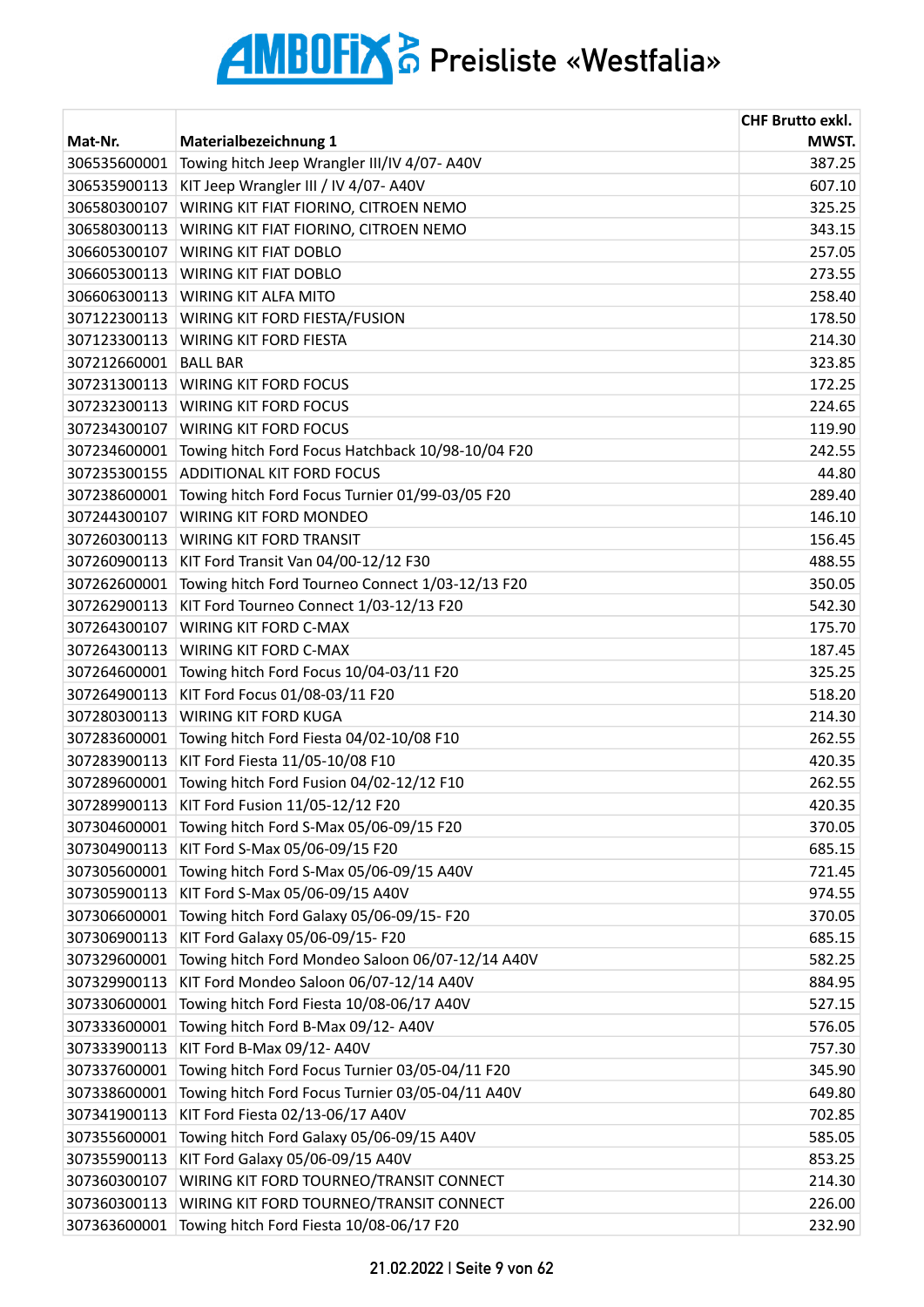|              |                                                         | <b>CHF Brutto exkl.</b> |
|--------------|---------------------------------------------------------|-------------------------|
| Mat-Nr.      | Materialbezeichnung 1                                   | MWST.                   |
| 307365900113 | KIT Ford Fiesta 02/13-06/17 F20                         | 424.45                  |
| 307382600001 | Towing hitch Ford Tourneo Custom 11/12-F30              | 295.60                  |
| 307382900113 | KIT Ford Tourneo Custom 11/12-04/16 F30                 | 607.25                  |
| 307385600001 | Towing hitch Ford Tourneo Custom 11/12-A40H             | 651.20                  |
| 307385900113 | KIT Ford Tourneo Custom 11/12-4/16 A40H                 | 936.65                  |
| 307386300107 | WIRING KIT FORD TRANSIT CHASSIC CAB                     | 341.30                  |
| 307386300113 | WIRING KIT FORD TRANSIT CHASSIS CAB                     | 359.90                  |
| 307397300107 | WIRING KIT FORD B-MAX                                   | 207.40                  |
| 307397300113 | <b>WIRING KIT FORD B-MAX</b>                            | 223.25                  |
| 307397600001 | Towing hitch Ford B-Max 09/12 F20                       | 336.95                  |
| 307397900113 | KIT Ford B-Max 09/12 F20                                | 527.15                  |
| 307400300113 | WIRING KIT FORD MONDEO                                  | 352.30                  |
| 307402300107 | <b>WIRING KIT FORD C-MAX GRAND</b>                      | 330.25                  |
| 307402300113 | <b>WIRING KIT FORD C-MAX GRAND</b>                      | 352.30                  |
| 307402900113 | KIT Ford C-Max 09/10- F20                               | 590.05                  |
| 307403600001 | Towing hitch Ford Mondeo Tunier 06/07-12/14 F20         | 321.10                  |
| 307403900113 | KIT Ford Mondeo Tunier 06/07-12/14 F20                  | 641.75                  |
| 307407900113 | KIT Ford C-Max 10/03-11/10 A40V                         | 634.65                  |
| 307431600001 | Towing hitch Ford Mondeo Tunier 11/00-06/07 F20         | 321.10                  |
| 307436900113 | KIT Ford Focus Hatchback 1/08-3/11 A40V                 | 722.85                  |
| 307438900113 | KIT Ford Focus C-Max 10/03-11/10 F20                    | 484.40                  |
| 307441900113 | KIT Ford C-Max 09/10- A40V                              | 944.20                  |
| 307453900113 | KIT Ford Focus Hatchback 10/04-1/08 A40V                | 722.85                  |
| 307454900113 | KIT Ford Focus Hatchback 10/04-1/08 F20                 | 469.25                  |
| 307455600001 | Towing hitch Ford Mondeo Tunier 06/07-12/14 A40V        | 601.55                  |
| 307455900113 | KIT Ford Mondeo Tunier 06/07-12/14 A40V                 | 904.25                  |
| 307456600001 | Towing hitch Ford Focus Tunier 04/11-08/18 F20          | 322.50                  |
| 307456900113 | KIT Ford Focus Tunier 04/11-08/18 F20                   | 643.10                  |
| 307458600001 | Towing hitch Ford Focus Tunier 04/11-08/18 A40V         | 571.95                  |
| 307458900113 | KIT Ford Focus Tunier 04/11-08/18 A40V                  | 873.95                  |
| 307459600001 | Towing hitch Ford Focus Hatchback 03/11-08/18 F20       | 322.50                  |
| 307459900113 | KIT Ford Focus Hatchback 03/11-08/18 F20                | 638.30                  |
| 307461600001 | Towing hitch Ford Focus Hatchback 03/11-08/18 A40V      | 571.95                  |
| 307461900113 | KIT Ford Focus Hatchback 03/11-08/18 A40V               | 876.00                  |
| 307473300107 | <b>WIRING KIT FORD KUGA</b>                             | 307.55                  |
| 307473300113 | Wiring kit Ford Kuga 04/13-06/19                        | 326.15                  |
| 307475600001 | Towing hitch Ford Mondeo Saloon 01/15-F20               | 345.90                  |
| 307475900113 | KIT Ford Mondeo Saloon 01/15-F20                        | 618.30                  |
| 307476600001 | Towing hitch Ford Mondeo Saloon 01/15-A40V              | 617.40                  |
| 307476900113 | KIT Ford Mondeo Saloon 01/15- A40V                      | 872.55                  |
| 307478300107 | WIRING KIT FORD MONDEO                                  | 284.80                  |
| 307478300113 | WIRING KIT FORD MONDEO                                  | 302.00                  |
| 307489300113 | Wiring Kit Ford Ecosport 2018- with trailer preperation | 212.95                  |
| 307489900113 | KIT FORD KUGA III 07/19- W. PREP. F20                   | 544.35                  |
| 307490300113 | E-Kit Ford Focus 02/2018- without trailer preperation   | 220.50                  |
| 307490900113 | KIT Ford Kuga III 07/19- A40V                           | 749.00                  |
| 307494600001 | Towing hitch Ford Edge 07/16-F20                        | 258.40                  |
| 307494900113 | KIT Ford Edge 07/16- F20                                | 462.35                  |
| 307495300113 | <b>WIRING KIT FORD EDGE</b>                             | 247.40                  |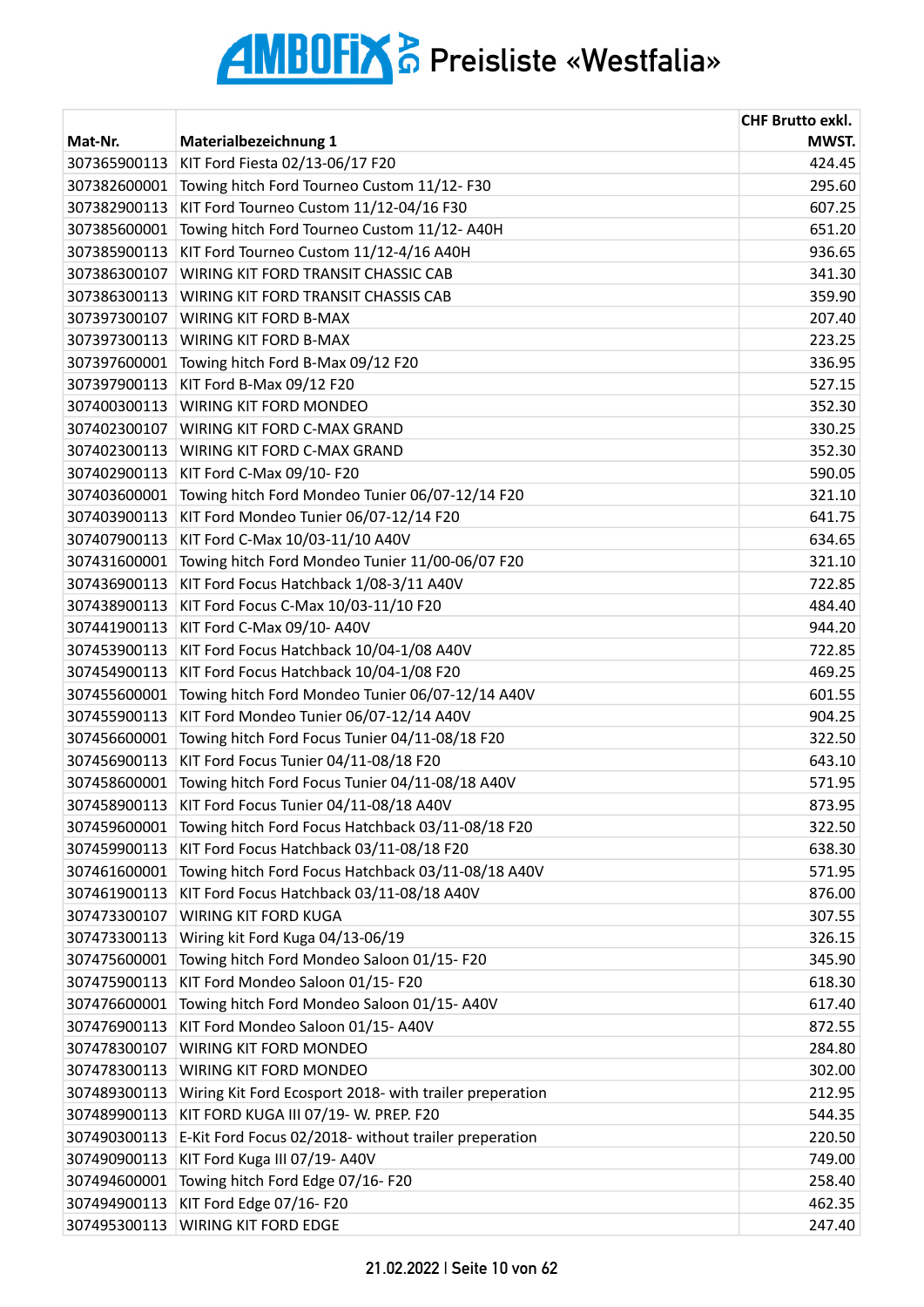| MWST.<br>Mat-Nr.<br>Materialbezeichnung 1<br>Towing hitch Ford Edge 07/16-A40V<br>508.55<br>307495600001<br>KIT Ford Edge 07/16-A40V<br>691.85<br>307495900113<br>352.10<br>307496600001<br>Towing hitch Ford S-Max 9/15- without self levling F20<br>KIT Ford S-Max 9/15- without self levling F20<br>307496900113<br>613.45<br>307497600001<br>Towing hitch Ford S-Max 9/15- without self Ivling A40V<br>KIT Ford S-Max 9/15- without self lvling A40V<br>853.25<br>307497900113<br>Towing hitch Ford S-Max 9/15- with self levling A40V<br>634.65<br>307498600001<br>280.65<br>307499300107<br><b>WIRING KIT FORD GALAXY</b><br>307499300113<br><b>WIRING KIT FORD GALAXY</b><br>307500300107<br><b>WIRING KIT TRANSIT CONNECT</b><br>311.65<br>307500300113<br><b>WIRING KIT TRANSIT CONNECT</b><br>307500600001<br>Towing hitch Ford Transit Connect 02/14-F20<br>273.55<br>307500900113<br>KIT Ford Tourneo Connect 2/14-8/18 F20<br>552.15<br>Towing hitch Ford Transit Connect 02/14- A40V<br>307501600001<br>307501900113<br>KIT Ford Tourneo Connect 2/14-8/18 A40V<br>717.50<br>307502300183<br>WIRING KIT FORD UNI<br>61.35<br>Towing hitch Ford C-Max 09/10- A40V<br>307507600001<br>KIT Ford C-Max 09/10- A40V<br>872.55<br>307507900113<br>263.90<br>307508600001<br>Towing hitch Ford C-Max 09/10-F20<br>KIT Ford C-Max 09/10- F20<br>307508900113<br>552.15<br>303.20<br>Towing hitch Ford Transit Connect 02/14-F30<br>307526600001<br>222.80<br><b>WIRING KIT FORD C-MAX</b><br>307539300107<br>307539300113<br>WIRING KIT FORD C-MAX<br>311.65<br>307556300113<br>WIRING KIT MAZDA BT50 / RANGER<br>311.65<br>307556900113<br>KIT Ford Ranger 03/16-F30<br>765.05<br>Towing hitch Ford Kuga I 05/08-04/13 F20<br>328.70<br>307564600001<br>KIT Ford Kuga I 05/08-04/13 F20<br>506.45<br>307564900113<br>307565600001<br>Towing hitch Ford Kuga I 05/08-04/13 A40V<br>611.90<br>307565900113<br>TOWING HITCH FORD KUGA KIT<br>778.65<br>Towing hitch Ford Kuga II 04/13-06/19 F20<br>378.30<br>307566600001<br>KIT Ford Kuga II 04/13-06/19 F20<br>307566900113<br>650.70<br>651.20<br>307567600001<br>Towing hitch Ford Kuga II 04/13-06/19 A40V<br>307567900113<br>KIT Ford Kuga II 04/13-06/19 A40V<br>900.10<br>WIRING KIT FORD TRANSIT COURIER<br>250.15<br>307573300113<br>WIRING KIT FORD TRANSIT CUSTOM<br>337.15<br>307575300113<br>307576300113<br>Wiring kit FORD Ka+ 2017-<br>238.40<br>307576900113<br>KIT Ford Toureno Connect 09/18- F20<br>486.50<br>KIT Ford Toureno Connect 09/18- A40V<br>307577900113<br>667.70<br>WIRINGKIT FORD FIESTA 07 2017-<br>179.85<br>307599300113<br>KIT Ford Fiesta 07/17 - F20<br>307599900113<br>437.55<br>307600900113<br>KIT Ford Fiesta 07/17 - A40V<br>657.35<br>307611600001<br>Towing hitch Ford Transit Van 04/00-12/12 F30<br>365.90<br>Towing hitch Ford Transit Chassis Cab 06/14-F30<br>307612600001<br>401.05<br>Towing hitch Ford Ranger III 2011- F30<br>307613600001<br>494.75<br>KIT Ford Ranger 03/12-02/16 F30<br>819.50<br>307613900113<br>Wiring kit Ford Transit<br>295.30<br>307624300113<br>307630600001<br>Towing hitch Ford Transit Van 05/14-F30<br>459.60<br>KIT Ford Transit Van 05/16-F30<br>307630900113<br>784.35<br>Towing hitch Ford Ecosport 10/17-F20<br>307636600001<br>427.25 |  | <b>CHF Brutto exkl.</b> |
|----------------------------------------------------------------------------------------------------------------------------------------------------------------------------------------------------------------------------------------------------------------------------------------------------------------------------------------------------------------------------------------------------------------------------------------------------------------------------------------------------------------------------------------------------------------------------------------------------------------------------------------------------------------------------------------------------------------------------------------------------------------------------------------------------------------------------------------------------------------------------------------------------------------------------------------------------------------------------------------------------------------------------------------------------------------------------------------------------------------------------------------------------------------------------------------------------------------------------------------------------------------------------------------------------------------------------------------------------------------------------------------------------------------------------------------------------------------------------------------------------------------------------------------------------------------------------------------------------------------------------------------------------------------------------------------------------------------------------------------------------------------------------------------------------------------------------------------------------------------------------------------------------------------------------------------------------------------------------------------------------------------------------------------------------------------------------------------------------------------------------------------------------------------------------------------------------------------------------------------------------------------------------------------------------------------------------------------------------------------------------------------------------------------------------------------------------------------------------------------------------------------------------------------------------------------------------------------------------------------------------------------------------------------------------------------------------------------------------------------------------------------------------------------------------------------------------------------------------------------------------------------------------------------------------------------------------------------------------------------------------------------------------------------------------------------------------------------------------------------------------------------------------------------------------------------------------------------------------------------------------------------------------------------|--|-------------------------|
|                                                                                                                                                                                                                                                                                                                                                                                                                                                                                                                                                                                                                                                                                                                                                                                                                                                                                                                                                                                                                                                                                                                                                                                                                                                                                                                                                                                                                                                                                                                                                                                                                                                                                                                                                                                                                                                                                                                                                                                                                                                                                                                                                                                                                                                                                                                                                                                                                                                                                                                                                                                                                                                                                                                                                                                                                                                                                                                                                                                                                                                                                                                                                                                                                                                                                        |  |                         |
|                                                                                                                                                                                                                                                                                                                                                                                                                                                                                                                                                                                                                                                                                                                                                                                                                                                                                                                                                                                                                                                                                                                                                                                                                                                                                                                                                                                                                                                                                                                                                                                                                                                                                                                                                                                                                                                                                                                                                                                                                                                                                                                                                                                                                                                                                                                                                                                                                                                                                                                                                                                                                                                                                                                                                                                                                                                                                                                                                                                                                                                                                                                                                                                                                                                                                        |  |                         |
|                                                                                                                                                                                                                                                                                                                                                                                                                                                                                                                                                                                                                                                                                                                                                                                                                                                                                                                                                                                                                                                                                                                                                                                                                                                                                                                                                                                                                                                                                                                                                                                                                                                                                                                                                                                                                                                                                                                                                                                                                                                                                                                                                                                                                                                                                                                                                                                                                                                                                                                                                                                                                                                                                                                                                                                                                                                                                                                                                                                                                                                                                                                                                                                                                                                                                        |  |                         |
|                                                                                                                                                                                                                                                                                                                                                                                                                                                                                                                                                                                                                                                                                                                                                                                                                                                                                                                                                                                                                                                                                                                                                                                                                                                                                                                                                                                                                                                                                                                                                                                                                                                                                                                                                                                                                                                                                                                                                                                                                                                                                                                                                                                                                                                                                                                                                                                                                                                                                                                                                                                                                                                                                                                                                                                                                                                                                                                                                                                                                                                                                                                                                                                                                                                                                        |  |                         |
|                                                                                                                                                                                                                                                                                                                                                                                                                                                                                                                                                                                                                                                                                                                                                                                                                                                                                                                                                                                                                                                                                                                                                                                                                                                                                                                                                                                                                                                                                                                                                                                                                                                                                                                                                                                                                                                                                                                                                                                                                                                                                                                                                                                                                                                                                                                                                                                                                                                                                                                                                                                                                                                                                                                                                                                                                                                                                                                                                                                                                                                                                                                                                                                                                                                                                        |  |                         |
|                                                                                                                                                                                                                                                                                                                                                                                                                                                                                                                                                                                                                                                                                                                                                                                                                                                                                                                                                                                                                                                                                                                                                                                                                                                                                                                                                                                                                                                                                                                                                                                                                                                                                                                                                                                                                                                                                                                                                                                                                                                                                                                                                                                                                                                                                                                                                                                                                                                                                                                                                                                                                                                                                                                                                                                                                                                                                                                                                                                                                                                                                                                                                                                                                                                                                        |  | 601.55                  |
|                                                                                                                                                                                                                                                                                                                                                                                                                                                                                                                                                                                                                                                                                                                                                                                                                                                                                                                                                                                                                                                                                                                                                                                                                                                                                                                                                                                                                                                                                                                                                                                                                                                                                                                                                                                                                                                                                                                                                                                                                                                                                                                                                                                                                                                                                                                                                                                                                                                                                                                                                                                                                                                                                                                                                                                                                                                                                                                                                                                                                                                                                                                                                                                                                                                                                        |  |                         |
|                                                                                                                                                                                                                                                                                                                                                                                                                                                                                                                                                                                                                                                                                                                                                                                                                                                                                                                                                                                                                                                                                                                                                                                                                                                                                                                                                                                                                                                                                                                                                                                                                                                                                                                                                                                                                                                                                                                                                                                                                                                                                                                                                                                                                                                                                                                                                                                                                                                                                                                                                                                                                                                                                                                                                                                                                                                                                                                                                                                                                                                                                                                                                                                                                                                                                        |  |                         |
|                                                                                                                                                                                                                                                                                                                                                                                                                                                                                                                                                                                                                                                                                                                                                                                                                                                                                                                                                                                                                                                                                                                                                                                                                                                                                                                                                                                                                                                                                                                                                                                                                                                                                                                                                                                                                                                                                                                                                                                                                                                                                                                                                                                                                                                                                                                                                                                                                                                                                                                                                                                                                                                                                                                                                                                                                                                                                                                                                                                                                                                                                                                                                                                                                                                                                        |  |                         |
|                                                                                                                                                                                                                                                                                                                                                                                                                                                                                                                                                                                                                                                                                                                                                                                                                                                                                                                                                                                                                                                                                                                                                                                                                                                                                                                                                                                                                                                                                                                                                                                                                                                                                                                                                                                                                                                                                                                                                                                                                                                                                                                                                                                                                                                                                                                                                                                                                                                                                                                                                                                                                                                                                                                                                                                                                                                                                                                                                                                                                                                                                                                                                                                                                                                                                        |  | 297.90                  |
|                                                                                                                                                                                                                                                                                                                                                                                                                                                                                                                                                                                                                                                                                                                                                                                                                                                                                                                                                                                                                                                                                                                                                                                                                                                                                                                                                                                                                                                                                                                                                                                                                                                                                                                                                                                                                                                                                                                                                                                                                                                                                                                                                                                                                                                                                                                                                                                                                                                                                                                                                                                                                                                                                                                                                                                                                                                                                                                                                                                                                                                                                                                                                                                                                                                                                        |  | 303.40                  |
|                                                                                                                                                                                                                                                                                                                                                                                                                                                                                                                                                                                                                                                                                                                                                                                                                                                                                                                                                                                                                                                                                                                                                                                                                                                                                                                                                                                                                                                                                                                                                                                                                                                                                                                                                                                                                                                                                                                                                                                                                                                                                                                                                                                                                                                                                                                                                                                                                                                                                                                                                                                                                                                                                                                                                                                                                                                                                                                                                                                                                                                                                                                                                                                                                                                                                        |  |                         |
|                                                                                                                                                                                                                                                                                                                                                                                                                                                                                                                                                                                                                                                                                                                                                                                                                                                                                                                                                                                                                                                                                                                                                                                                                                                                                                                                                                                                                                                                                                                                                                                                                                                                                                                                                                                                                                                                                                                                                                                                                                                                                                                                                                                                                                                                                                                                                                                                                                                                                                                                                                                                                                                                                                                                                                                                                                                                                                                                                                                                                                                                                                                                                                                                                                                                                        |  |                         |
|                                                                                                                                                                                                                                                                                                                                                                                                                                                                                                                                                                                                                                                                                                                                                                                                                                                                                                                                                                                                                                                                                                                                                                                                                                                                                                                                                                                                                                                                                                                                                                                                                                                                                                                                                                                                                                                                                                                                                                                                                                                                                                                                                                                                                                                                                                                                                                                                                                                                                                                                                                                                                                                                                                                                                                                                                                                                                                                                                                                                                                                                                                                                                                                                                                                                                        |  |                         |
|                                                                                                                                                                                                                                                                                                                                                                                                                                                                                                                                                                                                                                                                                                                                                                                                                                                                                                                                                                                                                                                                                                                                                                                                                                                                                                                                                                                                                                                                                                                                                                                                                                                                                                                                                                                                                                                                                                                                                                                                                                                                                                                                                                                                                                                                                                                                                                                                                                                                                                                                                                                                                                                                                                                                                                                                                                                                                                                                                                                                                                                                                                                                                                                                                                                                                        |  | 465.15                  |
|                                                                                                                                                                                                                                                                                                                                                                                                                                                                                                                                                                                                                                                                                                                                                                                                                                                                                                                                                                                                                                                                                                                                                                                                                                                                                                                                                                                                                                                                                                                                                                                                                                                                                                                                                                                                                                                                                                                                                                                                                                                                                                                                                                                                                                                                                                                                                                                                                                                                                                                                                                                                                                                                                                                                                                                                                                                                                                                                                                                                                                                                                                                                                                                                                                                                                        |  |                         |
|                                                                                                                                                                                                                                                                                                                                                                                                                                                                                                                                                                                                                                                                                                                                                                                                                                                                                                                                                                                                                                                                                                                                                                                                                                                                                                                                                                                                                                                                                                                                                                                                                                                                                                                                                                                                                                                                                                                                                                                                                                                                                                                                                                                                                                                                                                                                                                                                                                                                                                                                                                                                                                                                                                                                                                                                                                                                                                                                                                                                                                                                                                                                                                                                                                                                                        |  |                         |
|                                                                                                                                                                                                                                                                                                                                                                                                                                                                                                                                                                                                                                                                                                                                                                                                                                                                                                                                                                                                                                                                                                                                                                                                                                                                                                                                                                                                                                                                                                                                                                                                                                                                                                                                                                                                                                                                                                                                                                                                                                                                                                                                                                                                                                                                                                                                                                                                                                                                                                                                                                                                                                                                                                                                                                                                                                                                                                                                                                                                                                                                                                                                                                                                                                                                                        |  | 649.80                  |
|                                                                                                                                                                                                                                                                                                                                                                                                                                                                                                                                                                                                                                                                                                                                                                                                                                                                                                                                                                                                                                                                                                                                                                                                                                                                                                                                                                                                                                                                                                                                                                                                                                                                                                                                                                                                                                                                                                                                                                                                                                                                                                                                                                                                                                                                                                                                                                                                                                                                                                                                                                                                                                                                                                                                                                                                                                                                                                                                                                                                                                                                                                                                                                                                                                                                                        |  |                         |
|                                                                                                                                                                                                                                                                                                                                                                                                                                                                                                                                                                                                                                                                                                                                                                                                                                                                                                                                                                                                                                                                                                                                                                                                                                                                                                                                                                                                                                                                                                                                                                                                                                                                                                                                                                                                                                                                                                                                                                                                                                                                                                                                                                                                                                                                                                                                                                                                                                                                                                                                                                                                                                                                                                                                                                                                                                                                                                                                                                                                                                                                                                                                                                                                                                                                                        |  |                         |
|                                                                                                                                                                                                                                                                                                                                                                                                                                                                                                                                                                                                                                                                                                                                                                                                                                                                                                                                                                                                                                                                                                                                                                                                                                                                                                                                                                                                                                                                                                                                                                                                                                                                                                                                                                                                                                                                                                                                                                                                                                                                                                                                                                                                                                                                                                                                                                                                                                                                                                                                                                                                                                                                                                                                                                                                                                                                                                                                                                                                                                                                                                                                                                                                                                                                                        |  |                         |
|                                                                                                                                                                                                                                                                                                                                                                                                                                                                                                                                                                                                                                                                                                                                                                                                                                                                                                                                                                                                                                                                                                                                                                                                                                                                                                                                                                                                                                                                                                                                                                                                                                                                                                                                                                                                                                                                                                                                                                                                                                                                                                                                                                                                                                                                                                                                                                                                                                                                                                                                                                                                                                                                                                                                                                                                                                                                                                                                                                                                                                                                                                                                                                                                                                                                                        |  |                         |
|                                                                                                                                                                                                                                                                                                                                                                                                                                                                                                                                                                                                                                                                                                                                                                                                                                                                                                                                                                                                                                                                                                                                                                                                                                                                                                                                                                                                                                                                                                                                                                                                                                                                                                                                                                                                                                                                                                                                                                                                                                                                                                                                                                                                                                                                                                                                                                                                                                                                                                                                                                                                                                                                                                                                                                                                                                                                                                                                                                                                                                                                                                                                                                                                                                                                                        |  |                         |
|                                                                                                                                                                                                                                                                                                                                                                                                                                                                                                                                                                                                                                                                                                                                                                                                                                                                                                                                                                                                                                                                                                                                                                                                                                                                                                                                                                                                                                                                                                                                                                                                                                                                                                                                                                                                                                                                                                                                                                                                                                                                                                                                                                                                                                                                                                                                                                                                                                                                                                                                                                                                                                                                                                                                                                                                                                                                                                                                                                                                                                                                                                                                                                                                                                                                                        |  |                         |
|                                                                                                                                                                                                                                                                                                                                                                                                                                                                                                                                                                                                                                                                                                                                                                                                                                                                                                                                                                                                                                                                                                                                                                                                                                                                                                                                                                                                                                                                                                                                                                                                                                                                                                                                                                                                                                                                                                                                                                                                                                                                                                                                                                                                                                                                                                                                                                                                                                                                                                                                                                                                                                                                                                                                                                                                                                                                                                                                                                                                                                                                                                                                                                                                                                                                                        |  |                         |
|                                                                                                                                                                                                                                                                                                                                                                                                                                                                                                                                                                                                                                                                                                                                                                                                                                                                                                                                                                                                                                                                                                                                                                                                                                                                                                                                                                                                                                                                                                                                                                                                                                                                                                                                                                                                                                                                                                                                                                                                                                                                                                                                                                                                                                                                                                                                                                                                                                                                                                                                                                                                                                                                                                                                                                                                                                                                                                                                                                                                                                                                                                                                                                                                                                                                                        |  |                         |
|                                                                                                                                                                                                                                                                                                                                                                                                                                                                                                                                                                                                                                                                                                                                                                                                                                                                                                                                                                                                                                                                                                                                                                                                                                                                                                                                                                                                                                                                                                                                                                                                                                                                                                                                                                                                                                                                                                                                                                                                                                                                                                                                                                                                                                                                                                                                                                                                                                                                                                                                                                                                                                                                                                                                                                                                                                                                                                                                                                                                                                                                                                                                                                                                                                                                                        |  |                         |
|                                                                                                                                                                                                                                                                                                                                                                                                                                                                                                                                                                                                                                                                                                                                                                                                                                                                                                                                                                                                                                                                                                                                                                                                                                                                                                                                                                                                                                                                                                                                                                                                                                                                                                                                                                                                                                                                                                                                                                                                                                                                                                                                                                                                                                                                                                                                                                                                                                                                                                                                                                                                                                                                                                                                                                                                                                                                                                                                                                                                                                                                                                                                                                                                                                                                                        |  |                         |
|                                                                                                                                                                                                                                                                                                                                                                                                                                                                                                                                                                                                                                                                                                                                                                                                                                                                                                                                                                                                                                                                                                                                                                                                                                                                                                                                                                                                                                                                                                                                                                                                                                                                                                                                                                                                                                                                                                                                                                                                                                                                                                                                                                                                                                                                                                                                                                                                                                                                                                                                                                                                                                                                                                                                                                                                                                                                                                                                                                                                                                                                                                                                                                                                                                                                                        |  |                         |
|                                                                                                                                                                                                                                                                                                                                                                                                                                                                                                                                                                                                                                                                                                                                                                                                                                                                                                                                                                                                                                                                                                                                                                                                                                                                                                                                                                                                                                                                                                                                                                                                                                                                                                                                                                                                                                                                                                                                                                                                                                                                                                                                                                                                                                                                                                                                                                                                                                                                                                                                                                                                                                                                                                                                                                                                                                                                                                                                                                                                                                                                                                                                                                                                                                                                                        |  |                         |
|                                                                                                                                                                                                                                                                                                                                                                                                                                                                                                                                                                                                                                                                                                                                                                                                                                                                                                                                                                                                                                                                                                                                                                                                                                                                                                                                                                                                                                                                                                                                                                                                                                                                                                                                                                                                                                                                                                                                                                                                                                                                                                                                                                                                                                                                                                                                                                                                                                                                                                                                                                                                                                                                                                                                                                                                                                                                                                                                                                                                                                                                                                                                                                                                                                                                                        |  |                         |
|                                                                                                                                                                                                                                                                                                                                                                                                                                                                                                                                                                                                                                                                                                                                                                                                                                                                                                                                                                                                                                                                                                                                                                                                                                                                                                                                                                                                                                                                                                                                                                                                                                                                                                                                                                                                                                                                                                                                                                                                                                                                                                                                                                                                                                                                                                                                                                                                                                                                                                                                                                                                                                                                                                                                                                                                                                                                                                                                                                                                                                                                                                                                                                                                                                                                                        |  |                         |
|                                                                                                                                                                                                                                                                                                                                                                                                                                                                                                                                                                                                                                                                                                                                                                                                                                                                                                                                                                                                                                                                                                                                                                                                                                                                                                                                                                                                                                                                                                                                                                                                                                                                                                                                                                                                                                                                                                                                                                                                                                                                                                                                                                                                                                                                                                                                                                                                                                                                                                                                                                                                                                                                                                                                                                                                                                                                                                                                                                                                                                                                                                                                                                                                                                                                                        |  |                         |
|                                                                                                                                                                                                                                                                                                                                                                                                                                                                                                                                                                                                                                                                                                                                                                                                                                                                                                                                                                                                                                                                                                                                                                                                                                                                                                                                                                                                                                                                                                                                                                                                                                                                                                                                                                                                                                                                                                                                                                                                                                                                                                                                                                                                                                                                                                                                                                                                                                                                                                                                                                                                                                                                                                                                                                                                                                                                                                                                                                                                                                                                                                                                                                                                                                                                                        |  |                         |
|                                                                                                                                                                                                                                                                                                                                                                                                                                                                                                                                                                                                                                                                                                                                                                                                                                                                                                                                                                                                                                                                                                                                                                                                                                                                                                                                                                                                                                                                                                                                                                                                                                                                                                                                                                                                                                                                                                                                                                                                                                                                                                                                                                                                                                                                                                                                                                                                                                                                                                                                                                                                                                                                                                                                                                                                                                                                                                                                                                                                                                                                                                                                                                                                                                                                                        |  |                         |
|                                                                                                                                                                                                                                                                                                                                                                                                                                                                                                                                                                                                                                                                                                                                                                                                                                                                                                                                                                                                                                                                                                                                                                                                                                                                                                                                                                                                                                                                                                                                                                                                                                                                                                                                                                                                                                                                                                                                                                                                                                                                                                                                                                                                                                                                                                                                                                                                                                                                                                                                                                                                                                                                                                                                                                                                                                                                                                                                                                                                                                                                                                                                                                                                                                                                                        |  |                         |
|                                                                                                                                                                                                                                                                                                                                                                                                                                                                                                                                                                                                                                                                                                                                                                                                                                                                                                                                                                                                                                                                                                                                                                                                                                                                                                                                                                                                                                                                                                                                                                                                                                                                                                                                                                                                                                                                                                                                                                                                                                                                                                                                                                                                                                                                                                                                                                                                                                                                                                                                                                                                                                                                                                                                                                                                                                                                                                                                                                                                                                                                                                                                                                                                                                                                                        |  |                         |
|                                                                                                                                                                                                                                                                                                                                                                                                                                                                                                                                                                                                                                                                                                                                                                                                                                                                                                                                                                                                                                                                                                                                                                                                                                                                                                                                                                                                                                                                                                                                                                                                                                                                                                                                                                                                                                                                                                                                                                                                                                                                                                                                                                                                                                                                                                                                                                                                                                                                                                                                                                                                                                                                                                                                                                                                                                                                                                                                                                                                                                                                                                                                                                                                                                                                                        |  |                         |
|                                                                                                                                                                                                                                                                                                                                                                                                                                                                                                                                                                                                                                                                                                                                                                                                                                                                                                                                                                                                                                                                                                                                                                                                                                                                                                                                                                                                                                                                                                                                                                                                                                                                                                                                                                                                                                                                                                                                                                                                                                                                                                                                                                                                                                                                                                                                                                                                                                                                                                                                                                                                                                                                                                                                                                                                                                                                                                                                                                                                                                                                                                                                                                                                                                                                                        |  |                         |
|                                                                                                                                                                                                                                                                                                                                                                                                                                                                                                                                                                                                                                                                                                                                                                                                                                                                                                                                                                                                                                                                                                                                                                                                                                                                                                                                                                                                                                                                                                                                                                                                                                                                                                                                                                                                                                                                                                                                                                                                                                                                                                                                                                                                                                                                                                                                                                                                                                                                                                                                                                                                                                                                                                                                                                                                                                                                                                                                                                                                                                                                                                                                                                                                                                                                                        |  |                         |
|                                                                                                                                                                                                                                                                                                                                                                                                                                                                                                                                                                                                                                                                                                                                                                                                                                                                                                                                                                                                                                                                                                                                                                                                                                                                                                                                                                                                                                                                                                                                                                                                                                                                                                                                                                                                                                                                                                                                                                                                                                                                                                                                                                                                                                                                                                                                                                                                                                                                                                                                                                                                                                                                                                                                                                                                                                                                                                                                                                                                                                                                                                                                                                                                                                                                                        |  |                         |
|                                                                                                                                                                                                                                                                                                                                                                                                                                                                                                                                                                                                                                                                                                                                                                                                                                                                                                                                                                                                                                                                                                                                                                                                                                                                                                                                                                                                                                                                                                                                                                                                                                                                                                                                                                                                                                                                                                                                                                                                                                                                                                                                                                                                                                                                                                                                                                                                                                                                                                                                                                                                                                                                                                                                                                                                                                                                                                                                                                                                                                                                                                                                                                                                                                                                                        |  |                         |
|                                                                                                                                                                                                                                                                                                                                                                                                                                                                                                                                                                                                                                                                                                                                                                                                                                                                                                                                                                                                                                                                                                                                                                                                                                                                                                                                                                                                                                                                                                                                                                                                                                                                                                                                                                                                                                                                                                                                                                                                                                                                                                                                                                                                                                                                                                                                                                                                                                                                                                                                                                                                                                                                                                                                                                                                                                                                                                                                                                                                                                                                                                                                                                                                                                                                                        |  |                         |
|                                                                                                                                                                                                                                                                                                                                                                                                                                                                                                                                                                                                                                                                                                                                                                                                                                                                                                                                                                                                                                                                                                                                                                                                                                                                                                                                                                                                                                                                                                                                                                                                                                                                                                                                                                                                                                                                                                                                                                                                                                                                                                                                                                                                                                                                                                                                                                                                                                                                                                                                                                                                                                                                                                                                                                                                                                                                                                                                                                                                                                                                                                                                                                                                                                                                                        |  |                         |
|                                                                                                                                                                                                                                                                                                                                                                                                                                                                                                                                                                                                                                                                                                                                                                                                                                                                                                                                                                                                                                                                                                                                                                                                                                                                                                                                                                                                                                                                                                                                                                                                                                                                                                                                                                                                                                                                                                                                                                                                                                                                                                                                                                                                                                                                                                                                                                                                                                                                                                                                                                                                                                                                                                                                                                                                                                                                                                                                                                                                                                                                                                                                                                                                                                                                                        |  |                         |
|                                                                                                                                                                                                                                                                                                                                                                                                                                                                                                                                                                                                                                                                                                                                                                                                                                                                                                                                                                                                                                                                                                                                                                                                                                                                                                                                                                                                                                                                                                                                                                                                                                                                                                                                                                                                                                                                                                                                                                                                                                                                                                                                                                                                                                                                                                                                                                                                                                                                                                                                                                                                                                                                                                                                                                                                                                                                                                                                                                                                                                                                                                                                                                                                                                                                                        |  |                         |
|                                                                                                                                                                                                                                                                                                                                                                                                                                                                                                                                                                                                                                                                                                                                                                                                                                                                                                                                                                                                                                                                                                                                                                                                                                                                                                                                                                                                                                                                                                                                                                                                                                                                                                                                                                                                                                                                                                                                                                                                                                                                                                                                                                                                                                                                                                                                                                                                                                                                                                                                                                                                                                                                                                                                                                                                                                                                                                                                                                                                                                                                                                                                                                                                                                                                                        |  |                         |
|                                                                                                                                                                                                                                                                                                                                                                                                                                                                                                                                                                                                                                                                                                                                                                                                                                                                                                                                                                                                                                                                                                                                                                                                                                                                                                                                                                                                                                                                                                                                                                                                                                                                                                                                                                                                                                                                                                                                                                                                                                                                                                                                                                                                                                                                                                                                                                                                                                                                                                                                                                                                                                                                                                                                                                                                                                                                                                                                                                                                                                                                                                                                                                                                                                                                                        |  |                         |
|                                                                                                                                                                                                                                                                                                                                                                                                                                                                                                                                                                                                                                                                                                                                                                                                                                                                                                                                                                                                                                                                                                                                                                                                                                                                                                                                                                                                                                                                                                                                                                                                                                                                                                                                                                                                                                                                                                                                                                                                                                                                                                                                                                                                                                                                                                                                                                                                                                                                                                                                                                                                                                                                                                                                                                                                                                                                                                                                                                                                                                                                                                                                                                                                                                                                                        |  |                         |
|                                                                                                                                                                                                                                                                                                                                                                                                                                                                                                                                                                                                                                                                                                                                                                                                                                                                                                                                                                                                                                                                                                                                                                                                                                                                                                                                                                                                                                                                                                                                                                                                                                                                                                                                                                                                                                                                                                                                                                                                                                                                                                                                                                                                                                                                                                                                                                                                                                                                                                                                                                                                                                                                                                                                                                                                                                                                                                                                                                                                                                                                                                                                                                                                                                                                                        |  |                         |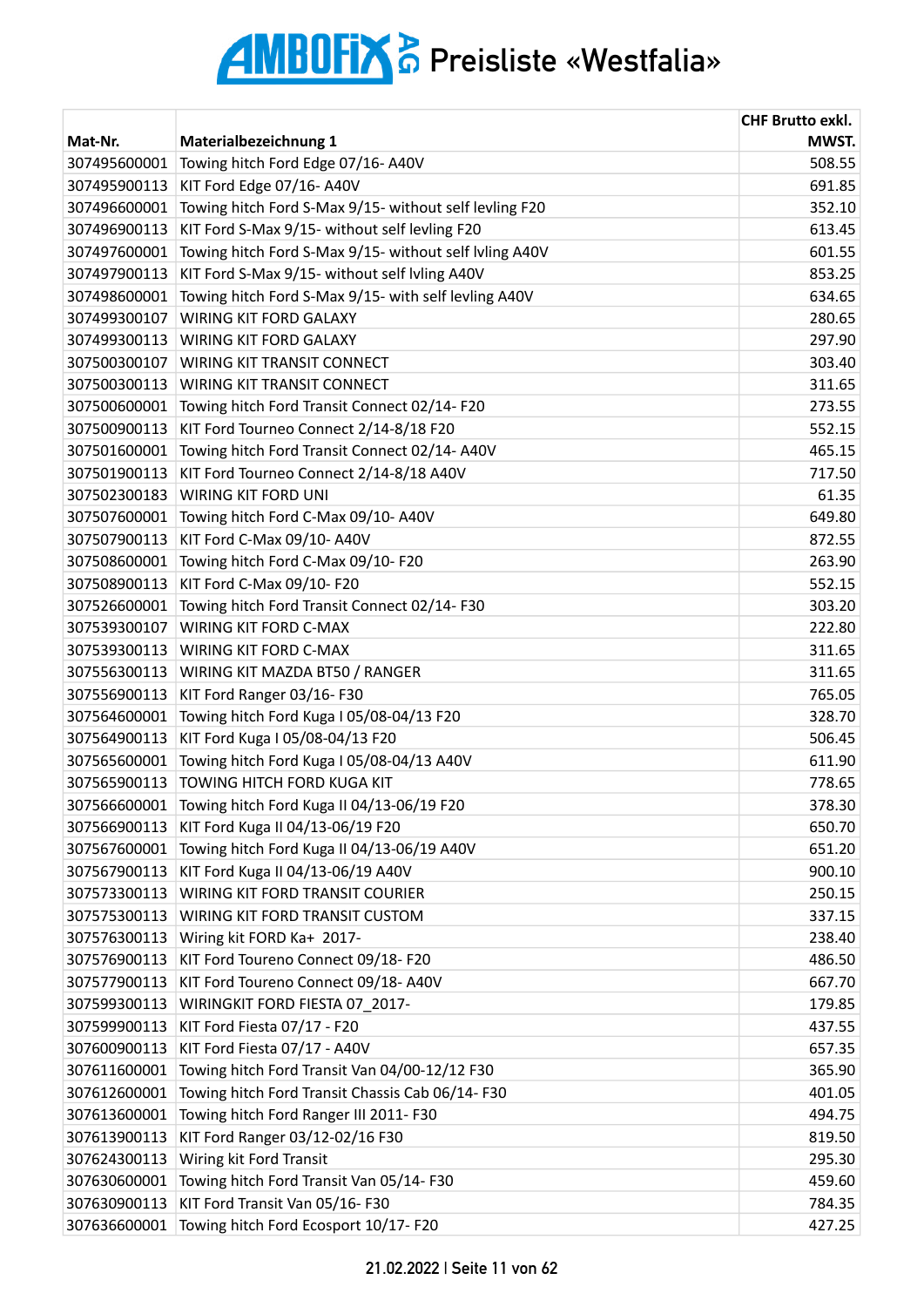| Mat-Nr.<br>Materialbezeichnung 1<br>KIT Ford Ecosport 10/17- F20<br>307636900113<br>Towing hitch Ford Ecosport 10/17-A40V<br>576.05<br>307637600001<br>KIT Ford Ecosport 10/17-A40V<br>749.00<br>307637900113<br>Towing hitch Ford Tourneo Courier 02/14-F20<br>307638600001<br>325.95<br>KIT Ford Tourneo Courier 02/14-F20<br>307638900113<br>545.75<br>Towing hitch Ford Tourneo Courier 06/14- A40V<br>307639600001<br>307639900113<br>KIT Ford Tourneo Courier 06/14- A40V<br>779.35<br>307640600001<br>Towing hitch Ford Puma 09/19-F20<br>307640900113<br>KIT Ford Puma 09/19-F20<br>Towing hitch Ford Puma 09/19- A40V<br>307641600001<br>KIT Ford Puma 09/19- A40V<br>704.25<br>307641900113<br>307643600001<br>TWB FORD KUGA III 07/19- F20<br>360.40<br>307643900113<br>KIT Ford Kuga III 07/19- F20<br>549.90<br>TWB FORD KUGA III 07/19- A40V<br>307644600001<br>576.05<br>307644900113<br>KIT Ford Kuga III 07/19- A40V<br>755.90<br>376.25<br>307652600001<br>Towing hitch Ford Focus IV 09/18-F20<br>307652900113<br>KIT Ford Focus IV 09/18- F20<br>566.40<br>307653600001<br>Towing hitch Ford Focus IV 09/18- A40V<br>571.95<br>KIT Ford Focus IV 09/18- A40V<br>751.80<br>307653900113<br>307658600001<br>TWB FORD FIESTA VII 06/08-04/17 F20<br>281.15<br>KIT Ford Ka+ 09/15- F20<br>492.70<br>307658900113<br>512.65<br>TWB FORD FIESTA VII 06/08-04/17 A40V<br>307659600001<br>307659900113<br>KIT Ford Ka+ 09/15- A40V<br>713.90<br>323.85<br>313082660001<br>LU TOWBALL / HOUSING HGE<br>313105300107<br>WIRING KIT MERCEDES SPRINTER, VW CRAFTER<br>322.50<br>313105300113<br>WIRING KIT MERCEDES SPRINTER, VW CRAFTER<br>344.55<br>726.30<br>313105900113<br>KIT Mercedes Benz Sprinter Van 04/06-12/14 F30<br>313107300113<br>WIRING KIT VW CRAFTER / MB SPRINTER<br>314.90<br>KIT Mercedes Benz Sprinter Chassis Cab 1/15-1/18 F30<br>313107900113<br>694.60<br>313108300107 WIRING KIT VW CRAFTER / MB SPRINTER<br>322.50<br>WIRING KIT VW CRAFTER / MB SPRINTER<br>313108300113<br>344.55<br>KIT Mercedes Benz Sprinter Van 1/15-1/18 F40<br>313108900113<br>774.50<br><b>WIRING KIT MERCEDES CLASS E</b><br>313116300107<br>125.40<br>313116300113<br><b>WIRING KIT MERCEDES CLASS E</b><br>156.45<br>133.70<br>313120300107<br><b>WIRING KIT MERCEDES CLASS A</b><br>313120300113<br>WIRING KIT MERCEDES CLASS A<br>166.10<br>313134300113<br>WIRING KIT MERCEDES CLASS M<br>115.10<br>115.10<br>313138300113<br>WIRING KIT DB CLASS M<br>Towing hitch Mercedes Benz C-Class (W/S203) coilspring F20<br>313166600001<br>445.15<br>KIT Mercedes Benz C-Class (W/S203) coil spring F20<br>733.15<br>313166900113<br>Towing hitch Mercedes Benz C-Class (W/S203) coilspring A40V<br>313167600001<br>681.50<br>KIT Mercedes Benz C-Class (W/S203) coil spring A40V<br>313167900113<br>955.05<br>WIRING KIT MERCEDES CLASS C<br>313168300113<br>344.55<br>Towing hitch Mercedes Benz A-Class (W169) F20<br>313171600001<br>354.90<br>KIT Mercedes Benz A-/B-Class (W169/W245) F20<br>696.15<br>313171900113<br>WIRING KIT FOR MERCEDES CLASS V<br>313176300107<br>234.30<br>313176300113<br>WIRING KIT MERCEDES CLASS V<br>250.15<br>Towing hitch Mercedes Benz M-Class (W163) A40V<br>730.40<br>313179600001 |              |                                               | <b>CHF Brutto exkl.</b> |
|-------------------------------------------------------------------------------------------------------------------------------------------------------------------------------------------------------------------------------------------------------------------------------------------------------------------------------------------------------------------------------------------------------------------------------------------------------------------------------------------------------------------------------------------------------------------------------------------------------------------------------------------------------------------------------------------------------------------------------------------------------------------------------------------------------------------------------------------------------------------------------------------------------------------------------------------------------------------------------------------------------------------------------------------------------------------------------------------------------------------------------------------------------------------------------------------------------------------------------------------------------------------------------------------------------------------------------------------------------------------------------------------------------------------------------------------------------------------------------------------------------------------------------------------------------------------------------------------------------------------------------------------------------------------------------------------------------------------------------------------------------------------------------------------------------------------------------------------------------------------------------------------------------------------------------------------------------------------------------------------------------------------------------------------------------------------------------------------------------------------------------------------------------------------------------------------------------------------------------------------------------------------------------------------------------------------------------------------------------------------------------------------------------------------------------------------------------------------------------------------------------------------------------------------------------------------------------------------------------------------------------------------------------------------------------------------------------------------------------------------------------------------------------------------------------------------------------------------------------------------------------------------------------------------------------------------------------------------------------------------------------------------------------------------------------------------------------------------------------------------------------------------------------------------------------------------------------------------------------------------|--------------|-----------------------------------------------|-------------------------|
|                                                                                                                                                                                                                                                                                                                                                                                                                                                                                                                                                                                                                                                                                                                                                                                                                                                                                                                                                                                                                                                                                                                                                                                                                                                                                                                                                                                                                                                                                                                                                                                                                                                                                                                                                                                                                                                                                                                                                                                                                                                                                                                                                                                                                                                                                                                                                                                                                                                                                                                                                                                                                                                                                                                                                                                                                                                                                                                                                                                                                                                                                                                                                                                                                                           |              |                                               | MWST.                   |
|                                                                                                                                                                                                                                                                                                                                                                                                                                                                                                                                                                                                                                                                                                                                                                                                                                                                                                                                                                                                                                                                                                                                                                                                                                                                                                                                                                                                                                                                                                                                                                                                                                                                                                                                                                                                                                                                                                                                                                                                                                                                                                                                                                                                                                                                                                                                                                                                                                                                                                                                                                                                                                                                                                                                                                                                                                                                                                                                                                                                                                                                                                                                                                                                                                           |              |                                               | 607.10                  |
|                                                                                                                                                                                                                                                                                                                                                                                                                                                                                                                                                                                                                                                                                                                                                                                                                                                                                                                                                                                                                                                                                                                                                                                                                                                                                                                                                                                                                                                                                                                                                                                                                                                                                                                                                                                                                                                                                                                                                                                                                                                                                                                                                                                                                                                                                                                                                                                                                                                                                                                                                                                                                                                                                                                                                                                                                                                                                                                                                                                                                                                                                                                                                                                                                                           |              |                                               |                         |
|                                                                                                                                                                                                                                                                                                                                                                                                                                                                                                                                                                                                                                                                                                                                                                                                                                                                                                                                                                                                                                                                                                                                                                                                                                                                                                                                                                                                                                                                                                                                                                                                                                                                                                                                                                                                                                                                                                                                                                                                                                                                                                                                                                                                                                                                                                                                                                                                                                                                                                                                                                                                                                                                                                                                                                                                                                                                                                                                                                                                                                                                                                                                                                                                                                           |              |                                               |                         |
|                                                                                                                                                                                                                                                                                                                                                                                                                                                                                                                                                                                                                                                                                                                                                                                                                                                                                                                                                                                                                                                                                                                                                                                                                                                                                                                                                                                                                                                                                                                                                                                                                                                                                                                                                                                                                                                                                                                                                                                                                                                                                                                                                                                                                                                                                                                                                                                                                                                                                                                                                                                                                                                                                                                                                                                                                                                                                                                                                                                                                                                                                                                                                                                                                                           |              |                                               |                         |
|                                                                                                                                                                                                                                                                                                                                                                                                                                                                                                                                                                                                                                                                                                                                                                                                                                                                                                                                                                                                                                                                                                                                                                                                                                                                                                                                                                                                                                                                                                                                                                                                                                                                                                                                                                                                                                                                                                                                                                                                                                                                                                                                                                                                                                                                                                                                                                                                                                                                                                                                                                                                                                                                                                                                                                                                                                                                                                                                                                                                                                                                                                                                                                                                                                           |              |                                               |                         |
|                                                                                                                                                                                                                                                                                                                                                                                                                                                                                                                                                                                                                                                                                                                                                                                                                                                                                                                                                                                                                                                                                                                                                                                                                                                                                                                                                                                                                                                                                                                                                                                                                                                                                                                                                                                                                                                                                                                                                                                                                                                                                                                                                                                                                                                                                                                                                                                                                                                                                                                                                                                                                                                                                                                                                                                                                                                                                                                                                                                                                                                                                                                                                                                                                                           |              |                                               | 570.55                  |
|                                                                                                                                                                                                                                                                                                                                                                                                                                                                                                                                                                                                                                                                                                                                                                                                                                                                                                                                                                                                                                                                                                                                                                                                                                                                                                                                                                                                                                                                                                                                                                                                                                                                                                                                                                                                                                                                                                                                                                                                                                                                                                                                                                                                                                                                                                                                                                                                                                                                                                                                                                                                                                                                                                                                                                                                                                                                                                                                                                                                                                                                                                                                                                                                                                           |              |                                               |                         |
|                                                                                                                                                                                                                                                                                                                                                                                                                                                                                                                                                                                                                                                                                                                                                                                                                                                                                                                                                                                                                                                                                                                                                                                                                                                                                                                                                                                                                                                                                                                                                                                                                                                                                                                                                                                                                                                                                                                                                                                                                                                                                                                                                                                                                                                                                                                                                                                                                                                                                                                                                                                                                                                                                                                                                                                                                                                                                                                                                                                                                                                                                                                                                                                                                                           |              |                                               | 376.25                  |
|                                                                                                                                                                                                                                                                                                                                                                                                                                                                                                                                                                                                                                                                                                                                                                                                                                                                                                                                                                                                                                                                                                                                                                                                                                                                                                                                                                                                                                                                                                                                                                                                                                                                                                                                                                                                                                                                                                                                                                                                                                                                                                                                                                                                                                                                                                                                                                                                                                                                                                                                                                                                                                                                                                                                                                                                                                                                                                                                                                                                                                                                                                                                                                                                                                           |              |                                               | 566.40                  |
|                                                                                                                                                                                                                                                                                                                                                                                                                                                                                                                                                                                                                                                                                                                                                                                                                                                                                                                                                                                                                                                                                                                                                                                                                                                                                                                                                                                                                                                                                                                                                                                                                                                                                                                                                                                                                                                                                                                                                                                                                                                                                                                                                                                                                                                                                                                                                                                                                                                                                                                                                                                                                                                                                                                                                                                                                                                                                                                                                                                                                                                                                                                                                                                                                                           |              |                                               | 520.95                  |
|                                                                                                                                                                                                                                                                                                                                                                                                                                                                                                                                                                                                                                                                                                                                                                                                                                                                                                                                                                                                                                                                                                                                                                                                                                                                                                                                                                                                                                                                                                                                                                                                                                                                                                                                                                                                                                                                                                                                                                                                                                                                                                                                                                                                                                                                                                                                                                                                                                                                                                                                                                                                                                                                                                                                                                                                                                                                                                                                                                                                                                                                                                                                                                                                                                           |              |                                               |                         |
|                                                                                                                                                                                                                                                                                                                                                                                                                                                                                                                                                                                                                                                                                                                                                                                                                                                                                                                                                                                                                                                                                                                                                                                                                                                                                                                                                                                                                                                                                                                                                                                                                                                                                                                                                                                                                                                                                                                                                                                                                                                                                                                                                                                                                                                                                                                                                                                                                                                                                                                                                                                                                                                                                                                                                                                                                                                                                                                                                                                                                                                                                                                                                                                                                                           |              |                                               |                         |
|                                                                                                                                                                                                                                                                                                                                                                                                                                                                                                                                                                                                                                                                                                                                                                                                                                                                                                                                                                                                                                                                                                                                                                                                                                                                                                                                                                                                                                                                                                                                                                                                                                                                                                                                                                                                                                                                                                                                                                                                                                                                                                                                                                                                                                                                                                                                                                                                                                                                                                                                                                                                                                                                                                                                                                                                                                                                                                                                                                                                                                                                                                                                                                                                                                           |              |                                               |                         |
|                                                                                                                                                                                                                                                                                                                                                                                                                                                                                                                                                                                                                                                                                                                                                                                                                                                                                                                                                                                                                                                                                                                                                                                                                                                                                                                                                                                                                                                                                                                                                                                                                                                                                                                                                                                                                                                                                                                                                                                                                                                                                                                                                                                                                                                                                                                                                                                                                                                                                                                                                                                                                                                                                                                                                                                                                                                                                                                                                                                                                                                                                                                                                                                                                                           |              |                                               |                         |
|                                                                                                                                                                                                                                                                                                                                                                                                                                                                                                                                                                                                                                                                                                                                                                                                                                                                                                                                                                                                                                                                                                                                                                                                                                                                                                                                                                                                                                                                                                                                                                                                                                                                                                                                                                                                                                                                                                                                                                                                                                                                                                                                                                                                                                                                                                                                                                                                                                                                                                                                                                                                                                                                                                                                                                                                                                                                                                                                                                                                                                                                                                                                                                                                                                           |              |                                               |                         |
|                                                                                                                                                                                                                                                                                                                                                                                                                                                                                                                                                                                                                                                                                                                                                                                                                                                                                                                                                                                                                                                                                                                                                                                                                                                                                                                                                                                                                                                                                                                                                                                                                                                                                                                                                                                                                                                                                                                                                                                                                                                                                                                                                                                                                                                                                                                                                                                                                                                                                                                                                                                                                                                                                                                                                                                                                                                                                                                                                                                                                                                                                                                                                                                                                                           |              |                                               |                         |
|                                                                                                                                                                                                                                                                                                                                                                                                                                                                                                                                                                                                                                                                                                                                                                                                                                                                                                                                                                                                                                                                                                                                                                                                                                                                                                                                                                                                                                                                                                                                                                                                                                                                                                                                                                                                                                                                                                                                                                                                                                                                                                                                                                                                                                                                                                                                                                                                                                                                                                                                                                                                                                                                                                                                                                                                                                                                                                                                                                                                                                                                                                                                                                                                                                           |              |                                               |                         |
|                                                                                                                                                                                                                                                                                                                                                                                                                                                                                                                                                                                                                                                                                                                                                                                                                                                                                                                                                                                                                                                                                                                                                                                                                                                                                                                                                                                                                                                                                                                                                                                                                                                                                                                                                                                                                                                                                                                                                                                                                                                                                                                                                                                                                                                                                                                                                                                                                                                                                                                                                                                                                                                                                                                                                                                                                                                                                                                                                                                                                                                                                                                                                                                                                                           |              |                                               |                         |
|                                                                                                                                                                                                                                                                                                                                                                                                                                                                                                                                                                                                                                                                                                                                                                                                                                                                                                                                                                                                                                                                                                                                                                                                                                                                                                                                                                                                                                                                                                                                                                                                                                                                                                                                                                                                                                                                                                                                                                                                                                                                                                                                                                                                                                                                                                                                                                                                                                                                                                                                                                                                                                                                                                                                                                                                                                                                                                                                                                                                                                                                                                                                                                                                                                           |              |                                               |                         |
|                                                                                                                                                                                                                                                                                                                                                                                                                                                                                                                                                                                                                                                                                                                                                                                                                                                                                                                                                                                                                                                                                                                                                                                                                                                                                                                                                                                                                                                                                                                                                                                                                                                                                                                                                                                                                                                                                                                                                                                                                                                                                                                                                                                                                                                                                                                                                                                                                                                                                                                                                                                                                                                                                                                                                                                                                                                                                                                                                                                                                                                                                                                                                                                                                                           |              |                                               |                         |
|                                                                                                                                                                                                                                                                                                                                                                                                                                                                                                                                                                                                                                                                                                                                                                                                                                                                                                                                                                                                                                                                                                                                                                                                                                                                                                                                                                                                                                                                                                                                                                                                                                                                                                                                                                                                                                                                                                                                                                                                                                                                                                                                                                                                                                                                                                                                                                                                                                                                                                                                                                                                                                                                                                                                                                                                                                                                                                                                                                                                                                                                                                                                                                                                                                           |              |                                               |                         |
|                                                                                                                                                                                                                                                                                                                                                                                                                                                                                                                                                                                                                                                                                                                                                                                                                                                                                                                                                                                                                                                                                                                                                                                                                                                                                                                                                                                                                                                                                                                                                                                                                                                                                                                                                                                                                                                                                                                                                                                                                                                                                                                                                                                                                                                                                                                                                                                                                                                                                                                                                                                                                                                                                                                                                                                                                                                                                                                                                                                                                                                                                                                                                                                                                                           |              |                                               |                         |
|                                                                                                                                                                                                                                                                                                                                                                                                                                                                                                                                                                                                                                                                                                                                                                                                                                                                                                                                                                                                                                                                                                                                                                                                                                                                                                                                                                                                                                                                                                                                                                                                                                                                                                                                                                                                                                                                                                                                                                                                                                                                                                                                                                                                                                                                                                                                                                                                                                                                                                                                                                                                                                                                                                                                                                                                                                                                                                                                                                                                                                                                                                                                                                                                                                           |              |                                               |                         |
|                                                                                                                                                                                                                                                                                                                                                                                                                                                                                                                                                                                                                                                                                                                                                                                                                                                                                                                                                                                                                                                                                                                                                                                                                                                                                                                                                                                                                                                                                                                                                                                                                                                                                                                                                                                                                                                                                                                                                                                                                                                                                                                                                                                                                                                                                                                                                                                                                                                                                                                                                                                                                                                                                                                                                                                                                                                                                                                                                                                                                                                                                                                                                                                                                                           |              |                                               |                         |
|                                                                                                                                                                                                                                                                                                                                                                                                                                                                                                                                                                                                                                                                                                                                                                                                                                                                                                                                                                                                                                                                                                                                                                                                                                                                                                                                                                                                                                                                                                                                                                                                                                                                                                                                                                                                                                                                                                                                                                                                                                                                                                                                                                                                                                                                                                                                                                                                                                                                                                                                                                                                                                                                                                                                                                                                                                                                                                                                                                                                                                                                                                                                                                                                                                           |              |                                               |                         |
|                                                                                                                                                                                                                                                                                                                                                                                                                                                                                                                                                                                                                                                                                                                                                                                                                                                                                                                                                                                                                                                                                                                                                                                                                                                                                                                                                                                                                                                                                                                                                                                                                                                                                                                                                                                                                                                                                                                                                                                                                                                                                                                                                                                                                                                                                                                                                                                                                                                                                                                                                                                                                                                                                                                                                                                                                                                                                                                                                                                                                                                                                                                                                                                                                                           |              |                                               |                         |
|                                                                                                                                                                                                                                                                                                                                                                                                                                                                                                                                                                                                                                                                                                                                                                                                                                                                                                                                                                                                                                                                                                                                                                                                                                                                                                                                                                                                                                                                                                                                                                                                                                                                                                                                                                                                                                                                                                                                                                                                                                                                                                                                                                                                                                                                                                                                                                                                                                                                                                                                                                                                                                                                                                                                                                                                                                                                                                                                                                                                                                                                                                                                                                                                                                           |              |                                               |                         |
|                                                                                                                                                                                                                                                                                                                                                                                                                                                                                                                                                                                                                                                                                                                                                                                                                                                                                                                                                                                                                                                                                                                                                                                                                                                                                                                                                                                                                                                                                                                                                                                                                                                                                                                                                                                                                                                                                                                                                                                                                                                                                                                                                                                                                                                                                                                                                                                                                                                                                                                                                                                                                                                                                                                                                                                                                                                                                                                                                                                                                                                                                                                                                                                                                                           |              |                                               |                         |
|                                                                                                                                                                                                                                                                                                                                                                                                                                                                                                                                                                                                                                                                                                                                                                                                                                                                                                                                                                                                                                                                                                                                                                                                                                                                                                                                                                                                                                                                                                                                                                                                                                                                                                                                                                                                                                                                                                                                                                                                                                                                                                                                                                                                                                                                                                                                                                                                                                                                                                                                                                                                                                                                                                                                                                                                                                                                                                                                                                                                                                                                                                                                                                                                                                           |              |                                               |                         |
|                                                                                                                                                                                                                                                                                                                                                                                                                                                                                                                                                                                                                                                                                                                                                                                                                                                                                                                                                                                                                                                                                                                                                                                                                                                                                                                                                                                                                                                                                                                                                                                                                                                                                                                                                                                                                                                                                                                                                                                                                                                                                                                                                                                                                                                                                                                                                                                                                                                                                                                                                                                                                                                                                                                                                                                                                                                                                                                                                                                                                                                                                                                                                                                                                                           |              |                                               |                         |
|                                                                                                                                                                                                                                                                                                                                                                                                                                                                                                                                                                                                                                                                                                                                                                                                                                                                                                                                                                                                                                                                                                                                                                                                                                                                                                                                                                                                                                                                                                                                                                                                                                                                                                                                                                                                                                                                                                                                                                                                                                                                                                                                                                                                                                                                                                                                                                                                                                                                                                                                                                                                                                                                                                                                                                                                                                                                                                                                                                                                                                                                                                                                                                                                                                           |              |                                               |                         |
|                                                                                                                                                                                                                                                                                                                                                                                                                                                                                                                                                                                                                                                                                                                                                                                                                                                                                                                                                                                                                                                                                                                                                                                                                                                                                                                                                                                                                                                                                                                                                                                                                                                                                                                                                                                                                                                                                                                                                                                                                                                                                                                                                                                                                                                                                                                                                                                                                                                                                                                                                                                                                                                                                                                                                                                                                                                                                                                                                                                                                                                                                                                                                                                                                                           |              |                                               |                         |
|                                                                                                                                                                                                                                                                                                                                                                                                                                                                                                                                                                                                                                                                                                                                                                                                                                                                                                                                                                                                                                                                                                                                                                                                                                                                                                                                                                                                                                                                                                                                                                                                                                                                                                                                                                                                                                                                                                                                                                                                                                                                                                                                                                                                                                                                                                                                                                                                                                                                                                                                                                                                                                                                                                                                                                                                                                                                                                                                                                                                                                                                                                                                                                                                                                           |              |                                               |                         |
|                                                                                                                                                                                                                                                                                                                                                                                                                                                                                                                                                                                                                                                                                                                                                                                                                                                                                                                                                                                                                                                                                                                                                                                                                                                                                                                                                                                                                                                                                                                                                                                                                                                                                                                                                                                                                                                                                                                                                                                                                                                                                                                                                                                                                                                                                                                                                                                                                                                                                                                                                                                                                                                                                                                                                                                                                                                                                                                                                                                                                                                                                                                                                                                                                                           |              |                                               |                         |
|                                                                                                                                                                                                                                                                                                                                                                                                                                                                                                                                                                                                                                                                                                                                                                                                                                                                                                                                                                                                                                                                                                                                                                                                                                                                                                                                                                                                                                                                                                                                                                                                                                                                                                                                                                                                                                                                                                                                                                                                                                                                                                                                                                                                                                                                                                                                                                                                                                                                                                                                                                                                                                                                                                                                                                                                                                                                                                                                                                                                                                                                                                                                                                                                                                           |              |                                               |                         |
|                                                                                                                                                                                                                                                                                                                                                                                                                                                                                                                                                                                                                                                                                                                                                                                                                                                                                                                                                                                                                                                                                                                                                                                                                                                                                                                                                                                                                                                                                                                                                                                                                                                                                                                                                                                                                                                                                                                                                                                                                                                                                                                                                                                                                                                                                                                                                                                                                                                                                                                                                                                                                                                                                                                                                                                                                                                                                                                                                                                                                                                                                                                                                                                                                                           |              |                                               |                         |
|                                                                                                                                                                                                                                                                                                                                                                                                                                                                                                                                                                                                                                                                                                                                                                                                                                                                                                                                                                                                                                                                                                                                                                                                                                                                                                                                                                                                                                                                                                                                                                                                                                                                                                                                                                                                                                                                                                                                                                                                                                                                                                                                                                                                                                                                                                                                                                                                                                                                                                                                                                                                                                                                                                                                                                                                                                                                                                                                                                                                                                                                                                                                                                                                                                           |              |                                               |                         |
|                                                                                                                                                                                                                                                                                                                                                                                                                                                                                                                                                                                                                                                                                                                                                                                                                                                                                                                                                                                                                                                                                                                                                                                                                                                                                                                                                                                                                                                                                                                                                                                                                                                                                                                                                                                                                                                                                                                                                                                                                                                                                                                                                                                                                                                                                                                                                                                                                                                                                                                                                                                                                                                                                                                                                                                                                                                                                                                                                                                                                                                                                                                                                                                                                                           |              |                                               |                         |
|                                                                                                                                                                                                                                                                                                                                                                                                                                                                                                                                                                                                                                                                                                                                                                                                                                                                                                                                                                                                                                                                                                                                                                                                                                                                                                                                                                                                                                                                                                                                                                                                                                                                                                                                                                                                                                                                                                                                                                                                                                                                                                                                                                                                                                                                                                                                                                                                                                                                                                                                                                                                                                                                                                                                                                                                                                                                                                                                                                                                                                                                                                                                                                                                                                           |              |                                               |                         |
|                                                                                                                                                                                                                                                                                                                                                                                                                                                                                                                                                                                                                                                                                                                                                                                                                                                                                                                                                                                                                                                                                                                                                                                                                                                                                                                                                                                                                                                                                                                                                                                                                                                                                                                                                                                                                                                                                                                                                                                                                                                                                                                                                                                                                                                                                                                                                                                                                                                                                                                                                                                                                                                                                                                                                                                                                                                                                                                                                                                                                                                                                                                                                                                                                                           |              |                                               |                         |
|                                                                                                                                                                                                                                                                                                                                                                                                                                                                                                                                                                                                                                                                                                                                                                                                                                                                                                                                                                                                                                                                                                                                                                                                                                                                                                                                                                                                                                                                                                                                                                                                                                                                                                                                                                                                                                                                                                                                                                                                                                                                                                                                                                                                                                                                                                                                                                                                                                                                                                                                                                                                                                                                                                                                                                                                                                                                                                                                                                                                                                                                                                                                                                                                                                           |              |                                               |                         |
|                                                                                                                                                                                                                                                                                                                                                                                                                                                                                                                                                                                                                                                                                                                                                                                                                                                                                                                                                                                                                                                                                                                                                                                                                                                                                                                                                                                                                                                                                                                                                                                                                                                                                                                                                                                                                                                                                                                                                                                                                                                                                                                                                                                                                                                                                                                                                                                                                                                                                                                                                                                                                                                                                                                                                                                                                                                                                                                                                                                                                                                                                                                                                                                                                                           |              |                                               |                         |
|                                                                                                                                                                                                                                                                                                                                                                                                                                                                                                                                                                                                                                                                                                                                                                                                                                                                                                                                                                                                                                                                                                                                                                                                                                                                                                                                                                                                                                                                                                                                                                                                                                                                                                                                                                                                                                                                                                                                                                                                                                                                                                                                                                                                                                                                                                                                                                                                                                                                                                                                                                                                                                                                                                                                                                                                                                                                                                                                                                                                                                                                                                                                                                                                                                           |              |                                               |                         |
|                                                                                                                                                                                                                                                                                                                                                                                                                                                                                                                                                                                                                                                                                                                                                                                                                                                                                                                                                                                                                                                                                                                                                                                                                                                                                                                                                                                                                                                                                                                                                                                                                                                                                                                                                                                                                                                                                                                                                                                                                                                                                                                                                                                                                                                                                                                                                                                                                                                                                                                                                                                                                                                                                                                                                                                                                                                                                                                                                                                                                                                                                                                                                                                                                                           |              |                                               |                         |
|                                                                                                                                                                                                                                                                                                                                                                                                                                                                                                                                                                                                                                                                                                                                                                                                                                                                                                                                                                                                                                                                                                                                                                                                                                                                                                                                                                                                                                                                                                                                                                                                                                                                                                                                                                                                                                                                                                                                                                                                                                                                                                                                                                                                                                                                                                                                                                                                                                                                                                                                                                                                                                                                                                                                                                                                                                                                                                                                                                                                                                                                                                                                                                                                                                           |              |                                               |                         |
|                                                                                                                                                                                                                                                                                                                                                                                                                                                                                                                                                                                                                                                                                                                                                                                                                                                                                                                                                                                                                                                                                                                                                                                                                                                                                                                                                                                                                                                                                                                                                                                                                                                                                                                                                                                                                                                                                                                                                                                                                                                                                                                                                                                                                                                                                                                                                                                                                                                                                                                                                                                                                                                                                                                                                                                                                                                                                                                                                                                                                                                                                                                                                                                                                                           |              |                                               |                         |
|                                                                                                                                                                                                                                                                                                                                                                                                                                                                                                                                                                                                                                                                                                                                                                                                                                                                                                                                                                                                                                                                                                                                                                                                                                                                                                                                                                                                                                                                                                                                                                                                                                                                                                                                                                                                                                                                                                                                                                                                                                                                                                                                                                                                                                                                                                                                                                                                                                                                                                                                                                                                                                                                                                                                                                                                                                                                                                                                                                                                                                                                                                                                                                                                                                           |              |                                               |                         |
|                                                                                                                                                                                                                                                                                                                                                                                                                                                                                                                                                                                                                                                                                                                                                                                                                                                                                                                                                                                                                                                                                                                                                                                                                                                                                                                                                                                                                                                                                                                                                                                                                                                                                                                                                                                                                                                                                                                                                                                                                                                                                                                                                                                                                                                                                                                                                                                                                                                                                                                                                                                                                                                                                                                                                                                                                                                                                                                                                                                                                                                                                                                                                                                                                                           |              |                                               |                         |
|                                                                                                                                                                                                                                                                                                                                                                                                                                                                                                                                                                                                                                                                                                                                                                                                                                                                                                                                                                                                                                                                                                                                                                                                                                                                                                                                                                                                                                                                                                                                                                                                                                                                                                                                                                                                                                                                                                                                                                                                                                                                                                                                                                                                                                                                                                                                                                                                                                                                                                                                                                                                                                                                                                                                                                                                                                                                                                                                                                                                                                                                                                                                                                                                                                           | 313185600001 | Towing hitch Mercedes Benz A-Class (W168) F10 | 267.35                  |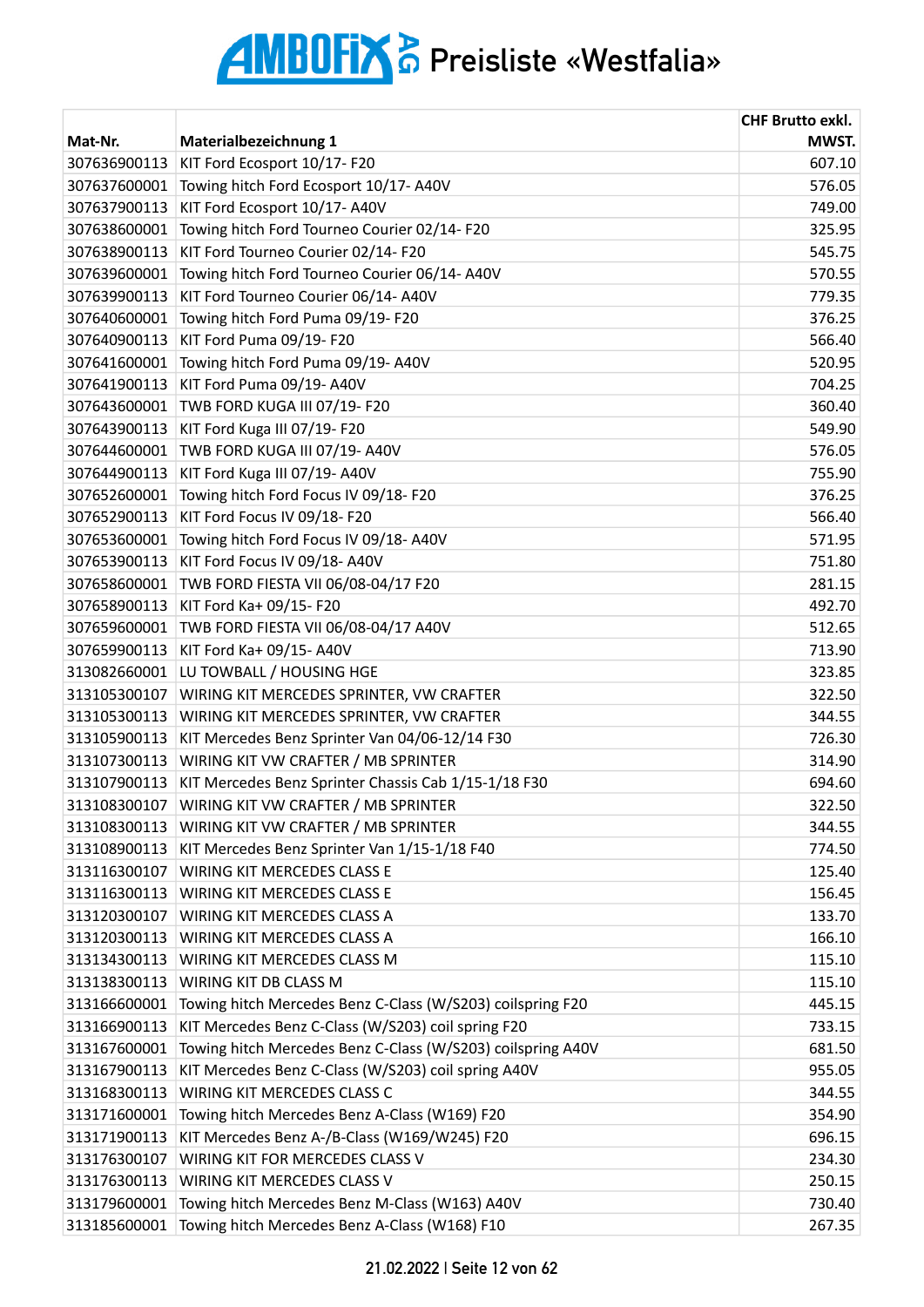| MWST.<br>Mat-Nr.<br>Materialbezeichnung 1<br>KIT Mercedes Benz A-Class (W168) F10<br>407.95<br>313185900113<br>Towing hitch Mercedes Benz C-Class Coupé (CL203) A40V<br>997.75<br>313189600001<br>Towing hitch Mercedes Benz E-Class Saloon (W211) A40V<br>792.45<br>313195600001<br>KIT Mercedes Benz E-Class saloon (W211) A40V<br>1'015.70<br>313195900113<br>WIRING KIT MERCEDES CLASS E<br>313196300113<br>356.25<br>1'068.75<br>313200600001<br>Towing hitch Mercedes Benz CLK (C209) A40V<br>Towing hitch Mercedes Benz E-Class T-Modell (S211) F20<br>313203600001<br>398.30<br>KIT Mercedes Benz E-Class T-Modell (S211) F20<br>697.35<br>313203900113<br>Towing hitch Mercedes Benz E-Class T-Modell (S211) A40V<br>894.40<br>313204600001<br>KIT Mercedes Benz E-Class T-Modell (S211) A40V<br>1'128.00<br>313204900113<br>WIRING KIT MERCEDES GLK<br>335.60<br>313210300113<br>1'017.05<br>313211900113<br>KIT Mercedes Benz (A207 C207 C204 S204 W204) A40V<br>313212300113<br><b>WIRING KIT MERCEDES BR204</b><br>335.60<br>Towing hitch Mercedes Benz (A207 C207 C204 S204 W204) F20<br>371.40<br>313214600001<br>KIT Mercedes Benz C-Class (S/W204) 9/07-7/09 F20<br>663.60<br>313214900113<br>WIRING KIT MB A-/B- CLASS 2018<br>223.25<br>313215300113<br>243.25<br>313217300113<br><b>E-KIT MERCEDES SPRINTER</b><br>313231300107<br>WIRING KIT FOR MERCEDES CLASS A<br>315.80<br>313231300113<br>WIRING KIT MERCEDES CLASS A<br>342.65<br>Towing hitch Mercedes Benz A-Class (W169) A40V<br>611.90<br>313231600001<br>KIT Mercedes Benz A-/B-Class (W169/W245) A40V<br>313231900113<br>941.45<br>Towing hitch Mercedes Benz Viano 02/04-04/14 F20<br>359.70<br>313240600001<br>KIT Mercedes Benz Viano 02/04-04/14 F20<br>313240900113<br>576.05<br>Towing hitch Mercedes Benz Sprinter Van L1 4/06-1/18 F40<br>401.05<br>313272600001<br>Towing hitch Mercedes Benz Sprinter Van L2 4/06-1/18 F40<br>401.05<br>313273600001<br>Towing hitch Mercedes Benz Sprinter Chassiscab 4/06-1/18 F40<br>313275600001<br>401.05<br>KIT Mercedes Benz Sprinter Chassis Cab 4/06-12/14 F40<br>846.85<br>313275900113<br>313285600001<br>Step Mercedes Sprinter Van<br>184.70<br>KIT Mercedes Benz C-Class (S/W204) 9/07-7/09 A40V<br>1'017.05<br>313315900113<br>Towing hitch Mercedes Benz G-Class 02/90-12/17 F30<br>313320600001<br>330.05<br>1'006.05<br>313340600001<br>Towing hitch Mercedes Benz M-Class (W164) A40V<br>313341600001<br>Towing hitch Mercedes Benz M-Class (W164) F20<br>724.90<br>313360600001<br>Towing hitch Mercedes Benz E-Class (W212) F20<br>439.65<br>KIT Mercedes Benz E-Class Saloon (W212) F20<br>313360900113<br>807.80<br>WIRING KIT MERCEDES CLASS E<br>366.80<br>313361300107<br>313361300113<br><b>WIRING KIT MERCEDES</b><br>384.70<br>663.60<br>313361600001<br>Towing hitch Mercedes Benz E-Class (W212) A40V<br>KIT Mercedes Benz E-Class Saloon (W212) A40V<br>313361900113<br>982.80<br>Towing hitch Mercedes Benz E-Class (S212) F20<br>439.65<br>313371600001<br>KIT Mercedes Benz E-Class Saloon (S212) F20<br>807.80<br>313371900113<br>Towing hitch Mercedes Benz E-Class (S212) A40V<br>740.75<br>313373600001<br>1'053.80<br>313373900113<br>KIT Mercedes Benz E-Class T-Modell (S212) 08/09- A40V<br>313376600001<br>Towing hitch Mercedes Benz Sprinter Van 4/06-1/18 F40<br>401.05<br>313376900113<br>KIT Mercedes Benz Sprinter Van 04/06-12/14 F40<br>846.85<br>Towing hitch Mercedes Benz Sprinter Chassiscab 4/06-1/18 F40<br>401.05<br>313377600001<br>KIT Mercedes Benz Sprinter Chassis Cab 04/06-12/14 F40<br>846.85<br>313377900113<br>Towing hitch Mercedes Benz Viano 02/04-04/14 A40V<br>655.30<br>313382600001<br>KIT Mercedes Benz Viano 02/04-04/14 A40V<br>846.85<br>313382900113<br>KIT Mercedes Benz (C / S / W204) (C / A207) F20<br>663.60<br>313389900113 |  | <b>CHF Brutto exkl.</b> |
|-----------------------------------------------------------------------------------------------------------------------------------------------------------------------------------------------------------------------------------------------------------------------------------------------------------------------------------------------------------------------------------------------------------------------------------------------------------------------------------------------------------------------------------------------------------------------------------------------------------------------------------------------------------------------------------------------------------------------------------------------------------------------------------------------------------------------------------------------------------------------------------------------------------------------------------------------------------------------------------------------------------------------------------------------------------------------------------------------------------------------------------------------------------------------------------------------------------------------------------------------------------------------------------------------------------------------------------------------------------------------------------------------------------------------------------------------------------------------------------------------------------------------------------------------------------------------------------------------------------------------------------------------------------------------------------------------------------------------------------------------------------------------------------------------------------------------------------------------------------------------------------------------------------------------------------------------------------------------------------------------------------------------------------------------------------------------------------------------------------------------------------------------------------------------------------------------------------------------------------------------------------------------------------------------------------------------------------------------------------------------------------------------------------------------------------------------------------------------------------------------------------------------------------------------------------------------------------------------------------------------------------------------------------------------------------------------------------------------------------------------------------------------------------------------------------------------------------------------------------------------------------------------------------------------------------------------------------------------------------------------------------------------------------------------------------------------------------------------------------------------------------------------------------------------------------------------------------------------------------------------------------------------------------------------------------------------------------------------------------------------------------------------------------------------------------------------------------------------------------------------------------------------------------------------------------------------------------------------------------------------------------------------------------------------------------------------------------------------------------------------------------------------------------------------------------------------------------------------|--|-------------------------|
|                                                                                                                                                                                                                                                                                                                                                                                                                                                                                                                                                                                                                                                                                                                                                                                                                                                                                                                                                                                                                                                                                                                                                                                                                                                                                                                                                                                                                                                                                                                                                                                                                                                                                                                                                                                                                                                                                                                                                                                                                                                                                                                                                                                                                                                                                                                                                                                                                                                                                                                                                                                                                                                                                                                                                                                                                                                                                                                                                                                                                                                                                                                                                                                                                                                                                                                                                                                                                                                                                                                                                                                                                                                                                                                                                                                                                                               |  |                         |
|                                                                                                                                                                                                                                                                                                                                                                                                                                                                                                                                                                                                                                                                                                                                                                                                                                                                                                                                                                                                                                                                                                                                                                                                                                                                                                                                                                                                                                                                                                                                                                                                                                                                                                                                                                                                                                                                                                                                                                                                                                                                                                                                                                                                                                                                                                                                                                                                                                                                                                                                                                                                                                                                                                                                                                                                                                                                                                                                                                                                                                                                                                                                                                                                                                                                                                                                                                                                                                                                                                                                                                                                                                                                                                                                                                                                                                               |  |                         |
|                                                                                                                                                                                                                                                                                                                                                                                                                                                                                                                                                                                                                                                                                                                                                                                                                                                                                                                                                                                                                                                                                                                                                                                                                                                                                                                                                                                                                                                                                                                                                                                                                                                                                                                                                                                                                                                                                                                                                                                                                                                                                                                                                                                                                                                                                                                                                                                                                                                                                                                                                                                                                                                                                                                                                                                                                                                                                                                                                                                                                                                                                                                                                                                                                                                                                                                                                                                                                                                                                                                                                                                                                                                                                                                                                                                                                                               |  |                         |
|                                                                                                                                                                                                                                                                                                                                                                                                                                                                                                                                                                                                                                                                                                                                                                                                                                                                                                                                                                                                                                                                                                                                                                                                                                                                                                                                                                                                                                                                                                                                                                                                                                                                                                                                                                                                                                                                                                                                                                                                                                                                                                                                                                                                                                                                                                                                                                                                                                                                                                                                                                                                                                                                                                                                                                                                                                                                                                                                                                                                                                                                                                                                                                                                                                                                                                                                                                                                                                                                                                                                                                                                                                                                                                                                                                                                                                               |  |                         |
|                                                                                                                                                                                                                                                                                                                                                                                                                                                                                                                                                                                                                                                                                                                                                                                                                                                                                                                                                                                                                                                                                                                                                                                                                                                                                                                                                                                                                                                                                                                                                                                                                                                                                                                                                                                                                                                                                                                                                                                                                                                                                                                                                                                                                                                                                                                                                                                                                                                                                                                                                                                                                                                                                                                                                                                                                                                                                                                                                                                                                                                                                                                                                                                                                                                                                                                                                                                                                                                                                                                                                                                                                                                                                                                                                                                                                                               |  |                         |
|                                                                                                                                                                                                                                                                                                                                                                                                                                                                                                                                                                                                                                                                                                                                                                                                                                                                                                                                                                                                                                                                                                                                                                                                                                                                                                                                                                                                                                                                                                                                                                                                                                                                                                                                                                                                                                                                                                                                                                                                                                                                                                                                                                                                                                                                                                                                                                                                                                                                                                                                                                                                                                                                                                                                                                                                                                                                                                                                                                                                                                                                                                                                                                                                                                                                                                                                                                                                                                                                                                                                                                                                                                                                                                                                                                                                                                               |  |                         |
|                                                                                                                                                                                                                                                                                                                                                                                                                                                                                                                                                                                                                                                                                                                                                                                                                                                                                                                                                                                                                                                                                                                                                                                                                                                                                                                                                                                                                                                                                                                                                                                                                                                                                                                                                                                                                                                                                                                                                                                                                                                                                                                                                                                                                                                                                                                                                                                                                                                                                                                                                                                                                                                                                                                                                                                                                                                                                                                                                                                                                                                                                                                                                                                                                                                                                                                                                                                                                                                                                                                                                                                                                                                                                                                                                                                                                                               |  |                         |
|                                                                                                                                                                                                                                                                                                                                                                                                                                                                                                                                                                                                                                                                                                                                                                                                                                                                                                                                                                                                                                                                                                                                                                                                                                                                                                                                                                                                                                                                                                                                                                                                                                                                                                                                                                                                                                                                                                                                                                                                                                                                                                                                                                                                                                                                                                                                                                                                                                                                                                                                                                                                                                                                                                                                                                                                                                                                                                                                                                                                                                                                                                                                                                                                                                                                                                                                                                                                                                                                                                                                                                                                                                                                                                                                                                                                                                               |  |                         |
|                                                                                                                                                                                                                                                                                                                                                                                                                                                                                                                                                                                                                                                                                                                                                                                                                                                                                                                                                                                                                                                                                                                                                                                                                                                                                                                                                                                                                                                                                                                                                                                                                                                                                                                                                                                                                                                                                                                                                                                                                                                                                                                                                                                                                                                                                                                                                                                                                                                                                                                                                                                                                                                                                                                                                                                                                                                                                                                                                                                                                                                                                                                                                                                                                                                                                                                                                                                                                                                                                                                                                                                                                                                                                                                                                                                                                                               |  |                         |
|                                                                                                                                                                                                                                                                                                                                                                                                                                                                                                                                                                                                                                                                                                                                                                                                                                                                                                                                                                                                                                                                                                                                                                                                                                                                                                                                                                                                                                                                                                                                                                                                                                                                                                                                                                                                                                                                                                                                                                                                                                                                                                                                                                                                                                                                                                                                                                                                                                                                                                                                                                                                                                                                                                                                                                                                                                                                                                                                                                                                                                                                                                                                                                                                                                                                                                                                                                                                                                                                                                                                                                                                                                                                                                                                                                                                                                               |  |                         |
|                                                                                                                                                                                                                                                                                                                                                                                                                                                                                                                                                                                                                                                                                                                                                                                                                                                                                                                                                                                                                                                                                                                                                                                                                                                                                                                                                                                                                                                                                                                                                                                                                                                                                                                                                                                                                                                                                                                                                                                                                                                                                                                                                                                                                                                                                                                                                                                                                                                                                                                                                                                                                                                                                                                                                                                                                                                                                                                                                                                                                                                                                                                                                                                                                                                                                                                                                                                                                                                                                                                                                                                                                                                                                                                                                                                                                                               |  |                         |
|                                                                                                                                                                                                                                                                                                                                                                                                                                                                                                                                                                                                                                                                                                                                                                                                                                                                                                                                                                                                                                                                                                                                                                                                                                                                                                                                                                                                                                                                                                                                                                                                                                                                                                                                                                                                                                                                                                                                                                                                                                                                                                                                                                                                                                                                                                                                                                                                                                                                                                                                                                                                                                                                                                                                                                                                                                                                                                                                                                                                                                                                                                                                                                                                                                                                                                                                                                                                                                                                                                                                                                                                                                                                                                                                                                                                                                               |  |                         |
|                                                                                                                                                                                                                                                                                                                                                                                                                                                                                                                                                                                                                                                                                                                                                                                                                                                                                                                                                                                                                                                                                                                                                                                                                                                                                                                                                                                                                                                                                                                                                                                                                                                                                                                                                                                                                                                                                                                                                                                                                                                                                                                                                                                                                                                                                                                                                                                                                                                                                                                                                                                                                                                                                                                                                                                                                                                                                                                                                                                                                                                                                                                                                                                                                                                                                                                                                                                                                                                                                                                                                                                                                                                                                                                                                                                                                                               |  |                         |
|                                                                                                                                                                                                                                                                                                                                                                                                                                                                                                                                                                                                                                                                                                                                                                                                                                                                                                                                                                                                                                                                                                                                                                                                                                                                                                                                                                                                                                                                                                                                                                                                                                                                                                                                                                                                                                                                                                                                                                                                                                                                                                                                                                                                                                                                                                                                                                                                                                                                                                                                                                                                                                                                                                                                                                                                                                                                                                                                                                                                                                                                                                                                                                                                                                                                                                                                                                                                                                                                                                                                                                                                                                                                                                                                                                                                                                               |  |                         |
|                                                                                                                                                                                                                                                                                                                                                                                                                                                                                                                                                                                                                                                                                                                                                                                                                                                                                                                                                                                                                                                                                                                                                                                                                                                                                                                                                                                                                                                                                                                                                                                                                                                                                                                                                                                                                                                                                                                                                                                                                                                                                                                                                                                                                                                                                                                                                                                                                                                                                                                                                                                                                                                                                                                                                                                                                                                                                                                                                                                                                                                                                                                                                                                                                                                                                                                                                                                                                                                                                                                                                                                                                                                                                                                                                                                                                                               |  |                         |
|                                                                                                                                                                                                                                                                                                                                                                                                                                                                                                                                                                                                                                                                                                                                                                                                                                                                                                                                                                                                                                                                                                                                                                                                                                                                                                                                                                                                                                                                                                                                                                                                                                                                                                                                                                                                                                                                                                                                                                                                                                                                                                                                                                                                                                                                                                                                                                                                                                                                                                                                                                                                                                                                                                                                                                                                                                                                                                                                                                                                                                                                                                                                                                                                                                                                                                                                                                                                                                                                                                                                                                                                                                                                                                                                                                                                                                               |  |                         |
|                                                                                                                                                                                                                                                                                                                                                                                                                                                                                                                                                                                                                                                                                                                                                                                                                                                                                                                                                                                                                                                                                                                                                                                                                                                                                                                                                                                                                                                                                                                                                                                                                                                                                                                                                                                                                                                                                                                                                                                                                                                                                                                                                                                                                                                                                                                                                                                                                                                                                                                                                                                                                                                                                                                                                                                                                                                                                                                                                                                                                                                                                                                                                                                                                                                                                                                                                                                                                                                                                                                                                                                                                                                                                                                                                                                                                                               |  |                         |
|                                                                                                                                                                                                                                                                                                                                                                                                                                                                                                                                                                                                                                                                                                                                                                                                                                                                                                                                                                                                                                                                                                                                                                                                                                                                                                                                                                                                                                                                                                                                                                                                                                                                                                                                                                                                                                                                                                                                                                                                                                                                                                                                                                                                                                                                                                                                                                                                                                                                                                                                                                                                                                                                                                                                                                                                                                                                                                                                                                                                                                                                                                                                                                                                                                                                                                                                                                                                                                                                                                                                                                                                                                                                                                                                                                                                                                               |  |                         |
|                                                                                                                                                                                                                                                                                                                                                                                                                                                                                                                                                                                                                                                                                                                                                                                                                                                                                                                                                                                                                                                                                                                                                                                                                                                                                                                                                                                                                                                                                                                                                                                                                                                                                                                                                                                                                                                                                                                                                                                                                                                                                                                                                                                                                                                                                                                                                                                                                                                                                                                                                                                                                                                                                                                                                                                                                                                                                                                                                                                                                                                                                                                                                                                                                                                                                                                                                                                                                                                                                                                                                                                                                                                                                                                                                                                                                                               |  |                         |
|                                                                                                                                                                                                                                                                                                                                                                                                                                                                                                                                                                                                                                                                                                                                                                                                                                                                                                                                                                                                                                                                                                                                                                                                                                                                                                                                                                                                                                                                                                                                                                                                                                                                                                                                                                                                                                                                                                                                                                                                                                                                                                                                                                                                                                                                                                                                                                                                                                                                                                                                                                                                                                                                                                                                                                                                                                                                                                                                                                                                                                                                                                                                                                                                                                                                                                                                                                                                                                                                                                                                                                                                                                                                                                                                                                                                                                               |  |                         |
|                                                                                                                                                                                                                                                                                                                                                                                                                                                                                                                                                                                                                                                                                                                                                                                                                                                                                                                                                                                                                                                                                                                                                                                                                                                                                                                                                                                                                                                                                                                                                                                                                                                                                                                                                                                                                                                                                                                                                                                                                                                                                                                                                                                                                                                                                                                                                                                                                                                                                                                                                                                                                                                                                                                                                                                                                                                                                                                                                                                                                                                                                                                                                                                                                                                                                                                                                                                                                                                                                                                                                                                                                                                                                                                                                                                                                                               |  |                         |
|                                                                                                                                                                                                                                                                                                                                                                                                                                                                                                                                                                                                                                                                                                                                                                                                                                                                                                                                                                                                                                                                                                                                                                                                                                                                                                                                                                                                                                                                                                                                                                                                                                                                                                                                                                                                                                                                                                                                                                                                                                                                                                                                                                                                                                                                                                                                                                                                                                                                                                                                                                                                                                                                                                                                                                                                                                                                                                                                                                                                                                                                                                                                                                                                                                                                                                                                                                                                                                                                                                                                                                                                                                                                                                                                                                                                                                               |  |                         |
|                                                                                                                                                                                                                                                                                                                                                                                                                                                                                                                                                                                                                                                                                                                                                                                                                                                                                                                                                                                                                                                                                                                                                                                                                                                                                                                                                                                                                                                                                                                                                                                                                                                                                                                                                                                                                                                                                                                                                                                                                                                                                                                                                                                                                                                                                                                                                                                                                                                                                                                                                                                                                                                                                                                                                                                                                                                                                                                                                                                                                                                                                                                                                                                                                                                                                                                                                                                                                                                                                                                                                                                                                                                                                                                                                                                                                                               |  |                         |
|                                                                                                                                                                                                                                                                                                                                                                                                                                                                                                                                                                                                                                                                                                                                                                                                                                                                                                                                                                                                                                                                                                                                                                                                                                                                                                                                                                                                                                                                                                                                                                                                                                                                                                                                                                                                                                                                                                                                                                                                                                                                                                                                                                                                                                                                                                                                                                                                                                                                                                                                                                                                                                                                                                                                                                                                                                                                                                                                                                                                                                                                                                                                                                                                                                                                                                                                                                                                                                                                                                                                                                                                                                                                                                                                                                                                                                               |  |                         |
|                                                                                                                                                                                                                                                                                                                                                                                                                                                                                                                                                                                                                                                                                                                                                                                                                                                                                                                                                                                                                                                                                                                                                                                                                                                                                                                                                                                                                                                                                                                                                                                                                                                                                                                                                                                                                                                                                                                                                                                                                                                                                                                                                                                                                                                                                                                                                                                                                                                                                                                                                                                                                                                                                                                                                                                                                                                                                                                                                                                                                                                                                                                                                                                                                                                                                                                                                                                                                                                                                                                                                                                                                                                                                                                                                                                                                                               |  |                         |
|                                                                                                                                                                                                                                                                                                                                                                                                                                                                                                                                                                                                                                                                                                                                                                                                                                                                                                                                                                                                                                                                                                                                                                                                                                                                                                                                                                                                                                                                                                                                                                                                                                                                                                                                                                                                                                                                                                                                                                                                                                                                                                                                                                                                                                                                                                                                                                                                                                                                                                                                                                                                                                                                                                                                                                                                                                                                                                                                                                                                                                                                                                                                                                                                                                                                                                                                                                                                                                                                                                                                                                                                                                                                                                                                                                                                                                               |  |                         |
|                                                                                                                                                                                                                                                                                                                                                                                                                                                                                                                                                                                                                                                                                                                                                                                                                                                                                                                                                                                                                                                                                                                                                                                                                                                                                                                                                                                                                                                                                                                                                                                                                                                                                                                                                                                                                                                                                                                                                                                                                                                                                                                                                                                                                                                                                                                                                                                                                                                                                                                                                                                                                                                                                                                                                                                                                                                                                                                                                                                                                                                                                                                                                                                                                                                                                                                                                                                                                                                                                                                                                                                                                                                                                                                                                                                                                                               |  |                         |
|                                                                                                                                                                                                                                                                                                                                                                                                                                                                                                                                                                                                                                                                                                                                                                                                                                                                                                                                                                                                                                                                                                                                                                                                                                                                                                                                                                                                                                                                                                                                                                                                                                                                                                                                                                                                                                                                                                                                                                                                                                                                                                                                                                                                                                                                                                                                                                                                                                                                                                                                                                                                                                                                                                                                                                                                                                                                                                                                                                                                                                                                                                                                                                                                                                                                                                                                                                                                                                                                                                                                                                                                                                                                                                                                                                                                                                               |  |                         |
|                                                                                                                                                                                                                                                                                                                                                                                                                                                                                                                                                                                                                                                                                                                                                                                                                                                                                                                                                                                                                                                                                                                                                                                                                                                                                                                                                                                                                                                                                                                                                                                                                                                                                                                                                                                                                                                                                                                                                                                                                                                                                                                                                                                                                                                                                                                                                                                                                                                                                                                                                                                                                                                                                                                                                                                                                                                                                                                                                                                                                                                                                                                                                                                                                                                                                                                                                                                                                                                                                                                                                                                                                                                                                                                                                                                                                                               |  |                         |
|                                                                                                                                                                                                                                                                                                                                                                                                                                                                                                                                                                                                                                                                                                                                                                                                                                                                                                                                                                                                                                                                                                                                                                                                                                                                                                                                                                                                                                                                                                                                                                                                                                                                                                                                                                                                                                                                                                                                                                                                                                                                                                                                                                                                                                                                                                                                                                                                                                                                                                                                                                                                                                                                                                                                                                                                                                                                                                                                                                                                                                                                                                                                                                                                                                                                                                                                                                                                                                                                                                                                                                                                                                                                                                                                                                                                                                               |  |                         |
|                                                                                                                                                                                                                                                                                                                                                                                                                                                                                                                                                                                                                                                                                                                                                                                                                                                                                                                                                                                                                                                                                                                                                                                                                                                                                                                                                                                                                                                                                                                                                                                                                                                                                                                                                                                                                                                                                                                                                                                                                                                                                                                                                                                                                                                                                                                                                                                                                                                                                                                                                                                                                                                                                                                                                                                                                                                                                                                                                                                                                                                                                                                                                                                                                                                                                                                                                                                                                                                                                                                                                                                                                                                                                                                                                                                                                                               |  |                         |
|                                                                                                                                                                                                                                                                                                                                                                                                                                                                                                                                                                                                                                                                                                                                                                                                                                                                                                                                                                                                                                                                                                                                                                                                                                                                                                                                                                                                                                                                                                                                                                                                                                                                                                                                                                                                                                                                                                                                                                                                                                                                                                                                                                                                                                                                                                                                                                                                                                                                                                                                                                                                                                                                                                                                                                                                                                                                                                                                                                                                                                                                                                                                                                                                                                                                                                                                                                                                                                                                                                                                                                                                                                                                                                                                                                                                                                               |  |                         |
|                                                                                                                                                                                                                                                                                                                                                                                                                                                                                                                                                                                                                                                                                                                                                                                                                                                                                                                                                                                                                                                                                                                                                                                                                                                                                                                                                                                                                                                                                                                                                                                                                                                                                                                                                                                                                                                                                                                                                                                                                                                                                                                                                                                                                                                                                                                                                                                                                                                                                                                                                                                                                                                                                                                                                                                                                                                                                                                                                                                                                                                                                                                                                                                                                                                                                                                                                                                                                                                                                                                                                                                                                                                                                                                                                                                                                                               |  |                         |
|                                                                                                                                                                                                                                                                                                                                                                                                                                                                                                                                                                                                                                                                                                                                                                                                                                                                                                                                                                                                                                                                                                                                                                                                                                                                                                                                                                                                                                                                                                                                                                                                                                                                                                                                                                                                                                                                                                                                                                                                                                                                                                                                                                                                                                                                                                                                                                                                                                                                                                                                                                                                                                                                                                                                                                                                                                                                                                                                                                                                                                                                                                                                                                                                                                                                                                                                                                                                                                                                                                                                                                                                                                                                                                                                                                                                                                               |  |                         |
|                                                                                                                                                                                                                                                                                                                                                                                                                                                                                                                                                                                                                                                                                                                                                                                                                                                                                                                                                                                                                                                                                                                                                                                                                                                                                                                                                                                                                                                                                                                                                                                                                                                                                                                                                                                                                                                                                                                                                                                                                                                                                                                                                                                                                                                                                                                                                                                                                                                                                                                                                                                                                                                                                                                                                                                                                                                                                                                                                                                                                                                                                                                                                                                                                                                                                                                                                                                                                                                                                                                                                                                                                                                                                                                                                                                                                                               |  |                         |
|                                                                                                                                                                                                                                                                                                                                                                                                                                                                                                                                                                                                                                                                                                                                                                                                                                                                                                                                                                                                                                                                                                                                                                                                                                                                                                                                                                                                                                                                                                                                                                                                                                                                                                                                                                                                                                                                                                                                                                                                                                                                                                                                                                                                                                                                                                                                                                                                                                                                                                                                                                                                                                                                                                                                                                                                                                                                                                                                                                                                                                                                                                                                                                                                                                                                                                                                                                                                                                                                                                                                                                                                                                                                                                                                                                                                                                               |  |                         |
|                                                                                                                                                                                                                                                                                                                                                                                                                                                                                                                                                                                                                                                                                                                                                                                                                                                                                                                                                                                                                                                                                                                                                                                                                                                                                                                                                                                                                                                                                                                                                                                                                                                                                                                                                                                                                                                                                                                                                                                                                                                                                                                                                                                                                                                                                                                                                                                                                                                                                                                                                                                                                                                                                                                                                                                                                                                                                                                                                                                                                                                                                                                                                                                                                                                                                                                                                                                                                                                                                                                                                                                                                                                                                                                                                                                                                                               |  |                         |
|                                                                                                                                                                                                                                                                                                                                                                                                                                                                                                                                                                                                                                                                                                                                                                                                                                                                                                                                                                                                                                                                                                                                                                                                                                                                                                                                                                                                                                                                                                                                                                                                                                                                                                                                                                                                                                                                                                                                                                                                                                                                                                                                                                                                                                                                                                                                                                                                                                                                                                                                                                                                                                                                                                                                                                                                                                                                                                                                                                                                                                                                                                                                                                                                                                                                                                                                                                                                                                                                                                                                                                                                                                                                                                                                                                                                                                               |  |                         |
|                                                                                                                                                                                                                                                                                                                                                                                                                                                                                                                                                                                                                                                                                                                                                                                                                                                                                                                                                                                                                                                                                                                                                                                                                                                                                                                                                                                                                                                                                                                                                                                                                                                                                                                                                                                                                                                                                                                                                                                                                                                                                                                                                                                                                                                                                                                                                                                                                                                                                                                                                                                                                                                                                                                                                                                                                                                                                                                                                                                                                                                                                                                                                                                                                                                                                                                                                                                                                                                                                                                                                                                                                                                                                                                                                                                                                                               |  |                         |
|                                                                                                                                                                                                                                                                                                                                                                                                                                                                                                                                                                                                                                                                                                                                                                                                                                                                                                                                                                                                                                                                                                                                                                                                                                                                                                                                                                                                                                                                                                                                                                                                                                                                                                                                                                                                                                                                                                                                                                                                                                                                                                                                                                                                                                                                                                                                                                                                                                                                                                                                                                                                                                                                                                                                                                                                                                                                                                                                                                                                                                                                                                                                                                                                                                                                                                                                                                                                                                                                                                                                                                                                                                                                                                                                                                                                                                               |  |                         |
|                                                                                                                                                                                                                                                                                                                                                                                                                                                                                                                                                                                                                                                                                                                                                                                                                                                                                                                                                                                                                                                                                                                                                                                                                                                                                                                                                                                                                                                                                                                                                                                                                                                                                                                                                                                                                                                                                                                                                                                                                                                                                                                                                                                                                                                                                                                                                                                                                                                                                                                                                                                                                                                                                                                                                                                                                                                                                                                                                                                                                                                                                                                                                                                                                                                                                                                                                                                                                                                                                                                                                                                                                                                                                                                                                                                                                                               |  |                         |
|                                                                                                                                                                                                                                                                                                                                                                                                                                                                                                                                                                                                                                                                                                                                                                                                                                                                                                                                                                                                                                                                                                                                                                                                                                                                                                                                                                                                                                                                                                                                                                                                                                                                                                                                                                                                                                                                                                                                                                                                                                                                                                                                                                                                                                                                                                                                                                                                                                                                                                                                                                                                                                                                                                                                                                                                                                                                                                                                                                                                                                                                                                                                                                                                                                                                                                                                                                                                                                                                                                                                                                                                                                                                                                                                                                                                                                               |  |                         |
|                                                                                                                                                                                                                                                                                                                                                                                                                                                                                                                                                                                                                                                                                                                                                                                                                                                                                                                                                                                                                                                                                                                                                                                                                                                                                                                                                                                                                                                                                                                                                                                                                                                                                                                                                                                                                                                                                                                                                                                                                                                                                                                                                                                                                                                                                                                                                                                                                                                                                                                                                                                                                                                                                                                                                                                                                                                                                                                                                                                                                                                                                                                                                                                                                                                                                                                                                                                                                                                                                                                                                                                                                                                                                                                                                                                                                                               |  |                         |
|                                                                                                                                                                                                                                                                                                                                                                                                                                                                                                                                                                                                                                                                                                                                                                                                                                                                                                                                                                                                                                                                                                                                                                                                                                                                                                                                                                                                                                                                                                                                                                                                                                                                                                                                                                                                                                                                                                                                                                                                                                                                                                                                                                                                                                                                                                                                                                                                                                                                                                                                                                                                                                                                                                                                                                                                                                                                                                                                                                                                                                                                                                                                                                                                                                                                                                                                                                                                                                                                                                                                                                                                                                                                                                                                                                                                                                               |  |                         |
|                                                                                                                                                                                                                                                                                                                                                                                                                                                                                                                                                                                                                                                                                                                                                                                                                                                                                                                                                                                                                                                                                                                                                                                                                                                                                                                                                                                                                                                                                                                                                                                                                                                                                                                                                                                                                                                                                                                                                                                                                                                                                                                                                                                                                                                                                                                                                                                                                                                                                                                                                                                                                                                                                                                                                                                                                                                                                                                                                                                                                                                                                                                                                                                                                                                                                                                                                                                                                                                                                                                                                                                                                                                                                                                                                                                                                                               |  |                         |
|                                                                                                                                                                                                                                                                                                                                                                                                                                                                                                                                                                                                                                                                                                                                                                                                                                                                                                                                                                                                                                                                                                                                                                                                                                                                                                                                                                                                                                                                                                                                                                                                                                                                                                                                                                                                                                                                                                                                                                                                                                                                                                                                                                                                                                                                                                                                                                                                                                                                                                                                                                                                                                                                                                                                                                                                                                                                                                                                                                                                                                                                                                                                                                                                                                                                                                                                                                                                                                                                                                                                                                                                                                                                                                                                                                                                                                               |  |                         |
|                                                                                                                                                                                                                                                                                                                                                                                                                                                                                                                                                                                                                                                                                                                                                                                                                                                                                                                                                                                                                                                                                                                                                                                                                                                                                                                                                                                                                                                                                                                                                                                                                                                                                                                                                                                                                                                                                                                                                                                                                                                                                                                                                                                                                                                                                                                                                                                                                                                                                                                                                                                                                                                                                                                                                                                                                                                                                                                                                                                                                                                                                                                                                                                                                                                                                                                                                                                                                                                                                                                                                                                                                                                                                                                                                                                                                                               |  |                         |
|                                                                                                                                                                                                                                                                                                                                                                                                                                                                                                                                                                                                                                                                                                                                                                                                                                                                                                                                                                                                                                                                                                                                                                                                                                                                                                                                                                                                                                                                                                                                                                                                                                                                                                                                                                                                                                                                                                                                                                                                                                                                                                                                                                                                                                                                                                                                                                                                                                                                                                                                                                                                                                                                                                                                                                                                                                                                                                                                                                                                                                                                                                                                                                                                                                                                                                                                                                                                                                                                                                                                                                                                                                                                                                                                                                                                                                               |  |                         |
|                                                                                                                                                                                                                                                                                                                                                                                                                                                                                                                                                                                                                                                                                                                                                                                                                                                                                                                                                                                                                                                                                                                                                                                                                                                                                                                                                                                                                                                                                                                                                                                                                                                                                                                                                                                                                                                                                                                                                                                                                                                                                                                                                                                                                                                                                                                                                                                                                                                                                                                                                                                                                                                                                                                                                                                                                                                                                                                                                                                                                                                                                                                                                                                                                                                                                                                                                                                                                                                                                                                                                                                                                                                                                                                                                                                                                                               |  |                         |
|                                                                                                                                                                                                                                                                                                                                                                                                                                                                                                                                                                                                                                                                                                                                                                                                                                                                                                                                                                                                                                                                                                                                                                                                                                                                                                                                                                                                                                                                                                                                                                                                                                                                                                                                                                                                                                                                                                                                                                                                                                                                                                                                                                                                                                                                                                                                                                                                                                                                                                                                                                                                                                                                                                                                                                                                                                                                                                                                                                                                                                                                                                                                                                                                                                                                                                                                                                                                                                                                                                                                                                                                                                                                                                                                                                                                                                               |  |                         |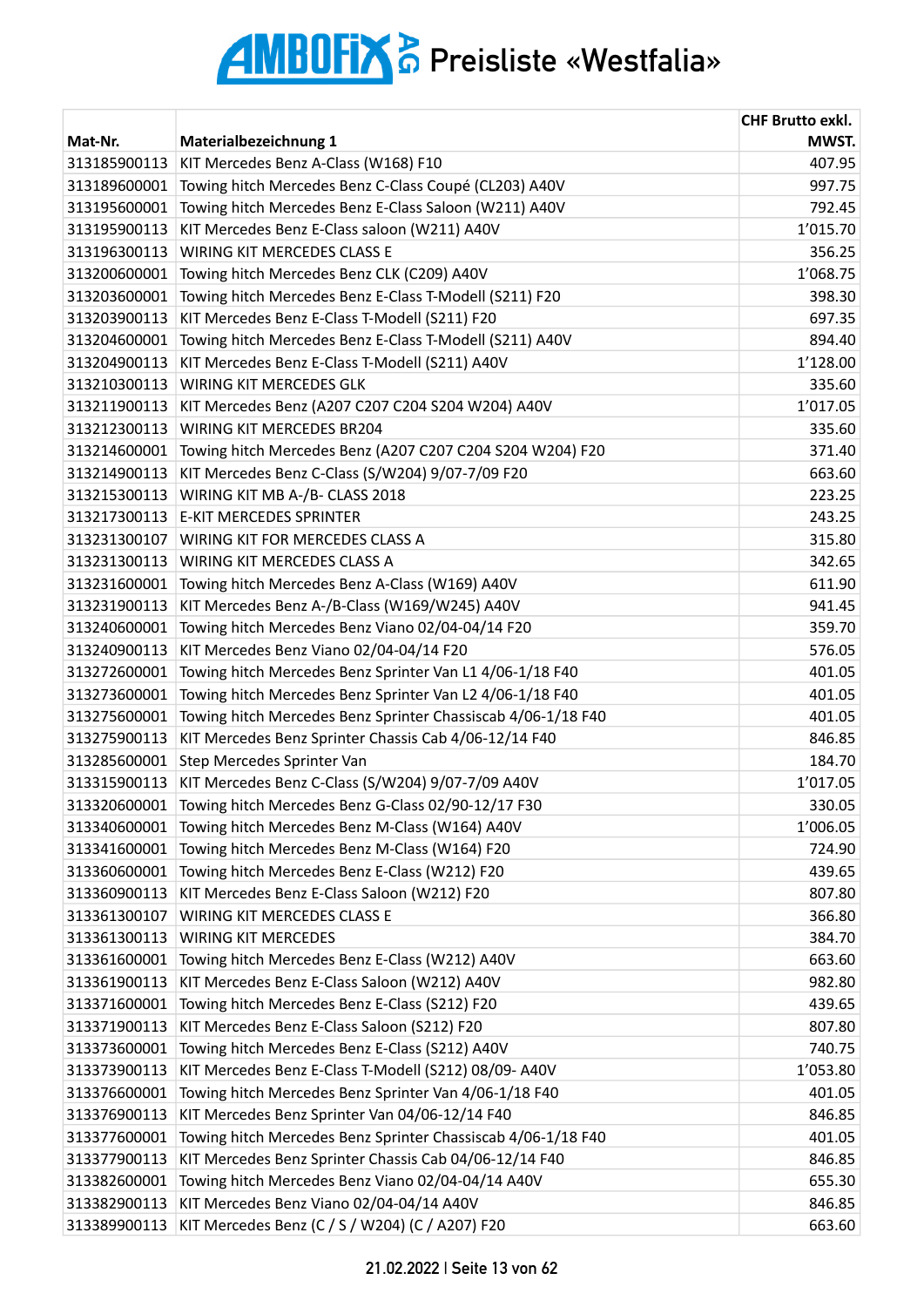|              |                                                              | <b>CHF Brutto exkl.</b> |
|--------------|--------------------------------------------------------------|-------------------------|
| Mat-Nr.      | Materialbezeichnung 1                                        | MWST.                   |
| 313396600001 | Towing hitch Mercedes Benz A-Class (W176) F20                | 372.80                  |
| 313396900113 | KIT Mercedes Benz A-/B-Class / CLA (W176/W246/C117) F20      | 652.05                  |
| 313398300107 | WIRING KIT MERCEDES A-/B-KLASSE                              | 282.05                  |
| 313398300113 | WIRING KIT MERCEDES A-/B-KLASSE                              | 310.30                  |
| 313398600001 | Towing hitch Mercedes Benz A-Class (W176) A40V               | 611.90                  |
| 313398900113 | KIT Mercedes Benz A-Class (W176) A40V                        | 876.00                  |
| 313400900113 | KIT Mercedes Benz GLA / CLA (X156/C117) 03/14-A40V           | 900.10                  |
| 313401600001 | Towing hitch Mercedes Benz GLA (X156) 03/14-F20              | 372.80                  |
| 313401900113 | KIT Mercedes Benz GLA (X156) 03/14- F20                      | 649.30                  |
| 313402600001 | Towing hitch Mercedes Benz GLC (X253) 09/15-F20              | 376.95                  |
| 313402900113 | KIT Mercedes Benz GLC (X253) 09/15-05/19 F20                 | 696.15                  |
| 313403600001 | Towing hitch Mercedes Benz GLC (X253) 09/15-A40V             | 601.55                  |
| 313403900113 | KIT Mercedes Benz GLC (X253) 09/15-05/19 F20                 | 908.40                  |
| 313404600001 | TOWING BRACKET UNIVERSAL                                     | 969.50                  |
| 313404600002 | <b>LIVRAISON 1</b>                                           | 583.65                  |
| 313404600003 | <b>PACKAGE 2 ACCESSORIES</b>                                 | 390.00                  |
| 313404900113 | KIT Mercedes Benz GLC (X253) 07/19- F20                      | 595.35                  |
| 313405900113 | KIT Mercedes Benz GLC (X253) 07/19-A40V                      | 810.35                  |
| 313406600001 | Towing hitch Mercedes Benz M-Class / GLE (W166) A40V         | 977.80                  |
| 313406900113 | KIT Mercedes Benz M-Class / GLE (W166) A40V                  | 1'290.15                |
| 313421600001 | <b>TOWING HITCH MERCEDES GL</b>                              | 1'006.05                |
| 313430300113 | WIRING KIT MERCEDES CLASS GL                                 | 374.35                  |
| 313431600001 | Towing hitch Mercedes Benz C-Class (A/C/W/S 205) F20         | 336.95                  |
| 313431900113 | KIT Mercedes Benz C-Class (A/C/W/S 205) 07/16-06/18 F20      | 662.40                  |
| 313432300107 | WIRING KIT MERCEDES C-CLASS                                  | 338.55                  |
| 313432300113 | <b>WIRING KIT MERCEDES C-CLASS</b>                           | 361.25                  |
| 313432600001 | Towing hitch Mercedes Benz C-Klasse (A/C/W/S 205) A40V       | 617.40                  |
| 313432900113 | KIT Mercedes Benz C-Class (A/C/W/S 205) 07/16-6/18 A40V      | 928.40                  |
| 313433600001 | TOWING HITCH MERCEDES GLK                                    | 492.00                  |
| 313433900113 | TOWING HITCH MERCEDES GLK KIT                                | 746.95                  |
| 313434600001 | <b>TOWING HITCH MERCEDES GLK</b>                             | 774.50                  |
| 313434900113 | TOWING HITCH MERCEDES GLK KIT                                | 1'045.30                |
| 313435600001 | Towing hitch Mercedes Benz V-Klasse (W447) F20               | 297.00                  |
| 313435900113 | KIT Mercedes Benz V-Class (W447) F20                         | 558.35                  |
| 313436300107 | WIRING KIT MERCEDES VS20                                     | 272.40                  |
| 313436300113 | WIRING KIT MERCEDES VS20                                     | 297.90                  |
| 313436600001 | Towing hitch Mercedes Benz V-Klasse (W447) A40V              | 601.55                  |
| 313436900113 | KIT Mercedes Benz V-Class (W447) A40V                        | 845.70                  |
| 313438600001 | Towing hitch Mercedes Benz (C / W / S204 // A / C207) A40V   | 775.90                  |
| 313439600001 | Towing hitch Mercedes Benz (W / S204) with self levling A40V | 754.55                  |
| 313440600001 | <b>STEP</b>                                                  | 262.55                  |
| 313445300113 | WIRINGKIT C-KLASSE BR205 FL 2018                             | 243.25                  |
| 313445900113 | KIT Mercedes C-Klasse W/S 205 7/18- F20                      | 549.90                  |
| 313446300113 | WIRINGKIT MB UCC2 W213+ W167                                 | 230.15                  |
| 313446900113 | KIT Mercedes C-Klasse W/S 205 7/18- A40V                     | 816.55                  |
| 313503600001 | Towing hitch Mercedes Benz CLA / GLA (C117 / X156) A40V      | 636.00                  |
| 313515600001 | Towing hitch Mercedes Benz GLE Coupé 03/15-A40V              | 868.25                  |
| 313522600001 | Towing hitch Mercedes Benz Sprinter Chassiscab 4/06-1/18 F30 | 401.05                  |
| 313522900113 | KIT Mercedes Benz Sprinter Chassis Cab 4/06-12/14 F30        | 694.60                  |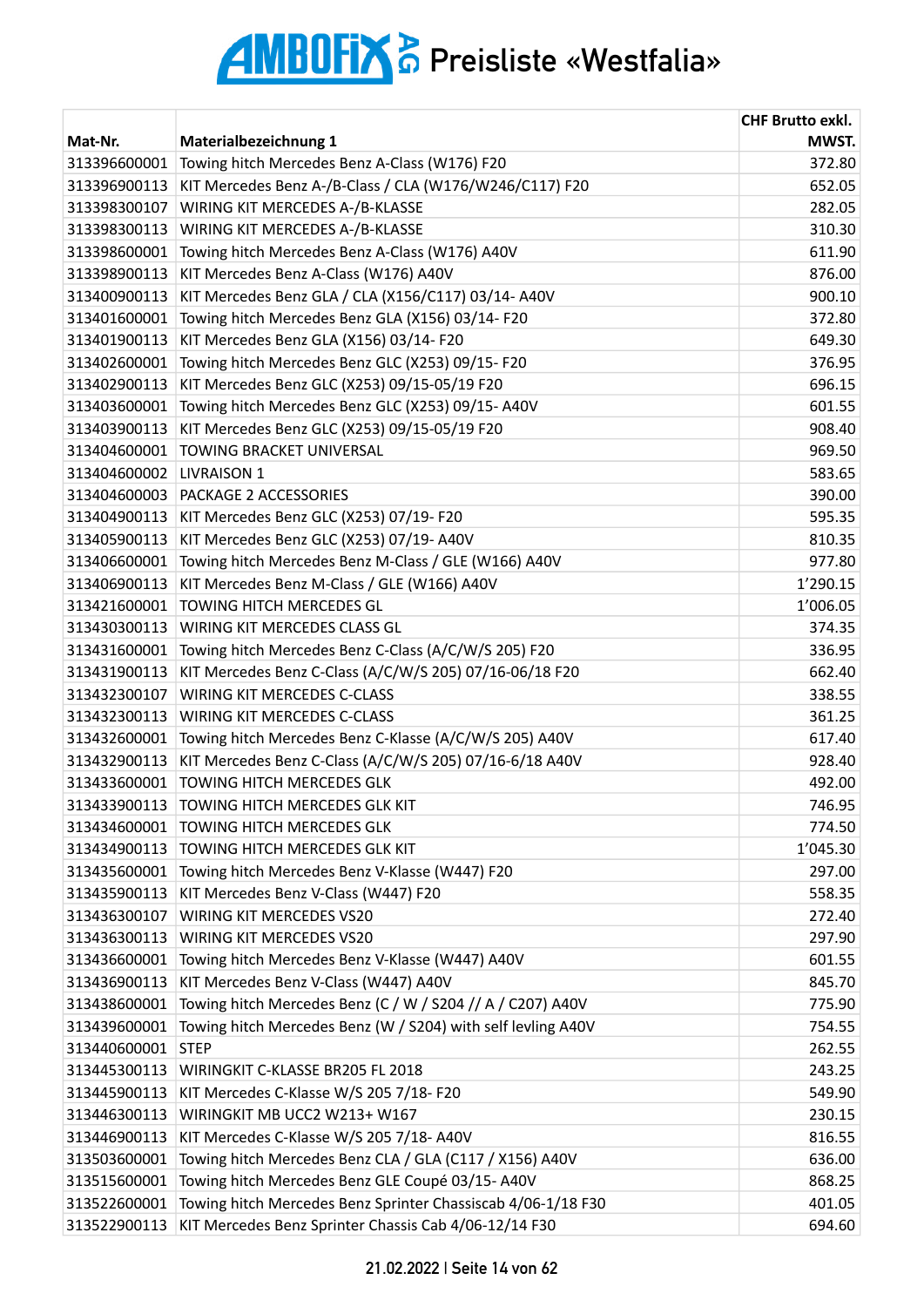|              |                                                                 | <b>CHF Brutto exkl.</b> |
|--------------|-----------------------------------------------------------------|-------------------------|
| Mat-Nr.      | Materialbezeichnung 1                                           | MWST.                   |
| 313523600001 | Towing hitch Mercedes Benz E-Class (W/S213) 01/16-F20           | 336.95                  |
| 313523900113 | KIT Mercedes Benz E-Class (W/S213) 01/16-F20                    | 551.25                  |
| 313524600001 | Towing hitch Mercedes Benz E-Class (W/S213) 01/16-A40V          | 585.05                  |
| 313524900113 | KIT Mercedes Benz E-Class (W/S213) 01/16-A40V                   | 786.25                  |
| 313553600001 | Towing hitch Mercedes Benz Sprinter Van with step 5/06-1/18 F30 | 336.95                  |
| 313553900113 | KIT Mercedes Benz Sprinter Van 01/15-01/18 F30                  | 726.30                  |
| 313639600001 | Towing hitch MB A/B-Class / CLA/GLA F20                         | 286.65                  |
| 313639900113 | KIT Mercedes-Benz A/B-Class / CLA/GLA F20                       | 483.75                  |
| 313640600001 | Towing hitch MB A/B-Class / CLA/GLA A40V                        | 547.10                  |
| 313640900113 | KIT Mercedes-Benz A/B-Class / CLA/GLA A40V                      | 731.10                  |
| 313641600001 | TWB MERCEDES SPRINTER 02/18- VAN <(>&<)> CHASSISCAB F30         | 470.65                  |
| 313641900113 | TWB MERCEDES SPRINTER 02/18-VAN <(>&<)> CHASSISCAB F30          | 678.05                  |
| 313661600001 | Towing hitch Mercedes Benz GLE (W167) 10/18-F20                 | 518.20                  |
| 313661900113 | KIT Mercedes Benz GLE (W167) 10/18- F20                         | 708.35                  |
| 313662600001 | Towing hitch Mercedes Benz GLE (W167) 10/18-A40V                | 716.65                  |
| 313662900113 | KIT Mercedes Benz GLE (W167) 10/18- A40V                        | 896.50                  |
| 313688600001 | Towing hitch Mercedes Benz GLB (X247) 08/19-F20                 | 358.30                  |
| 313688900113 | Kit Mercedes Benz GLB (X247) 08/19- F20                         | 545.05                  |
| 313689600001 | Towing hitch Mercedes Benz GLB (X247) 08/19-A40V                | 653.25                  |
| 313689900113 | Kit Mercedes Benz GLB (X247) 08/19-A40V                         | 826.20                  |
| 314236600001 | Towing hitch Opel Astra G 03/98-03/04 F20                       | 344.55                  |
| 314236900113 | KIT Opel Astra G 03/98-03/04 F20                                | 469.25                  |
| 314245300113 | WIRING KIT OPEL/VAUXHALL ZAFIRA                                 | 172.25                  |
| 314251660001 | LU TOWBALL / HOUSING HGE                                        | 323.85                  |
| 314257600001 | TOWING HITCH OPEL/VAUXHALL VECTRA C SALOON                      | 364.55                  |
| 314270600001 | Towing hitch Opel Zafira A 04/99-07/05 A40V                     | 610.50                  |
| 314274300113 | WIRING KIT OPEL ASTRA G LIM.                                    | 153.65                  |
| 314275300113 | WIRING KIT OPEL/VAUXHALL ASTRA G CARAVAN                        | 153.65                  |
| 314280600001 | TOWING HITCH OPEL/VAUXHALL VECTRA C SALOON                      | 364.55                  |
| 314281600001 | Towing hitch Opel Astra H Hatchback 3/04-12/09 A40V             | 473.40                  |
| 314281900113 | KIT Opel Astra H Hatchback 3/04-12/09 A40V                      | 663.60                  |
| 314282600001 | Towing hitch Opel Combo C 03/02-12/12 F20                       | 350.05                  |
| 314282900113 | KIT Opel Combo C 03/02-12/12 F20                                | 473.40                  |
| 314285900113 | KIT Opel Astra H Caravan 10/04-11/10 F20                        | 506.45                  |
| 314287900113 | KIT Opel Astra H Caravan 10/04-11/10 A40V                       | 638.75                  |
| 314289300113 | WIRING KIT OPEL/VAUXHALL MERIVA                                 | 153.65                  |
| 314289600001 | Towing hitch Opel Meriva A 05/03-05/10 A40V                     | 628.45                  |
| 314289900113 | KIT Opel Meriva A 05/03-05/10 A40V                              | 740.75                  |
| 314293600001 | Towing hitch Opel Zafira B 07/05-04/15 A40V                     | 684.95                  |
| 314293900113 | KIT Opel Zafira B 07/05-04/15 A40V                              | 800.00                  |
| 314294660001 | Ball Bar / Housing                                              | 323.85                  |
| 314299600001 | Towing hitch Opel Astra H Hatchback 3/04-12/09 F20              | 274.95                  |
| 314299900113 | KIT Opel Astra H Hatchback 03/04-12/09 F20                      | 473.40                  |
| 314300300113 | WIRING KIT OPEL/VAUXHALL ASTRA/ZAFIRA                           | 224.65                  |
| 314304600001 | Towing hitch Opel Antara 02/07-02/15 F20                        | 401.05                  |
| 314306600001 | Towing hitch Opel Corsa D/E 10/06-06/19 F20                     | 273.55                  |
| 314306900113 | KIT Opel Corsa D 10/06-12/14 F20                                | 512.65                  |
| 314307300113 | WIRING KIT OPEL CORSA D                                         | 247.40                  |
| 314307900113 | KIT Opel Corsa D 10/06-12/14 A40V                               | 806.20                  |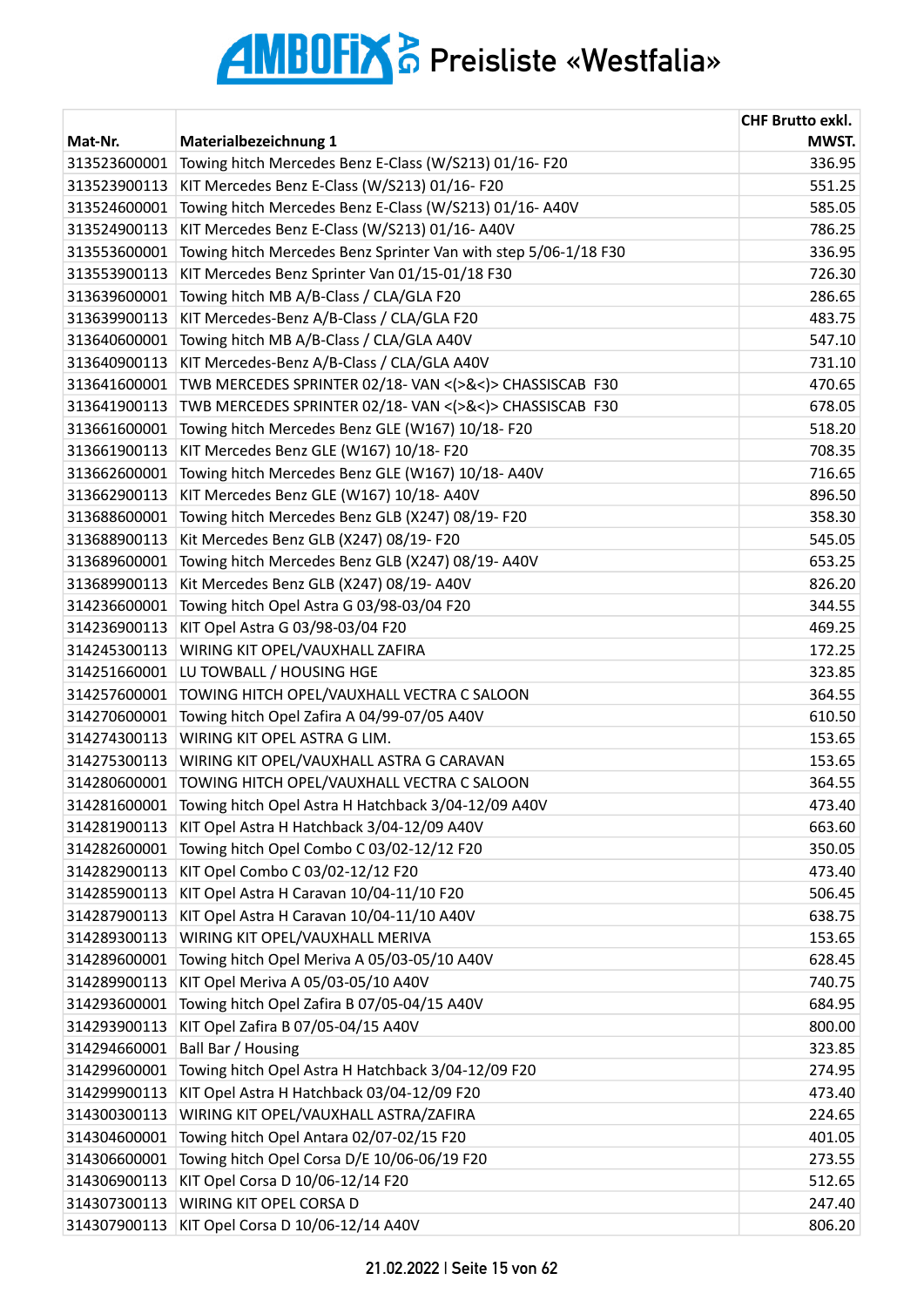| Mat-Nr.      | Materialbezeichnung 1                                     | <b>CHF Brutto exkl.</b><br>MWST. |
|--------------|-----------------------------------------------------------|----------------------------------|
| 314335300113 | WIRING KIT OPEL CORSA COMBO                               | 196.40                           |
| 314341600001 | Towing hitch Opel Insignia A Saloon 11/08-05/17 A40V      | 555.40                           |
| 314341900113 | KIT Opel Insignia A Saloon 11/08-05/17 A40V               | 853.25                           |
| 314342300107 | WIRING KIT OPEL INSIGNIA                                  | 313.05                           |
| 314342300113 | WIRING KIT OPEL INSIGNIA                                  | 337.15                           |
| 314342600001 | Towing hitch Opel Insignia A Sports Tourer 3/09-5/17 A40V | 655.30                           |
| 314342900113 | KIT Opel Insignia A Sports Tourer 2WD A40V                | 836.05                           |
| 314361600001 | Towing hitch Opel Zafira B 7/05-4/15 F20                  | 339.05                           |
| 314361900113 | KIT Opel Zafira B 07/05-04/15 F20                         | 533.35                           |
| 314364300113 | WIRING KIT OPEL/VAUXHALL VIVARO,                          | 155.05                           |
| 314364600001 | Towing hitch Opel Vivaro 05/01-09/14 F30                  | 414.15                           |
| 314364900113 | KIT Opel Vivaro A 08/06-03/10 F30                         | 595.35                           |
| 314372600001 | Towing hitch Chevrolet Cruze A40V                         | 432.05                           |
| 314386300107 | WIRING KIT OPEL ASTRA 5 HB                                | 331.65                           |
| 314386300113 | <b>WIRING KIT OPEL ASTRA 5 HB</b>                         | 357.85                           |
| 314389600001 | Towing hitch Opel Insignia A Saloon 11/08-05/17 F20       | 274.95                           |
| 314389900113 | KIT Opel Insignia A Saloon 11/08-05/17 F20                | 591.40                           |
|              | Towing hitch Opel Insignia A Sportstourer 3/09-5/17 F20   |                                  |
| 314390600001 |                                                           | 328.70                           |
| 314390900113 | KIT Opel Insignia A Sportstourer 2WD 03/09-05/17 F20      | 632.10                           |
| 314392600001 | Towing hitch Opel Meriva B 06/10-03/17 A40V               | 622.90                           |
| 314392900113 | KIT Opel Meriva B 06/10-03/17 A40V                        | 857.40                           |
| 314394600001 | Towing hitch Opel Meriva B 06/10-03/17 F20                | 345.90                           |
| 314394900113 | KIT Opel Meriva B 06/10-03/17 F20                         | 666.55                           |
| 314406600001 | Towing hitch Opel Astra J Sportstourer 11/10-01/16 A40V   | 622.90                           |
| 314406900113 | KIT Opel Astra J Sportstourer 11/10-01/16 A40V            | 927.00                           |
| 314407600001 | Towing hitch Opel Astra J Sportstourer 11/10-01/16 F20    | 345.90                           |
| 314407900113 | KIT Opel Astra J Sportstourer 11/10-01/16 F20             | 666.55                           |
| 314412600001 | Towing hitch Opel Astra J Saloon 10/12-F20                | 258.40                           |
| 314412900113 | KIT Opel Astra J Saloon 10/12- F20                        | 691.85                           |
| 314421900113 | KIT Opel Antara 05/11-02/15 F20                           | 628.45                           |
| 314422300113 | WIRING KIT OPEL ANTARA                                    | 263.90                           |
| 314435900113 | KIT Opel Corsa E 01/15-06/19 F20                          | 558.35                           |
| 314436300107 | WIRING KIT OPEL CORSA                                     | 272.40                           |
| 314436300113 | WIRING KIT OPEL CORSA                                     | 303.40                           |
| 314436600001 | Towing hitch Opel Corsa D/E 10/06-06/19 A40V              | 586.40                           |
| 314436900113 | KIT Opel Corsa E 01/15-06/19 A40V                         | 841.55                           |
| 314437600001 | Towing hitch Opel Zafira C Tourer 01/12-A40V              | 628.45                           |
| 314437900113 | KIT Opel Zafira C Tourer 01/12- A40V                      | 927.00                           |
| 314438600001 | Towing hitch Opel Zafira C Tourer 01/12-F20               | 356.25                           |
| 314438900113 | KIT Opel Zafira C Tourer 01/12- F20                       | 672.05                           |
| 314450900113 | KIT Opel Mokka A 10/12-08/16 F20                          | 559.55                           |
| 314451300107 | <b>WIRING KIT OPEL MOKKA</b>                              | 214.30                           |
| 314451300113 | WIRING KIT OPEL MOKKA                                     | 230.15                           |
| 314451900113 | KIT Opel Mokka A 10/12-08/16 A40V                         | 740.75                           |
| 314461600001 | Towing hitch Chevrolet Orlando 01/11- A40V                | 605.00                           |
| 314473600001 | Towing hitch Opel Astra J Hatchback 12/09-9/15 A40V       | 576.05                           |
| 314473900113 | KIT Opel Astra J Hatchback 12/09-9/15 A40V                | 889.80                           |
| 314474600001 | Towing hitch Opel Astra J Hatchback 12/09-9/15 F20        | 345.90                           |
| 314474900113 | KIT Opel Astra J Hatchback 12/09-9/15 F20                 | 666.55                           |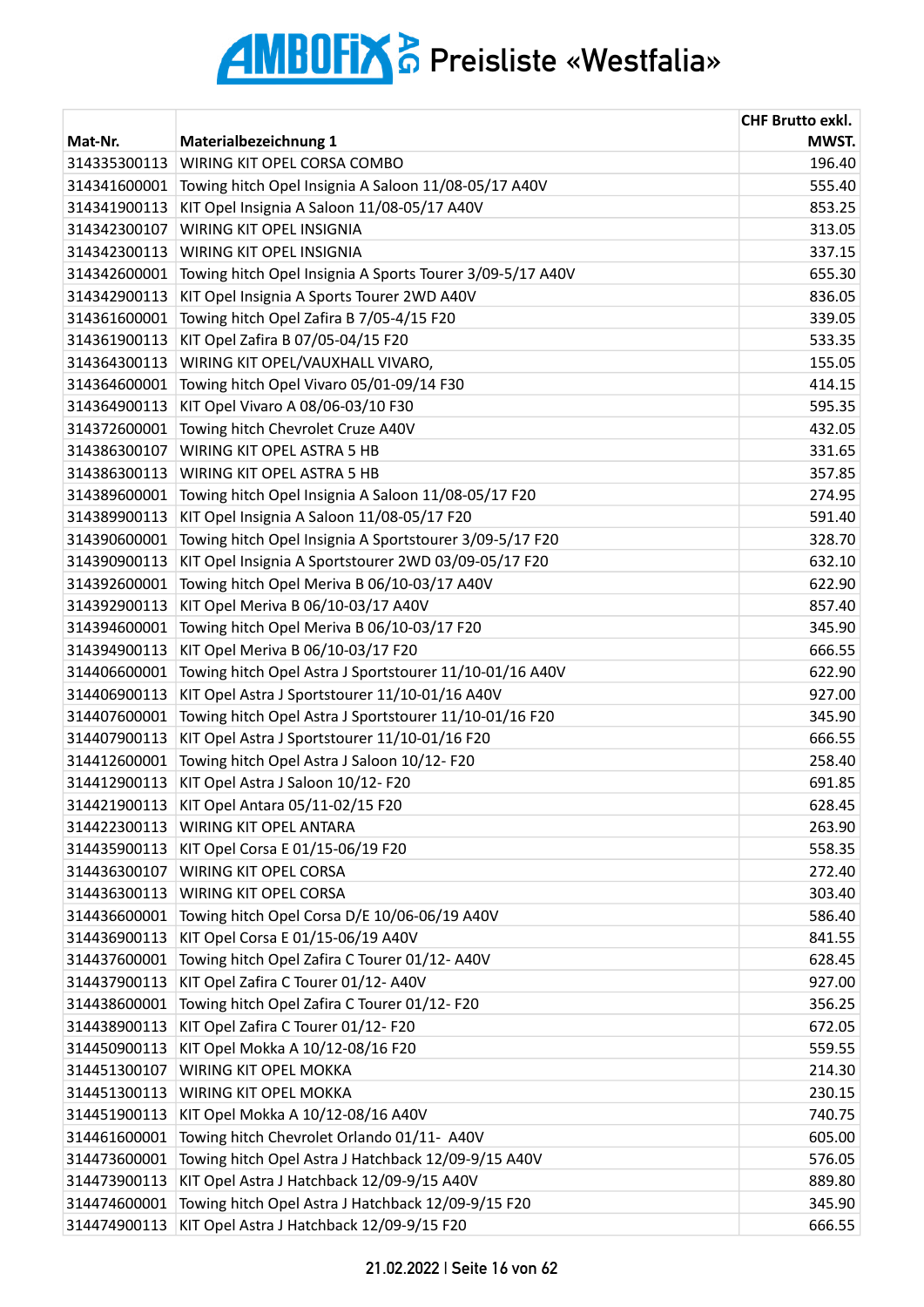| Mat-Nr.      | Materialbezeichnung 1                                                    | <b>CHF Brutto exkl.</b><br>MWST. |
|--------------|--------------------------------------------------------------------------|----------------------------------|
| 314496600001 | Towing hitch Opel Astra H Caravan 10/04-11/10 F20                        | 317.00                           |
| 314497900113 | KIT Chevrolet Trax 03/13-A40V                                            | 798.85                           |
| 314500600001 | Towing hitch Opel Astra H Caravan 10/04-11/10 A40V                       | 449.95                           |
| 314501600001 | Towing hitch Opel Vectra C Caravan 10/03-02/09 A40V                      | 582.25                           |
| 314510600001 | Towing hitch Opel Mokka A 10/12-10/20 A40V                               | 559.55                           |
| 314510900113 | KIT Opel Mokka A 09/16-10/20 A40V                                        | 857.40                           |
| 314511600001 | Towing hitch Opel Mokka A 10/12-10/20 F20                                | 354.90                           |
| 314511900113 | KIT Opel Mokka A 09/16-10/20 F20                                         | 687.90                           |
| 314513600001 | Towing hitch Opel Astra K Hatchback 09/15-A40V                           | 539.55                           |
| 314513900113 | KIT Opel Astra K Hatchback 09/15-A40V                                    | 776.10                           |
| 314514300107 | WIRING KIT OPEL/VAUXHALL ASTRA SW                                        | 264.80                           |
| 314514300113 | WIRING KIT OPEL/VAUXHALL ASTRA SW                                        | 280.65                           |
| 314515600001 | Towing hitch Opel Astra K Sportstourer 03/16-A40V                        | 570.55                           |
| 314515900113 | KIT Opel Astra K Sportstourer 3/16-A40V                                  | 810.55                           |
| 314516600001 | Towing hitch Opel Astra K Sportstourer 03/16-F20                         | 363.15                           |
| 314516900113 | KIT Opel Astra K Sportstourer 03/16-F20                                  | 605.90                           |
| 314553600001 | Towing hitch Opel Corsa D/E 10/06-6/19 F20                               | 297.00                           |
| 314576900113 | KIT F30 Opel Zafira Life / Vivaro C 03/19 / Toyota Proace / Proace Verso | 507.15                           |
| 314577900113 | Kit Opel Zafira Life / Vivaro C 03/19- F20                               | 465.15                           |
| 314578900113 | Kit Opel Zafira Life / Vivaro C 03/19-A40V                               | 689.75                           |
| 314580300113 | WIRING KIT OPEL CROSSLAND X                                              | 224.65                           |
| 314581600001 | TWB OPEL INSIGNIA GS 06/17- F20                                          | 336.95                           |
| 314581900113 | KIT Opel Insignia B Grand Sport 06/17-F20                                | 663.80                           |
| 314582600001 | TWB OPEL INSIGNIA GS 06/17- A40V                                         | 569.15                           |
| 314582900113 | KIT Opel Insignia B Grand Sport 06/17-A40V                               | 907.00                           |
| 314583600001 | TWB OPEL CROSSLAND X 03/17- F20                                          | 282.50                           |
| 314583900113 | KIT Opel Crossland X 03/17- F20                                          | 480.30                           |
| 314584600001 | TWB OPEL CROSSLAND X 03/17- A40V                                         | 514.05                           |
| 314584900113 | KIT Opel Crossland X 03/17-A40V                                          | 700.80                           |
| 314585300113 | E-KIT OPEL ZAFIRA LIFE                                                   | 215.70                           |
| 314585600001 | TWB PEUGEOT 5008 12/16-F20                                               | 295.60                           |
| 314585900113 | KIT Peugeot 5008 II 12/16- F20                                           | 501.65                           |
| 314586600001 | TWB PEUGEOT 5008 12/16- A40V                                             | 527.15                           |
| 314586900113 | KIT Peugeot 5008 II 12/16- A40V                                          | 721.45                           |
| 314587600001 | TWB Opel Insignia B Sportstourer 06/17-F20                               | 330.05                           |
| 314587900113 | pel Insignia B Sportstourer 06/17- F20                                   | 667.90                           |
| 314588600001 | TWB Opel Insignia B Sportstourer 06/17-A40V                              | 543.00                           |
| 314588900113 | KIT Opel Insignia B Sportstourer 06/17-A40V                              | 880.85                           |
| 314590900113 | KIT Opel Grandland X 07/17- F20                                          | 500.95                           |
| 314591900113 | KIT Opel Grandland X 07/17- A40VV                                        | 709.75                           |
| 314594300107 | Wiringkit Opel Combo 09/2018-                                            | 227.40                           |
| 314594300113 | Wiringkit Opel Combo 09/2018-                                            | 243.25                           |
| 314595300113 | E-KIT OPEL GRANDLAND X                                                   | 241.20                           |
| 314596300113 | E-KIT OPEL CORSA F PEUGEOT 208 II                                        | 190.90                           |
| 314597600001 | TWB Opel Corsa F 07/19- A40V                                             | 615.35                           |
| 314597900113 | KIT Opel Corsa F 07/19- / Peugeot 208 II A40V                            | 765.55                           |
| 314601600001 | Towing hitch Opel Mokka (B) 06/20- A40V                                  | 557.80                           |
| 314601900113 | KIT Opel Mokka (B) 06/20- A40V                                           | 732.40                           |
| 314860300113 | WIRING KIT OPEL VIVARO, NISSAN PRIMASTAR                                 | 214.30                           |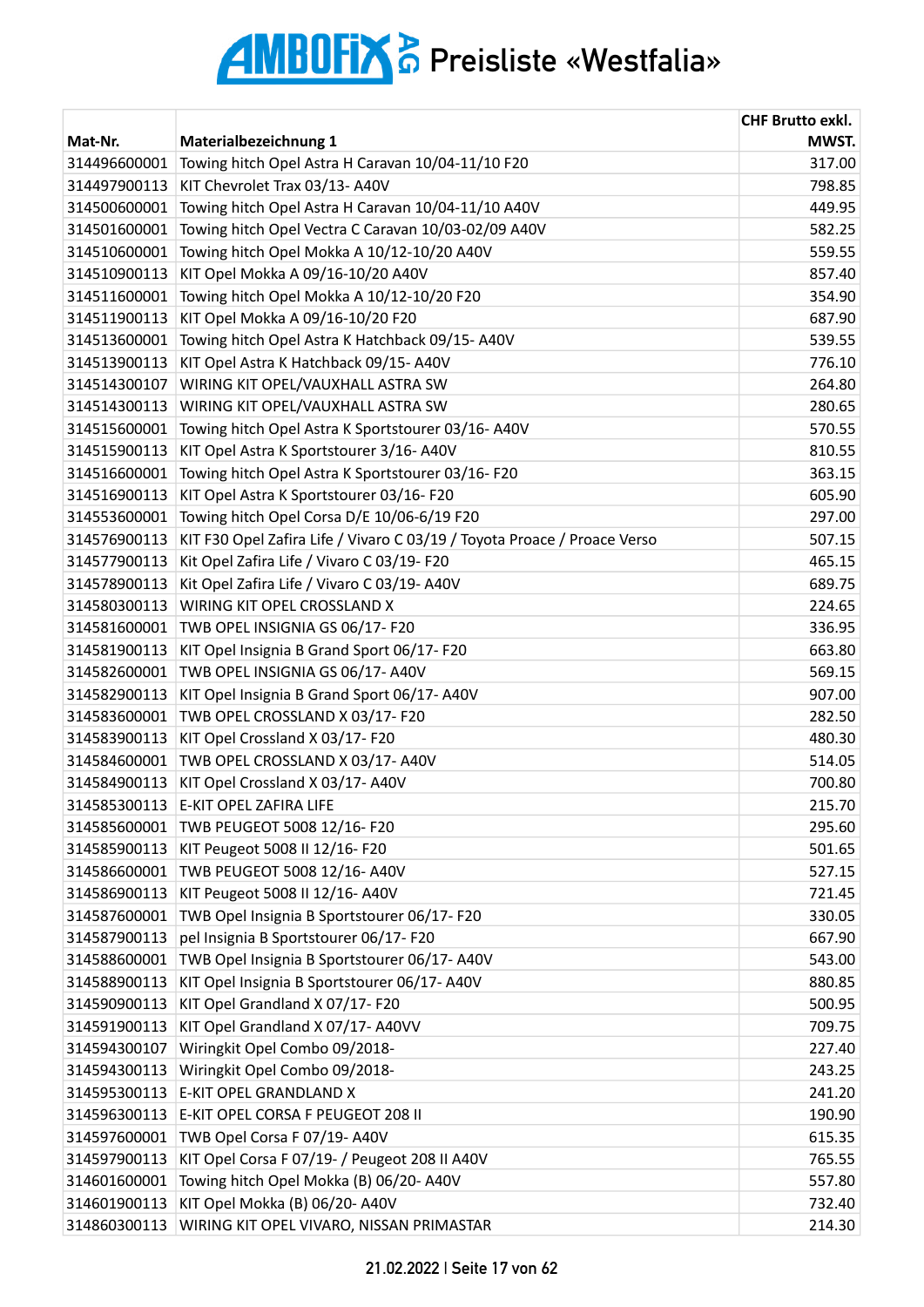|              |                                                  | <b>CHF Brutto exkl.</b> |
|--------------|--------------------------------------------------|-------------------------|
| Mat-Nr.      | Materialbezeichnung 1                            | MWST.                   |
| 314870300113 | WIRING KIT OPEL VIVARO TRAFFIC                   | 231.55                  |
| 314870900113 | KIT Opel Vivaro A 03/10-09/14 F30                | 587.80                  |
| 315104900113 | KIT Peugeot 407sw 05/04-07/08 F20                | 632.10                  |
| 315105900113 | KIT Peugeot 407sw 05/04-07/08 A40V               | 908.40                  |
| 315109300107 | WIRING KIT PSA UCC                               | 337.15                  |
| 315109300113 | <b>WIRING KIT PSA UCC</b>                        | 356.45                  |
| 315110300113 | WIRING KIT PEUGEOT 5008                          | 324.75                  |
| 315113600001 | Towing hitch Peugeot 207 04/06-12/15 F20         | 326.60                  |
| 315113900113 | KIT Peugeot 207 04/06-12/15 F20                  | 632.10                  |
| 315114600001 | Towing hitch Peugeot 207 04/06-12/15 A50H        | 576.05                  |
| 315114900113 | KIT Peugeot 207 04/06-12/15 A50H                 | 857.40                  |
| 315118600001 | Towing hitch Peugeot 207sw 06/07-10/13 F20       | 330.05                  |
| 315118900113 | KIT Peugeot 207sw 06/07-10/13 F20                | 632.10                  |
| 315144660001 | LU TOWBALL / HOUSING HGE                         | 323.85                  |
| 315157600001 | Towing hitch Peugeot 3008 06/09-09/16 F20        | 401.05                  |
| 315157900113 | KIT Peugeot 3008 06/09-09/16 F20                 | 716.15                  |
| 315158600001 | Towing hitch Peugeot 3008 06/09-09/16 A40V       | 671.15                  |
| 315158900113 | KIT Peugeot 3008 06/09-09/16 A40V                | 974.55                  |
| 315169600001 | Towing hitch Peugeot 607 02/00-07/11 F20         | 378.30                  |
| 315170600001 | Towing hitch Peugeot 206 08/98-08/13 F20         | 289.40                  |
| 315175600001 | Towing hitch Peugeot 508 Saloon 03/11-08/18 A40V | 598.80                  |
| 315175900113 | KIT Peugeot 508 Saloon 03/11-08/18 A40V          | 806.20                  |
| 315177600001 | Towing hitch Peugeot 5008 09/09-12/16 F20        | 411.40                  |
| 315177900113 | KIT Peugeot 5008 01/12-03/14 F20                 | 701.65                  |
| 315178600001 | Towing hitch Peugeot 5008 09/09-12/16 A40V       | 702.85                  |
| 315178900113 | KIT Peugeot 5008 01/12-03/14 A40V                | 944.20                  |
| 315180600001 | Towing hitch Peugeot 508sw 03/11-08/18 F20       | 339.05                  |
| 315180900113 | KIT Peugeot 508sw 03/11-08/18 F20                | 559.55                  |
| 315182300113 | WIRING KIT PEUGEOT 508                           | 254.30                  |
| 315182600001 | Towing hitch Peugeot 508sw 03/11-08/18 A40V      | 598.80                  |
| 315182900113 | KIT Peugeot 508sw 03/11-08/18 A40V               | 806.20                  |
| 315184600001 | Towing hitch Peugeot 208 04/12-05/19 F20         | 263.90                  |
| 315184900113 | KIT Peugeot 208 04/12-05/19 F20                  | 573.50                  |
| 315185300107 | WIRING KIT PEUGEOT 208                           | 297.90                  |
| 315185300113 | WIRING KIT PEUGEOT 208                           | 341.30                  |
| 315185600001 | Towing hitch Peugeot 208 04/12-05/19 A50H        | 492.00                  |
| 315185900113 | KIT Peugeot 208 04/12-05/19 A50H                 | 787.10                  |
| 315187600001 | KMH PEUGEOT RCZ A40V SIARR 3113                  | 323.85                  |
| 315189600001 | Towing hitch Peugeot 2008 06/13-07/19 F20        | 297.00                  |
| 315189900113 | KIT Peugeot 2008 06/13-07/19 F20                 | 599.70                  |
| 315190600001 | Towing hitch Peugeot 2008 06/13-07/19 A40V       | 553.35                  |
| 315190900113 | KIT Peugeot 2008 06/13-07/19 A40V                | 847.05                  |
| 315196300107 | WIRING KIT PEUGEOT 308 SW                        | 302.00                  |
| 315196300113 | WIRING KIT PEUGEOT 308 SW                        | 315.80                  |
| 315228300113 | E-KIT PEUGEOT 508 2018-                          | 211.55                  |
| 315229300113 | WIRING KIT PEUGEOT 3008 UCC2                     | 238.40                  |
| 315243600001 | Towing hitch Peugeot 3008 10/16-F20              | 289.40                  |
| 315243900113 | KIT Peugeot 3008 10/16- F20                      | 487.20                  |
| 315244600001 | KmH Peugeot 3008 10/16- A40V                     | 508.55                  |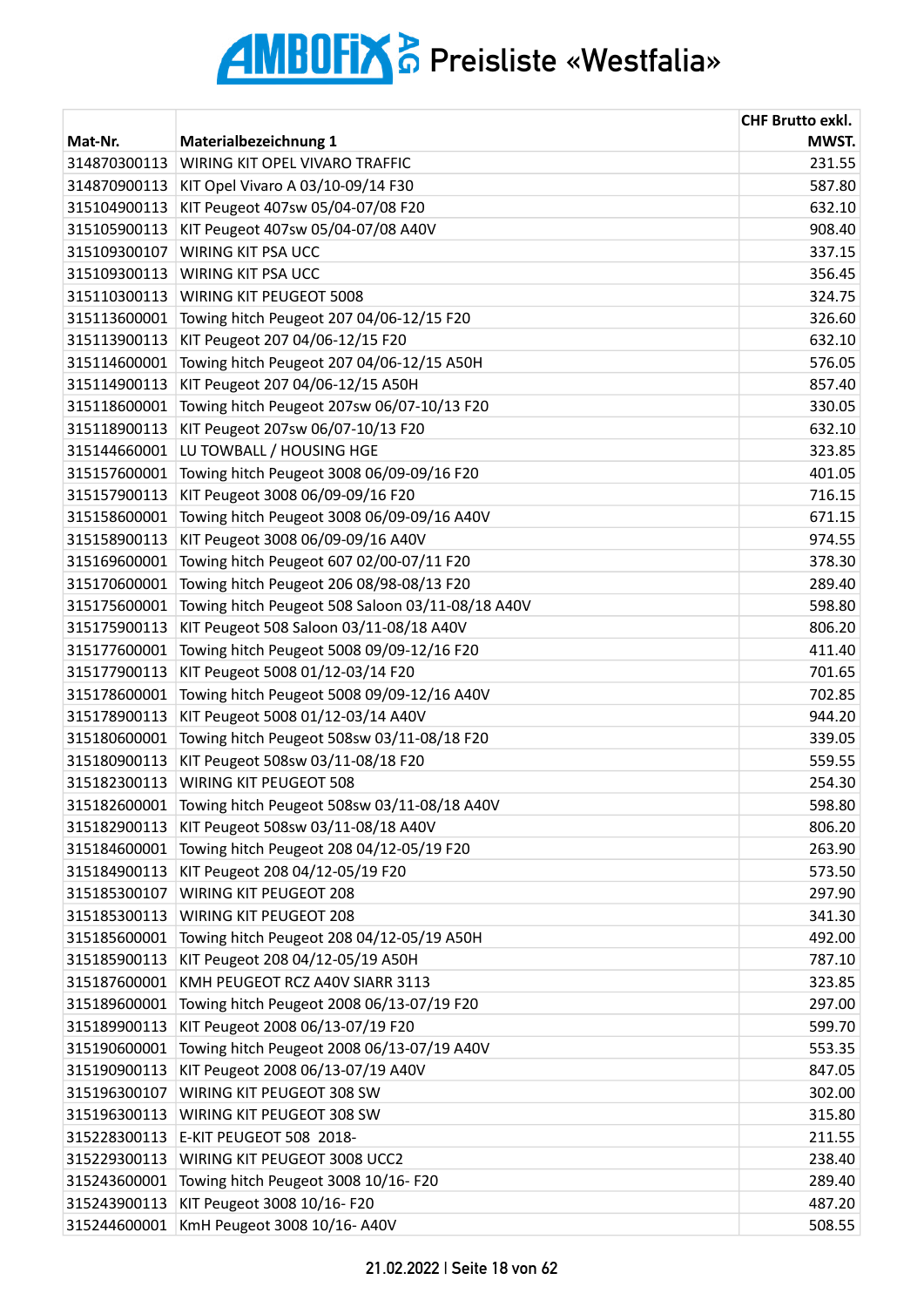| MWST.<br>Mat-Nr.<br>Materialbezeichnung 1<br>315244900113<br>KIT Peugeot 3008 10/16- A40V<br>689.05<br>315252300113<br>Wiring Kit Peugeot 308 2018-<br>220.50<br>315252900113<br>KIT Peugeot 308 09/17- F20<br>490.60<br>315253900113<br>KIT Peugeot 308 09/17- A40V<br>786.25<br>Towing hitch Peugeot 508 09/18-F20<br>360.40<br>315261600001<br>543.00<br>KIT Peugeot 508 09/18- F20<br>315261900113<br>315262600001<br>Towing hitch Peugeot 508 09/18-A40V<br>571.95<br>KIT Peugeot 508 09/18- A40V<br>742.80<br>315262900113<br>TWB PEUGEOT 2008 II 08/19- A40V<br>315269600001<br>558.85<br>TWB PEUGEOT 2008 II 08/19- A40V<br>315269900113<br>707.00<br>323.85<br>316128660001<br>LU Towball/Housing<br>316187600001<br>Towing hitch Renault Clio II 09/98-10/05 F20<br>273.55<br>Towing hitch Renault Espace L2 09/02-05/15 F20<br>432.05<br>316191600001<br>Towing hitch Renault Espace L1 09/02-05/15 F20<br>363.15<br>316195600001<br>Towing hitch Renault Kangoo 05/97-02/08 F20<br>316201600001<br>286.65<br>KIT Renault Kangoo 07/02-02/08 F20<br>316201900113<br>374.15<br>152.30<br>316205300107<br>WIRING KIT RENAULT KANGOO<br>316205300113<br>WIRING KIT RENAULT KANGOO<br>172.25<br>Towing hitch Renault Kangoo 4x4 06/10-02/08 F20<br>330.05<br>316205600001<br>KIT Renault Scenic II 07/03-06/09 F20<br>316206900113<br>430.70<br>WIRING KIT RENAULT SCENIC<br>129.55<br>316207300113<br>KIT Renault Scenic II 07/03-06/09 A40V<br>617.40<br>316207900113<br>316226600001<br>Towing hitch Renault Koleos 09/08-12/15 F20<br>330.05<br>KIT Renault Koleos 09/08-12/15 F20<br>496.15<br>316226900113<br>Towing hitch Renault Koleos 09/08-12/15 A40V<br>316227600001<br>578.80<br>316227900113<br>KIT Renault Koleos 09/08-12/15 A40V<br>720.10<br>KIT Renault Clio III 10/05-11/12 F20<br>445.15<br>316251900113<br>203.30<br>316252300113<br>WIRING KIT RENAULT CLIO III PH I + II<br>789.65<br>316252900113<br>KIT Renault Clio III 10/05-11/12 A40V<br>316259300113 WIRING KIT DACIA LOGAN ESTATE<br>196.40<br>316259600001<br>Towing hitch Dacia Logan MCV I 01/07-06/13 F20<br>341.80 |
|----------------------------------------------------------------------------------------------------------------------------------------------------------------------------------------------------------------------------------------------------------------------------------------------------------------------------------------------------------------------------------------------------------------------------------------------------------------------------------------------------------------------------------------------------------------------------------------------------------------------------------------------------------------------------------------------------------------------------------------------------------------------------------------------------------------------------------------------------------------------------------------------------------------------------------------------------------------------------------------------------------------------------------------------------------------------------------------------------------------------------------------------------------------------------------------------------------------------------------------------------------------------------------------------------------------------------------------------------------------------------------------------------------------------------------------------------------------------------------------------------------------------------------------------------------------------------------------------------------------------------------------------------------------------------------------------------------------------------------------------------------------------------------------------------------------------------------------------------------------------------------------------------------------------------------------------------------------------------------------------------------------------------------------------------------------------------------------------------------------|
|                                                                                                                                                                                                                                                                                                                                                                                                                                                                                                                                                                                                                                                                                                                                                                                                                                                                                                                                                                                                                                                                                                                                                                                                                                                                                                                                                                                                                                                                                                                                                                                                                                                                                                                                                                                                                                                                                                                                                                                                                                                                                                                |
|                                                                                                                                                                                                                                                                                                                                                                                                                                                                                                                                                                                                                                                                                                                                                                                                                                                                                                                                                                                                                                                                                                                                                                                                                                                                                                                                                                                                                                                                                                                                                                                                                                                                                                                                                                                                                                                                                                                                                                                                                                                                                                                |
|                                                                                                                                                                                                                                                                                                                                                                                                                                                                                                                                                                                                                                                                                                                                                                                                                                                                                                                                                                                                                                                                                                                                                                                                                                                                                                                                                                                                                                                                                                                                                                                                                                                                                                                                                                                                                                                                                                                                                                                                                                                                                                                |
|                                                                                                                                                                                                                                                                                                                                                                                                                                                                                                                                                                                                                                                                                                                                                                                                                                                                                                                                                                                                                                                                                                                                                                                                                                                                                                                                                                                                                                                                                                                                                                                                                                                                                                                                                                                                                                                                                                                                                                                                                                                                                                                |
|                                                                                                                                                                                                                                                                                                                                                                                                                                                                                                                                                                                                                                                                                                                                                                                                                                                                                                                                                                                                                                                                                                                                                                                                                                                                                                                                                                                                                                                                                                                                                                                                                                                                                                                                                                                                                                                                                                                                                                                                                                                                                                                |
|                                                                                                                                                                                                                                                                                                                                                                                                                                                                                                                                                                                                                                                                                                                                                                                                                                                                                                                                                                                                                                                                                                                                                                                                                                                                                                                                                                                                                                                                                                                                                                                                                                                                                                                                                                                                                                                                                                                                                                                                                                                                                                                |
|                                                                                                                                                                                                                                                                                                                                                                                                                                                                                                                                                                                                                                                                                                                                                                                                                                                                                                                                                                                                                                                                                                                                                                                                                                                                                                                                                                                                                                                                                                                                                                                                                                                                                                                                                                                                                                                                                                                                                                                                                                                                                                                |
|                                                                                                                                                                                                                                                                                                                                                                                                                                                                                                                                                                                                                                                                                                                                                                                                                                                                                                                                                                                                                                                                                                                                                                                                                                                                                                                                                                                                                                                                                                                                                                                                                                                                                                                                                                                                                                                                                                                                                                                                                                                                                                                |
|                                                                                                                                                                                                                                                                                                                                                                                                                                                                                                                                                                                                                                                                                                                                                                                                                                                                                                                                                                                                                                                                                                                                                                                                                                                                                                                                                                                                                                                                                                                                                                                                                                                                                                                                                                                                                                                                                                                                                                                                                                                                                                                |
|                                                                                                                                                                                                                                                                                                                                                                                                                                                                                                                                                                                                                                                                                                                                                                                                                                                                                                                                                                                                                                                                                                                                                                                                                                                                                                                                                                                                                                                                                                                                                                                                                                                                                                                                                                                                                                                                                                                                                                                                                                                                                                                |
|                                                                                                                                                                                                                                                                                                                                                                                                                                                                                                                                                                                                                                                                                                                                                                                                                                                                                                                                                                                                                                                                                                                                                                                                                                                                                                                                                                                                                                                                                                                                                                                                                                                                                                                                                                                                                                                                                                                                                                                                                                                                                                                |
|                                                                                                                                                                                                                                                                                                                                                                                                                                                                                                                                                                                                                                                                                                                                                                                                                                                                                                                                                                                                                                                                                                                                                                                                                                                                                                                                                                                                                                                                                                                                                                                                                                                                                                                                                                                                                                                                                                                                                                                                                                                                                                                |
|                                                                                                                                                                                                                                                                                                                                                                                                                                                                                                                                                                                                                                                                                                                                                                                                                                                                                                                                                                                                                                                                                                                                                                                                                                                                                                                                                                                                                                                                                                                                                                                                                                                                                                                                                                                                                                                                                                                                                                                                                                                                                                                |
|                                                                                                                                                                                                                                                                                                                                                                                                                                                                                                                                                                                                                                                                                                                                                                                                                                                                                                                                                                                                                                                                                                                                                                                                                                                                                                                                                                                                                                                                                                                                                                                                                                                                                                                                                                                                                                                                                                                                                                                                                                                                                                                |
|                                                                                                                                                                                                                                                                                                                                                                                                                                                                                                                                                                                                                                                                                                                                                                                                                                                                                                                                                                                                                                                                                                                                                                                                                                                                                                                                                                                                                                                                                                                                                                                                                                                                                                                                                                                                                                                                                                                                                                                                                                                                                                                |
|                                                                                                                                                                                                                                                                                                                                                                                                                                                                                                                                                                                                                                                                                                                                                                                                                                                                                                                                                                                                                                                                                                                                                                                                                                                                                                                                                                                                                                                                                                                                                                                                                                                                                                                                                                                                                                                                                                                                                                                                                                                                                                                |
|                                                                                                                                                                                                                                                                                                                                                                                                                                                                                                                                                                                                                                                                                                                                                                                                                                                                                                                                                                                                                                                                                                                                                                                                                                                                                                                                                                                                                                                                                                                                                                                                                                                                                                                                                                                                                                                                                                                                                                                                                                                                                                                |
|                                                                                                                                                                                                                                                                                                                                                                                                                                                                                                                                                                                                                                                                                                                                                                                                                                                                                                                                                                                                                                                                                                                                                                                                                                                                                                                                                                                                                                                                                                                                                                                                                                                                                                                                                                                                                                                                                                                                                                                                                                                                                                                |
|                                                                                                                                                                                                                                                                                                                                                                                                                                                                                                                                                                                                                                                                                                                                                                                                                                                                                                                                                                                                                                                                                                                                                                                                                                                                                                                                                                                                                                                                                                                                                                                                                                                                                                                                                                                                                                                                                                                                                                                                                                                                                                                |
|                                                                                                                                                                                                                                                                                                                                                                                                                                                                                                                                                                                                                                                                                                                                                                                                                                                                                                                                                                                                                                                                                                                                                                                                                                                                                                                                                                                                                                                                                                                                                                                                                                                                                                                                                                                                                                                                                                                                                                                                                                                                                                                |
|                                                                                                                                                                                                                                                                                                                                                                                                                                                                                                                                                                                                                                                                                                                                                                                                                                                                                                                                                                                                                                                                                                                                                                                                                                                                                                                                                                                                                                                                                                                                                                                                                                                                                                                                                                                                                                                                                                                                                                                                                                                                                                                |
|                                                                                                                                                                                                                                                                                                                                                                                                                                                                                                                                                                                                                                                                                                                                                                                                                                                                                                                                                                                                                                                                                                                                                                                                                                                                                                                                                                                                                                                                                                                                                                                                                                                                                                                                                                                                                                                                                                                                                                                                                                                                                                                |
|                                                                                                                                                                                                                                                                                                                                                                                                                                                                                                                                                                                                                                                                                                                                                                                                                                                                                                                                                                                                                                                                                                                                                                                                                                                                                                                                                                                                                                                                                                                                                                                                                                                                                                                                                                                                                                                                                                                                                                                                                                                                                                                |
|                                                                                                                                                                                                                                                                                                                                                                                                                                                                                                                                                                                                                                                                                                                                                                                                                                                                                                                                                                                                                                                                                                                                                                                                                                                                                                                                                                                                                                                                                                                                                                                                                                                                                                                                                                                                                                                                                                                                                                                                                                                                                                                |
|                                                                                                                                                                                                                                                                                                                                                                                                                                                                                                                                                                                                                                                                                                                                                                                                                                                                                                                                                                                                                                                                                                                                                                                                                                                                                                                                                                                                                                                                                                                                                                                                                                                                                                                                                                                                                                                                                                                                                                                                                                                                                                                |
|                                                                                                                                                                                                                                                                                                                                                                                                                                                                                                                                                                                                                                                                                                                                                                                                                                                                                                                                                                                                                                                                                                                                                                                                                                                                                                                                                                                                                                                                                                                                                                                                                                                                                                                                                                                                                                                                                                                                                                                                                                                                                                                |
|                                                                                                                                                                                                                                                                                                                                                                                                                                                                                                                                                                                                                                                                                                                                                                                                                                                                                                                                                                                                                                                                                                                                                                                                                                                                                                                                                                                                                                                                                                                                                                                                                                                                                                                                                                                                                                                                                                                                                                                                                                                                                                                |
|                                                                                                                                                                                                                                                                                                                                                                                                                                                                                                                                                                                                                                                                                                                                                                                                                                                                                                                                                                                                                                                                                                                                                                                                                                                                                                                                                                                                                                                                                                                                                                                                                                                                                                                                                                                                                                                                                                                                                                                                                                                                                                                |
|                                                                                                                                                                                                                                                                                                                                                                                                                                                                                                                                                                                                                                                                                                                                                                                                                                                                                                                                                                                                                                                                                                                                                                                                                                                                                                                                                                                                                                                                                                                                                                                                                                                                                                                                                                                                                                                                                                                                                                                                                                                                                                                |
|                                                                                                                                                                                                                                                                                                                                                                                                                                                                                                                                                                                                                                                                                                                                                                                                                                                                                                                                                                                                                                                                                                                                                                                                                                                                                                                                                                                                                                                                                                                                                                                                                                                                                                                                                                                                                                                                                                                                                                                                                                                                                                                |
|                                                                                                                                                                                                                                                                                                                                                                                                                                                                                                                                                                                                                                                                                                                                                                                                                                                                                                                                                                                                                                                                                                                                                                                                                                                                                                                                                                                                                                                                                                                                                                                                                                                                                                                                                                                                                                                                                                                                                                                                                                                                                                                |
| KIT Dacia Logan MCV I 01/08-06/13 F20<br>316259900113<br>504.40                                                                                                                                                                                                                                                                                                                                                                                                                                                                                                                                                                                                                                                                                                                                                                                                                                                                                                                                                                                                                                                                                                                                                                                                                                                                                                                                                                                                                                                                                                                                                                                                                                                                                                                                                                                                                                                                                                                                                                                                                                                |
| 316268600001<br>Towing hitch Renault Kangoo 02/08-F20<br>273.55                                                                                                                                                                                                                                                                                                                                                                                                                                                                                                                                                                                                                                                                                                                                                                                                                                                                                                                                                                                                                                                                                                                                                                                                                                                                                                                                                                                                                                                                                                                                                                                                                                                                                                                                                                                                                                                                                                                                                                                                                                                |
| KIT Renault Kangoo 02/08-04/13 F20<br>316268900113<br>371.40                                                                                                                                                                                                                                                                                                                                                                                                                                                                                                                                                                                                                                                                                                                                                                                                                                                                                                                                                                                                                                                                                                                                                                                                                                                                                                                                                                                                                                                                                                                                                                                                                                                                                                                                                                                                                                                                                                                                                                                                                                                   |
| Towing hitch Renault Kangoo 02/08- A50H<br>527.15<br>316269600001                                                                                                                                                                                                                                                                                                                                                                                                                                                                                                                                                                                                                                                                                                                                                                                                                                                                                                                                                                                                                                                                                                                                                                                                                                                                                                                                                                                                                                                                                                                                                                                                                                                                                                                                                                                                                                                                                                                                                                                                                                              |
| 316269900113<br>KIT Renault Kangoo 02/08-04/13 A50H<br>616.05                                                                                                                                                                                                                                                                                                                                                                                                                                                                                                                                                                                                                                                                                                                                                                                                                                                                                                                                                                                                                                                                                                                                                                                                                                                                                                                                                                                                                                                                                                                                                                                                                                                                                                                                                                                                                                                                                                                                                                                                                                                  |
| WIRING KIT RENAULT MEGANE III<br>286.65<br>316273300107                                                                                                                                                                                                                                                                                                                                                                                                                                                                                                                                                                                                                                                                                                                                                                                                                                                                                                                                                                                                                                                                                                                                                                                                                                                                                                                                                                                                                                                                                                                                                                                                                                                                                                                                                                                                                                                                                                                                                                                                                                                        |
| 316277600001<br>Towing hitch Renault Clio Grandtour 1/08-1/13 F20<br>258.40                                                                                                                                                                                                                                                                                                                                                                                                                                                                                                                                                                                                                                                                                                                                                                                                                                                                                                                                                                                                                                                                                                                                                                                                                                                                                                                                                                                                                                                                                                                                                                                                                                                                                                                                                                                                                                                                                                                                                                                                                                    |
| KIT Renault Clio Grandtour 1/08-1/13 F20<br>316277900113<br>501.65                                                                                                                                                                                                                                                                                                                                                                                                                                                                                                                                                                                                                                                                                                                                                                                                                                                                                                                                                                                                                                                                                                                                                                                                                                                                                                                                                                                                                                                                                                                                                                                                                                                                                                                                                                                                                                                                                                                                                                                                                                             |
| Towing hitch Dacia Sandero 06/08-01/13 F20<br>220.50<br>316286600001                                                                                                                                                                                                                                                                                                                                                                                                                                                                                                                                                                                                                                                                                                                                                                                                                                                                                                                                                                                                                                                                                                                                                                                                                                                                                                                                                                                                                                                                                                                                                                                                                                                                                                                                                                                                                                                                                                                                                                                                                                           |
| Towing hitch Renault Megane Grandtour 06/09-03/16 F20<br>321.10<br>316289600001                                                                                                                                                                                                                                                                                                                                                                                                                                                                                                                                                                                                                                                                                                                                                                                                                                                                                                                                                                                                                                                                                                                                                                                                                                                                                                                                                                                                                                                                                                                                                                                                                                                                                                                                                                                                                                                                                                                                                                                                                                |
| KIT Renault Megane Grandtour 06/09-03/16 F20<br>316289900113<br>571.95                                                                                                                                                                                                                                                                                                                                                                                                                                                                                                                                                                                                                                                                                                                                                                                                                                                                                                                                                                                                                                                                                                                                                                                                                                                                                                                                                                                                                                                                                                                                                                                                                                                                                                                                                                                                                                                                                                                                                                                                                                         |
| 286.65<br>316290300107<br>WIRING KIT RENAULT MEGANE                                                                                                                                                                                                                                                                                                                                                                                                                                                                                                                                                                                                                                                                                                                                                                                                                                                                                                                                                                                                                                                                                                                                                                                                                                                                                                                                                                                                                                                                                                                                                                                                                                                                                                                                                                                                                                                                                                                                                                                                                                                            |
| 316290300113<br>WIRING KIT RENAULT MEGANE<br>304.55                                                                                                                                                                                                                                                                                                                                                                                                                                                                                                                                                                                                                                                                                                                                                                                                                                                                                                                                                                                                                                                                                                                                                                                                                                                                                                                                                                                                                                                                                                                                                                                                                                                                                                                                                                                                                                                                                                                                                                                                                                                            |
| 459.60<br>316292900113<br>KIT Renault Scenic 06/09-08/16 F20                                                                                                                                                                                                                                                                                                                                                                                                                                                                                                                                                                                                                                                                                                                                                                                                                                                                                                                                                                                                                                                                                                                                                                                                                                                                                                                                                                                                                                                                                                                                                                                                                                                                                                                                                                                                                                                                                                                                                                                                                                                   |
| WIRING KIT RENAULT SCENIC III<br>172.25<br>316294300107                                                                                                                                                                                                                                                                                                                                                                                                                                                                                                                                                                                                                                                                                                                                                                                                                                                                                                                                                                                                                                                                                                                                                                                                                                                                                                                                                                                                                                                                                                                                                                                                                                                                                                                                                                                                                                                                                                                                                                                                                                                        |
| 316294300113<br>WIRING KIT RENAULT SCENIC III<br>191.55                                                                                                                                                                                                                                                                                                                                                                                                                                                                                                                                                                                                                                                                                                                                                                                                                                                                                                                                                                                                                                                                                                                                                                                                                                                                                                                                                                                                                                                                                                                                                                                                                                                                                                                                                                                                                                                                                                                                                                                                                                                        |
| 638.75<br>316294900113<br>KIT Renault Scenic 06/09-08/16 A40V                                                                                                                                                                                                                                                                                                                                                                                                                                                                                                                                                                                                                                                                                                                                                                                                                                                                                                                                                                                                                                                                                                                                                                                                                                                                                                                                                                                                                                                                                                                                                                                                                                                                                                                                                                                                                                                                                                                                                                                                                                                  |
| 316297300107<br>WIRING KIT RENAULT GRAND SCENIC III<br>172.25                                                                                                                                                                                                                                                                                                                                                                                                                                                                                                                                                                                                                                                                                                                                                                                                                                                                                                                                                                                                                                                                                                                                                                                                                                                                                                                                                                                                                                                                                                                                                                                                                                                                                                                                                                                                                                                                                                                                                                                                                                                  |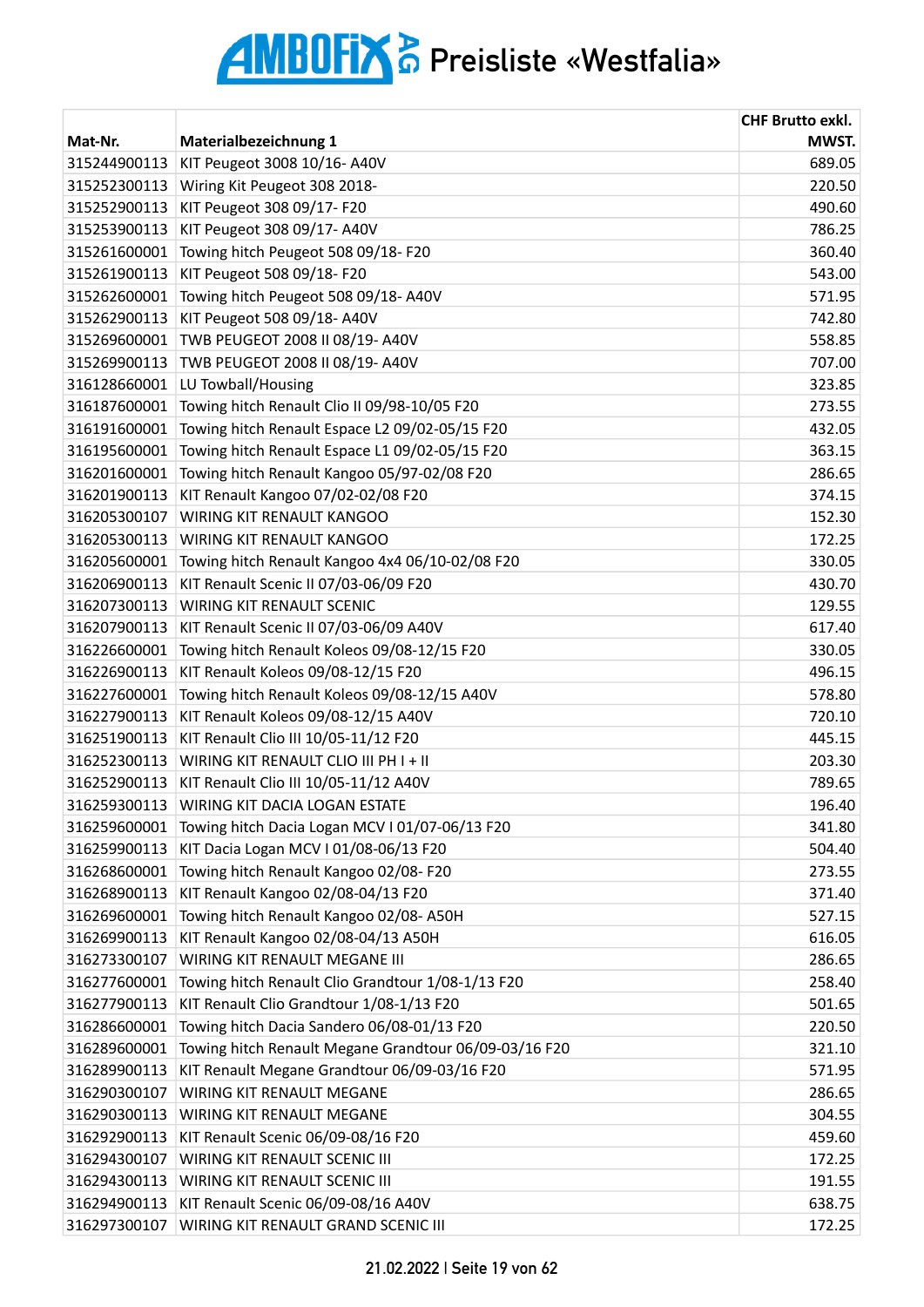|              |                                                       | <b>CHF Brutto exkl.</b> |
|--------------|-------------------------------------------------------|-------------------------|
| Mat-Nr.      | <b>Materialbezeichnung 1</b>                          | MWST.                   |
| 316297300113 | WIRING KIT RENAULT GRAND SCENIC III                   | 191.55                  |
| 316297600001 | Towing hitch Renault Grand Scenic 04/09-08/16 A40V    | 571.95                  |
| 316297900113 | KIT Renault Grand Scenic 4/09-08/16 A40V              | 721.45                  |
| 316300300107 | <b>WIRING KIT RENAULT MASTER 3</b>                    | 178.50                  |
| 316300300113 | <b>WIRING KIT RENAULT MASTER 3</b>                    | 196.40                  |
| 316308600001 | Towing hitch Renault Fluence 03/10-F20                | 308.70                  |
| 316311900113 | KIT Renault Trafic (X83) 10/14- F30                   | 582.25                  |
| 316312300107 | <b>WIRING KIT RENAULT TRAFFIC</b>                     | 250.15                  |
| 316312300113 | <b>WIRING KIT RENAULT TRAFFIC</b>                     | 272.20                  |
| 316312600001 | Towing hitch Renault Trafic (X83) 10/14-A50H          | 663.60                  |
| 316312900113 | KIT Renault Trafic (X83) 10/14-A50H                   | 886.15                  |
| 316316600001 | Towing hitch Renault Kangoo BeBop 02/09-F30           | 308.70                  |
| 316318300113 | WIRING KIT RENAULT MASTER                             | 121.30                  |
| 316318600001 | Towing hitch Renault Master Kasten FWD 03/10-F30      | 409.30                  |
| 316319300113 | <b>WIRING KIT RENAULT MASTER</b>                      | 94.40                   |
| 316320600001 | Towing hitch Renault Megane CC 04/10- A40V            | 553.35                  |
| 316324600001 | Towing hitch Dacia Lodgy 06/12-A40V                   | 660.80                  |
| 316324900113 | KIT Dacia Lodgy 06/12- A40V                           | 806.20                  |
| 316326600001 | Towing hitch Renault Twingo II 06/07-09/14 A50H       | 602.95                  |
| 316333300113 | <b>WIRING KIT DACIA LCV</b>                           | 197.75                  |
| 316333600001 | Towing hitch Dacia Dokker 11/12- F20                  | 307.35                  |
| 316333900113 | KIT Dacia Dokker 11/12- F20                           | 476.85                  |
| 316334600001 | Towing hitch Dacia Dokker 11/12- A50H                 | 472.00                  |
| 316334900113 | KIT Dacia Dokker 11/12- A50H                          | 626.35                  |
| 316336600001 | Towing hitch Renault Clio IV Grandtour 03/13-F20      | 307.35                  |
| 316336900113 | KIT Renault Clio IV Grandtour 03/13- F20              | 559.70                  |
| 316337300107 | <b>WIRING KIT RENAULT CLIO</b>                        | 254.45                  |
| 316337300113 | <b>WIRING KIT RENAULT CLIO</b>                        | 280.65                  |
| 316337600001 | Towing hitch Renault Clio IV Grandtour 3/13-A40V      | 545.05                  |
| 316337900113 | KIT Renault Clio IV Grandtour 3/13- A40V              | 784.35                  |
| 316338300113 | WIRING KIT DACIA LOGAN BREAK                          | 196.40                  |
| 316340300113 | WIRING KIT DACIA SANDERO                              | 196.40                  |
| 316341600001 | Towing hitch Dacia Logan MCV II 07/13-F20             | 286.65                  |
| 316341900113 | KIT Dacia Logan MCV II 07/13- F20                     | 459.60                  |
| 316342600001 | Towing hitch Dacia Logan MCV II 07/13- A40V           | 520.95                  |
| 316342900113 | KIT Dacia Logan MCV II 07/13- A40V                    | 680.10                  |
| 316343600001 | Towing hitch Dacia Sandero II 01/13- F20              | 289.40                  |
| 316343900113 | KIT Dacia Sandero II 01/13- F20                       | 461.00                  |
| 316344600001 | Towing hitch Dacia Sandero II 01/13-A50H              | 527.15                  |
| 316344900113 | KIT Dacia Sandero II 01/13- A50H                      | 686.30                  |
| 316345600001 | Towing hitch Dacia Lodgy 06/12-F20                    | 305.95                  |
| 316345900113 | KIT Dacia Lodgy 06/12-F20                             | 476.85                  |
| 316347600001 | Towing hitch Renault Master Chassiscab 07/10-F30      | 409.30                  |
| 316352600001 | Towing hitch Renault Megane 2<(>&<)>3 11/02-01/16 F20 | 299.05                  |
| 316352900113 | KIT Renault Kangoo 05/13-F20                          | 406.55                  |
| 316353300107 | <b>WIRING KIT MERCEDES CITAN</b>                      | 141.25                  |
| 316353300113 | WIRING KIT MERCEDES CITAN                             | 155.05                  |
| 316353900113 | KIT Renault Kangoo 05/13-A50H                         | 642.90                  |
| 316354600001 | Towing hitch Renault Clio 3<(>&<)>4 10/05-06/19 F20   | 274.95                  |
|              |                                                       |                         |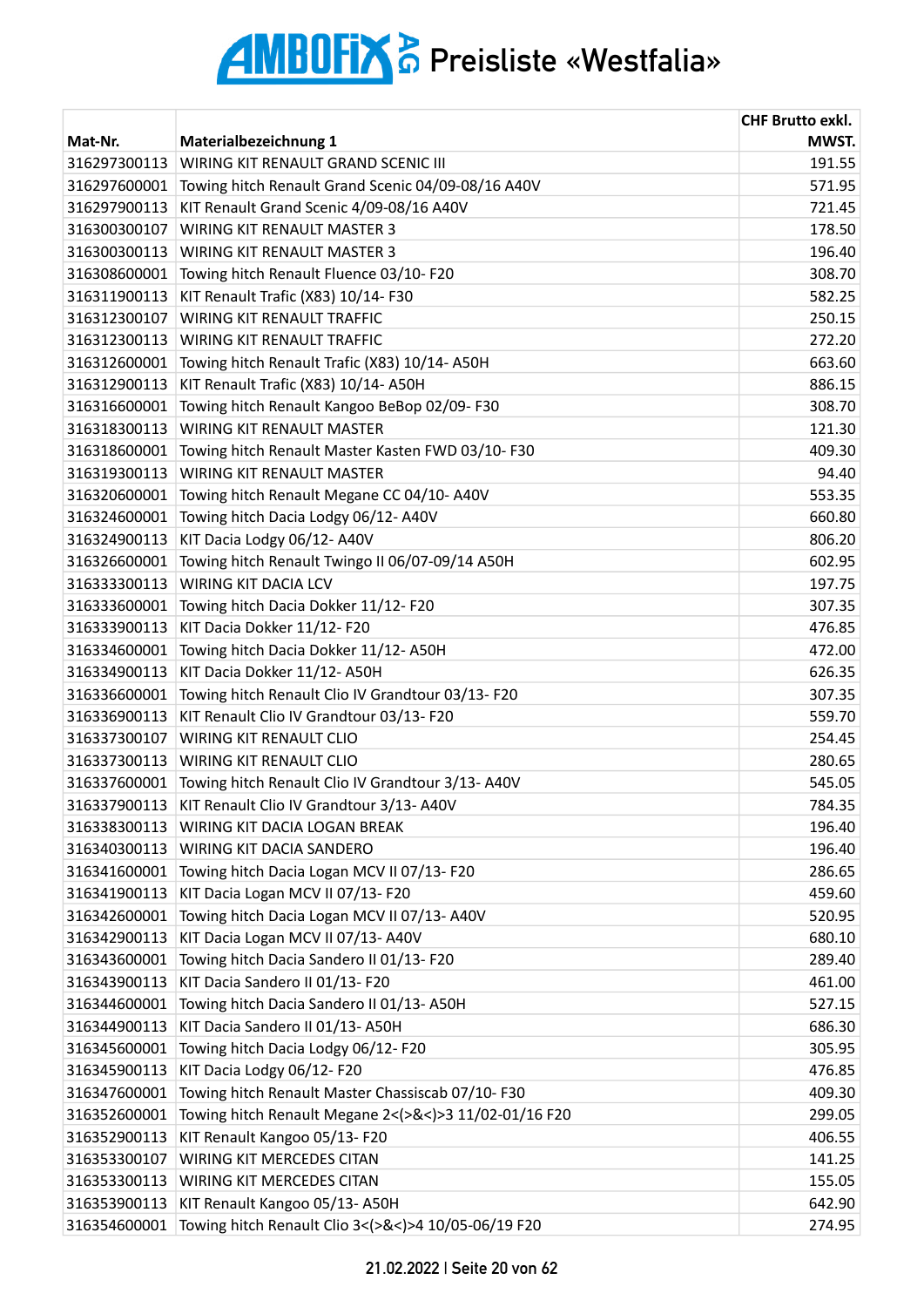| Mat-Nr.<br>Materialbezeichnung 1<br>KIT Renault Clio IV 11/12-06/19 F20<br>316354900113<br>Towing hitch Renault Clio 3<(>&<)>4 10/05-06/19 A50H<br>316355600001<br>KIT Renault Clio IV 11/12-06/19 A50H<br>316355900113 | MWST.<br>523.90<br>586.40<br>824.30<br>336.95<br>493.40 |
|-------------------------------------------------------------------------------------------------------------------------------------------------------------------------------------------------------------------------|---------------------------------------------------------|
|                                                                                                                                                                                                                         |                                                         |
|                                                                                                                                                                                                                         |                                                         |
|                                                                                                                                                                                                                         |                                                         |
|                                                                                                                                                                                                                         |                                                         |
| 316358600001<br>Towing hitch Renault Megane Hatchback 09/16-F20                                                                                                                                                         |                                                         |
| 316358900113<br>KIT Renault Megane Hatchback 09/16-F20                                                                                                                                                                  |                                                         |
| <b>WIRING KIT RENAULT MEGANE</b><br>316359300107                                                                                                                                                                        | 183.30                                                  |
| 316359300113<br><b>WIRING KIT RENAULT MEGANE</b>                                                                                                                                                                        | 242.55                                                  |
| 316359900113<br>KIT Renault Megane Hatchback 09/16-A40V                                                                                                                                                                 | 729.05                                                  |
| 316363600001<br>Towing hitch Renault Megane 11/02-11/08 A40V                                                                                                                                                            | 504.40                                                  |
| 316365300183<br><b>WIRING KIT DACIA DUSTER</b>                                                                                                                                                                          | 51.55                                                   |
| Towing hitch Dacia Duster I 03/10-12/17 F20<br>316365600001                                                                                                                                                             | 282.50                                                  |
| 316365900113<br>KIT Dacia Duster I 03/10-12/17 F20                                                                                                                                                                      | 476.85                                                  |
| TOWING HITCH DACIA DUSTER<br>316366300113                                                                                                                                                                               | 191.55                                                  |
| Towing hitch Dacia Duster I 03/10-12/17 A40V<br>316366600001                                                                                                                                                            | 520.95                                                  |
| 316366900113<br>KIT Dacia Duster I 03/10-12/17 A40V                                                                                                                                                                     | 735.95                                                  |
| 316368300107<br>WIRING KIT RENAULT SCENIC                                                                                                                                                                               | 242.55                                                  |
| 316368300113<br>WIRING KIT RENAULT SCENIC                                                                                                                                                                               | 262.55                                                  |
| 316387600001<br>Towing hitch Renault Espace 06/15-A40V                                                                                                                                                                  | 681.50                                                  |
| KIT Renault Espace 06/15-A40V<br>316387900113                                                                                                                                                                           | 841.35                                                  |
| 316388600001<br>TWB Renault Mégane Grandtour 04/16-F20                                                                                                                                                                  | 295.60                                                  |
| TWB Renault Mégane Grandtour 04/16-A40V<br>316389600001                                                                                                                                                                 | 518.20                                                  |
| Towing hitch Renault Kadjar 06/15-12/18 F20<br>316390600001                                                                                                                                                             | 345.90                                                  |
| KIT Renault Kadjar 06/15-12/18 F20<br>316390900113                                                                                                                                                                      | 539.55                                                  |
| 316391600001<br>Towing hitch Renault Kadjar 06/15-12/18 A40V                                                                                                                                                            | 634.65                                                  |
| 316391900113<br>KIT Renault Kadjar 06/15-12/18 A40V                                                                                                                                                                     | 793.80                                                  |
| <b>WIRING KIT RENAULT ESPACE</b><br>316403300113                                                                                                                                                                        | 144.05                                                  |
| 316404300113<br><b>WIRING KIT RENAULT KADJAR</b>                                                                                                                                                                        | 223.25                                                  |
| 316406600001<br>Towing hitch Renault Talisman 04/16-F20                                                                                                                                                                 | 383.80                                                  |
| KIT Renault Talisman 04/16-F20<br>316406900113                                                                                                                                                                          | 577.45                                                  |
| <b>WIRING KIT RENAULT TALISMAN</b><br>316407300113                                                                                                                                                                      | 227.40                                                  |
| 316407600001<br>Towing hitch Renault Talisman 04/16-A40V                                                                                                                                                                | 617.40                                                  |
| KIT Renault Talisman 04/16- A40V<br>316407900113                                                                                                                                                                        | 774.50                                                  |
| Towing hitch Renault Trafic Kasten III 10/14-F30<br>316408600001                                                                                                                                                        | 336.95                                                  |
| <b>WIRING KIT RENAULT KOLEOS</b><br>316410300113                                                                                                                                                                        | 214.30                                                  |
| WIRING KIT RENAULT LAGUNA ESTATE<br>316430300113                                                                                                                                                                        | 246.00                                                  |
| TWB Renault Grand Scenic 12/16-F20<br>316431600001                                                                                                                                                                      | 295.60                                                  |
| 316431900113<br>KIT Renault Grand Scenic 12/16-F20                                                                                                                                                                      | 518.20                                                  |
| TWB Renault Grand Scenic 12/16-A40V<br>316432600001                                                                                                                                                                     | 443.75                                                  |
| KIT Renault Grand Scenic 12/16- A40V<br>316432900113                                                                                                                                                                    | 666.35                                                  |
| WIRING KIT DACI SANDERO STEPWAY FL 2017-<br>316434300107                                                                                                                                                                | 148.85                                                  |
| 316434300113<br>WIRING KIT DACI SANDERO STEPWAY FL 2017-                                                                                                                                                                | 167.45                                                  |
| 316434900113<br>KIT Dacia Sandero 01/17- F20                                                                                                                                                                            | 434.10                                                  |
| KIT Dacia Sandero 01/17- A50H<br>316435900113                                                                                                                                                                           | 660.15                                                  |
| 316437300113<br>WIRING KIT RENAULT KOLEOS 03/2017-                                                                                                                                                                      | 219.15                                                  |
| 316440300113<br>WIRING KIT RENAULT KANGOO                                                                                                                                                                               | 123.35                                                  |
| Towing hitch Renault Mégane Hatchback 02/16-A40V<br>316448600001                                                                                                                                                        | 518.20                                                  |
| Towing hitch Renault Koleos II 04/17-A40V<br>316454600001                                                                                                                                                               | 571.95                                                  |
| KIT Renault Koleos II 04/17- A40V<br>316454900113                                                                                                                                                                       | 750.40                                                  |
| Towing hitch Dacia Duster II 12/17- F20<br>316468600001                                                                                                                                                                 | 286.65                                                  |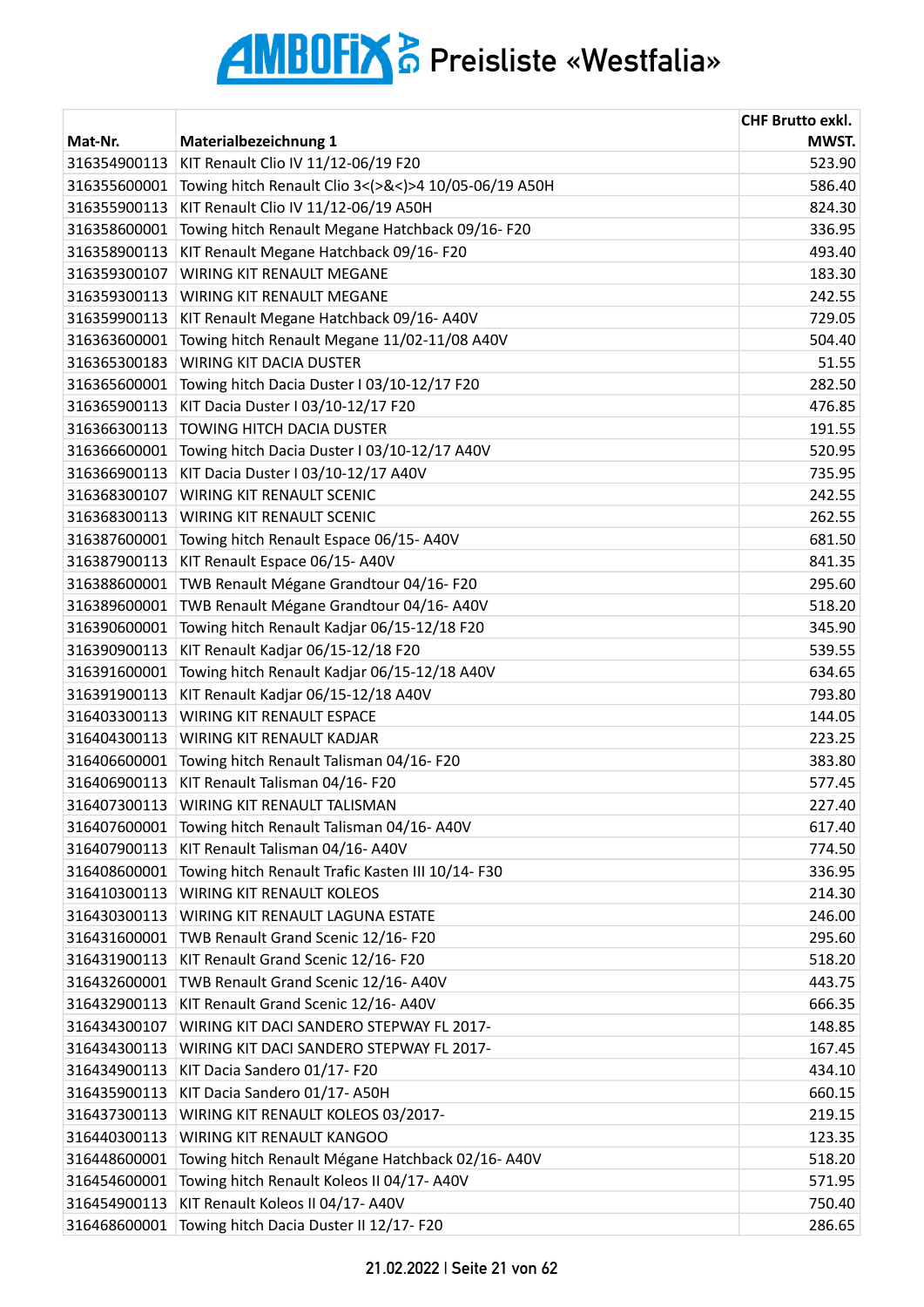| Mat-Nr.      | Materialbezeichnung 1                          | <b>CHF Brutto exkl.</b><br>MWST. |
|--------------|------------------------------------------------|----------------------------------|
| 316468900113 | KIT Dacia Duster II 12/17- F20                 | 527.15                           |
| 316469300107 | WIRING KIT Dacia Duster II 01/2018-            | 231.55                           |
| 316469300113 | WIRINGKIT DACIA DUSTER II 01/18-               | 268.05                           |
| 316469900113 | KIT Dacia Duster II 12/17- A40V                | 750.40                           |
| 316471300113 | <b>E-KIT RENAULT KADJAR</b>                    | 214.30                           |
| 316471600001 | Towing hitch Renault Kadjar 01/19- F20         | 470.65                           |
| 316471900113 | KIT Renault Kadjar 01/19- F20                  | 649.80                           |
| 316472600001 | Towing hitch Renault Kadjar 01/19-A40V         | 607.10                           |
| 316472900113 | KIT Renault Kadjar 01/19-A40V                  | 779.35                           |
| 316481600001 | Towing hitch Renault Clio V 06/19- F20         | 354.90                           |
| 316481900113 | KIT Renault Clio V 06/19- F20                  | 541.60                           |
| 316482300113 | E-KIT RENAULT CLIO FL2019                      | 215.70                           |
| 316482600001 | Towing hitch Renault Clio V 06/19- A40V        | 557.45                           |
| 316482900113 | KIT Renault Clio V 06/19- A40V                 | 733.85                           |
| 316486600001 | Towing hitch Renault Captur II 01/20- F20      | 288.05                           |
| 316486900113 | KIT Renault Captur 01/20- F20                  | 472.00                           |
| 316487600001 | Towing hitch Renault Captur II 01/20- A40V     | 547.80                           |
| 316487900113 | KIT RENAULT CAPTUR 01/20- A40V                 | 719.40                           |
| 316490600001 | Towing hitch Dacia Sandero 3 01/20- F20        | 295.30                           |
| 316491600001 | Towing hitch Dacia Sandero 3 01/20- A40V       | 527.65                           |
| 317015300113 | WIRING KIT SKODA OCTAVIA                       | 160.55                           |
| 317015600001 | Towing hitch Skoda Octavia I 12/96-01/05 F20   | 240.50                           |
| 317015900113 | KIT Skoda Octavia I 12/96-01/05 F20            | 376.95                           |
| 317016900113 | KIT Skoda Octavia I 12/96-1/05 A40V            | 601.55                           |
| 317034660001 | LU Towball/Housing HGE                         | 323.85                           |
| 317043300113 | <b>WIRING KIT SKODA FABIA</b>                  | 160.55                           |
| 317043300147 | <b>WIRING KIT SKODA FABIA</b>                  | 60.80                            |
| 317059600001 | Towing hitch Skoda Fabia I 11/00-12/07 F20     | 317.00                           |
| 317059900113 | KIT Skoda Fabia I 11/00-12/07 F20              | 447.20                           |
| 317063600001 | Towing hitch Skoda Roomster 09/06-04/15 F20    | 214.30                           |
| 317063900113 | KIT Skoda Roomster 09/06-05/10 F20             | 314.90                           |
| 317064600001 | Towing hitch Skoda Roomster 09/06-04/15 A40V   | 571.95                           |
| 317064900113 | KIT Skoda Roomster 09/06-05/10 A40V            | 649.80                           |
| 317079300107 | WIRING KIT SKODA YETI                          | 322.50                           |
| 317079300113 | <b>WIRING KIT SKODA YETI</b>                   | 344.55                           |
| 317080900113 | KIT Skoda Yeti 08/09-12/17 F20                 | 605.00                           |
| 317085900113 | KIT Skoda Fabia II 06/07-05/10 F20             | 403.80                           |
| 317086900113 | KIT Skoda Fabia II 06/07-05/10 A40V            | 558.15                           |
| 317102600001 | Towing hitch Skoda Octavia II 01/05-12/13 A40V | 582.25                           |
| 317102900113 | KIT Skoda Octavia II 01/05-12/13 A40V          | 884.95                           |
| 317104600001 | Towing hitch Skoda Octavia II 01/05-12/13 F20  | 301.80                           |
| 317104900113 | KIT Skoda Octavia II 01/05-12/13 F20           | 685.15                           |
| 317105900113 | KIT Skoda Yeti 08/09-12/17 A40V                | 845.50                           |
| 317113600001 | TOWING HITCH SKODA FABIA II+III                | 232.90                           |
| 317113900113 | KIT Skoda Fabia III 11/14- F20                 | 506.45                           |
| 317114300107 | WIRING KIT FOR SKODA FABIA                     | 282.50                           |
| 317114300113 | WIRING KIT FOR SKODA FABIA                     | 297.00                           |
| 317114600001 | Towing hitch Skoda Fabia II+III 01/08- A40V    | 441.00                           |
| 317114900113 | KIT Skoda Fabia III 11/14- A40V                | 718.70                           |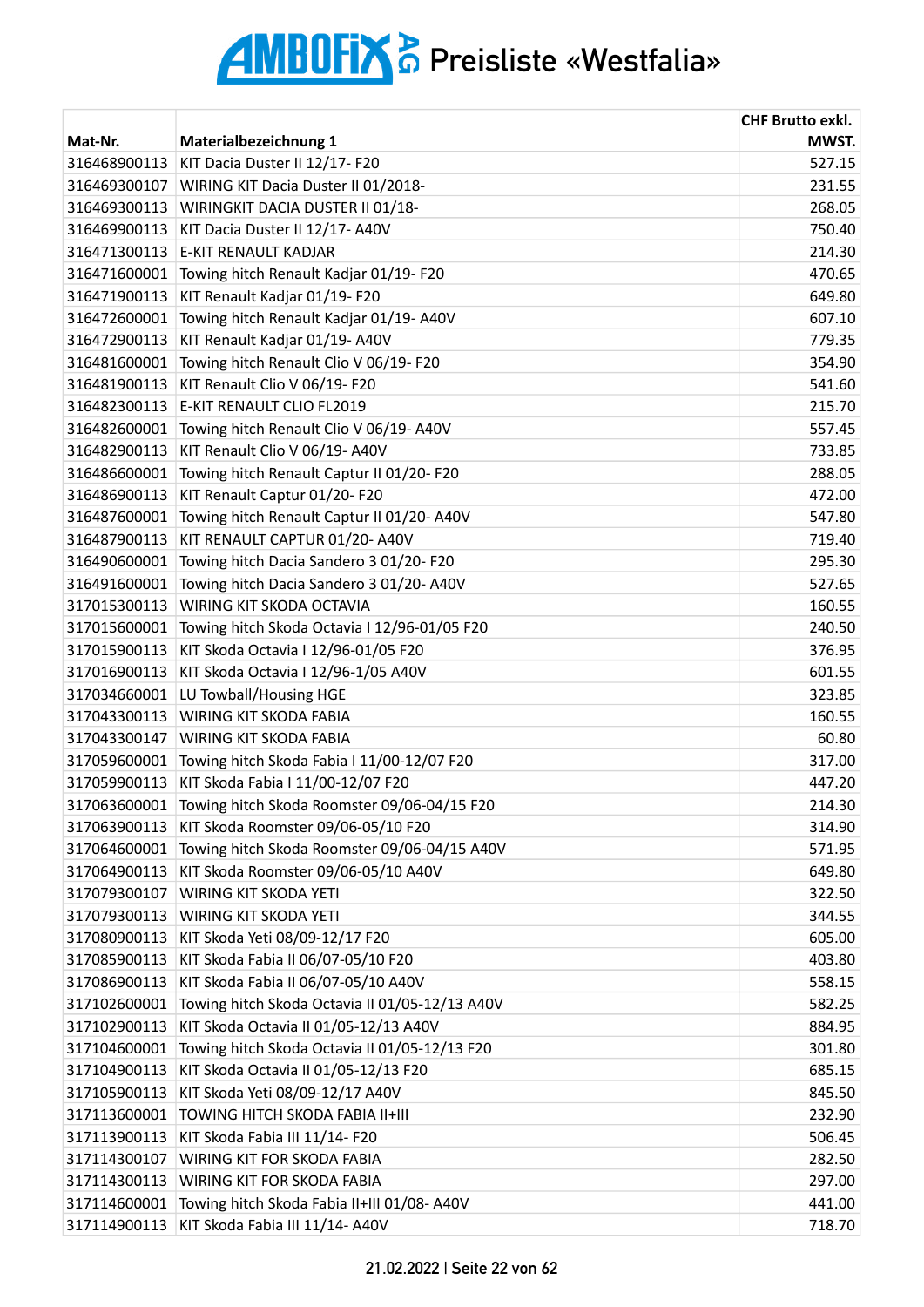|              |                                               | <b>CHF Brutto exkl.</b> |
|--------------|-----------------------------------------------|-------------------------|
| Mat-Nr.      | Materialbezeichnung 1                         | MWST.                   |
| 317119900113 | Towbar Skoda Rapid, Rapid Sb, Seat Toledo F20 | 520.95                  |
| 317120900113 | KIT Skoda Rapid 07/15-12/19 A40V              | 793.80                  |
| 317125600001 | Towing hitch Skoda Yeti 08/09-12/17 F20       | 311.45                  |
| 317128600001 | Towing hitch Skoda Yeti 08/09-12/17 A40V      | 558.15                  |
| 317129600001 | Towing hitch Skoda Rapid 10/12-12/19 F20      | 211.55                  |
| 317129900113 | KIT Skoda Rapid 10/12-07/15 F20               | 512.65                  |
| 317130600001 | Towing hitch Skoda Rapid 10/12-12/19 A40V     | 559.55                  |
| 317130900113 | KIT Skoda Rapid 10/12-07/15 A40V              | 822.75                  |
| 317131600001 | Towing Hitch Audi VW Skoda Seat F20           | 240.50                  |
| 317131900113 | KIT Skoda Octavia 02/13-06/14 F20             | 559.55                  |
| 317132600001 | Towing Hitch Audi VW Skoda Seat A40V          | 432.05                  |
| 317132900113 | KIT Skoda Octavia 02/13-06/14 A40V            | 740.75                  |
| 317140600001 | Towing hitch Skoda Superb 03/15-F20           | 255.65                  |
| 317140900113 | KIT Skoda Superb 03/15-F20                    | 559.55                  |
| 317141600001 | Towing hitch Skoda Superb 03/15-A40V          | 465.15                  |
| 317141900113 | KIT Skoda Superb 03/15-A40V                   | 750.40                  |
| 317142900113 | KIT Skoda Superb 03/15- A40V                  | 750.40                  |
| 317154900113 | KIT Skoda Octavia 06/14-01/20 F20             | 473.40                  |
| 317155900113 | KIT Skoda Octavia 6/14-01/20 A40V             | 656.00                  |
| 317169600001 | TWB Skoda Scala 02/19-F20                     | 354.90                  |
| 317169900113 | KIT SKODA SCALA 02/19- F20                    | 654.60                  |
| 317170600001 | TWB Skoda Scala 02/19-A40V                    | 506.45                  |
| 317170900113 | KIT Skoda Scala 02/19- A40V                   | 664.25                  |
| 317171600001 | TWB Skoda Kamiq 07/19-F20                     | 282.50                  |
| 317171900113 | KIT Skoda Kamiq 07/19- F20                    | 586.40                  |
| 317172600001 | TWB Skoda Kamiq 07/19-A40V                    | 499.60                  |
| 317172900113 | KIT SKODA KAMIQ 07/19- A40V                   | 793.10                  |
| 317250900113 | KIT Skoda Fabia II 05/10-12/14 F20            | 605.00                  |
| 317251900113 | KIT Skoda Fabia II 05/10-12/14 A40V           | 845.50                  |
| 317400300107 | WIRING KIT FOR SKODA FABIA/ROOMSTER           | 106.80                  |
| 317400300113 | WIRING KIT SKODA FABIA/ROOMSTER               | 116.45                  |
| 317420300107 | WIRING KIT SKODA FABIA/ROOMSTER, SEAT IBIZA   | 322.50                  |
| 317420300113 | WIRING KIT SKODA FABIA/ROOMSTER, SEAT IBIZA   | 344.55                  |
| 317420900113 | KIT Skoda Roomster 05/10-04/15 F20            | 605.00                  |
| 317421900113 | KIT Skoda Roomster 05/10-04/15 A40V           | 845.50                  |
| 320057600001 | Towing hitch Volvo XC90 I 01/03-06/15 A40V    | 778.65                  |
| 320057660001 | Neck and housing                              | 323.85                  |
| 320057900113 | KIT Volvo XC90   10/09-06/15 A40V             | 955.05                  |
|              |                                               |                         |
| 320059600001 | Towing hitch Volvo S40 / V50 02/04-12/12 F20  | 250.15                  |
| 320059900113 | KIT Volvo S40 / V50 06/07-12/12 F20           | 576.25                  |
| 320063600001 | Towing hitch Volvo XC60 I 08/08-12/17 F20     | 328.70                  |
| 320063900113 | KIT Volvo XC60 I 08/08-12/17 F20              | 580.40                  |
| 320064900113 | KIT Volvo XC60 I 08/08-12/17 A40V             | 849.80                  |
| 320069600001 | Towing hitch Volvo V70 09/07-04/16 F20        | 289.40                  |
| 320069900113 | KIT Volvo V70 09/07-04/16 F20                 | 545.25                  |
| 320071600001 | Towing hitch Volvo S/V60 06/10-01/18 F20      | 322.50                  |
| 320071900113 | KIT Volvo S/V60 06/10-01/18 F20T              | 595.55                  |
| 320072600001 | Towing hitch Volvo S60 06/10-01/18 A40V       | 616.05                  |
| 320072900113 | KIT Volvo S/V60 06/10-01/18 A40V              | 873.95                  |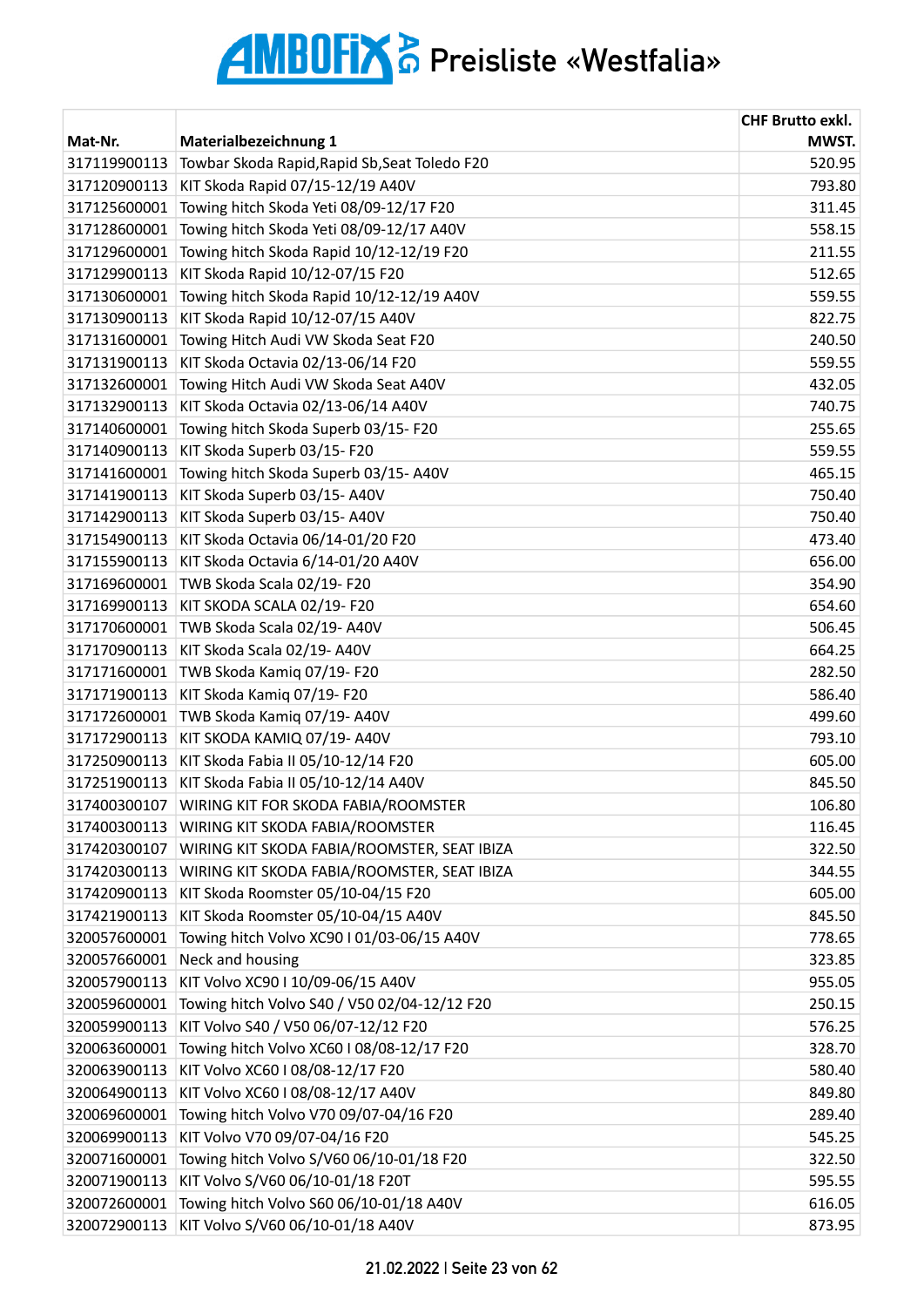|              |                                                           | <b>CHF Brutto exkl.</b> |
|--------------|-----------------------------------------------------------|-------------------------|
| Mat-Nr.      | Materialbezeichnung 1                                     | MWST.                   |
| 320073600001 | Volvo V70 09/07-04/16 F20                                 | 289.40                  |
| 320073900113 | KIT Volvo V70 09/07-04/16 F20                             | 545.25                  |
| 320075600001 | Towing hitch Volvo V70 09/07-04/16 A40V                   | 585.05                  |
| 320075900113 | KIT Volvo V70 09/07-04/16 A40V                            | 857.40                  |
| 320076600001 | Towing hitch Volvo V70 / XC70 09/07- A40V                 | 555.40                  |
| 320076900113 | KIT Volvo V70 09/07-04/16 A40V                            | 805.05                  |
| 320090600001 | Towing hitch Volvo V70 03/00-09/07 F20                    | 426.55                  |
| 320097600001 | Towing hitch Volvo XC70 03/00-09/07 A40V                  | 678.75                  |
| 320102300107 | WIRING KIT FOR VOLVO X90                                  | 250.15                  |
| 320102300113 | WIRING KIT FOR VOLVO X90                                  | 263.90                  |
| 320102600001 | Towing hitch Volvo XC90 II 06/15- A40V                    | 546.45                  |
| 320102900113 | KIT Volvo XC90 II 06/15- A40V                             | 849.65                  |
| 320103600001 | Towing hitch Volvo XC90 II 06/15-F30                      | 383.80                  |
| 320103900113 | KIT Volvo XC90 II 06/15- F30                              | 617.40                  |
| 320107600001 | Towing hitch Volvo V40 09/12- F20                         | 307.35                  |
| 320107900113 | KIT Volvo V40 09/12- F20                                  | 494.75                  |
| 320108300113 | WIRING KIT VOLVO V40                                      | 230.15                  |
| 320108600001 | TOWING HITCH VOLVO V40                                    | 618.80                  |
| 320108900113 | KIT Volvo V40 09/12- A40V                                 | 806.20                  |
| 320111600001 | Towing hitch Volvo S60/V60 Cross Country 07/15-08/18 F20  | 281.15                  |
| 320111900113 | KIT Volvo S60/V60 Cross Country 07/15-08/18 F20           | 554.90                  |
| 320112600001 | Towing hitch Volvo S60/V60 Cross Country 07/15-08/16 A40V | 529.90                  |
| 320112900113 | KIT Volvo S60/V60 Cross Country 07/15-08/18 A40V          | 792.65                  |
| 320115600001 | Towing hitch Volvo XC60 I 08/08-12/17 A40V                | 625.00                  |
| 320116600001 | TWB Volvo V90 / S90 03/16- F20                            | 340.40                  |
| 320116900113 | KIT Volvo V90 09/16- F20                                  | 571.95                  |
| 320117300113 | WIRING KIT VOLVO V70 / S80                                | 232.90                  |
| 320117600001 | TWB Volvo V90 / S90 03/16- A40V                           | 463.75                  |
| 320117900113 | KIT Volvo V90 09/16- A40V                                 | 660.15                  |
|              | 320165300107 WIRING KIT VOLVO VOLVO S90                   | 170.90                  |
| 320165300113 | WIRING KIT VOLVO VOLVO S90                                | 186.75                  |
| 320165900113 | KIT Volvo S90 II 09/16- F20                               | 499.60                  |
| 320166600001 | TWB Volvo V90 Crosscountry 11/16-F20                      | 336.95                  |
| 320166900113 | KIT Volvo S90 II 09/16- A40V                              | 615.35                  |
| 320167600001 | TWB Volvo V90 Crosscountry 11/16-A40V                     | 463.75                  |
| 320167900113 | KIT Volvo V90 Cross Country 11/16- A40V                   | 660.15                  |
| 320169600001 | TWB Volvo XC40 10/17- F20                                 | 314.20                  |
| 320169900113 | KIT Volvo XC40 10/17- F20                                 | 509.90                  |
| 320170600001 | TWB Volvo XC40 10/17- A40V                                | 557.45                  |
| 320170900113 | KIT Volvo XC40 10/17- A40V                                | 741.45                  |
| 320171600001 | TWB Volvo XC60 II 03/17- F20                              | 270.80                  |
| 320171900113 | KIT Volvo XC60 II 03/17- F20                              | 467.90                  |
| 320172600001 | TWB Volvo XC60 II 03/17- A40V                             | 470.65                  |
| 320172900113 | KIT Volvo XC60 II 03/17- A40V                             | 658.75                  |
| 320173300107 | WIRINGKIT VOLVO V60 2018-                                 | 205.35                  |
| 320173300113 | WIRINGKIT VOLVO V60 2018-                                 | 223.25                  |
| 320173600001 | Towing hitch Volvo V60 II 02/18-F20                       | 325.95                  |
| 320173900113 | KIT Volvo V60 II 02/18- F20                               | 520.95                  |
| 320174600001 | Towing hitch Volvo V60 II 02/18-A40V                      | 571.95                  |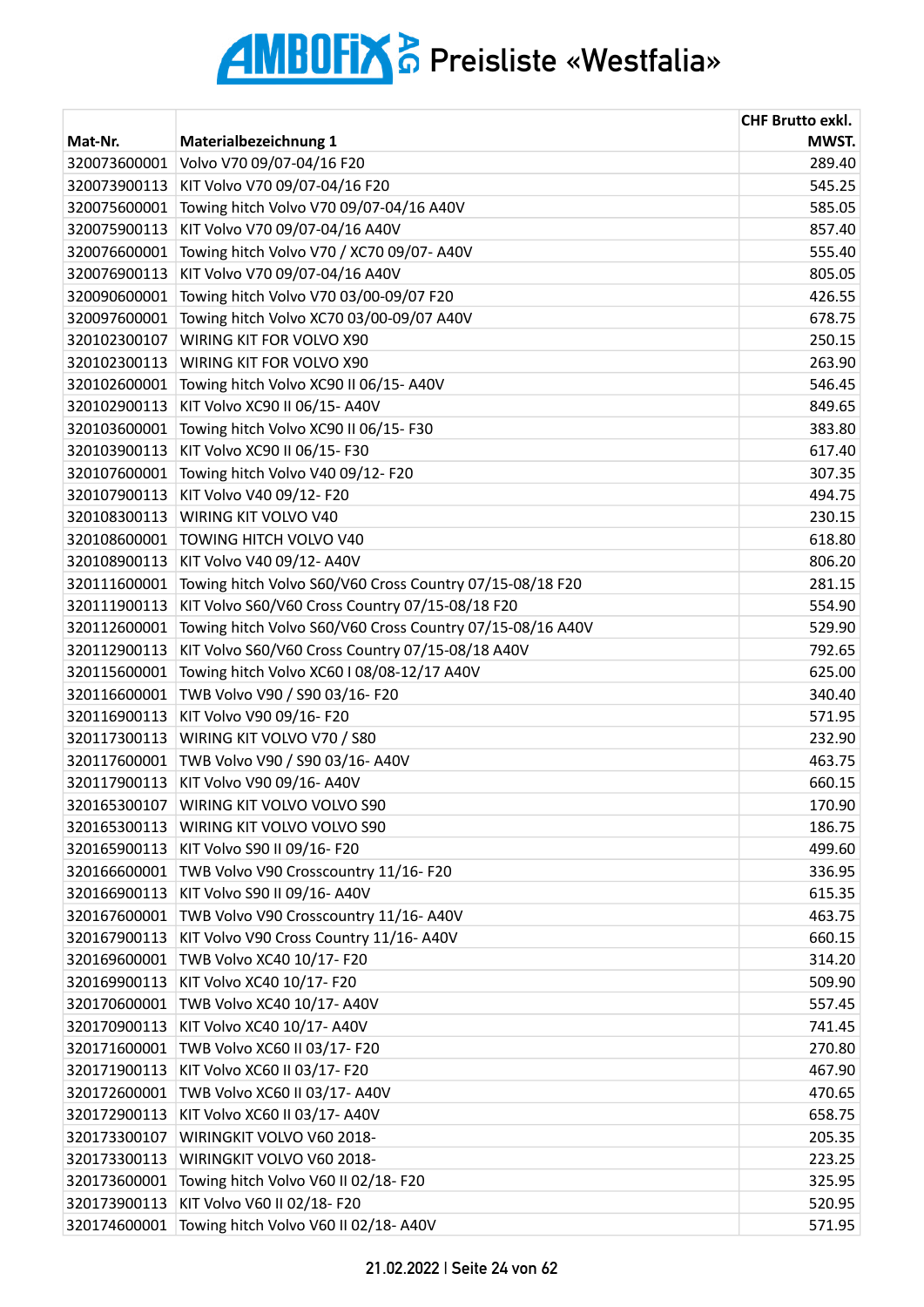|              |                                                     | <b>CHF Brutto exkl.</b> |
|--------------|-----------------------------------------------------|-------------------------|
| Mat-Nr.      | Materialbezeichnung 1                               | MWST.                   |
| 320174900113 | KIT Volvo V60 II 02/18- A40V                        | 754.55                  |
| 320181600001 | Towing hitch Volvo V60 II Cross Country 09/18-F20   | 325.95                  |
| 320181900113 | KIT Volvo V60 II Cross Country 09/18- F20           | 520.95                  |
| 320182600001 | Towing hitch Volvo V60 II Cross Country 09/18- A40V | 571.95                  |
| 320182900113 | KIT Volvo V60 II Cross Country 09/18-A40V           | 754.55                  |
| 320240300107 | WIRING KIT VOLVO S40/V50                            | 331.65                  |
| 320240300113 | WIRING KIT VOLVO S40/V50                            | 357.85                  |
| 320543300107 | WIRING KIT FOR VOLVO XC70                           | 280.65                  |
| 320543300113 | WIRING KIT FOR VOLVO XC70                           | 300.65                  |
| 320780300113 | <b>WIRING KIT FOR VOLVO X90</b>                     | 258.40                  |
| 321025300113 | <b>ADDITIONAL KIT</b>                               | 62.70                   |
| 321044300113 | <b>WIRING KIT VW UP</b>                             | 328.90                  |
| 321106300113 | <b>WIRING KIT VW CRAFTER</b>                        | 314.90                  |
| 321112300107 | WIRINGKIT VW CRAFTER W. TRAILER PREP.               | 82.70                   |
| 321112300113 | E-ANLAGE VW CRAFTER MIT VORRÜSTUNG                  | 89.60                   |
| 321113300107 | WIRING KIT VW CRAFTER W.O. PREPERATION              | 322.50                  |
| 321113300113 | WIRING KIT VW CRAFTER W.O. PREP                     | 335.60                  |
| 321318300113 | <b>WIRING KIT VW TRANSPORTER T4</b>                 | 136.45                  |
| 321331300107 | WIRING KIT VW GOLF                                  | 50.70                   |
| 321331300113 | WIRING KIT VW GOLF                                  | 84.75                   |
| 321331600001 | Towing hitch VW Golf III 11/91-09/97 F10            | 239.10                  |
| 321391600001 | Towing hitch VW T4 Van 01/96-07/03 F10              | 353.50                  |
| 321391900113 | KIT VW T4 Van 09/98-07/03 F10                       | 433.45                  |
| 321405600001 | Towing hitch VW T4 Van 01/96-07/03 A40V             | 782.80                  |
| 321437600001 | Towing hitch VW Caddy Van 11/95-12/03 F10           | 274.95                  |
| 321451300100 | <b>WIRING KIT VW T5</b>                             | 67.95                   |
| 321451300107 | <b>WIRING KIT VW TRANSPORTER T5</b>                 | 137.15                  |
| 321451300113 | <b>WIRING KIT VW TRANSPORTER T5</b>                 | 164.70                  |
| 321453300107 | <b>WIRING KIT VW T5</b>                             | 118.55                  |
|              | 321454300107 WIRING KIT VW T5                       | 322.50                  |
| 321454300113 | <b>WIRING KIT VW T5</b>                             | 344.55                  |
| 321455300001 | <b>EXTENSION KIT VW T5</b>                          | 85.45                   |
|              | 321457300113 WIRING KIT VW GOLF/BORA                | 146.80                  |
|              | 321457900113 TOWING HITCH VW GOLF 4 KIT             | 375.55                  |
| 321458300107 | <b>WIRING KIT VW SHARAN,</b>                        | 141.25                  |
| 321458300113 | <b>WIRING KIT VW SHARAN,</b>                        | 155.05                  |
| 321465300113 | WIRING KIT VW GOLF/BORA                             | 133.70                  |
| 321465900113 | TOWING HITCH AUDI A3, VW BORA SALOON/VARIANT,       | 571.95                  |
| 321495300113 | <b>WIRING KIT VW PHAETON</b>                        | 344.55                  |
| 321500300113 | <b>WIRING KIT VW TOUAREG</b>                        | 335.60                  |
| 321500900113 | KIT VW Touareg 11/02-04/10 A40V                     | 1'049.45                |
| 321505300113 | <b>WIRING KIT VW PASSAT</b>                         | 142.65                  |
| 321505600001 | Towing hitch VW Passat (B5) FWD 10/96-09/05 A40V    | 543.70                  |
| 321505900113 | KIT VW Passat (B5) FWD 11/00-09/05 A40V             | 634.65                  |
| 321508600001 | Towing hitch VW Passat (B5) AWD 10/96-09/05 A40V    | 724.90                  |
| 321520300113 | WIRING KIT VW PASSAT                                | 142.65                  |
| 321523300107 | WIRING KIT VW POLO                                  |                         |
| 321523300113 |                                                     | 94.40                   |
|              | WIRING KIT VW POLO                                  | 166.10                  |
| 321523600001 | Towing hitch VW Polo (9N) 10/01-11/09 A40V          | 462.35                  |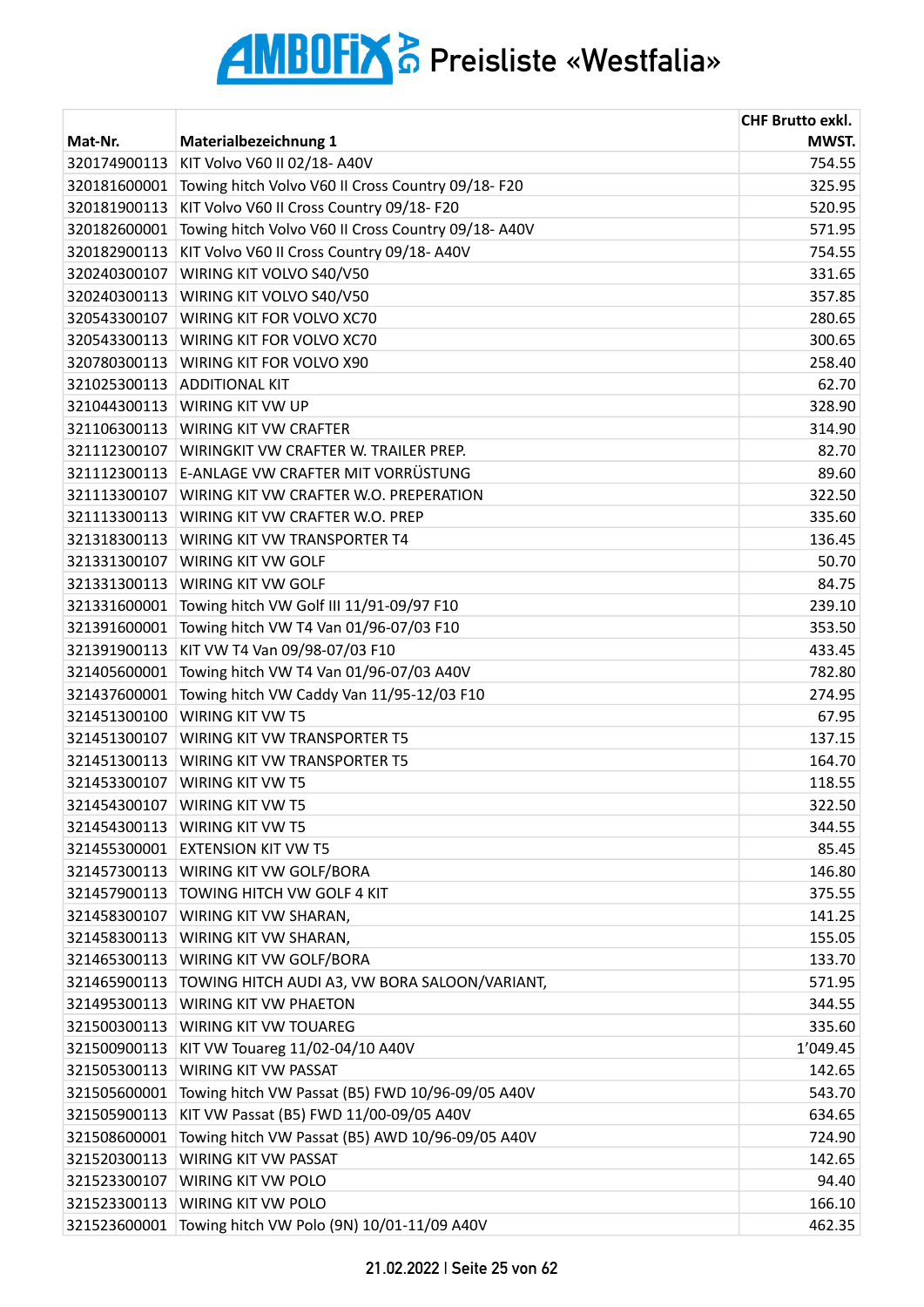| Materialbezeichnung 1<br>Mat-Nr.<br>KIT VW Polo (9N) 05/05-11/09 A40V<br>321523900113<br>321524300113<br>WIRING KIT VW POLO | MWST.<br>587.80<br>166.10<br>894.40 |
|-----------------------------------------------------------------------------------------------------------------------------|-------------------------------------|
|                                                                                                                             |                                     |
|                                                                                                                             |                                     |
| 321525600001<br>Towing hitch VW Phaeton 05/02-01/16 A40V                                                                    |                                     |
| 321527300107<br>WIRING KIT VW POLO                                                                                          | 322.50                              |
| 321527300113<br>WIRING KIT VW POLO                                                                                          | 344.55                              |
| 321529300107<br>WIRING KIT VW POLO                                                                                          | 322.50                              |
| 321529300113<br><b>WIRING KIT VW POLO</b>                                                                                   | 344.55                              |
| 321536600001<br>Towing hitch VW Touran (1T) 03/03-09/15 F20                                                                 | 285.30                              |
| KIT VW Touran (1T) 03/03-09/15 F20<br>321536900113                                                                          | 601.55                              |
| Towing hitch VW Eos 06/06-12/15 A40V<br>321543600001                                                                        | 730.40                              |
| Towing hitch VW Passat (B6) 03/05-10/10 F20<br>321544600001                                                                 | 263.90                              |
| KIT VW Passat (B6) 03/05-10/10 F20<br>321544900113                                                                          | 654.80                              |
| Towing hitch VW Passat (B6) 03/05-10/10 A40V<br>321546600001                                                                | 625.00                              |
| 321546900113<br>KIT VW Passat (B6) 03/05-10/10 A40V                                                                         | 925.60                              |
| <b>WIRING KIT VW CADDY</b><br>321554300107                                                                                  | 322.50                              |
| 321554300113<br><b>WIRING KIT VW CADDY</b>                                                                                  | 344.55                              |
| KIT VW Caddy 3/4 09/10-09/20 F20<br>321554900113                                                                            | 708.35                              |
| 321557300107<br>WIRING KIT VW CADDY                                                                                         | 322.50                              |
| 321557300113<br><b>WIRING KIT VW CADDY</b>                                                                                  | 344.55                              |
| 321600300107<br>WIRING KIT FOR UNIVERSAL                                                                                    | 322.50                              |
| 321600300113<br><b>WIRING KIT</b>                                                                                           | 344.55                              |
| Towing hitch VW Golf 5+6 Estate 06/07-07/13 A40V<br>321630600001                                                            | 644.30                              |
| KIT VW Golf 5+6 Estate 06/07-07/13 A40V<br>321630900113                                                                     | 846.85                              |
| 321650300113<br>WIRING KIT VW T5                                                                                            | 155.05                              |
| 321650600001<br>Towing hitch VW T5+T6 Van 04/03-F10                                                                         | 339.05                              |
| 321650900113<br>KIT VW T5+T6 Van 10/09-09/19 F10                                                                            | 625.00                              |
| 321651300113<br><b>WIRING KIT VW T5</b>                                                                                     | 155.05                              |
| 321651600001<br>Towing hitch VW T5+T6 Van 04/03- A40V                                                                       | 711.10                              |
| KIT VW T5+T6 Van 10/09-09/19 A40V<br>321651900113                                                                           | 996.40                              |
| 321652300113<br>WIRING KIT VW T5                                                                                            | 155.05                              |
| 321653300113<br>WIRING KIT VW T5                                                                                            | 115.10                              |
| KIT VW Caddy 3+4 02/04-08/10 A40V<br>321659900113                                                                           | 892.35                              |
| 321660900113<br>KIT VW Caddy 3+4 09/10-09/20 A40V                                                                           | 892.35                              |
| WIRING KIT VW CADDY<br>321661300113                                                                                         | 95.80                               |
| Towing hitch VW Caddy 3+4 02/04-09/20 F20<br>321661600001                                                                   | 401.05                              |
| 321661900113<br>KIT VW Caddy 3+4 02/04-08/10 F20                                                                            | 708.35                              |
| 321662600001<br>Towing hitch VW Golf 5+6 Estate 06/07-07/13 F20                                                             | 326.60                              |
| 321662900113<br>KIT VW Golf 5+6 Variant 06/07-07/13 F20                                                                     | 634.65                              |
| Towing hitch VW Sharan 05/00-08/10 F20<br>321665600001                                                                      | 297.00                              |
| KIT VW Sharan 05/00-08/10 F20<br>321665900113                                                                               | 426.55                              |
| 321673600001<br>Towing hitch VW Caddy 3+4 02/04-09/20 A40V                                                                  | 598.80                              |
| 321681600001<br>Towing hitch VW T5+T6 Van 04/03-F30                                                                         | 339.05                              |
| Towing hitch VW Sharan 09/10-F20<br>321698600001                                                                            | 294.25                              |
| KIT VW Sharan 09/10- F20<br>321698900113                                                                                    | 650.70                              |
| Towing hitch VW Sharan 09/10- A40V<br>321700600001                                                                          | 501.65                              |
| 321700900113<br>KIT VW Sharan 09/10- A40V                                                                                   | 873.95                              |
| 321704300107<br>WIRING KIT VW AMAROK                                                                                        | 237.05                              |
| 321704300113<br>WIRING KIT VW AMAROK                                                                                        | 254.30                              |
| 321717900113<br>KIT VW T5 Van 04/03-10/09 A40V                                                                              | 753.15                              |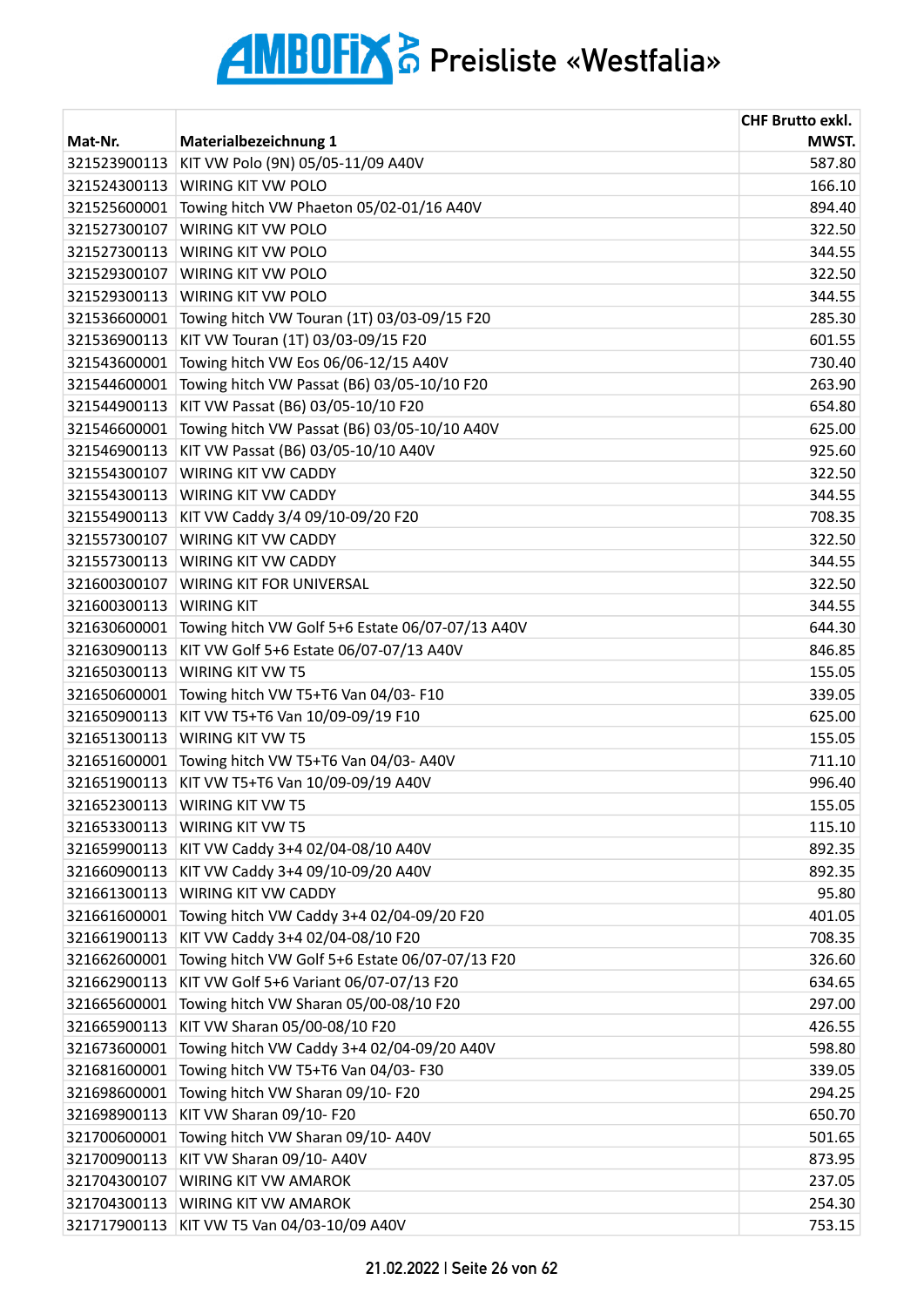| MWST.<br>Mat-Nr.<br>Materialbezeichnung 1<br>KIT VW Tiguan 11/07-03/16 F20<br>321727900113<br>666.55<br>321728900113<br>KIT VW Tiguan 11/07-03/16 A40V<br>938.00<br>KIT VW Golf VI Convertible 06/11-05/16 A40V<br>321730900113<br>848.25<br>321735600001<br>Towing hitch VW Touareg 11/02-10/17 F10<br>721.45<br>793.80<br>321736600001<br>Towing hitch VW Touareg 11/02-10/17 A40V<br>1'072.20<br>KIT VW Touareg 04/10-08/14 A40V<br>321736900113<br>KIT VW Polo 06/09-04/14 F20<br>321741900113<br>606.40<br>KIT VW Polo 06/09-04/14 A40V<br>798.65<br>321748900113<br>KIT VW Golf 5+6 11/03-09/12 F20<br>321750900113<br>596.95<br>321751900113<br>KIT VW Golf 5+6 11/03-09/12 A40V<br>873.95<br>Towing hitch VW Caddy 3+4 02/04-08/15 F30<br>321758600001<br>374.85<br>321765300113<br>WIRING KIT VW TOUAREG<br>344.55<br>321766300113<br><b>WIRING KIT VW TOUAREG</b><br>344.55<br>1'073.55<br>321766900113<br>KmH VW Touareg 08/14-10/17 A40V<br>321768600001<br>Towing hitch VW Caddy 4x4 10/08-09/20 F20<br>401.05<br>248.75<br>321781600001<br>Towing hitch VW Golf VII Estate 08/13-08/20 F20<br>321781900113<br>KIT VW Golf VII Estate 08/13-06/14 F20<br>465.15<br>321782600001<br>Towing hitch VW Golf VII Estate 08/13-08/20 A40V<br>443.75<br>720.10<br>KIT VW Golf VII Estate 08/13-06/14 A40V<br>321782900113<br>321783900113<br>KIT VW Golf VII Estate 06/14-08/20 F20<br>559.55<br>733.15<br>321784900113<br>KIT VW Golf VII Estate 06/14-08/20 A40V<br>733.15<br>KIT VW Golf VII Estate 06/14-08/20 A40V<br>321786900113<br>321792900113<br>KIT VW T5 Van 04/03-10/09 F10<br>465.15<br>321800300113<br>WIRING KIT FOR UNIVERSAL WITH UCC<br>423.30<br>321814600001<br>Towing hitch VW Touran (5T) 09/15-F20<br>242.55<br>KIT VW Touran 09/15-F20<br>555.40<br>321814900113<br>Towing hitch VW Touran (5T) 09/15- A40V<br>462.35<br>321815600001<br>321815900113<br>KIT VW Touran (5T) 09/15- A40V<br>764.20<br>KIT VW Touran (5T) 09/15- F20<br>545.25<br>321816900113<br>321817900113<br>KIT VW Touran (5T) 09/15- A40V<br>748.55<br>KIT VW Touran (5T) 09/15- A40V<br>321818900113<br>764.20<br>263.90<br>321821600001<br>Towing hitch VW Passat (B7) 10/10-11/14 F20<br>321821900113<br>KIT VW Passat (B7) 10/10-11/14 F20<br>571.95<br>321823600001<br>Towing hitch VW Passat (B7) 10/10-11/14 A40V<br>501.65<br>KIT VW Passat (B7) 10/10-11/14 A40V<br>795.20<br>321823900113<br>Towing hitch VW Amarok 08/10- with step F20<br>137.80<br>321831600001<br>Towing hitch VW Polo (6R) 09/06-07/17 F20<br>321832600001<br>318.35<br>321832900113<br>KIT VW Polo (6R) 04/14-07/17 F20<br>606.40<br>321835600001<br>Towing hitch VW Amarok 08/10-F30<br>248.75<br>Towing hitch VW Caddy 4x4 10/08-09/20 F30<br>429.30<br>321837600001<br>Towing hitch VW Touran (T1) 03/03-09/15 A40V<br>574.70<br>321838600001<br>321838900113<br>KIT VW Touran (T1) 03/03-09/15 A40V<br>829.65<br>KIT VW Passat (B8) 11/14- F20<br>321851900113<br>552.15 |              |                                | <b>CHF Brutto exkl.</b> |
|------------------------------------------------------------------------------------------------------------------------------------------------------------------------------------------------------------------------------------------------------------------------------------------------------------------------------------------------------------------------------------------------------------------------------------------------------------------------------------------------------------------------------------------------------------------------------------------------------------------------------------------------------------------------------------------------------------------------------------------------------------------------------------------------------------------------------------------------------------------------------------------------------------------------------------------------------------------------------------------------------------------------------------------------------------------------------------------------------------------------------------------------------------------------------------------------------------------------------------------------------------------------------------------------------------------------------------------------------------------------------------------------------------------------------------------------------------------------------------------------------------------------------------------------------------------------------------------------------------------------------------------------------------------------------------------------------------------------------------------------------------------------------------------------------------------------------------------------------------------------------------------------------------------------------------------------------------------------------------------------------------------------------------------------------------------------------------------------------------------------------------------------------------------------------------------------------------------------------------------------------------------------------------------------------------------------------------------------------------------------------------------------------------------------------------------------------------------------------------------------------------------------------------------------------------------------------------------------------------------------------------------------------------------------------------------------------------------------------------------------------------------------------------------------------------------------------------------------------------------------------------------------------------------------------------------------------------------|--------------|--------------------------------|-------------------------|
|                                                                                                                                                                                                                                                                                                                                                                                                                                                                                                                                                                                                                                                                                                                                                                                                                                                                                                                                                                                                                                                                                                                                                                                                                                                                                                                                                                                                                                                                                                                                                                                                                                                                                                                                                                                                                                                                                                                                                                                                                                                                                                                                                                                                                                                                                                                                                                                                                                                                                                                                                                                                                                                                                                                                                                                                                                                                                                                                                                  |              |                                |                         |
|                                                                                                                                                                                                                                                                                                                                                                                                                                                                                                                                                                                                                                                                                                                                                                                                                                                                                                                                                                                                                                                                                                                                                                                                                                                                                                                                                                                                                                                                                                                                                                                                                                                                                                                                                                                                                                                                                                                                                                                                                                                                                                                                                                                                                                                                                                                                                                                                                                                                                                                                                                                                                                                                                                                                                                                                                                                                                                                                                                  |              |                                |                         |
|                                                                                                                                                                                                                                                                                                                                                                                                                                                                                                                                                                                                                                                                                                                                                                                                                                                                                                                                                                                                                                                                                                                                                                                                                                                                                                                                                                                                                                                                                                                                                                                                                                                                                                                                                                                                                                                                                                                                                                                                                                                                                                                                                                                                                                                                                                                                                                                                                                                                                                                                                                                                                                                                                                                                                                                                                                                                                                                                                                  |              |                                |                         |
|                                                                                                                                                                                                                                                                                                                                                                                                                                                                                                                                                                                                                                                                                                                                                                                                                                                                                                                                                                                                                                                                                                                                                                                                                                                                                                                                                                                                                                                                                                                                                                                                                                                                                                                                                                                                                                                                                                                                                                                                                                                                                                                                                                                                                                                                                                                                                                                                                                                                                                                                                                                                                                                                                                                                                                                                                                                                                                                                                                  |              |                                |                         |
|                                                                                                                                                                                                                                                                                                                                                                                                                                                                                                                                                                                                                                                                                                                                                                                                                                                                                                                                                                                                                                                                                                                                                                                                                                                                                                                                                                                                                                                                                                                                                                                                                                                                                                                                                                                                                                                                                                                                                                                                                                                                                                                                                                                                                                                                                                                                                                                                                                                                                                                                                                                                                                                                                                                                                                                                                                                                                                                                                                  |              |                                |                         |
|                                                                                                                                                                                                                                                                                                                                                                                                                                                                                                                                                                                                                                                                                                                                                                                                                                                                                                                                                                                                                                                                                                                                                                                                                                                                                                                                                                                                                                                                                                                                                                                                                                                                                                                                                                                                                                                                                                                                                                                                                                                                                                                                                                                                                                                                                                                                                                                                                                                                                                                                                                                                                                                                                                                                                                                                                                                                                                                                                                  |              |                                |                         |
|                                                                                                                                                                                                                                                                                                                                                                                                                                                                                                                                                                                                                                                                                                                                                                                                                                                                                                                                                                                                                                                                                                                                                                                                                                                                                                                                                                                                                                                                                                                                                                                                                                                                                                                                                                                                                                                                                                                                                                                                                                                                                                                                                                                                                                                                                                                                                                                                                                                                                                                                                                                                                                                                                                                                                                                                                                                                                                                                                                  |              |                                |                         |
|                                                                                                                                                                                                                                                                                                                                                                                                                                                                                                                                                                                                                                                                                                                                                                                                                                                                                                                                                                                                                                                                                                                                                                                                                                                                                                                                                                                                                                                                                                                                                                                                                                                                                                                                                                                                                                                                                                                                                                                                                                                                                                                                                                                                                                                                                                                                                                                                                                                                                                                                                                                                                                                                                                                                                                                                                                                                                                                                                                  |              |                                |                         |
|                                                                                                                                                                                                                                                                                                                                                                                                                                                                                                                                                                                                                                                                                                                                                                                                                                                                                                                                                                                                                                                                                                                                                                                                                                                                                                                                                                                                                                                                                                                                                                                                                                                                                                                                                                                                                                                                                                                                                                                                                                                                                                                                                                                                                                                                                                                                                                                                                                                                                                                                                                                                                                                                                                                                                                                                                                                                                                                                                                  |              |                                |                         |
|                                                                                                                                                                                                                                                                                                                                                                                                                                                                                                                                                                                                                                                                                                                                                                                                                                                                                                                                                                                                                                                                                                                                                                                                                                                                                                                                                                                                                                                                                                                                                                                                                                                                                                                                                                                                                                                                                                                                                                                                                                                                                                                                                                                                                                                                                                                                                                                                                                                                                                                                                                                                                                                                                                                                                                                                                                                                                                                                                                  |              |                                |                         |
|                                                                                                                                                                                                                                                                                                                                                                                                                                                                                                                                                                                                                                                                                                                                                                                                                                                                                                                                                                                                                                                                                                                                                                                                                                                                                                                                                                                                                                                                                                                                                                                                                                                                                                                                                                                                                                                                                                                                                                                                                                                                                                                                                                                                                                                                                                                                                                                                                                                                                                                                                                                                                                                                                                                                                                                                                                                                                                                                                                  |              |                                |                         |
|                                                                                                                                                                                                                                                                                                                                                                                                                                                                                                                                                                                                                                                                                                                                                                                                                                                                                                                                                                                                                                                                                                                                                                                                                                                                                                                                                                                                                                                                                                                                                                                                                                                                                                                                                                                                                                                                                                                                                                                                                                                                                                                                                                                                                                                                                                                                                                                                                                                                                                                                                                                                                                                                                                                                                                                                                                                                                                                                                                  |              |                                |                         |
|                                                                                                                                                                                                                                                                                                                                                                                                                                                                                                                                                                                                                                                                                                                                                                                                                                                                                                                                                                                                                                                                                                                                                                                                                                                                                                                                                                                                                                                                                                                                                                                                                                                                                                                                                                                                                                                                                                                                                                                                                                                                                                                                                                                                                                                                                                                                                                                                                                                                                                                                                                                                                                                                                                                                                                                                                                                                                                                                                                  |              |                                |                         |
|                                                                                                                                                                                                                                                                                                                                                                                                                                                                                                                                                                                                                                                                                                                                                                                                                                                                                                                                                                                                                                                                                                                                                                                                                                                                                                                                                                                                                                                                                                                                                                                                                                                                                                                                                                                                                                                                                                                                                                                                                                                                                                                                                                                                                                                                                                                                                                                                                                                                                                                                                                                                                                                                                                                                                                                                                                                                                                                                                                  |              |                                |                         |
|                                                                                                                                                                                                                                                                                                                                                                                                                                                                                                                                                                                                                                                                                                                                                                                                                                                                                                                                                                                                                                                                                                                                                                                                                                                                                                                                                                                                                                                                                                                                                                                                                                                                                                                                                                                                                                                                                                                                                                                                                                                                                                                                                                                                                                                                                                                                                                                                                                                                                                                                                                                                                                                                                                                                                                                                                                                                                                                                                                  |              |                                |                         |
|                                                                                                                                                                                                                                                                                                                                                                                                                                                                                                                                                                                                                                                                                                                                                                                                                                                                                                                                                                                                                                                                                                                                                                                                                                                                                                                                                                                                                                                                                                                                                                                                                                                                                                                                                                                                                                                                                                                                                                                                                                                                                                                                                                                                                                                                                                                                                                                                                                                                                                                                                                                                                                                                                                                                                                                                                                                                                                                                                                  |              |                                |                         |
|                                                                                                                                                                                                                                                                                                                                                                                                                                                                                                                                                                                                                                                                                                                                                                                                                                                                                                                                                                                                                                                                                                                                                                                                                                                                                                                                                                                                                                                                                                                                                                                                                                                                                                                                                                                                                                                                                                                                                                                                                                                                                                                                                                                                                                                                                                                                                                                                                                                                                                                                                                                                                                                                                                                                                                                                                                                                                                                                                                  |              |                                |                         |
|                                                                                                                                                                                                                                                                                                                                                                                                                                                                                                                                                                                                                                                                                                                                                                                                                                                                                                                                                                                                                                                                                                                                                                                                                                                                                                                                                                                                                                                                                                                                                                                                                                                                                                                                                                                                                                                                                                                                                                                                                                                                                                                                                                                                                                                                                                                                                                                                                                                                                                                                                                                                                                                                                                                                                                                                                                                                                                                                                                  |              |                                |                         |
|                                                                                                                                                                                                                                                                                                                                                                                                                                                                                                                                                                                                                                                                                                                                                                                                                                                                                                                                                                                                                                                                                                                                                                                                                                                                                                                                                                                                                                                                                                                                                                                                                                                                                                                                                                                                                                                                                                                                                                                                                                                                                                                                                                                                                                                                                                                                                                                                                                                                                                                                                                                                                                                                                                                                                                                                                                                                                                                                                                  |              |                                |                         |
|                                                                                                                                                                                                                                                                                                                                                                                                                                                                                                                                                                                                                                                                                                                                                                                                                                                                                                                                                                                                                                                                                                                                                                                                                                                                                                                                                                                                                                                                                                                                                                                                                                                                                                                                                                                                                                                                                                                                                                                                                                                                                                                                                                                                                                                                                                                                                                                                                                                                                                                                                                                                                                                                                                                                                                                                                                                                                                                                                                  |              |                                |                         |
|                                                                                                                                                                                                                                                                                                                                                                                                                                                                                                                                                                                                                                                                                                                                                                                                                                                                                                                                                                                                                                                                                                                                                                                                                                                                                                                                                                                                                                                                                                                                                                                                                                                                                                                                                                                                                                                                                                                                                                                                                                                                                                                                                                                                                                                                                                                                                                                                                                                                                                                                                                                                                                                                                                                                                                                                                                                                                                                                                                  |              |                                |                         |
|                                                                                                                                                                                                                                                                                                                                                                                                                                                                                                                                                                                                                                                                                                                                                                                                                                                                                                                                                                                                                                                                                                                                                                                                                                                                                                                                                                                                                                                                                                                                                                                                                                                                                                                                                                                                                                                                                                                                                                                                                                                                                                                                                                                                                                                                                                                                                                                                                                                                                                                                                                                                                                                                                                                                                                                                                                                                                                                                                                  |              |                                |                         |
|                                                                                                                                                                                                                                                                                                                                                                                                                                                                                                                                                                                                                                                                                                                                                                                                                                                                                                                                                                                                                                                                                                                                                                                                                                                                                                                                                                                                                                                                                                                                                                                                                                                                                                                                                                                                                                                                                                                                                                                                                                                                                                                                                                                                                                                                                                                                                                                                                                                                                                                                                                                                                                                                                                                                                                                                                                                                                                                                                                  |              |                                |                         |
|                                                                                                                                                                                                                                                                                                                                                                                                                                                                                                                                                                                                                                                                                                                                                                                                                                                                                                                                                                                                                                                                                                                                                                                                                                                                                                                                                                                                                                                                                                                                                                                                                                                                                                                                                                                                                                                                                                                                                                                                                                                                                                                                                                                                                                                                                                                                                                                                                                                                                                                                                                                                                                                                                                                                                                                                                                                                                                                                                                  |              |                                |                         |
|                                                                                                                                                                                                                                                                                                                                                                                                                                                                                                                                                                                                                                                                                                                                                                                                                                                                                                                                                                                                                                                                                                                                                                                                                                                                                                                                                                                                                                                                                                                                                                                                                                                                                                                                                                                                                                                                                                                                                                                                                                                                                                                                                                                                                                                                                                                                                                                                                                                                                                                                                                                                                                                                                                                                                                                                                                                                                                                                                                  |              |                                |                         |
|                                                                                                                                                                                                                                                                                                                                                                                                                                                                                                                                                                                                                                                                                                                                                                                                                                                                                                                                                                                                                                                                                                                                                                                                                                                                                                                                                                                                                                                                                                                                                                                                                                                                                                                                                                                                                                                                                                                                                                                                                                                                                                                                                                                                                                                                                                                                                                                                                                                                                                                                                                                                                                                                                                                                                                                                                                                                                                                                                                  |              |                                |                         |
|                                                                                                                                                                                                                                                                                                                                                                                                                                                                                                                                                                                                                                                                                                                                                                                                                                                                                                                                                                                                                                                                                                                                                                                                                                                                                                                                                                                                                                                                                                                                                                                                                                                                                                                                                                                                                                                                                                                                                                                                                                                                                                                                                                                                                                                                                                                                                                                                                                                                                                                                                                                                                                                                                                                                                                                                                                                                                                                                                                  |              |                                |                         |
|                                                                                                                                                                                                                                                                                                                                                                                                                                                                                                                                                                                                                                                                                                                                                                                                                                                                                                                                                                                                                                                                                                                                                                                                                                                                                                                                                                                                                                                                                                                                                                                                                                                                                                                                                                                                                                                                                                                                                                                                                                                                                                                                                                                                                                                                                                                                                                                                                                                                                                                                                                                                                                                                                                                                                                                                                                                                                                                                                                  |              |                                |                         |
|                                                                                                                                                                                                                                                                                                                                                                                                                                                                                                                                                                                                                                                                                                                                                                                                                                                                                                                                                                                                                                                                                                                                                                                                                                                                                                                                                                                                                                                                                                                                                                                                                                                                                                                                                                                                                                                                                                                                                                                                                                                                                                                                                                                                                                                                                                                                                                                                                                                                                                                                                                                                                                                                                                                                                                                                                                                                                                                                                                  |              |                                |                         |
|                                                                                                                                                                                                                                                                                                                                                                                                                                                                                                                                                                                                                                                                                                                                                                                                                                                                                                                                                                                                                                                                                                                                                                                                                                                                                                                                                                                                                                                                                                                                                                                                                                                                                                                                                                                                                                                                                                                                                                                                                                                                                                                                                                                                                                                                                                                                                                                                                                                                                                                                                                                                                                                                                                                                                                                                                                                                                                                                                                  |              |                                |                         |
|                                                                                                                                                                                                                                                                                                                                                                                                                                                                                                                                                                                                                                                                                                                                                                                                                                                                                                                                                                                                                                                                                                                                                                                                                                                                                                                                                                                                                                                                                                                                                                                                                                                                                                                                                                                                                                                                                                                                                                                                                                                                                                                                                                                                                                                                                                                                                                                                                                                                                                                                                                                                                                                                                                                                                                                                                                                                                                                                                                  |              |                                |                         |
|                                                                                                                                                                                                                                                                                                                                                                                                                                                                                                                                                                                                                                                                                                                                                                                                                                                                                                                                                                                                                                                                                                                                                                                                                                                                                                                                                                                                                                                                                                                                                                                                                                                                                                                                                                                                                                                                                                                                                                                                                                                                                                                                                                                                                                                                                                                                                                                                                                                                                                                                                                                                                                                                                                                                                                                                                                                                                                                                                                  |              |                                |                         |
|                                                                                                                                                                                                                                                                                                                                                                                                                                                                                                                                                                                                                                                                                                                                                                                                                                                                                                                                                                                                                                                                                                                                                                                                                                                                                                                                                                                                                                                                                                                                                                                                                                                                                                                                                                                                                                                                                                                                                                                                                                                                                                                                                                                                                                                                                                                                                                                                                                                                                                                                                                                                                                                                                                                                                                                                                                                                                                                                                                  |              |                                |                         |
|                                                                                                                                                                                                                                                                                                                                                                                                                                                                                                                                                                                                                                                                                                                                                                                                                                                                                                                                                                                                                                                                                                                                                                                                                                                                                                                                                                                                                                                                                                                                                                                                                                                                                                                                                                                                                                                                                                                                                                                                                                                                                                                                                                                                                                                                                                                                                                                                                                                                                                                                                                                                                                                                                                                                                                                                                                                                                                                                                                  |              |                                |                         |
|                                                                                                                                                                                                                                                                                                                                                                                                                                                                                                                                                                                                                                                                                                                                                                                                                                                                                                                                                                                                                                                                                                                                                                                                                                                                                                                                                                                                                                                                                                                                                                                                                                                                                                                                                                                                                                                                                                                                                                                                                                                                                                                                                                                                                                                                                                                                                                                                                                                                                                                                                                                                                                                                                                                                                                                                                                                                                                                                                                  |              |                                |                         |
|                                                                                                                                                                                                                                                                                                                                                                                                                                                                                                                                                                                                                                                                                                                                                                                                                                                                                                                                                                                                                                                                                                                                                                                                                                                                                                                                                                                                                                                                                                                                                                                                                                                                                                                                                                                                                                                                                                                                                                                                                                                                                                                                                                                                                                                                                                                                                                                                                                                                                                                                                                                                                                                                                                                                                                                                                                                                                                                                                                  |              |                                |                         |
|                                                                                                                                                                                                                                                                                                                                                                                                                                                                                                                                                                                                                                                                                                                                                                                                                                                                                                                                                                                                                                                                                                                                                                                                                                                                                                                                                                                                                                                                                                                                                                                                                                                                                                                                                                                                                                                                                                                                                                                                                                                                                                                                                                                                                                                                                                                                                                                                                                                                                                                                                                                                                                                                                                                                                                                                                                                                                                                                                                  |              |                                |                         |
|                                                                                                                                                                                                                                                                                                                                                                                                                                                                                                                                                                                                                                                                                                                                                                                                                                                                                                                                                                                                                                                                                                                                                                                                                                                                                                                                                                                                                                                                                                                                                                                                                                                                                                                                                                                                                                                                                                                                                                                                                                                                                                                                                                                                                                                                                                                                                                                                                                                                                                                                                                                                                                                                                                                                                                                                                                                                                                                                                                  |              |                                |                         |
|                                                                                                                                                                                                                                                                                                                                                                                                                                                                                                                                                                                                                                                                                                                                                                                                                                                                                                                                                                                                                                                                                                                                                                                                                                                                                                                                                                                                                                                                                                                                                                                                                                                                                                                                                                                                                                                                                                                                                                                                                                                                                                                                                                                                                                                                                                                                                                                                                                                                                                                                                                                                                                                                                                                                                                                                                                                                                                                                                                  |              |                                |                         |
|                                                                                                                                                                                                                                                                                                                                                                                                                                                                                                                                                                                                                                                                                                                                                                                                                                                                                                                                                                                                                                                                                                                                                                                                                                                                                                                                                                                                                                                                                                                                                                                                                                                                                                                                                                                                                                                                                                                                                                                                                                                                                                                                                                                                                                                                                                                                                                                                                                                                                                                                                                                                                                                                                                                                                                                                                                                                                                                                                                  |              |                                |                         |
|                                                                                                                                                                                                                                                                                                                                                                                                                                                                                                                                                                                                                                                                                                                                                                                                                                                                                                                                                                                                                                                                                                                                                                                                                                                                                                                                                                                                                                                                                                                                                                                                                                                                                                                                                                                                                                                                                                                                                                                                                                                                                                                                                                                                                                                                                                                                                                                                                                                                                                                                                                                                                                                                                                                                                                                                                                                                                                                                                                  |              |                                |                         |
|                                                                                                                                                                                                                                                                                                                                                                                                                                                                                                                                                                                                                                                                                                                                                                                                                                                                                                                                                                                                                                                                                                                                                                                                                                                                                                                                                                                                                                                                                                                                                                                                                                                                                                                                                                                                                                                                                                                                                                                                                                                                                                                                                                                                                                                                                                                                                                                                                                                                                                                                                                                                                                                                                                                                                                                                                                                                                                                                                                  |              |                                |                         |
|                                                                                                                                                                                                                                                                                                                                                                                                                                                                                                                                                                                                                                                                                                                                                                                                                                                                                                                                                                                                                                                                                                                                                                                                                                                                                                                                                                                                                                                                                                                                                                                                                                                                                                                                                                                                                                                                                                                                                                                                                                                                                                                                                                                                                                                                                                                                                                                                                                                                                                                                                                                                                                                                                                                                                                                                                                                                                                                                                                  |              |                                |                         |
|                                                                                                                                                                                                                                                                                                                                                                                                                                                                                                                                                                                                                                                                                                                                                                                                                                                                                                                                                                                                                                                                                                                                                                                                                                                                                                                                                                                                                                                                                                                                                                                                                                                                                                                                                                                                                                                                                                                                                                                                                                                                                                                                                                                                                                                                                                                                                                                                                                                                                                                                                                                                                                                                                                                                                                                                                                                                                                                                                                  |              |                                |                         |
|                                                                                                                                                                                                                                                                                                                                                                                                                                                                                                                                                                                                                                                                                                                                                                                                                                                                                                                                                                                                                                                                                                                                                                                                                                                                                                                                                                                                                                                                                                                                                                                                                                                                                                                                                                                                                                                                                                                                                                                                                                                                                                                                                                                                                                                                                                                                                                                                                                                                                                                                                                                                                                                                                                                                                                                                                                                                                                                                                                  | 321852900113 | KIT VW Passat (B8) 11/14- A40V | 747.15                  |
| <b>WIRING KIT VW PASSAT</b><br>311.65<br>321863300107                                                                                                                                                                                                                                                                                                                                                                                                                                                                                                                                                                                                                                                                                                                                                                                                                                                                                                                                                                                                                                                                                                                                                                                                                                                                                                                                                                                                                                                                                                                                                                                                                                                                                                                                                                                                                                                                                                                                                                                                                                                                                                                                                                                                                                                                                                                                                                                                                                                                                                                                                                                                                                                                                                                                                                                                                                                                                                            |              |                                |                         |
| WIRING KIT VW PASSAT<br>328.90<br>321863300113                                                                                                                                                                                                                                                                                                                                                                                                                                                                                                                                                                                                                                                                                                                                                                                                                                                                                                                                                                                                                                                                                                                                                                                                                                                                                                                                                                                                                                                                                                                                                                                                                                                                                                                                                                                                                                                                                                                                                                                                                                                                                                                                                                                                                                                                                                                                                                                                                                                                                                                                                                                                                                                                                                                                                                                                                                                                                                                   |              |                                |                         |
| 321864900113<br>KIT VW T-Roc 07/17- A40V<br>725.80                                                                                                                                                                                                                                                                                                                                                                                                                                                                                                                                                                                                                                                                                                                                                                                                                                                                                                                                                                                                                                                                                                                                                                                                                                                                                                                                                                                                                                                                                                                                                                                                                                                                                                                                                                                                                                                                                                                                                                                                                                                                                                                                                                                                                                                                                                                                                                                                                                                                                                                                                                                                                                                                                                                                                                                                                                                                                                               |              |                                |                         |
| Towing hitch VW Golf 5+6 11/03-09/12 F20<br>255.65<br>321865600001                                                                                                                                                                                                                                                                                                                                                                                                                                                                                                                                                                                                                                                                                                                                                                                                                                                                                                                                                                                                                                                                                                                                                                                                                                                                                                                                                                                                                                                                                                                                                                                                                                                                                                                                                                                                                                                                                                                                                                                                                                                                                                                                                                                                                                                                                                                                                                                                                                                                                                                                                                                                                                                                                                                                                                                                                                                                                               |              |                                |                         |
| KIT VW T-Roc 07/17- F20<br>321865900113<br>545.25                                                                                                                                                                                                                                                                                                                                                                                                                                                                                                                                                                                                                                                                                                                                                                                                                                                                                                                                                                                                                                                                                                                                                                                                                                                                                                                                                                                                                                                                                                                                                                                                                                                                                                                                                                                                                                                                                                                                                                                                                                                                                                                                                                                                                                                                                                                                                                                                                                                                                                                                                                                                                                                                                                                                                                                                                                                                                                                |              |                                |                         |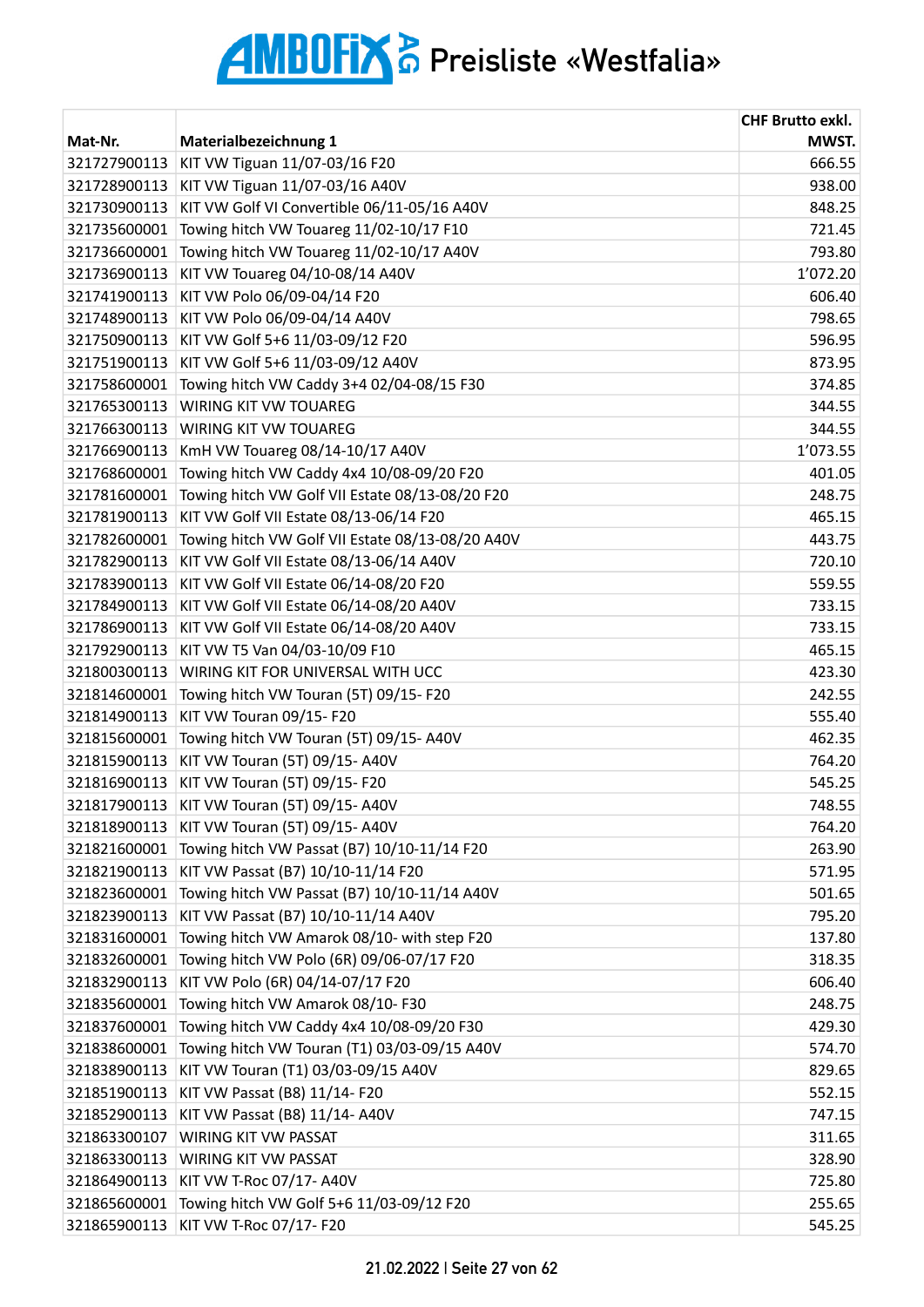|                              |                                                              | <b>CHF Brutto exkl.</b> |
|------------------------------|--------------------------------------------------------------|-------------------------|
| Mat-Nr.                      | Materialbezeichnung 1                                        | MWST.                   |
| 321873600001                 | Towing hitch VW Golf VI Convertible 06/11-05/16 A40V         | 559.55                  |
| 321878600001                 | Towing hitch VW Polo (6R) 09/06-07/17 A40V                   | 508.55                  |
| 321878900113                 | KIT VW Polo (6R) 04/14-07/17 A40V                            | 798.65                  |
| 321885600001                 | Towing hitch VW Golf 5+6 11/03-09/12 A40V                    | 496.15                  |
| 321906600001                 | Towing hitch VW Tiguan II 04/16-F20                          | 242.55                  |
| 321906900113                 | KIT VW Tiguan II 04/16-F20                                   | 555.40                  |
| 321907600001                 | Towing hitch VW Tiguan II 04/16- A40V                        | 570.55                  |
| 321907900113                 | KIT VW Tiguan II 04/16- A40V                                 | 866.85                  |
| 321908900113                 | KIT VW Tiguan II 04/16-F20                                   | 545.25                  |
| 321909900113                 | KIT VW Tiguan II 04/16- A40V                                 | 853.25                  |
| 321910900113                 | KIT VW Tiguan II 04/16- A40V                                 | 866.85                  |
| 321946600001                 | Towing hitch MAN TGE 2/17- Van singlewheel F40               | 352.10                  |
| 321946900113                 | KIT MAN TGE / VW Crafter 02/17- Van F40                      | 645.65                  |
| 321947600001                 | Towing hitch MAN TGE 2/17- Van twinwheel F40                 | 367.30                  |
| 321947900113                 | KIT MAN TGE / VW Crafter 2/17- Van F40                       | 658.75                  |
| 321948600001                 | Towing hitch MAN TGE 2/17- Chassiscab singlewheel F40        | 383.80                  |
| 321948900113                 | KIT MAN TGE / VW Crafter 2/17- Chassis Cab F40               | 674.60                  |
| 321949600001                 | Towing hitch MAN TGE 2/17- Chassiscab twinwheel F40          | 399.65                  |
| 321949900113                 | KIT MAN TGE / VW Crafter 2/17- Chassis Cab F40               | 687.70                  |
| 321973600001                 | Towing hitch VW T5 high Chassiscab 4/03-8/15 F10             | 449.95                  |
| 322011600001                 | VW CRAFTER BUS / KASTEN 09/2016-                             | 470.65                  |
| 322064600001                 | TWB VW Touareg 11/17- / Porsche Cayenne F20                  | 571.95                  |
| 322064900113                 | KIT VW Touareg 11/17- / Audi Q7 / Q8 A40V                    | 824.15                  |
| 322069600001                 | TWB VW Arteon 04/17-F20                                      | 340.40                  |
| 322069900113                 | KIT VW Arteon 04/17- F20                                     | 649.80                  |
| 322070600001                 | TWB VW Arteon 04/17-A40V                                     | 514.05                  |
| 322070900113                 | KIT VW Arteon 04/17-A40V                                     | 815.15                  |
| 322071900113                 | KIT VW Arteon 04/17- F20                                     | 567.80                  |
|                              | 322072900113 KIT VW Arteon 04/17- A40V                       | 732.50                  |
| 322073900113                 | KIT VW T6.1 Van 10/19- F10                                   | 644.30                  |
| 322074300113                 | <b>WIRING KIT VW T6.1</b>                                    | 344.55                  |
|                              | KIT VW T6.1 Van 10/19- A40V                                  |                         |
| 322074900113<br>322075600001 |                                                              | 997.75                  |
|                              | TWB VW T-Cross 12/18-F20                                     | 340.40                  |
| 322075900113                 | KIT VW T-Cross 12/18- F20                                    | 628.45                  |
| 322076600001                 | TWB VW T-Cross 12/18-A40V                                    | 514.05                  |
| 322076900113                 | KIT VW T-Cross 12/18- A40V                                   | 803.45                  |
| 322080300113                 | WIRING KIT VW GOLF VIII 07/19-                               | 344.55                  |
| 322080900113                 | KIT VW Golf 8 07/19- F20                                     | 556.10                  |
| 322081300113                 | WIRINGKIT VW/SEAT/SKODA w. prep 12/19-                       | 231.55                  |
| 322081900113                 | KIT VW Golf 8 07/19- A40V                                    | 736.60                  |
| 322088600001                 | Towing hitch VW Caddy 5 11/20- F20                           | 347.80                  |
| 322089600001                 | Towing hitch VW Caddy V 09/20- A40V                          | 570.95                  |
| 322093600001                 | Towing hitch VW Golf 8 Estate 08/20-F20                      | 286.15                  |
| 322093900113                 | KIT VW Golf 8 Estate 08/20- F20V without trailer preperation | 598.50                  |
| 322094600001                 | Towing hitch VW Golf 8 Estate 08/20- A40V                    | 564.40                  |
| 322094900113                 | KIT VW Golf 8 Estate 08/20- A40V without trailer preperation | 847.90                  |
| 323040600001                 | Towing hitch Land Rover Freelander 1 98-05/07 F20            | 391.40                  |
| 323048300113                 | WIRING KIT LANDROVER DEFENDER                                | 152.30                  |
| 323062600001                 | Mounting tube incl. detachable ball bar                      | 691.85                  |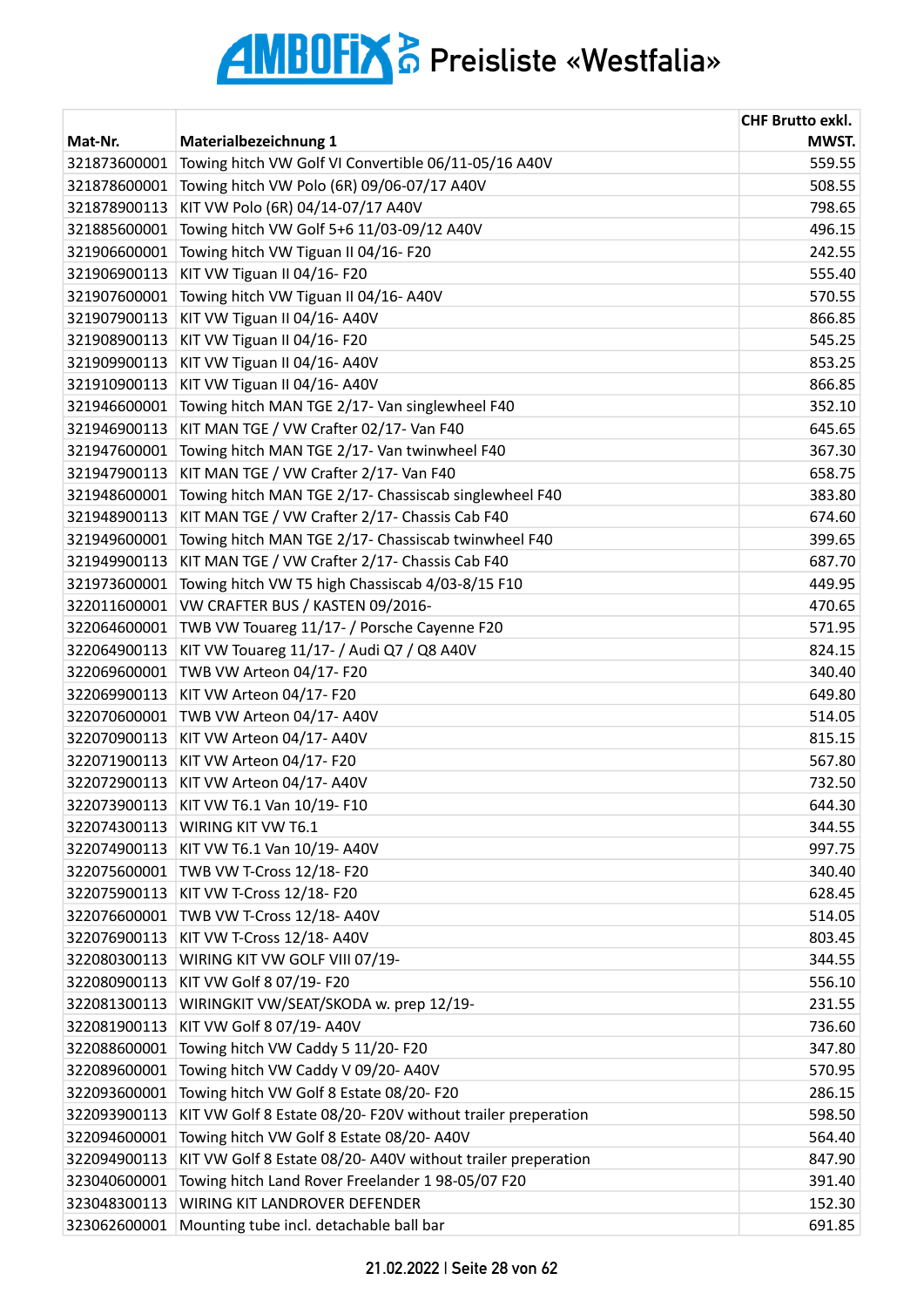| Mat-Nr.      | Materialbezeichnung 1                                   | <b>CHF Brutto exkl.</b><br>MWST. |
|--------------|---------------------------------------------------------|----------------------------------|
| 323063600001 | Range Rover L322 02/02-12 F30                           | 325.25                           |
| 323064300113 | WIRING KIT LANDROVER RANGE ROVER                        | 314.90                           |
| 323074300113 | <b>WIRING KIT RANGE ROVER</b>                           | 115.10                           |
| 323078600001 | Towing hitch Land Rover Feelander 2 05/07-10/14 F20     | 407.95                           |
| 323079600001 | Towing hitch Land Rover Freelander 2 05/07-10/14 A40V   | 669.80                           |
| 323097300113 | WIRING KIT MINI UCC                                     | 350.95                           |
| 323097600001 | Towing hitch Mini Countryman (R60) 9/10-6/14 A40V       | 761.45                           |
| 323097900113 | KIT Mini Countryman (R60) 9/10-6/14 A40V                | 948.85                           |
| 323100600001 | Towing hitch Mini Clubman (R55) 09/10-06/14 A40V        | 694.60                           |
| 323101600001 | Towing hitch Range Rover Evoque 09/11-12/18 F20         | 322.50                           |
| 323101900113 | KIT Range Rover Evoque 09/11-12/18 F20                  | 512.65                           |
| 323102300113 | WIRING KIT LANDROVER EVOQUE                             | 220.50                           |
| 323102600001 | Towing hitch Land Rover Evoque 09/11-12/18 A40V         | 637.40                           |
| 323102900113 | KIT Range Rover Evoque 09/11-12/18 A40V                 | 791.05                           |
| 323107300113 | <b>WIRING KIT RANGE ROVER L405</b>                      | 125.40                           |
| 323107600001 | Towing hitch Range Rover 4 (L405) 01/13- A40V           | 937.85                           |
| 323121600001 | Towing hitch Rover Rover Sport (L494) 10/13-A40V        | 937.85                           |
| 323141300113 | WIRING KIT LANDROVER DISCOVERY SPORT                    | 72.35                            |
| 323141600001 | Towing hitch Land Rover Discovery Sport (550) 2/15-A40V | 789.00                           |
| 323141900113 | KIT Land Rover Discovery Sport (550) 02/15-A40V         | 924.05                           |
| 323146300113 | WIRING KIT JAGUAR F-PACE                                | 294.45                           |
| 323146600001 | TWB Jaguar F-Pace 01/16-A40V                            | 694.60                           |
| 323146900113 | KIT Jaguar F-Pace 06/17-12/18 A40V                      | 942.85                           |
| 323149600001 | Towing hitch Jaguar XE 03/15-A40V                       | 571.95                           |
| 323150600001 | Towing hitch Jaguar XF 05/15-A40V                       | 571.95                           |
| 323157600001 | TWB Land Rover Discovery V 05/17- A40V                  | 720.10                           |
| 323157900113 | KIT Land Rover Discovery V 05/17- A40V                  | 793.80                           |
| 323171600001 | TWB Range Rover Velar L560 09/17- A40V                  | 583.65                           |
| 323171900113 | KIT Range Rover Velar (L560) 10/17-12/18 A40V           | 818.80                           |
| 323178600001 | TWB Jaguar E-Pace X540 09/17- F20                       | 512.65                           |
| 323179600001 | TWB Jaguar E-Pace X540 09/17- A40V                      | 700.80                           |
| 323181600001 | TWB Land Rover Discovery Sport L550 7-Seat 9/14-A40V    | 789.00                           |
| 323189300113 | Wiring kit Range Rover Evoque II (L551) 12/18-          | 219.15                           |
| 323189600001 | Towing hitch Range Rover Evoque (L551) 12/18-F20        | 514.05                           |
| 323190600001 | Towing hitch Range Rover Evoque (L551) 12/18-A40V       | 648.40                           |
| 323192600001 | TWB Land Rover Discovery Sport Fachelift 5/19-A40V      | 789.00                           |
| 323410300113 | WIRING KIT LANDROVER FREELANDER                         | 279.10                           |
| 323411300113 | WIRING KIT LANDROVER FREELANDER                         | 125.40                           |
| 327068300113 | WIRING KIT PORSCHE MACAN                                | 344.55                           |
| 327068600001 | Towing hitch Porsche Macan 04/14-A40V                   | 666.35                           |
| 327068900113 | KIT Porsche Macan 04/14- A40V                           | 955.05                           |
| 327088300113 | Wiringkit_Porsche Cayenne E3                            | 344.55                           |
| 327088900113 | KIT Porsche Cayenne 11/17- A40V                         | 913.70                           |
| 329042600001 | 4-Hole Flangeball welded L=120mm                        | 163.30                           |
| 329062600001 | 4-Hole Flangeball L=120mm                               | 157.80                           |
| 329064600001 | Swap System                                             | 525.05                           |
| 329071600001 | Flangeball height adjustable L=112mm                    | 177.10                           |
| 329072600001 | Flangeball height adjustable L=112mm                    | 161.95                           |
| 329076600001 | 2-Hole Flangeball L=75mm with fixing parts black        | 67.25                            |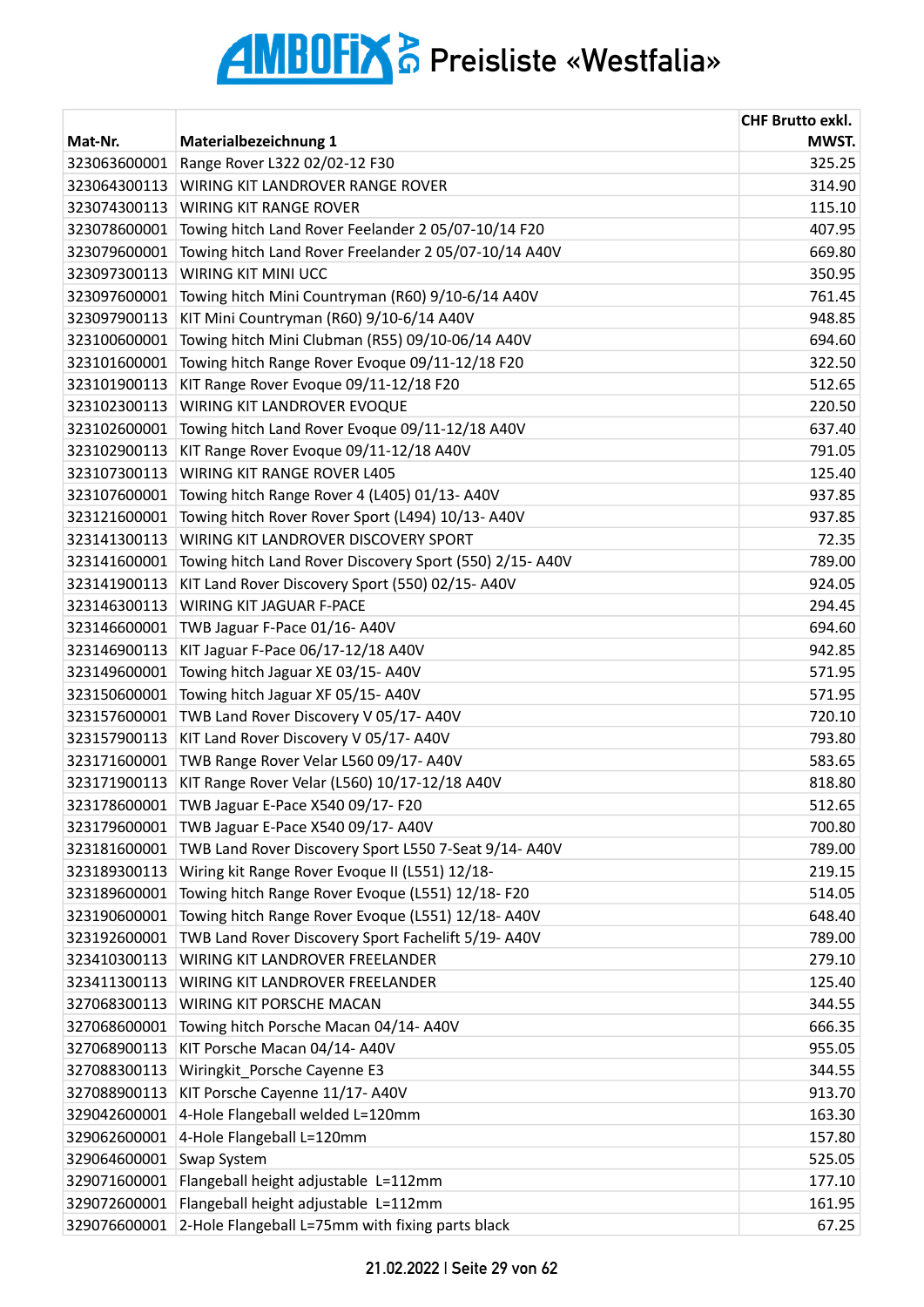|              |                                                       | <b>CHF Brutto exkl.</b> |
|--------------|-------------------------------------------------------|-------------------------|
| Mat-Nr.      | Materialbezeichnung 1                                 | MWST.                   |
| 329089600001 | 4-Hole Flangeball L=150mm                             | 220.50                  |
| 329090600001 | TOWING HITCH TO TOW TRAILERS WITH                     | 383.80                  |
| 329091600001 | <b>BALL PLATE TO TOW TRAILERS WITH</b>                | 232.90                  |
| 329094600001 | 4-Hole Hookflange                                     | 311.45                  |
| 329103600001 | 4-Hole Flangeball bolted Kugel L=120mm                | 277.70                  |
| 329108605001 | Safety chain bracket                                  | 22.30                   |
| 329130600001 | Flangeball                                            | 232.90                  |
| 329131600001 | Hookflange                                            | 303.90                  |
| 329134600001 | Hookflange                                            | 370.05                  |
| 329136600001 | Hookflange                                            | 370.05                  |
| 329141600001 | 4-Hole Flangeball L=104mm                             | 223.25                  |
| 329142600001 | 4-Hole special coupling 90X40                         | 137.15                  |
| 329143600001 | 4-Hole Flangeball 83x56 L=202mm                       | 308.00                  |
| 332098660001 | Neck / Housing                                        | 323.85                  |
| 332246900113 | KIT Nissan Qashqai 02/07-01/14 F20                    | 436.85                  |
| 332247900113 | KIT Nissan Qashqai 02/07-01/14 A40V                   | 714.55                  |
| 332262300113 | WIRING KIT NISSAN QASHQAI / X-TRAIL                   | 152.30                  |
| 332265300107 | WIRING KIT NISSAN NV 200                              | 191.55                  |
| 332265300113 | WIRING KIT NISSAN NV 200                              | 219.15                  |
| 332266600001 | Towing Hitch Nissan Qashqai 02/07-12/17 F30           | 345.90                  |
| 332273600001 | Towing hitch Nissan Cabstar Pritsche 10/06-F40        | 473.40                  |
| 332301600001 | Towing hitch Nissan Pathfinder 03/05-12/14 F20        | 227.40                  |
| 332301900113 | KIT Nissan Pathfinder 03/05-12/14 F20                 | 390.00                  |
| 332303300113 | WIRING KIT NISSAN PATHFINDER                          | 191.55                  |
| 332303600001 | Towing hitch Nissan Pathfinder 03/05-12/14 A40V       | 445.15                  |
| 332303900113 | KIT Nissan Pathfinder 03/05-12/14 A40V                | 597.45                  |
| 332304600001 | Towing hitch Nissan Juke FWD 10/10-07/19 A40V         | 564.35                  |
| 332304900113 | KIT Nissan Juke FWD 10/10-07/19 A40V                  | 751.80                  |
| 332305300113 | <b>WIRING KIT NISSAN JUKE</b>                         | 234.30                  |
| 332308600001 | Towing hitch Nissan Note 10/13- F20                   | 297.00                  |
| 332314300107 | WIRING KIT NISSAN ALMERA CONCEPT                      | 129.55                  |
| 332314300113 | WIRING KIT NISSAN ALMERA CONCEPT                      | 175.70                  |
| 332319600001 | Towing hitch Nissan Qashqai 02/07-12/17 F20           | 310.10                  |
| 332321600001 | Towing hitch Nissan Navara 07/05-12/15 F30            | 409.30                  |
| 332323600001 | Towing hitch Nissan X-Trail 07/14- A40V               | 681.50                  |
| 332323900113 | KIT Nissan X-Trail 07/14- A40V                        | 778.65                  |
| 332326900113 | KIT Nissan Qashqai 02/14-12/17 F20                    | 427.90                  |
| 332327300107 | WIRING KIT NISSAN QASHQAI                             | 128.15                  |
| 332327300113 | WIRING KIT NISSAN QASHQAI                             | 139.20                  |
| 332327600001 | Towing hitch Nissan Qashqai 02/07-12/17 A40V          | 617.40                  |
| 332327900113 | KIT Nissan Qashqai 02/07-12/17 A40V                   | 714.55                  |
| 332329600001 | Towing hitch Nissan Pulsar 09/14-F20                  | 376.95                  |
| 332329900113 | KIT Nissan Pulsar 09/14- F20                          | 551.95                  |
| 332337900113 | KIT Nissan Navara 01/16-F30                           | 686.30                  |
| 332353600001 | TWB Nissan Navara D40/23 2005- / Mercedes X-Class F30 | 508.55                  |
| 332354300113 | WIRING KIT NISSAN NAVARA                              | 167.45                  |
| 332359600001 | TWB NISSAN QASHQAI 11/13- F20                         | 320.45                  |
| 332360600001 | TWB NISSAN QASHQAI 11/13- A40V                        | 557.45                  |
|              | 332360900113 KIT Nissan Qashqai 01/18-07/19 A40V      | 661.50                  |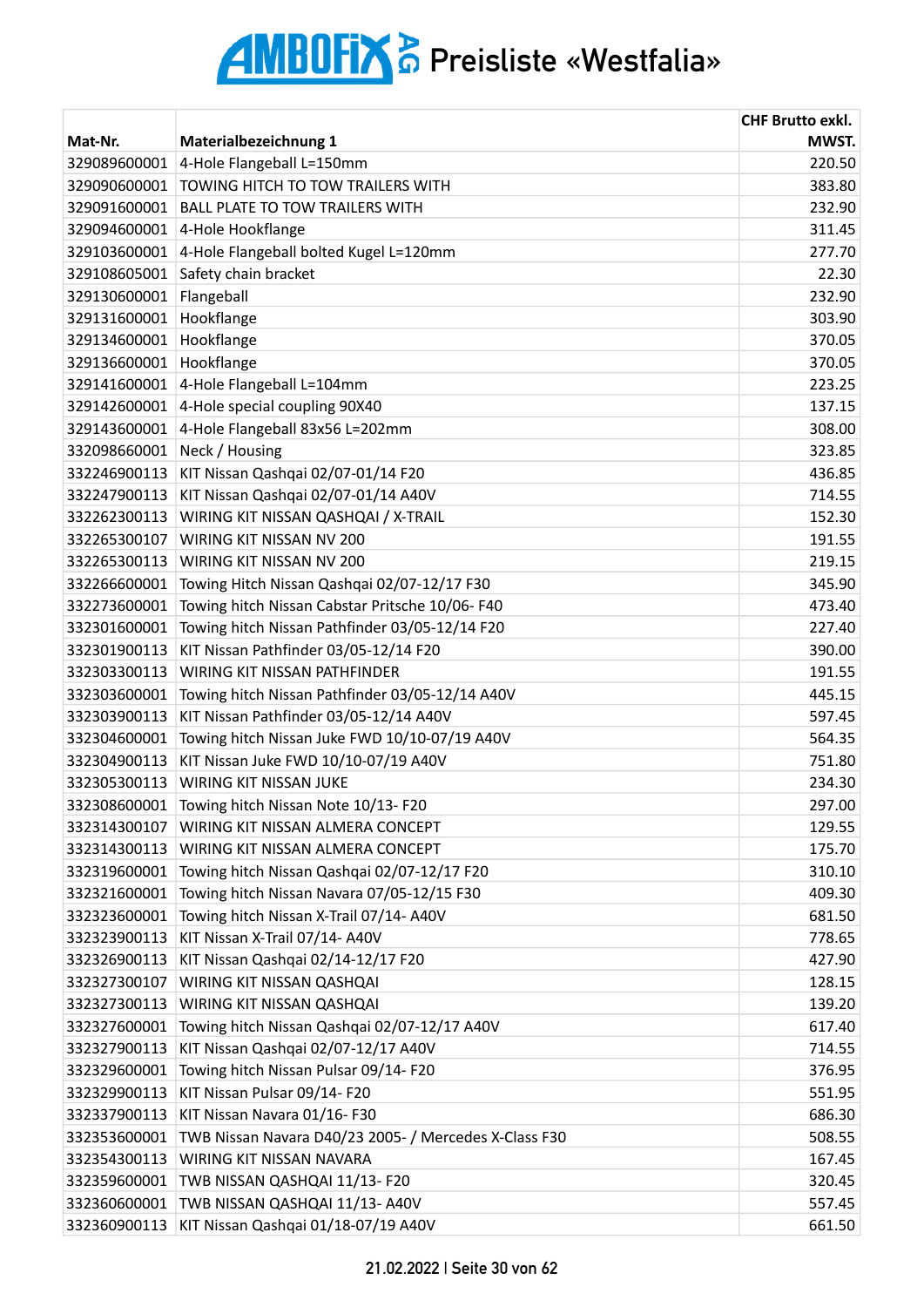|              |                                                     | <b>CHF Brutto exkl.</b> |
|--------------|-----------------------------------------------------|-------------------------|
| Mat-Nr.      | Materialbezeichnung 1                               | MWST.                   |
| 332366300113 | <b>WIRING KIT NISSAN MICRA</b>                      | 166.10                  |
| 332367300113 | WIRING KIT NISSAN QASHQAI                           | 221.90                  |
| 332367600001 | Towing hitch Nissan Juke 08/19- A40V                | 592.60                  |
| 332367900113 | KIT Nissan Juke 08/19- A40V                         | 767.60                  |
| 332369600001 | Towing hitch Nissan Qashqai III 04/21-A40V          | 557.80                  |
| 335025300113 | <b>ADDITONAL KIT CONTINUOUS PLUS</b>                | 76.50                   |
| 335105600001 | Towing hitch Toyota Proace 03/16-F20                | 289.40                  |
| 335105900113 | KIT Toyota Proace 03/16-10/19 F20                   | 569.35                  |
| 335106600001 | Towing hitch Toyota Proace 03/16-A40V               | 533.35                  |
| 335106900113 | KIT Toyota Proace 03/16-10/19 A40V                  | 795.40                  |
| 335110300113 | Wiringkit Toyota RAV4 V 11/18-                      | 245.30                  |
| 335246600001 | Towing hitch Toyota Rav4 06/00-02/06 F20            | 363.15                  |
| 335251300107 | WIRING KIT TOYOTA RAV 4                             | 178.50                  |
| 335251300113 | WIRING KIT TOYOTA RAV 4                             | 196.40                  |
| 335294600001 | Towing hitch Toyota Landcruiser 01/03-10/09 F20     | 231.55                  |
| 335322600001 | Towing hitch Toyota Corolla Verso 04/04-03/09 F20   | 354.90                  |
| 335322900113 | KIT Toyota Corolla Verso 4/04-3/09 F20              | 497.50                  |
| 335323300113 | WIRING KIT TOYOTA COROLLA VERSO                     | 178.50                  |
| 335323600001 | Towing hitch Toyota Corolla Verso 04/04-03/09 A40V  | 470.65                  |
| 335323900113 | KIT Toyota Corolla Verso 4/04-3/09 A40V             | 615.35                  |
| 335324600001 | Towing hitch Toyota Rav4 03/06-12/13 F20            | 452.75                  |
| 335325600001 | Towing hitch Toyota Rav4 03/06-12/13 A40V           | 803.45                  |
| 335333600001 | Towing hitch Toyota Auris Hatchback / Sedan F20 OES | 463.75                  |
| 335343600001 | Towing hitch Toyota Avensis Saloon 02/09-10/18 F20  | 321.10                  |
| 335343900113 | KIT Toyota Avensis Saloon 02/09-10/18 F20           | 559.55                  |
| 335344600001 | Towing hitch Toyota Avensis 02/09-10/18 A40V        | 570.55                  |
| 335344900113 | KIT Toyota Avensis Saloon A40V                      | 774.50                  |
| 335345300113 | <b>WIRING KIT TOYOTA AVENSIS</b>                    | 266.00                  |
| 335345600001 | Towing hitch Toyota Avensis SW 01/09-10/18 F20      | 321.10                  |
| 335345900113 | KIT Toyota Avensis SW 01/09-10/18 F20               | 559.55                  |
| 335346600001 | Towing hitch Toyota Avensis SW 01/09-10/18 A40V     | 555.40                  |
| 335346900113 | KIT Toyota Avensis SW 01/09-10/18 A40V              | 774.50                  |
| 335347600001 | KIT Toyota Rav4 03/06-12/13 F20                     | 614.65                  |
| 335348600001 | Toyota Rav4 Mj06 A40V Tdg-Kit-13-Pol OES            | 902.70                  |
| 335357300107 | WIRING KIT LEXUS RX 350 450                         | 231.55                  |
| 335357300113 | WIRING KIT LEXUS RX                                 | 267.35                  |
| 335357600001 | Towing hitch Lexus RX 350/450h 05/09-12/15 A40V     | 757.30                  |
| 335357900113 | KIT Lexus RX 350/450h 05/09-12/15 A40V              | 929.55                  |
| 335358600001 | Towing hitch Lexus RX350/450h 5/09-12/15 A40V       | 757.30                  |
| 335358900113 | KIT Lexus RX 350/450h 05/09-12/15 A40V              | 929.55                  |
| 335359600001 | Towing hitch Toyota Landcruiser 200 08/07- F30      | 292.85                  |
| 335363900113 | KIT Toyota Verso 04/09-08/18 F20                    | 497.50                  |
| 335383300113 | WIRING KIT TOYOTA YARIS                             | 305.95                  |
| 335383900113 | KIT Toyota Yaris 12/10- A40V                        | 712.50                  |
| 335393300113 | WIRING KIT TOYOTA URBAN CRUISER 2WD                 | 354.90                  |
| 335397600001 | Towing hitch Toyota Landcruiser (J15) 11/09- F40    | 311.45                  |
| 335397900113 | KIT Toyota Landcruiser (J15) 11/09- F40             | 691.85                  |
| 335398300113 | WIRING KIT TOYOTA LANDCRUISER                       | 277.70                  |
| 335400600001 | Towing hitch Toyota Verso 04/09-08/18 F20           | 321.10                  |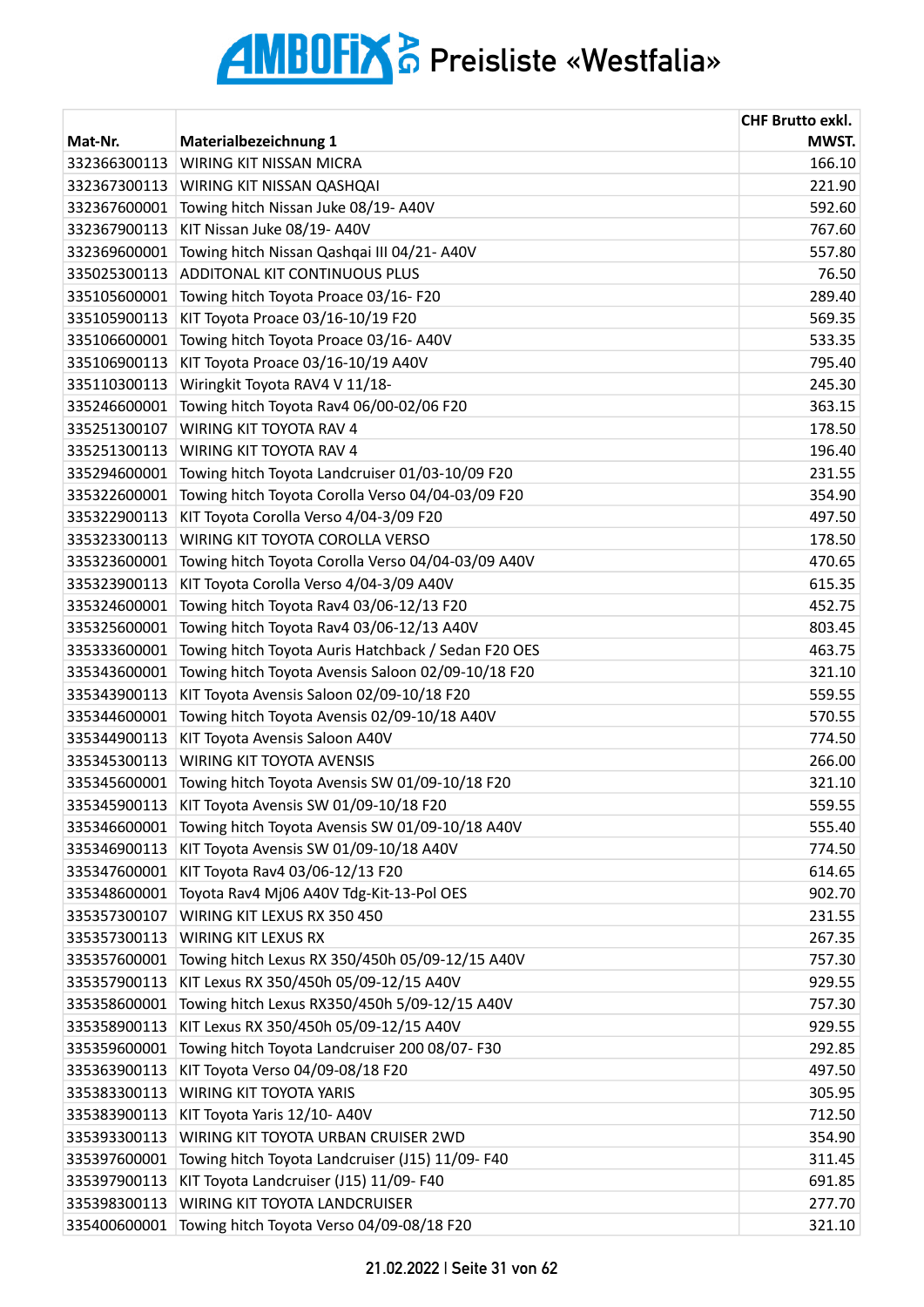|              |                                                     | <b>CHF Brutto exkl.</b> |
|--------------|-----------------------------------------------------|-------------------------|
| Mat-Nr.      | Materialbezeichnung 1                               | MWST.                   |
| 335400900113 | KIT Toyota Verso 04/09-08/18 F20                    | 497.50                  |
| 335408600001 | Towing hitch Toyota Hilux 10/10-F40                 | 251.50                  |
| 335408900113 | KMH Toyota Hilux My11 Kit 13Pol. Tdg OES            | 463.75                  |
| 335409900113 | KMH Toyota Hilux My10 Kit 13Pol. Tdg OES            | 463.75                  |
| 335411300107 | WIRING KIT TOYOTA VERSO                             | 187.45                  |
| 335411300113 | WIRING KIT TOYOTA VERSO                             | 211.55                  |
| 335412600001 | Towing hitch Toyota Auris Hatchback 07-9/12 F20     | 274.95                  |
| 335413300113 | WIRING KIT TOYOTA VERSO S / SUBARU TREZIA           | 286.65                  |
| 335413600001 | Towing hitch Toyota Verso S 01/11-10/16 F20         | 321.10                  |
| 335413900113 | KIT Toyota Verso S 01/11-10/16 F20                  | 574.70                  |
| 335414600001 | Towing hitch Toyota Verso S 01/11-10/16 A40V        | 666.35                  |
| 335414900113 | KIT Toyota Verso S 01/11-10/16 A40V                 | 904.05                  |
| 335418600001 | Towing hitch Toyota Rav4 02/13-12/18 F20            | 488.55                  |
| 335418900113 | KIT Toyota Rav4 02/13-12/18 F20                     | 638.75                  |
| 335419300113 | WIRING KIT TOYOTA RAV 4                             | 201.90                  |
| 335419600001 | Towing hitch Toyota Rav4 02/13-12/18 A40V           | 708.35                  |
| 335419900113 | KIT Toyota Rav4 02/13-12/18 A40V                    | 864.10                  |
| 335421600001 | Towing hitch Toyota Verso 04/09-08/18 A40V          | 774.50                  |
| 335421900113 | KIT Toyota Verso 04/09-08/18 A40V                   | 908.20                  |
| 335423300113 | WIRING KIT TOYOTA AURIS                             | 224.65                  |
| 335424600001 | Towing hitch Toyota Auris Touring Sports 07/13-F20  | 304.55                  |
| 335424900113 | KIT Toyota Auris Touring Sports 07/13-F20           | 496.15                  |
| 335425600001 | Towing hitch Toyota Auris Touring Sports 07/13-A40V | 539.55                  |
| 335425900113 | KIT Toyota Auris Touring Sports 07/13-A40V          | 720.10                  |
| 335454600001 | Towing hitch Toyota Yaris 08/14-F20                 | 336.95                  |
| 335454900113 | KIT Toyota Yaris 08/14- F20                         | 506.45                  |
| 335455300113 | <b>WIRING KIT TOYOTA YARIS</b>                      | 201.90                  |
| 335455600001 | Towing hitch Toyota Yaris 01/06-02/20 A40V          | 445.15                  |
| 335455900113 | KIT Toyota Yaris 07/14-02/20 A40V                   | 609.15                  |
| 335456300113 | WIRING KIT TOYOTA HILUX                             | 274.95                  |
| 335467300113 | WIRING KIT LEXUS NX                                 | 186.05                  |
| 335477300113 | WIRING KIT TOYOTA PRIUS                             | 211.55                  |
| 335494300113 | Wiring Kit Toyota C-HR 10/2016-                     | 264.60                  |
| 335495600001 | TWB Toyota C-HR 01/17- A40V                         | 529.90                  |
| 335495900113 | KIT Toyota C-HR 01/17-10/19 A40V                    | 754.55                  |
| 335505600001 | TWB Toyota Hilux 07/16-F30                          | 371.40                  |
| 335505900113 | KIT Toyota Hilux 09/16-F30                          | 614.65                  |
| 335510600001 | TWB BOM TOYOTA RAV4 12/18-F20                       | 345.90                  |
| 335510900113 | KIT Toyota RAV4 V 12/18- F20                        | 563.65                  |
| 335511600001 | TWB BOM TOYOTA RAV4 12/18-A40V                      | 528.50                  |
| 335511900113 | KIT Toyota RAV4 V 12/18- A40V                       | 738.70                  |
| 335512600001 | TWB Toyota Corolla Touring Sports 02/19-F20         | 331.45                  |
| 335512900113 | KIT Toyota Corolla Touring Sports 02/19-F20         | 527.15                  |
| 335513600001 | TWB Toyota Corolla Touring Sports 02/19-A40V        | 543.00                  |
| 335513900113 | KIT Toyota Corolla Touring Sports 02/19-A40V        | 728.35                  |
| 335514600001 | Towing hitch Toyota Corolla Hatchback 10/18-F20     | 402.40                  |
| 335514900113 | KIT Toyota Corolla Hatchback 10/18-F20              | 594.65                  |
| 335515600001 | Towing hitch Toyota Corolla Hatchback 10/18-A40V    | 615.35                  |
| 335515900113 | KIT Toyota Corolla Hatchback 10/18-A40V             | 797.95                  |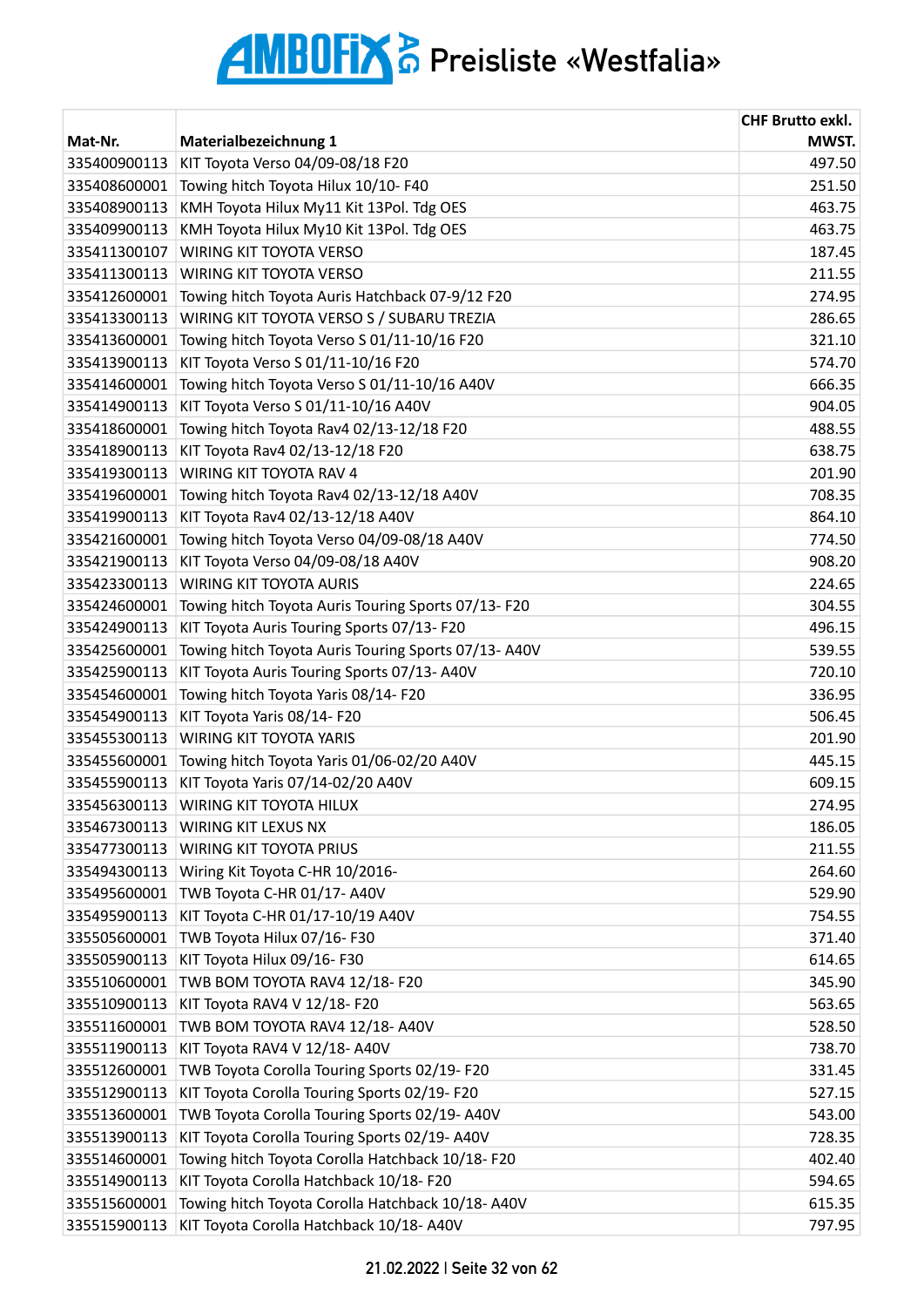| Mat-Nr.      | Materialbezeichnung 1                                | <b>CHF Brutto exkl.</b><br>MWST. |
|--------------|------------------------------------------------------|----------------------------------|
| 335600300113 | <b>WIRING KIT TOYOTA AURIS</b>                       | 214.30                           |
| 338059600001 | Towing hitch Honda Jazz 03/02-11/08 A10H             | 556.75                           |
| 338066600001 | Towing hitch Honda Accord 01/08-12/15 A40V           | 709.75                           |
| 338091600001 | Towing hitch Honda Civic Hatchback 01/06-01/12 F20   | 411.40                           |
| 338103600001 | Towing hitch Honda Civic 5-Door 1/12-8/16 F20        | 391.40                           |
| 338104600001 | Towing hitch Honda Civic 5-Door 1/12-8/16 A40V       | 576.05                           |
| 338107600001 | Towing hitch Honda CR-V 11/12-09/18 F20              | 422.40                           |
| 338108600001 | Towing hitch Honda CR-V 11/12-09/18 A40V             | 691.85                           |
| 338109600001 | Towing hitch Honda HR-V 09/15-F20                    | 376.95                           |
| 338109900113 | KIT Honda HR-V 09/15- F20                            | 576.05                           |
| 338110300107 | WIRING KIT HONDA MINI SUV                            | 219.15                           |
| 338110300113 | WIRING KIT HONDA MINI SUV                            | 232.90                           |
| 338110600001 | Towing hitch Honda HR-V 09/15- A40V                  | 634.65                           |
| 338110900113 | KIT Honda HR-V 09/15- A40V                           | 793.80                           |
| 338116600001 | Towing hitch Honda Jazz 11/08-09/15 A40V             | 617.40                           |
| 338120600001 | Towing hitch Honda Civic Tourer 02/14-A40V           | 634.65                           |
| 338125600001 | Towing hitch Honda Jazz 09/15-F20                    | 395.55                           |
| 338126600001 | Towing hitch Honda Jazz 09/15-A40V                   | 681.50                           |
| 338127600001 | TWB Honda Civic X Hatchback 09/16-F20                | 288.05                           |
| 338127900113 | KIT Honda Civic Hatchback 9/16-F20                   | 473.40                           |
| 338128600001 | TWB Honda Civic X Hatchback 09/16-A40V               | 615.35                           |
| 338128900113 | KIT Honda Civic Hatchback 9/16-A40V                  | 782.10                           |
| 338130600001 | TWB Honda CR-V V 12/16- F20                          | 427.25                           |
| 338131600001 | TWB Honda CR-V V 12/16- A40V                         | 574.70                           |
| 338145300107 | WIRING KIT HONDA CIVIC 2017                          | 244.65                           |
| 338145300113 | WIRING KIT HONDA CIVIC 2017                          | 211.55                           |
| 338680300113 | Wiring Kit Honda CR-V III 01/07-                     | 196.40                           |
| 340072600001 | Towing hitch Mitsubishi Pajero 03/07- A40H           | 908.20                           |
| 340075300113 | WIRING KIT MITSUBISHI OUTLANDER                      | 248.75                           |
| 340089600001 | Towing hitch Mitsubishi L200 01/06-07/15 F30         | 439.65                           |
| 340091600001 | Towing hitch Mitsubishi L200 Doublecab 8/09-7/15 F30 | 556.75                           |
| 340092600001 | Towing hitch Mitsubishi ASX 06/10-F20                | 330.05                           |
| 340092900113 | KIT Mitsubishi ASX 06/10- F20                        | 500.25                           |
| 340093300113 | WIRING KIT MITSUBISHI ASX                            | 199.15                           |
| 340093600001 | Towing hitch Mitsubishi ASX 06/10-A40V               | 649.80                           |
| 340093900113 | KIT Mitsubishi ASX 06/10- A40V                       | 804.85                           |
| 340094600001 | Towing hitch Mitsubishi Outlander 04/07-09/12 A40V   | 726.30                           |
| 340094900113 | KIT Mitsubishi Outlander 4/07-9/12 A40V              | 917.85                           |
| 340096600001 | Towing hitch Mitsubishi Lancer VIII 12/07- F20       | 345.90                           |
| 340097600001 | Towing hitch Mitsubishi Lancer 8 12/07- A40V         | 599.80                           |
| 340098600001 | Towing hitch Mitsubishi Outlander 09/12-F20          | 412.75                           |
| 340098900113 | KIT Mitsubishi Outlander 09/12- F20                  | 625.00                           |
| 340099300113 | WIRING KIT MITSUBISHI OUTLANDER                      | 248.75                           |
| 340099600001 | Towing hitch Mitsubishi Outlander 09/12-A40V         | 702.85                           |
| 340099900113 | KIT Mitsubishi Outlander 09/12- A40V                 | 899.90                           |
| 340120600001 | TOWING HITCH MITSUBISHI PAJERO                       | 361.75                           |
| 340124600001 | Towing hitch Mitsubishi L200 07/15-08/19 F30         | 395.55                           |
| 340124900113 | KIT Mitsubishi L200 Double 7/15-8/19 F30             | 609.15                           |
| 340131600001 | TWB Mitsubishi Eclipse Cross 10/17- F20              | 273.55                           |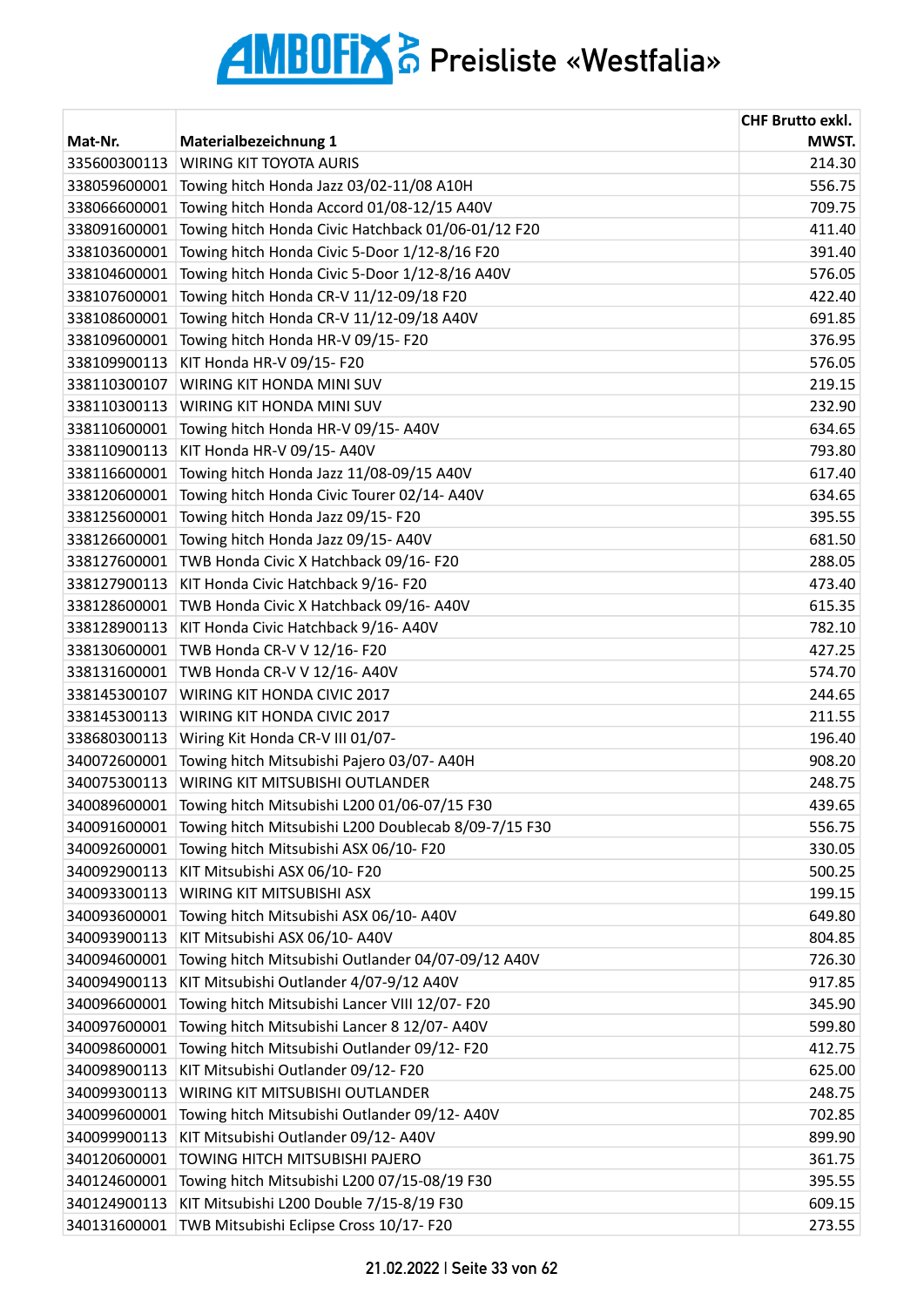| Mat-Nr.      | Materialbezeichnung 1                             | <b>CHF Brutto exkl.</b><br>MWST. |
|--------------|---------------------------------------------------|----------------------------------|
| 340131900113 | KIT Mitsubishi Eclipse Cross 10/17- F20           | 495.45                           |
| 340132600001 | TWB Mitsubishi Eclipse Cross 10/17- A40V          | 520.95                           |
| 340132900113 | KIT Mitsubishi Eclipse Cross 10/17- A40V          | 723.50                           |
| 340136300107 | WIRING KIT MITSUBISHI L200 2015-                  | 226.00                           |
| 340136300113 | WIRING KIT MITSUBISHI L200                        | 250.15                           |
| 340143600001 | TWB MITSUBISHI L200 V/VI F30                      | 351.45                           |
| 340144300113 | E-KIT MITSUBISHI L200                             | 314.20                           |
| 341003600001 | Towing hitch Suzuki Jimny 09/98-09/18 A40H        | 625.00                           |
| 341020600001 | Towing hitch Suzuki Grand Vitara 8/10-12/15 F20   | 381.05                           |
| 341024300107 | WIRING KIT SUZUKI SX4                             | 193.65                           |
| 341024300113 | <b>WIRING KIT SUZUKI SX4</b>                      | 201.90                           |
| 341024600001 | Towing hitch Suzuki SX4 S-Cross 09/13- A40V       | 570.55                           |
| 341024900113 | KIT Suzuki SX4 S-Cross 09/13- A40V                | 731.80                           |
| 341049300107 | WIRING KIT SUZUKI BALENO                          | 190.20                           |
| 341049300113 | WIRING KIT SUZUKI BALENO                          | 204.65                           |
| 341052300113 | WIRING KIT SUZUKI JIMNY 2018-                     | 228.80                           |
| 341055300107 | WIRING KIT SUZUKI IGNIS 2017-                     | 246.00                           |
| 341055300113 | <b>WIRING KIT SUZUKI IGNIS</b>                    | 266.00                           |
| 341059300113 | WIRING KIT SUZUKI SWIFT 2017-                     | 258.40                           |
| 341065600001 | TWB Suzuki Vitara Facelift 10/18-A40V             | 557.45                           |
| 341066600001 | TWB Suzuki Jimny 07/18-F30                        | 354.90                           |
| 341066900113 | KIT Suzuki Jimny 07/18- F30                       | 552.65                           |
| 341067600001 | Towing hitch Suzuki Jimny 07/18-A40H              | 648.40                           |
| 341067900113 | KIT Suzuki Jimny 07/18- A40H                      | 832.40                           |
| 342027300113 | WIRING KIT CHEVROLET CAPTIVA                      | 95.80                            |
| 342032600001 | Coupling Plate Type 1501 56 x 83mm                | 718.00                           |
| 342033300113 | WIRING KIT CHEVROLET CAPTIVA                      | 224.65                           |
| 342067600001 | hitch bracket Multicar F40                        | 401.05                           |
| 342090600001 | <b>COUPLING BOLT ROCKINGER</b>                    | 669.80                           |
| 342098600001 | Towing hitch Suzuki Grand Vitara 10/05-12/15 A40H | 647.05                           |
| 342099300113 | WIRING KIT SUZUKI VITARA/SWIFT                    | 219.15                           |
| 342103300113 | WIRING KIT JEEP COMMANDER                         | 392.75                           |
| 342104600001 | Towing hitch Jeep Wrangler 04/07-10/17 F30        | 311.45                           |
| 342105300113 | <b>WIRINGKIT JEEP WRANGLER</b>                    | 253.60                           |
| 342120600001 | Towing hitch Jeep Wrangler 10/96-04/07 F30        | 538.15                           |
| 342128600001 | Towing hitch Chrysler Sebring 01/07-12/10 F20     | 497.50                           |
| 342131600001 | Towing hitch Jeep Cherokee 03/08-03/14 A40V       | 684.95                           |
| 342162600001 | Towing hitch Suzuki Grand Vitara 04/05-A50H       | 601.55                           |
| 342171600001 | Mountig Tube Incl. Ball Plate                     | 305.95                           |
| 342179600001 | TOWING BRACKET UNIVERSAL                          | 829.65                           |
| 342179600002 | <b>TOWING BRACKET</b>                             | 500.25                           |
| 342179600003 | PACKAGE 2 ACCESSORIES                             | 334.20                           |
| 342183600001 | Towing hitch Chevrolet Aveo 03/11- A40V           | 564.35                           |
| 342183900113 | KIT Chevrolet Aveo 03/11-A40V                     | 780.05                           |
| 342184300113 | WIRING KIT JEEP GRAND CHEEROKIE                   | 269.45                           |
| 342184600001 | Towing hitch Jeep Grand Cherokee 04/11- F20       | 354.90                           |
| 342185900113 | KIT Jeep Grand Cherokee 4/11- 6/13 A40V           | 848.25                           |
| 342190300113 | WIRING KIT JEEP GRAND CHEEROKIE                   | 314.90                           |
| 342190900113 | KIT Jeep Grand Cherokee 06/13- A40V               | 905.45                           |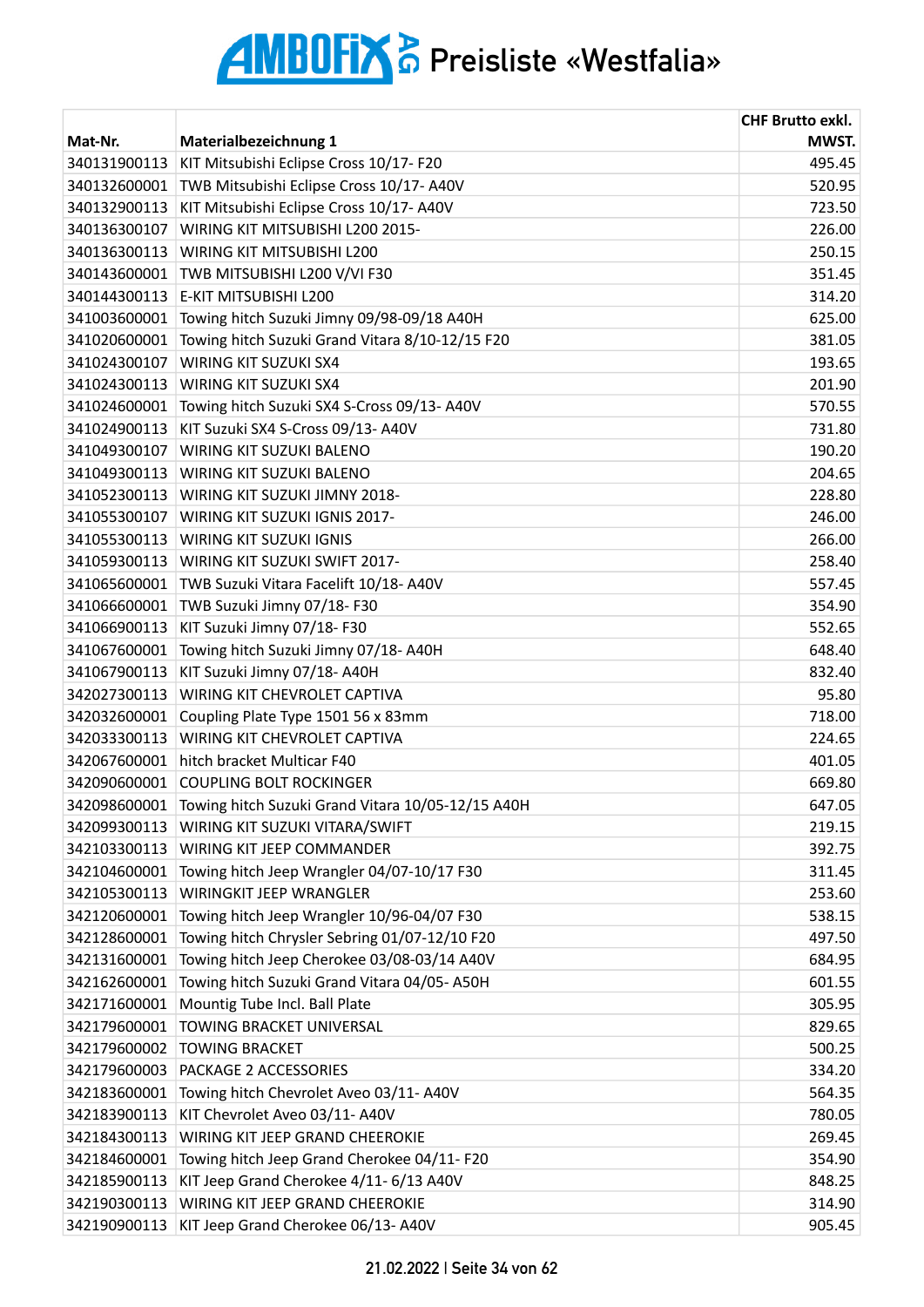| Mat-Nr.      | Materialbezeichnung 1                              | <b>CHF Brutto exkl.</b><br>MWST. |
|--------------|----------------------------------------------------|----------------------------------|
| 342191600001 | Towing hitch Polaris Quad                          | 230.15                           |
| 342195600001 | Towing hitch Isuzu D-Max 4x4 06/12- F30            | 586.40                           |
| 342196900113 | KIT Jeep Renegade 07/14-08/18 F20                  | 606.40                           |
| 342197300113 | WIRING KIT JEEP COMPASS JEEPSTER                   | 297.00                           |
| 342197900113 | KIT Jeep Renegade 07/14-08/18 A40V                 | 785.55                           |
| 342198600001 | Towing hitch Dodge Journey 01/08-F20               | 345.90                           |
| 342198900113 | KIT Dodge Journey 01/08- F20                       | 574.70                           |
| 342199600001 | Towing hitch Dodge Journey 01/08-A40V              | 870.30                           |
| 342200300113 | <b>WIRING KIT CHRYSLER JEEP</b>                    | 263.90                           |
| 342207600001 | Towing hitch Jeep Cherokee Onroad 04/14-09/18 A40V | 634.65                           |
|              | Towing hitch Jeep Cherokee Onroad 4/14-9/18 F20    |                                  |
| 342208600001 |                                                    | 512.65                           |
| 342217600001 | Towing hitch Chevrolet Captiva 06/06- A40V         | 555.40                           |
| 342217900113 | KIT Chevrolet Captiva 05/13- A40V                  | 730.40                           |
| 342221600001 | Towing hitch Jeep Grand Cherokee 04/11-A40V        | 648.40                           |
| 342239300113 | <b>WIRING KIT IVECO DAILY</b>                      | 93.05                            |
| 342265300113 | WIRING KIT JEEP COMPASS 2017-                      | 297.00                           |
| 342284600001 | Towing hitch Iveco Daily Van 33-50 03/14-F40       | 559.55                           |
| 342300300113 | Wiringkit Jeep Renegade FL                         | 243.25                           |
| 342301600001 | TWB Jeep Compass 12/16-F20                         | 363.15                           |
| 342302600001 | TWB Jeep Compass 12/16-A40V                        | 539.55                           |
| 342304600001 | TWB Isuzu D-Max III 12/20-F30                      | 434.10                           |
| 343038600001 | Towing hitch Mazda 3 Hatchback 10/03-10/13 A40V    | 598.80                           |
| 343038900113 | KIT Mazda 3 Hatchback 03/09-10/13 A40V             | 634.65                           |
| 343053600001 | Towing hitch Mazda CX-5 04/12-04/17 F20            | 391.40                           |
| 343053900113 | KIT Mazda CX-5 04/12-04/17 F20                     | 542.30                           |
| 343056300107 | <b>WIRING KIT FOR MAZDA CX5</b>                    | 175.70                           |
| 343056300113 | <b>WIRING KIT MAZDA CX5</b>                        | 191.55                           |
| 343056600001 | Towing hitch Mazda CX-5 04/12-04/17 A40V           | 671.15                           |
| 343056900113 | KIT Mazda CX-5 04/12-04/17 A40V                    | 800.00                           |
| 343063300113 | <b>WIRING KIT MAZDA 5</b>                          | 294.25                           |
| 343063600001 | Towing hitch Mazda 5 (CW) 10/10- A40V              | 587.80                           |
| 343064600001 | Towing hitch Mazda 5 (CW) 10/10-F10                | 258.40                           |
| 343066300113 | <b>WIRING KIT MAZDA 3</b>                          | 191.55                           |
| 343066600001 | Towing hitch Mazda CX-7 10/07-12/14 F20            | 465.15                           |
| 343066900113 | KIT Mazda CX-7 10/07-12/14 F20                     | 626.35                           |
| 343067600001 | Towing hitch Mazda CX-7 10/07-12/14 A40V           | 695.95                           |
| 343067900113 | KIT Mazda CX-7 10/07-12/14 A40V                    | 848.25                           |
| 343069300113 | WIRING KIT MAZDA BT50 / RANGER                     | 374.35                           |
| 343070600001 | Towing hitch Mazda 6 Estate 02/13-F20              | 273.55                           |
| 343070900113 | KIT Mazda 6 Estate 02/13-F20                       | 589.15                           |
| 343071600001 | Towing hitch Mazda 6 Estate 02/13-A40V             | 636.00                           |
| 343071900113 | KIT Mazda 6 Estate 02/13-A40V                      | 800.00                           |
| 343073600001 | Towing hitch Mazda 3 Hatchback 10/13-19 F20        | 297.00                           |
| 343073900113 | KIT Mazda 3 Hatchback 10/13-19 F20                 | 503.00                           |
| 343074300113 | <b>WIRING KIT MAZDA 3</b>                          | 232.90                           |
| 343074600001 | Towing hitch Mazda 3 10/13-19 A40V                 | 559.55                           |
| 343074900113 | KIT Mazda 3 Hatchback 10/13-19 A40V                | 751.80                           |
| 343076300113 | <b>WIRING KIT MAZDA 2</b>                          | 201.90                           |
| 343076600001 | Towing hitch Mazda 2 02/15- A40V                   | 314.90                           |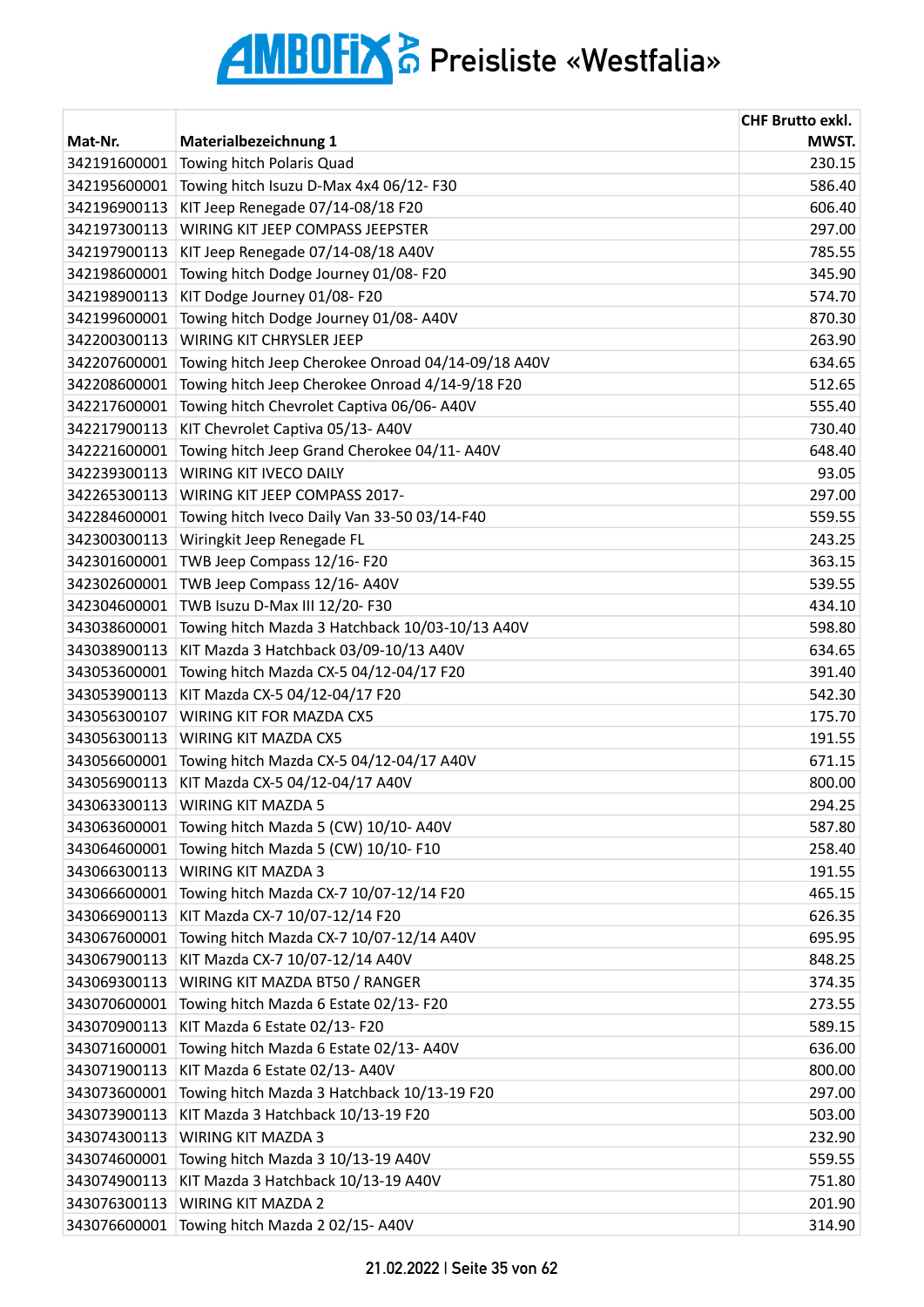| Mat-Nr.<br>Materialbezeichnung 1<br>KIT Mazda 2 02/15- A40V<br>750.40<br>343076900113<br>Towing hitch Mazda 6 Limousine 02/13-F20<br>396.90<br>343077600001<br>KIT Mazda 6 Saloon 02/13-F20<br>589.15<br>343077900113<br>Towing hitch Mazda 6 Saloon 02/13- A40V<br>636.00<br>343078600001<br>KIT Mazda 6 Saloon 02/13- A40V<br>343078900113<br>800.00<br>Towing hitch Mazda 3 Saloon 10/13-17 A40V<br>553.35<br>343080600001<br>KIT Mazda 3 Saloon 10/13- A40V<br>343080900113<br>745.55<br>363.15<br>343087600001<br>Towing hitch Mazda CX-3 07/15- F20<br>KIT Mazda CX-3 07/15- F20<br>343087900113<br>519.55<br>Towing hitch Mazda CX-3 07/15- A40V<br>601.55<br>343088600001<br>KIT Mazda CX-3 07/15- A40V<br>749.00<br>343088900113<br>230.15<br>343099300107<br>WIRING KIT FOR MAZDA CX5<br>238.40<br>343099300113<br>WIRING KIT MAZDA CX5 05/2017-<br>TWB Mazda CX-5   04/12-04/17 / II 05/17- F20<br>499.60<br>343111600001<br>TWB Mazda CX-5   04/12-04/17 / II 05/17- A40V<br>343112600001<br>615.35<br>KIT MAZDA CX5 II 05/17- A40V<br>811.05<br>343112900113<br>215.70<br>343114300113<br>WIRING KIT MAZDA 3 2019-<br>343114600001<br>TWB MAZDA 3 HB 2019- F20<br>369.35<br>343115600001<br>TWB MAZDA 3 HB 2019- A40VV<br>557.45<br>343117300113<br>E-KIT MAZDA CX30<br>224.65<br>343117600001<br>Towing hitch Mazda CX-30 01/19- F20<br>330.05<br>KIT MAZDA CX30 01/19- F20<br>519.55<br>343117900113<br>Towing hitch Mazda CX-30 01/19- A40V<br>343118600001<br>597.45<br>KIT MAZDA CX30 01/19- A40V<br>343118900113<br>774.50<br>WIRING KIT MAZDA CX5 2017- 507199<br>343199300113<br>242.55<br>343400300107<br>WIRING KIT MAZDA 6<br>170.90<br>196.40<br>343400300113<br><b>WIRING KIT MAZDA 6</b><br>343660300113<br><b>WIRING KIT MAZDA 5</b><br>267.35<br>Towing hitch Seat Altea 06/04-12/15 F20<br>242.55<br>344043600001<br>KIT Seat Altea 06/04-12/15 F20<br>546.45<br>344043900113<br><b>WIRING KIT SEAT ALTEA</b><br>344044300107<br>322.50<br><b>WIRING KIT SEAT ALTEA</b><br>344044300113<br>344.55<br>Towing hitch Seat Altea 06/04-12/15 A40V<br>429.30<br>344044600001<br>KIT Seat Altea 06/04-12/15 A40V<br>726.30<br>344044900113<br>Towing hitch Seat Altea XL 10/06-12/15 A40V<br>540.95<br>344048600001<br>KIT Seat Altea XL 10/06-12/15 A40V<br>825.50<br>344048900113<br>KIT Seat Exeo 03/09-12/13 A40V<br>344054900113<br>774.50<br>344059600001<br>Towing hitch Seat Ibiza ST 07/08-06/17 F20<br>304.55<br>KIT Seat Ibiza ST 07/15-06/17 F20<br>570.55<br>344059900113<br>778.65<br>344060900113<br>KIT Seat Ibiza ST 07/08-07/15 A40V<br>344070900113<br>KIT Seat Tarraco 09/18-A40V with trailer preperation<br>738.70<br>KIT Seat Ateca 09/16- F20 with trailer preperation<br>344071900113<br>567.80<br>Towing hitch Seat Exeo 03/09-12/13 A40V<br>344074600001<br>540.95<br>344079600001<br>Towing hitch Seat Ibiza ST 07/08-06/17 A40V<br>516.80<br>KIT Seat Ibiza ST 07/15-06/17 A40V<br>344079900113<br>766.95<br>WIRING KIT SEAT LEON WITH PREP. 01 2017-<br>93.70<br>344095300113<br>344102600001<br>TWB Seat Ibiza V 02/17-A40V<br>493.40 |              |                              | <b>CHF Brutto exkl.</b> |
|----------------------------------------------------------------------------------------------------------------------------------------------------------------------------------------------------------------------------------------------------------------------------------------------------------------------------------------------------------------------------------------------------------------------------------------------------------------------------------------------------------------------------------------------------------------------------------------------------------------------------------------------------------------------------------------------------------------------------------------------------------------------------------------------------------------------------------------------------------------------------------------------------------------------------------------------------------------------------------------------------------------------------------------------------------------------------------------------------------------------------------------------------------------------------------------------------------------------------------------------------------------------------------------------------------------------------------------------------------------------------------------------------------------------------------------------------------------------------------------------------------------------------------------------------------------------------------------------------------------------------------------------------------------------------------------------------------------------------------------------------------------------------------------------------------------------------------------------------------------------------------------------------------------------------------------------------------------------------------------------------------------------------------------------------------------------------------------------------------------------------------------------------------------------------------------------------------------------------------------------------------------------------------------------------------------------------------------------------------------------------------------------------------------------------------------------------------------------------------------------------------------------------------------------------------------------------------------------------------------------------------------------------------------------------------------------------------------------------------------------------------------------------------------------------------------------------------------------------------------------------------------------------------------------------------------------------------------------------------------------------------------------------------------------------------------------------------------------|--------------|------------------------------|-------------------------|
|                                                                                                                                                                                                                                                                                                                                                                                                                                                                                                                                                                                                                                                                                                                                                                                                                                                                                                                                                                                                                                                                                                                                                                                                                                                                                                                                                                                                                                                                                                                                                                                                                                                                                                                                                                                                                                                                                                                                                                                                                                                                                                                                                                                                                                                                                                                                                                                                                                                                                                                                                                                                                                                                                                                                                                                                                                                                                                                                                                                                                                                                                              |              |                              | MWST.                   |
|                                                                                                                                                                                                                                                                                                                                                                                                                                                                                                                                                                                                                                                                                                                                                                                                                                                                                                                                                                                                                                                                                                                                                                                                                                                                                                                                                                                                                                                                                                                                                                                                                                                                                                                                                                                                                                                                                                                                                                                                                                                                                                                                                                                                                                                                                                                                                                                                                                                                                                                                                                                                                                                                                                                                                                                                                                                                                                                                                                                                                                                                                              |              |                              |                         |
|                                                                                                                                                                                                                                                                                                                                                                                                                                                                                                                                                                                                                                                                                                                                                                                                                                                                                                                                                                                                                                                                                                                                                                                                                                                                                                                                                                                                                                                                                                                                                                                                                                                                                                                                                                                                                                                                                                                                                                                                                                                                                                                                                                                                                                                                                                                                                                                                                                                                                                                                                                                                                                                                                                                                                                                                                                                                                                                                                                                                                                                                                              |              |                              |                         |
|                                                                                                                                                                                                                                                                                                                                                                                                                                                                                                                                                                                                                                                                                                                                                                                                                                                                                                                                                                                                                                                                                                                                                                                                                                                                                                                                                                                                                                                                                                                                                                                                                                                                                                                                                                                                                                                                                                                                                                                                                                                                                                                                                                                                                                                                                                                                                                                                                                                                                                                                                                                                                                                                                                                                                                                                                                                                                                                                                                                                                                                                                              |              |                              |                         |
|                                                                                                                                                                                                                                                                                                                                                                                                                                                                                                                                                                                                                                                                                                                                                                                                                                                                                                                                                                                                                                                                                                                                                                                                                                                                                                                                                                                                                                                                                                                                                                                                                                                                                                                                                                                                                                                                                                                                                                                                                                                                                                                                                                                                                                                                                                                                                                                                                                                                                                                                                                                                                                                                                                                                                                                                                                                                                                                                                                                                                                                                                              |              |                              |                         |
|                                                                                                                                                                                                                                                                                                                                                                                                                                                                                                                                                                                                                                                                                                                                                                                                                                                                                                                                                                                                                                                                                                                                                                                                                                                                                                                                                                                                                                                                                                                                                                                                                                                                                                                                                                                                                                                                                                                                                                                                                                                                                                                                                                                                                                                                                                                                                                                                                                                                                                                                                                                                                                                                                                                                                                                                                                                                                                                                                                                                                                                                                              |              |                              |                         |
|                                                                                                                                                                                                                                                                                                                                                                                                                                                                                                                                                                                                                                                                                                                                                                                                                                                                                                                                                                                                                                                                                                                                                                                                                                                                                                                                                                                                                                                                                                                                                                                                                                                                                                                                                                                                                                                                                                                                                                                                                                                                                                                                                                                                                                                                                                                                                                                                                                                                                                                                                                                                                                                                                                                                                                                                                                                                                                                                                                                                                                                                                              |              |                              |                         |
|                                                                                                                                                                                                                                                                                                                                                                                                                                                                                                                                                                                                                                                                                                                                                                                                                                                                                                                                                                                                                                                                                                                                                                                                                                                                                                                                                                                                                                                                                                                                                                                                                                                                                                                                                                                                                                                                                                                                                                                                                                                                                                                                                                                                                                                                                                                                                                                                                                                                                                                                                                                                                                                                                                                                                                                                                                                                                                                                                                                                                                                                                              |              |                              |                         |
|                                                                                                                                                                                                                                                                                                                                                                                                                                                                                                                                                                                                                                                                                                                                                                                                                                                                                                                                                                                                                                                                                                                                                                                                                                                                                                                                                                                                                                                                                                                                                                                                                                                                                                                                                                                                                                                                                                                                                                                                                                                                                                                                                                                                                                                                                                                                                                                                                                                                                                                                                                                                                                                                                                                                                                                                                                                                                                                                                                                                                                                                                              |              |                              |                         |
|                                                                                                                                                                                                                                                                                                                                                                                                                                                                                                                                                                                                                                                                                                                                                                                                                                                                                                                                                                                                                                                                                                                                                                                                                                                                                                                                                                                                                                                                                                                                                                                                                                                                                                                                                                                                                                                                                                                                                                                                                                                                                                                                                                                                                                                                                                                                                                                                                                                                                                                                                                                                                                                                                                                                                                                                                                                                                                                                                                                                                                                                                              |              |                              |                         |
|                                                                                                                                                                                                                                                                                                                                                                                                                                                                                                                                                                                                                                                                                                                                                                                                                                                                                                                                                                                                                                                                                                                                                                                                                                                                                                                                                                                                                                                                                                                                                                                                                                                                                                                                                                                                                                                                                                                                                                                                                                                                                                                                                                                                                                                                                                                                                                                                                                                                                                                                                                                                                                                                                                                                                                                                                                                                                                                                                                                                                                                                                              |              |                              |                         |
|                                                                                                                                                                                                                                                                                                                                                                                                                                                                                                                                                                                                                                                                                                                                                                                                                                                                                                                                                                                                                                                                                                                                                                                                                                                                                                                                                                                                                                                                                                                                                                                                                                                                                                                                                                                                                                                                                                                                                                                                                                                                                                                                                                                                                                                                                                                                                                                                                                                                                                                                                                                                                                                                                                                                                                                                                                                                                                                                                                                                                                                                                              |              |                              |                         |
|                                                                                                                                                                                                                                                                                                                                                                                                                                                                                                                                                                                                                                                                                                                                                                                                                                                                                                                                                                                                                                                                                                                                                                                                                                                                                                                                                                                                                                                                                                                                                                                                                                                                                                                                                                                                                                                                                                                                                                                                                                                                                                                                                                                                                                                                                                                                                                                                                                                                                                                                                                                                                                                                                                                                                                                                                                                                                                                                                                                                                                                                                              |              |                              |                         |
|                                                                                                                                                                                                                                                                                                                                                                                                                                                                                                                                                                                                                                                                                                                                                                                                                                                                                                                                                                                                                                                                                                                                                                                                                                                                                                                                                                                                                                                                                                                                                                                                                                                                                                                                                                                                                                                                                                                                                                                                                                                                                                                                                                                                                                                                                                                                                                                                                                                                                                                                                                                                                                                                                                                                                                                                                                                                                                                                                                                                                                                                                              |              |                              |                         |
|                                                                                                                                                                                                                                                                                                                                                                                                                                                                                                                                                                                                                                                                                                                                                                                                                                                                                                                                                                                                                                                                                                                                                                                                                                                                                                                                                                                                                                                                                                                                                                                                                                                                                                                                                                                                                                                                                                                                                                                                                                                                                                                                                                                                                                                                                                                                                                                                                                                                                                                                                                                                                                                                                                                                                                                                                                                                                                                                                                                                                                                                                              |              |                              |                         |
|                                                                                                                                                                                                                                                                                                                                                                                                                                                                                                                                                                                                                                                                                                                                                                                                                                                                                                                                                                                                                                                                                                                                                                                                                                                                                                                                                                                                                                                                                                                                                                                                                                                                                                                                                                                                                                                                                                                                                                                                                                                                                                                                                                                                                                                                                                                                                                                                                                                                                                                                                                                                                                                                                                                                                                                                                                                                                                                                                                                                                                                                                              |              |                              |                         |
|                                                                                                                                                                                                                                                                                                                                                                                                                                                                                                                                                                                                                                                                                                                                                                                                                                                                                                                                                                                                                                                                                                                                                                                                                                                                                                                                                                                                                                                                                                                                                                                                                                                                                                                                                                                                                                                                                                                                                                                                                                                                                                                                                                                                                                                                                                                                                                                                                                                                                                                                                                                                                                                                                                                                                                                                                                                                                                                                                                                                                                                                                              |              |                              |                         |
|                                                                                                                                                                                                                                                                                                                                                                                                                                                                                                                                                                                                                                                                                                                                                                                                                                                                                                                                                                                                                                                                                                                                                                                                                                                                                                                                                                                                                                                                                                                                                                                                                                                                                                                                                                                                                                                                                                                                                                                                                                                                                                                                                                                                                                                                                                                                                                                                                                                                                                                                                                                                                                                                                                                                                                                                                                                                                                                                                                                                                                                                                              |              |                              |                         |
|                                                                                                                                                                                                                                                                                                                                                                                                                                                                                                                                                                                                                                                                                                                                                                                                                                                                                                                                                                                                                                                                                                                                                                                                                                                                                                                                                                                                                                                                                                                                                                                                                                                                                                                                                                                                                                                                                                                                                                                                                                                                                                                                                                                                                                                                                                                                                                                                                                                                                                                                                                                                                                                                                                                                                                                                                                                                                                                                                                                                                                                                                              |              |                              |                         |
|                                                                                                                                                                                                                                                                                                                                                                                                                                                                                                                                                                                                                                                                                                                                                                                                                                                                                                                                                                                                                                                                                                                                                                                                                                                                                                                                                                                                                                                                                                                                                                                                                                                                                                                                                                                                                                                                                                                                                                                                                                                                                                                                                                                                                                                                                                                                                                                                                                                                                                                                                                                                                                                                                                                                                                                                                                                                                                                                                                                                                                                                                              |              |                              |                         |
|                                                                                                                                                                                                                                                                                                                                                                                                                                                                                                                                                                                                                                                                                                                                                                                                                                                                                                                                                                                                                                                                                                                                                                                                                                                                                                                                                                                                                                                                                                                                                                                                                                                                                                                                                                                                                                                                                                                                                                                                                                                                                                                                                                                                                                                                                                                                                                                                                                                                                                                                                                                                                                                                                                                                                                                                                                                                                                                                                                                                                                                                                              |              |                              |                         |
|                                                                                                                                                                                                                                                                                                                                                                                                                                                                                                                                                                                                                                                                                                                                                                                                                                                                                                                                                                                                                                                                                                                                                                                                                                                                                                                                                                                                                                                                                                                                                                                                                                                                                                                                                                                                                                                                                                                                                                                                                                                                                                                                                                                                                                                                                                                                                                                                                                                                                                                                                                                                                                                                                                                                                                                                                                                                                                                                                                                                                                                                                              |              |                              |                         |
|                                                                                                                                                                                                                                                                                                                                                                                                                                                                                                                                                                                                                                                                                                                                                                                                                                                                                                                                                                                                                                                                                                                                                                                                                                                                                                                                                                                                                                                                                                                                                                                                                                                                                                                                                                                                                                                                                                                                                                                                                                                                                                                                                                                                                                                                                                                                                                                                                                                                                                                                                                                                                                                                                                                                                                                                                                                                                                                                                                                                                                                                                              |              |                              |                         |
|                                                                                                                                                                                                                                                                                                                                                                                                                                                                                                                                                                                                                                                                                                                                                                                                                                                                                                                                                                                                                                                                                                                                                                                                                                                                                                                                                                                                                                                                                                                                                                                                                                                                                                                                                                                                                                                                                                                                                                                                                                                                                                                                                                                                                                                                                                                                                                                                                                                                                                                                                                                                                                                                                                                                                                                                                                                                                                                                                                                                                                                                                              |              |                              |                         |
|                                                                                                                                                                                                                                                                                                                                                                                                                                                                                                                                                                                                                                                                                                                                                                                                                                                                                                                                                                                                                                                                                                                                                                                                                                                                                                                                                                                                                                                                                                                                                                                                                                                                                                                                                                                                                                                                                                                                                                                                                                                                                                                                                                                                                                                                                                                                                                                                                                                                                                                                                                                                                                                                                                                                                                                                                                                                                                                                                                                                                                                                                              |              |                              |                         |
|                                                                                                                                                                                                                                                                                                                                                                                                                                                                                                                                                                                                                                                                                                                                                                                                                                                                                                                                                                                                                                                                                                                                                                                                                                                                                                                                                                                                                                                                                                                                                                                                                                                                                                                                                                                                                                                                                                                                                                                                                                                                                                                                                                                                                                                                                                                                                                                                                                                                                                                                                                                                                                                                                                                                                                                                                                                                                                                                                                                                                                                                                              |              |                              |                         |
|                                                                                                                                                                                                                                                                                                                                                                                                                                                                                                                                                                                                                                                                                                                                                                                                                                                                                                                                                                                                                                                                                                                                                                                                                                                                                                                                                                                                                                                                                                                                                                                                                                                                                                                                                                                                                                                                                                                                                                                                                                                                                                                                                                                                                                                                                                                                                                                                                                                                                                                                                                                                                                                                                                                                                                                                                                                                                                                                                                                                                                                                                              |              |                              |                         |
|                                                                                                                                                                                                                                                                                                                                                                                                                                                                                                                                                                                                                                                                                                                                                                                                                                                                                                                                                                                                                                                                                                                                                                                                                                                                                                                                                                                                                                                                                                                                                                                                                                                                                                                                                                                                                                                                                                                                                                                                                                                                                                                                                                                                                                                                                                                                                                                                                                                                                                                                                                                                                                                                                                                                                                                                                                                                                                                                                                                                                                                                                              |              |                              |                         |
|                                                                                                                                                                                                                                                                                                                                                                                                                                                                                                                                                                                                                                                                                                                                                                                                                                                                                                                                                                                                                                                                                                                                                                                                                                                                                                                                                                                                                                                                                                                                                                                                                                                                                                                                                                                                                                                                                                                                                                                                                                                                                                                                                                                                                                                                                                                                                                                                                                                                                                                                                                                                                                                                                                                                                                                                                                                                                                                                                                                                                                                                                              |              |                              |                         |
|                                                                                                                                                                                                                                                                                                                                                                                                                                                                                                                                                                                                                                                                                                                                                                                                                                                                                                                                                                                                                                                                                                                                                                                                                                                                                                                                                                                                                                                                                                                                                                                                                                                                                                                                                                                                                                                                                                                                                                                                                                                                                                                                                                                                                                                                                                                                                                                                                                                                                                                                                                                                                                                                                                                                                                                                                                                                                                                                                                                                                                                                                              |              |                              |                         |
|                                                                                                                                                                                                                                                                                                                                                                                                                                                                                                                                                                                                                                                                                                                                                                                                                                                                                                                                                                                                                                                                                                                                                                                                                                                                                                                                                                                                                                                                                                                                                                                                                                                                                                                                                                                                                                                                                                                                                                                                                                                                                                                                                                                                                                                                                                                                                                                                                                                                                                                                                                                                                                                                                                                                                                                                                                                                                                                                                                                                                                                                                              |              |                              |                         |
|                                                                                                                                                                                                                                                                                                                                                                                                                                                                                                                                                                                                                                                                                                                                                                                                                                                                                                                                                                                                                                                                                                                                                                                                                                                                                                                                                                                                                                                                                                                                                                                                                                                                                                                                                                                                                                                                                                                                                                                                                                                                                                                                                                                                                                                                                                                                                                                                                                                                                                                                                                                                                                                                                                                                                                                                                                                                                                                                                                                                                                                                                              |              |                              |                         |
|                                                                                                                                                                                                                                                                                                                                                                                                                                                                                                                                                                                                                                                                                                                                                                                                                                                                                                                                                                                                                                                                                                                                                                                                                                                                                                                                                                                                                                                                                                                                                                                                                                                                                                                                                                                                                                                                                                                                                                                                                                                                                                                                                                                                                                                                                                                                                                                                                                                                                                                                                                                                                                                                                                                                                                                                                                                                                                                                                                                                                                                                                              |              |                              |                         |
|                                                                                                                                                                                                                                                                                                                                                                                                                                                                                                                                                                                                                                                                                                                                                                                                                                                                                                                                                                                                                                                                                                                                                                                                                                                                                                                                                                                                                                                                                                                                                                                                                                                                                                                                                                                                                                                                                                                                                                                                                                                                                                                                                                                                                                                                                                                                                                                                                                                                                                                                                                                                                                                                                                                                                                                                                                                                                                                                                                                                                                                                                              |              |                              |                         |
|                                                                                                                                                                                                                                                                                                                                                                                                                                                                                                                                                                                                                                                                                                                                                                                                                                                                                                                                                                                                                                                                                                                                                                                                                                                                                                                                                                                                                                                                                                                                                                                                                                                                                                                                                                                                                                                                                                                                                                                                                                                                                                                                                                                                                                                                                                                                                                                                                                                                                                                                                                                                                                                                                                                                                                                                                                                                                                                                                                                                                                                                                              |              |                              |                         |
|                                                                                                                                                                                                                                                                                                                                                                                                                                                                                                                                                                                                                                                                                                                                                                                                                                                                                                                                                                                                                                                                                                                                                                                                                                                                                                                                                                                                                                                                                                                                                                                                                                                                                                                                                                                                                                                                                                                                                                                                                                                                                                                                                                                                                                                                                                                                                                                                                                                                                                                                                                                                                                                                                                                                                                                                                                                                                                                                                                                                                                                                                              |              |                              |                         |
|                                                                                                                                                                                                                                                                                                                                                                                                                                                                                                                                                                                                                                                                                                                                                                                                                                                                                                                                                                                                                                                                                                                                                                                                                                                                                                                                                                                                                                                                                                                                                                                                                                                                                                                                                                                                                                                                                                                                                                                                                                                                                                                                                                                                                                                                                                                                                                                                                                                                                                                                                                                                                                                                                                                                                                                                                                                                                                                                                                                                                                                                                              |              |                              |                         |
|                                                                                                                                                                                                                                                                                                                                                                                                                                                                                                                                                                                                                                                                                                                                                                                                                                                                                                                                                                                                                                                                                                                                                                                                                                                                                                                                                                                                                                                                                                                                                                                                                                                                                                                                                                                                                                                                                                                                                                                                                                                                                                                                                                                                                                                                                                                                                                                                                                                                                                                                                                                                                                                                                                                                                                                                                                                                                                                                                                                                                                                                                              |              |                              |                         |
|                                                                                                                                                                                                                                                                                                                                                                                                                                                                                                                                                                                                                                                                                                                                                                                                                                                                                                                                                                                                                                                                                                                                                                                                                                                                                                                                                                                                                                                                                                                                                                                                                                                                                                                                                                                                                                                                                                                                                                                                                                                                                                                                                                                                                                                                                                                                                                                                                                                                                                                                                                                                                                                                                                                                                                                                                                                                                                                                                                                                                                                                                              |              |                              |                         |
|                                                                                                                                                                                                                                                                                                                                                                                                                                                                                                                                                                                                                                                                                                                                                                                                                                                                                                                                                                                                                                                                                                                                                                                                                                                                                                                                                                                                                                                                                                                                                                                                                                                                                                                                                                                                                                                                                                                                                                                                                                                                                                                                                                                                                                                                                                                                                                                                                                                                                                                                                                                                                                                                                                                                                                                                                                                                                                                                                                                                                                                                                              |              |                              |                         |
|                                                                                                                                                                                                                                                                                                                                                                                                                                                                                                                                                                                                                                                                                                                                                                                                                                                                                                                                                                                                                                                                                                                                                                                                                                                                                                                                                                                                                                                                                                                                                                                                                                                                                                                                                                                                                                                                                                                                                                                                                                                                                                                                                                                                                                                                                                                                                                                                                                                                                                                                                                                                                                                                                                                                                                                                                                                                                                                                                                                                                                                                                              |              |                              |                         |
|                                                                                                                                                                                                                                                                                                                                                                                                                                                                                                                                                                                                                                                                                                                                                                                                                                                                                                                                                                                                                                                                                                                                                                                                                                                                                                                                                                                                                                                                                                                                                                                                                                                                                                                                                                                                                                                                                                                                                                                                                                                                                                                                                                                                                                                                                                                                                                                                                                                                                                                                                                                                                                                                                                                                                                                                                                                                                                                                                                                                                                                                                              |              |                              |                         |
|                                                                                                                                                                                                                                                                                                                                                                                                                                                                                                                                                                                                                                                                                                                                                                                                                                                                                                                                                                                                                                                                                                                                                                                                                                                                                                                                                                                                                                                                                                                                                                                                                                                                                                                                                                                                                                                                                                                                                                                                                                                                                                                                                                                                                                                                                                                                                                                                                                                                                                                                                                                                                                                                                                                                                                                                                                                                                                                                                                                                                                                                                              |              |                              |                         |
|                                                                                                                                                                                                                                                                                                                                                                                                                                                                                                                                                                                                                                                                                                                                                                                                                                                                                                                                                                                                                                                                                                                                                                                                                                                                                                                                                                                                                                                                                                                                                                                                                                                                                                                                                                                                                                                                                                                                                                                                                                                                                                                                                                                                                                                                                                                                                                                                                                                                                                                                                                                                                                                                                                                                                                                                                                                                                                                                                                                                                                                                                              |              |                              |                         |
|                                                                                                                                                                                                                                                                                                                                                                                                                                                                                                                                                                                                                                                                                                                                                                                                                                                                                                                                                                                                                                                                                                                                                                                                                                                                                                                                                                                                                                                                                                                                                                                                                                                                                                                                                                                                                                                                                                                                                                                                                                                                                                                                                                                                                                                                                                                                                                                                                                                                                                                                                                                                                                                                                                                                                                                                                                                                                                                                                                                                                                                                                              |              |                              |                         |
|                                                                                                                                                                                                                                                                                                                                                                                                                                                                                                                                                                                                                                                                                                                                                                                                                                                                                                                                                                                                                                                                                                                                                                                                                                                                                                                                                                                                                                                                                                                                                                                                                                                                                                                                                                                                                                                                                                                                                                                                                                                                                                                                                                                                                                                                                                                                                                                                                                                                                                                                                                                                                                                                                                                                                                                                                                                                                                                                                                                                                                                                                              |              |                              |                         |
|                                                                                                                                                                                                                                                                                                                                                                                                                                                                                                                                                                                                                                                                                                                                                                                                                                                                                                                                                                                                                                                                                                                                                                                                                                                                                                                                                                                                                                                                                                                                                                                                                                                                                                                                                                                                                                                                                                                                                                                                                                                                                                                                                                                                                                                                                                                                                                                                                                                                                                                                                                                                                                                                                                                                                                                                                                                                                                                                                                                                                                                                                              |              |                              |                         |
|                                                                                                                                                                                                                                                                                                                                                                                                                                                                                                                                                                                                                                                                                                                                                                                                                                                                                                                                                                                                                                                                                                                                                                                                                                                                                                                                                                                                                                                                                                                                                                                                                                                                                                                                                                                                                                                                                                                                                                                                                                                                                                                                                                                                                                                                                                                                                                                                                                                                                                                                                                                                                                                                                                                                                                                                                                                                                                                                                                                                                                                                                              |              |                              |                         |
|                                                                                                                                                                                                                                                                                                                                                                                                                                                                                                                                                                                                                                                                                                                                                                                                                                                                                                                                                                                                                                                                                                                                                                                                                                                                                                                                                                                                                                                                                                                                                                                                                                                                                                                                                                                                                                                                                                                                                                                                                                                                                                                                                                                                                                                                                                                                                                                                                                                                                                                                                                                                                                                                                                                                                                                                                                                                                                                                                                                                                                                                                              | 344102900113 | KIT Seat Ibiza V 02/17- A40V | 775.20                  |
| WIRING KIT SEAT ARONA 2017-13-PIN<br>335.60<br>344110300113                                                                                                                                                                                                                                                                                                                                                                                                                                                                                                                                                                                                                                                                                                                                                                                                                                                                                                                                                                                                                                                                                                                                                                                                                                                                                                                                                                                                                                                                                                                                                                                                                                                                                                                                                                                                                                                                                                                                                                                                                                                                                                                                                                                                                                                                                                                                                                                                                                                                                                                                                                                                                                                                                                                                                                                                                                                                                                                                                                                                                                  |              |                              |                         |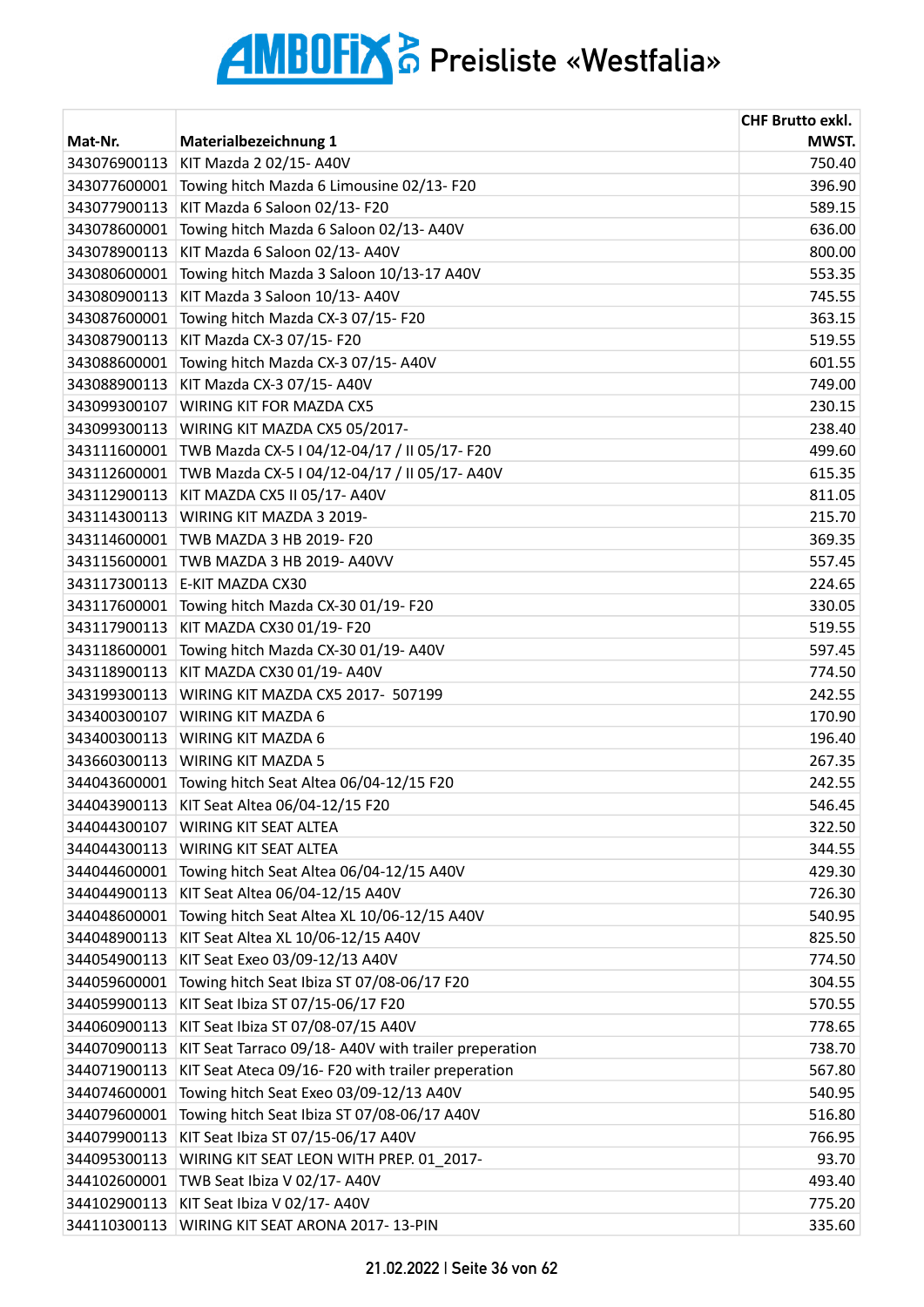|              |                                                            | <b>CHF Brutto exkl.</b> |
|--------------|------------------------------------------------------------|-------------------------|
| Mat-Nr.      | Materialbezeichnung 1                                      | MWST.                   |
| 344110600001 | TWB Seat Arona 07/17-F20                                   | 274.95                  |
| 344110900113 | KIT Seat Arona 11/17- F20                                  | 576.05                  |
| 344111600001 | TWB Seat Arona 07/17-A40V                                  | 476.15                  |
| 344111900113 | KIT Seat Arona 11/17- A40V                                 | 769.70                  |
| 344120600001 | Towing hitch Seat Tarraco 9/18- / Skoda Kodiaq 10/16- A40V | 519.55                  |
| 344120900113 | KIT Seat Tarraco 9/18- / Skoda Kodiaq 10/16- A40V          | 726.30                  |
| 344121600001 | TWB Seat Ateca 4/16- / Skoda Kodiaq 10/16- F20             | 340.40                  |
| 344121900113 | KIT Seat Ateca 09/16-F20                                   | 555.40                  |
| 344122600001 | TWB Seat Ibiza V 01/17-F20                                 | 295.60                  |
| 344122900113 | KIT Seat Ibiza V 02/17- F20                                | 599.50                  |
| 344123600001 | TWB Seat Ibiza V 01/17- A40V                               | 493.40                  |
| 344123900113 | KIT Seat Ibiza V 02/17- A40V                               | 786.90                  |
| 344124600001 | Towing hitch Seat Ateca 09/16- A40V                        | 475.80                  |
| 344124900113 | KIT Seat Ateca 9/16- / Skoda Karoq 11/17- A40V             | 761.25                  |
| 345059300113 | WIRING KIT KIA CEE'D                                       | 214.30                  |
| 345059600001 | Towing hitch KIA Cee'd Estate 07/07-09/12 A40V             | 678.75                  |
| 345059900113 | KIT Kia Cee'd Estate 09/09-09/12 A40V                      | 795.20                  |
| 345065600001 | Towing hitch Kia Soul 02/09-04/14 A40V                     | 606.40                  |
| 345066600001 | Towing hitch Kia Sorento 10/09-10/12 F20                   | 398.30                  |
| 345068600001 | Towing hitch Kia Sorento 10/09-10/12 A40V                  | 666.35                  |
| 345069300113 | <b>WIRING KIT KIA SORENTO</b>                              | 257.05                  |
| 345069600001 | Towing hitch Kia Venga 03/10-F20                           | 330.05                  |
| 345070600001 | Towing hitch Kia Venga 03/10- A40V                         | 587.80                  |
| 345073900113 | KIT Kia Sportage 12/04-08/10 F20                           | 614.65                  |
| 345074900113 | KIT Kia Sportage 12/04-08/10 A40V                          | 975.05                  |
| 345079300113 | WIRING KIT KIA SPORTAGE                                    | 286.65                  |
| 345079600001 | Towing hitch Kia Sportage 08/10-02/16 A40V                 | 616.05                  |
| 345079900113 | KIT Kia Sportage 08/10-02/16 A40V                          | 856.50                  |
| 345080300113 | WIRING KIT KIA PICANTO                                     | 144.05                  |
|              | 345082300113 WIRING KIT KIA MAGENTIS                       | 214.30                  |
| 345084300113 | <b>WIRING KIT KIA RIO</b>                                  | 197.75                  |
| 345086300107 | WIRING KIT KIA CEE'D                                       | 230.15                  |
| 345086300113 | WIRING KIT KIA CEE'D                                       | 248.75                  |
| 345086600001 | Towing hitch Kia Cee'd 06/12-03/18 A40V                    | 593.30                  |
| 345086900113 | KIT Kia Cee'd 06/12-03/18 A40V                             | 791.05                  |
| 345087600001 | towing hitch Kia Sportage 08/10-02/16 F20                  | 330.05                  |
| 345087900113 | KIT Kia Sportage 08/10-02/16 F20                           | 582.25                  |
| 345088900113 | KIT Kia Cee'd sw 10/12-03/18 F20                           | 523.70                  |
| 345089900113 | KIT Kia Cee'd sw 10/12-03/18 A40V                          | 757.30                  |
| 345091600001 | Towing hitch Kia Carens 03/12-F20                          | 363.15                  |
| 345092600001 | Towing hitch Kia Carens IV 03/12- A40V                     | 618.80                  |
| 345094600001 | Towing hitch Kia Sorento 10/12-02/15 A40V                  | 412.75                  |
| 345094900113 | KIT Kia Sorento 10/12-02/15 A40V                           | 629.80                  |
| 345096300107 | WIRING KIT KIA VENGA                                       | 152.30                  |
| 345096300113 | <b>WIRING KIT KIA VENGA</b>                                | 167.45                  |
| 345103900113 | KIT Kia Sportage 02/16-05/18 F20                           | 542.30                  |
| 345104900113 | KIT Kia Sportage 02/16-05/18 A40V                          | 880.65                  |
| 345111600001 | Towing hitch Kia Cee'd sw 10/12-03/18 F20                  | 307.35                  |
| 345112600001 | TOWING HITCH KIA CEE'D SW/GT                               | 559.55                  |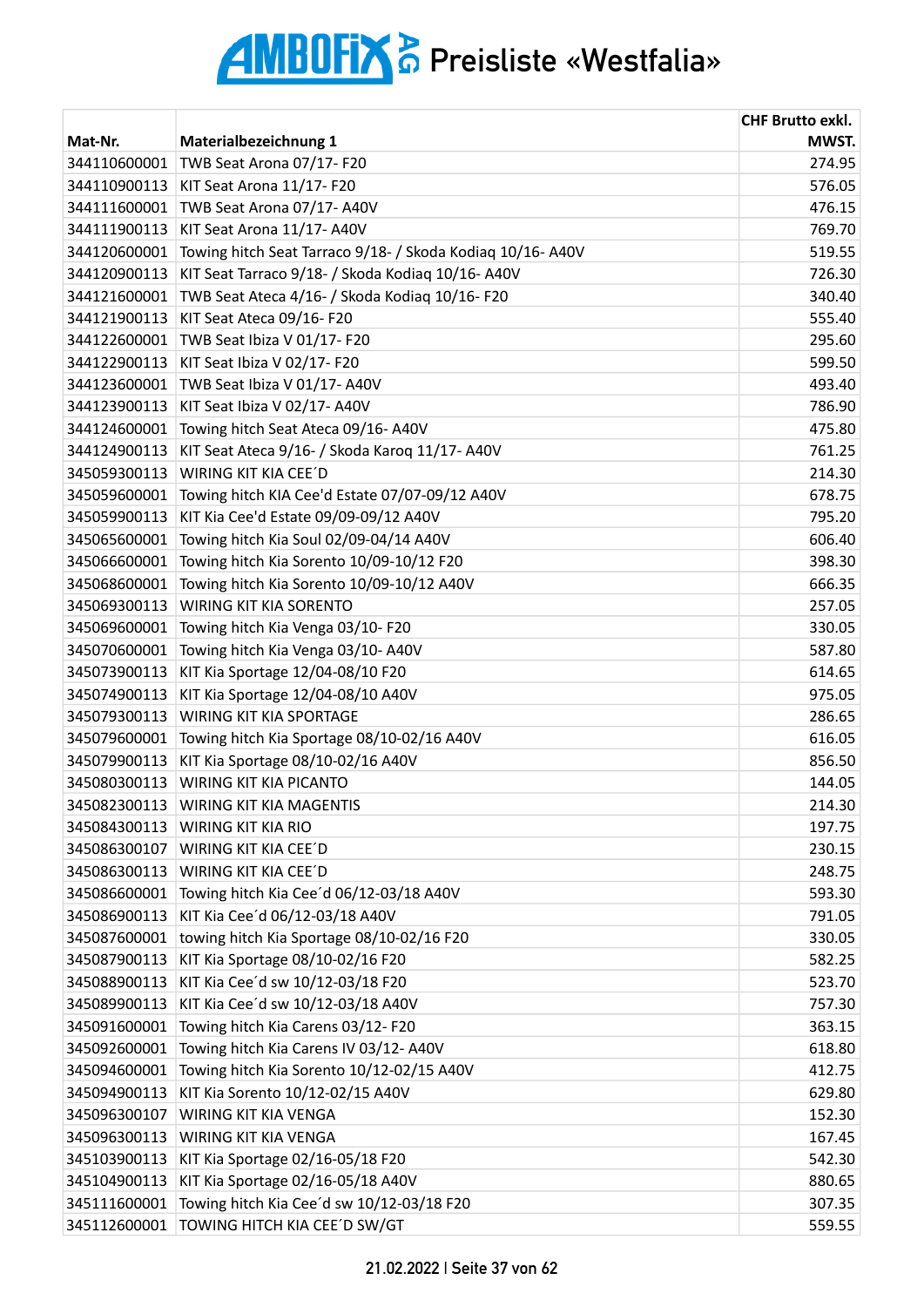| Mat-Nr.      | Materialbezeichnung 1                          | <b>CHF Brutto exkl.</b><br>MWST. |
|--------------|------------------------------------------------|----------------------------------|
| 345113600001 | Towing hitch Kia Optima Saloon 01/16-A40V      | 601.55                           |
| 345113900113 | KIT Kia Optima Saloon 01/16- A40V              | 762.80                           |
| 345115600001 | Towing hitch Kia Cee'd 5-Door 09/16-03/18 A40V | 593.30                           |
| 345115900113 | KIT Kia Cee'd 5-Door 9/16-3/18 A40V            | 774.50                           |
| 345116600001 | TWB KIA Niro 01/17- F20                        | 310.80                           |
| 345116900113 | KIT Kia Niro 10/17-08/19 F20                   | 476.15                           |
| 345117600001 | TWB Kia Niro 01/17- A40V                       | 518.20                           |
| 345117900113 | KIT Kia Niro 10/17-08/19 A40V                  | 660.15                           |
| 345127600001 | TWB Kia Rio Hatchback 01/17- A40V              | 542.30                           |
| 345127900113 | KIT Kia Rio 01/17- A40V                        | 745.55                           |
| 345128600001 | TWB Kia Soul 02/14-F20                         | 283.90                           |
| 345128900113 | KIT Kia Soul 04/14- F20                        | 429.30                           |
| 345129600001 | TWB Kia Soul 02/14- A40V                       | 576.05                           |
| 345129900113 | KIT Kia Soul 04/14- A40V                       | 707.00                           |
| 345134300107 | E-KIT KIA CEED 06 2018-                        | 177.80                           |
| 345134300113 | E-KIT KIA CEED 06 2018-                        | 184.00                           |
| 345138600001 | TWB Kia Stonic 10/17- F20                      | 286.65                           |
| 345139600001 | TWB Kia Stonic 10/17-A40V                      | 520.95                           |
| 345139900113 | KIT Kia Stonic 07/17- A40V                     | 760.05                           |
| 345140600001 | TWB Kia Sportage Facelift 06/18-F20            | 269.45                           |
| 345140900113 | KIT Hyundai Tucson 07/18- F20                  | 469.25                           |
| 345141600001 | TWB Kia Sportage Facelift 06/18-A40V           | 571.95                           |
| 345141900113 | KIT Hyundai Tucson 07/18-A40V                  | 741.45                           |
| 345142600001 | TWB Kia Sorento Facelift 02/18-F20             | 520.95                           |
| 345143300107 | WIRING KIT KIA SORENTO                         | 152.30                           |
| 345143300113 | WIRING KIT KIA SORENTO                         | 219.15                           |
| 345143600001 | TWB Kia Sorento Facelift 02/18- A40V           | 716.65                           |
| 345144600001 | TWB Kia Ceed Sportswagon (CD) 04/18-F20        | 347.30                           |
| 345144900113 | KIT Kia Ceed sw (CD) 04/18-F20                 | 523.70                           |
| 345145600001 | TWB Kia Ceed Sportswagon (CD) 04/18-A40V       | 558.85                           |
| 345145900113 | KIT Kia Ceed sw (CD) 04/18-A40V                | 725.60                           |
| 345146600001 | TWB KIA Ceed Hatchback (CD) 03/18-F20          | 319.05                           |
| 345146900113 | KIT Kia Ceed Hatchback 03/18-F20               | 496.85                           |
| 345147600001 | TWB KIA Ceed Hatchback (CD) 03/18-A40V         | 543.00                           |
| 345147900113 | KIT Kia Ceed Hatchback 03/18-A40V              | 711.10                           |
| 345151600001 | TWB Kia Proceed (CD) 10/18-F20                 | 325.95                           |
| 345151900113 | KIT Kia Proceed 10/18- F20                     | 503.70                           |
| 345152600001 | TWB Kia Proceed (CD) 10/18-A40V                | 485.10                           |
| 345152900113 | KIT Kia Proceed 10/18- A40V                    | 656.00                           |
| 345155300113 | WIRING KIT KIA SPORTAGE                        | 263.90                           |
| 345155600001 | Towing hitch Kia XCeed 06/19-F20               | 418.25                           |
| 345155900113 | KIT Kia XCeed 06/19- F20                       | 571.95                           |
| 345156600001 | Towing hitch Kia XCeed 06/19- A40V             | 577.45                           |
| 345156900113 | KIT Kia XCeed 06/19-A40V                       | 722.15                           |
| 345165600001 | Towing Hitch Kia Sorento IV 11/2020- F20       | 374.05                           |
| 345166600001 | Towing Hitch Kia Sorento IV 11/2020- A40V      | 606.40                           |
| 345167600001 | Towing Hitch Kia Sorento IV 11/2020- F20       | 392.45                           |
| 345168300113 | WIRING KIT KIA OPTIMA SPORTSWAGON              | 167.45                           |
| 345168600001 | Towing Hitch Kia Sorento IV 11/2020- A40V      | 636.55                           |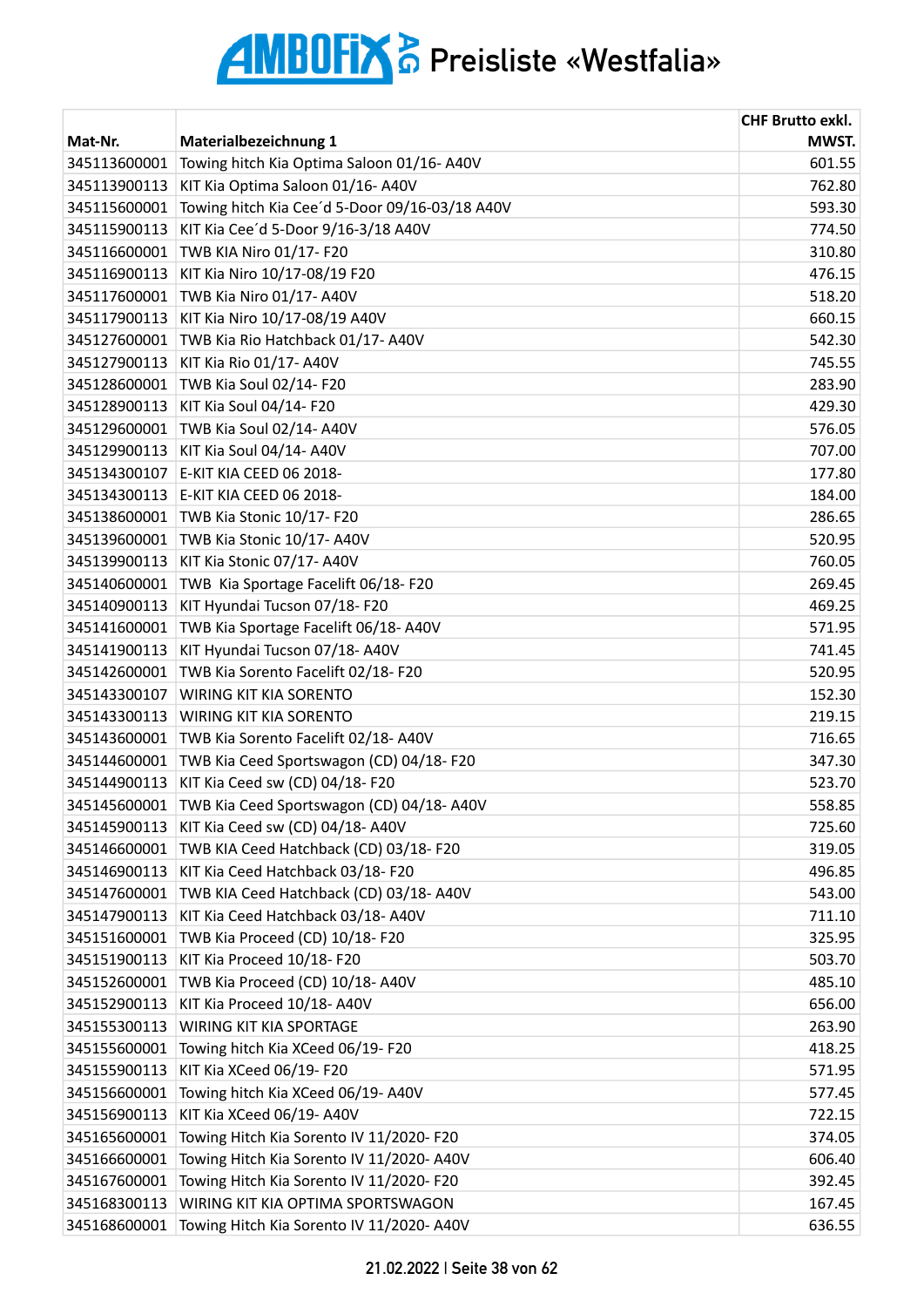| Mat-Nr.      | Materialbezeichnung 1                                  | <b>CHF Brutto exkl.</b><br>MWST. |
|--------------|--------------------------------------------------------|----------------------------------|
| 345168900113 | KIT Kia Optima Sportswagon 10/16-A40V                  | 774.50                           |
| 345169300113 | WIRING KIT KIA NIRO HYBRID                             | 196.40                           |
| 345171300107 | WIRING KIT_KIA_RIO_2017-                               | 181.25                           |
| 345171300113 | WIRING KIT_KIA_RIO_2017-                               | 246.70                           |
| 345172300107 | WIRING KIT KIA STONIC 10/2017                          | 217.05                           |
| 345172300113 | WIRING KIT KIA STONIC 10/2017-                         | 282.50                           |
| 345173300113 | WIRING KIT KIA NIRO PLUGIN HYBRID_M.VOR. 10/17-        | 182.60                           |
| 345173900113 | KIT Kia Niro 01/18-08/19 with trailer preperation F20  | 467.90                           |
| 345174300113 | E-KIT KIA SPORTAGE 09 2018-                            | 209.50                           |
| 345174900113 | KIT Kia Niro 01/18-08/19 with trailer preperation A40V | 664.25                           |
| 345481300113 | <b>WIRING KIT KIA SPORTAGE</b>                         | 231.55                           |
| 345881300113 | WIRING KIT KIA SORENTO                                 | 196.40                           |
| 346011600001 | Towing hitch Hyundai Santa Fe 02/01-03/06 F20          | 418.95                           |
| 346015600001 | Towing hitch Hyundai Terracan 10/01-12/06 F30          | 447.20                           |
| 346018300113 | <b>WIRING KIT HYUNDAI TUCSON</b>                       | 221.90                           |
| 346018600001 | Towing hitch Hyundai Tucson 09/04-03/10 F20            | 415.50                           |
| 346018900113 | KIT Hyundai Tucson 09/04-03/10 F20                     | 595.35                           |
| 346019600001 | Towing hitch Hyundai Tucson 09/04-03/10 A40V           | 803.45                           |
| 346019900113 | KIT Hyundai Tucson 09/04-03/10 A40V                    | 957.80                           |
| 346048600001 | Towing hitch Hyundai IX35 03/10-09/15 F20              | 330.05                           |
| 346048900113 | KIT Hyundai IX35 03/10-09/15 F20                       | 518.20                           |
| 346049300107 | WIRING KIT HYUNDAI IX35                                | 207.40                           |
| 346049300113 | WIRING KIT HYUNDAI IX35                                | 224.65                           |
| 346049600001 | Towing hitch Hyundai IX35 03/10-09/15 A40V             | 616.05                           |
| 346049900113 | KIT Hyundai IX35 03/10-09/15 A40V                      | 795.20                           |
| 346063600001 | Towing hitch Hyundai IX20 11/10-F20                    | 345.90                           |
| 346063900113 | KIT Hyundai IX20 11/10- F20                            | 474.80                           |
| 346064300107 | WIRING KIT HYUNDAI IX20                                | 160.55                           |
| 346064300113 | WIRING KIT HYUNDAI IX20                                | 166.10                           |
| 346064600001 | Towing hitch Hyundai IX20 11/10- A40V                  | 605.00                           |
| 346064900113 | KIT Hyundai IX20 11/10- A40V                           | 712.50                           |
| 346070600001 | Towing hitch Hyundai I40 03/12-F20                     | 322.50                           |
| 346071300113 | WIRING KIT HYUNDAI IX30                                | 237.05                           |
| 346071900113 | KIT Hyundai I30 Hatchback 03/12-01/17 A40V             | 780.05                           |
| 346073900113 | KIT Hyundai I30 cw 06/12-06/17 F20                     | 515.45                           |
| 346074900113 | KIT Hyundai I30 cw 06/12-06/17 A40V                    | 765.55                           |
| 346075600001 | Towing hitch Hyundai Santa Fe 09/12-01/18 F20          | 390.00                           |
| 346075900113 | KIT Hyundai Santa Fe 09/12-11/15 F20                   | 610.50                           |
| 346076300107 | WIRING KIT HYUNDAI SANTA FE                            | 167.45                           |
| 346076300113 | WIRING KIT HYUNDAI SANTA FE                            | 257.05                           |
| 346076600001 | Towing hitch Hyundai Santa Fe 9/12-1/18 A40V           | 626.35                           |
| 346076900113 | KIT Hyundai Santa Fe 09/12-11/15 A40V                  | 822.75                           |
| 346077900113 | KIT Hyundai Santa Fe 12/15-01/18 F20                   | 617.40                           |
| 346078900113 | KIT Hyundai Santa Fe 12/15-01/18 A40                   | 843.40                           |
| 346083600001 | Towing hitch Hyundai I40 cw 07/11- A40V                | 587.80                           |
| 346084600001 | Towing hitch Hyundai I20 01/09-12/14 A40V              | 409.30                           |
| 346087600001 | Towing Hitch Hyundai Grand Santa Fe A40V               | 529.90                           |
| 346087900113 | KIT Hyundai Grand Santa Fe 6/13- A40V                  | 846.85                           |
| 346103600001 | Towing hitch Hyundai Tucson 07/15-06/18 F20            | 305.95                           |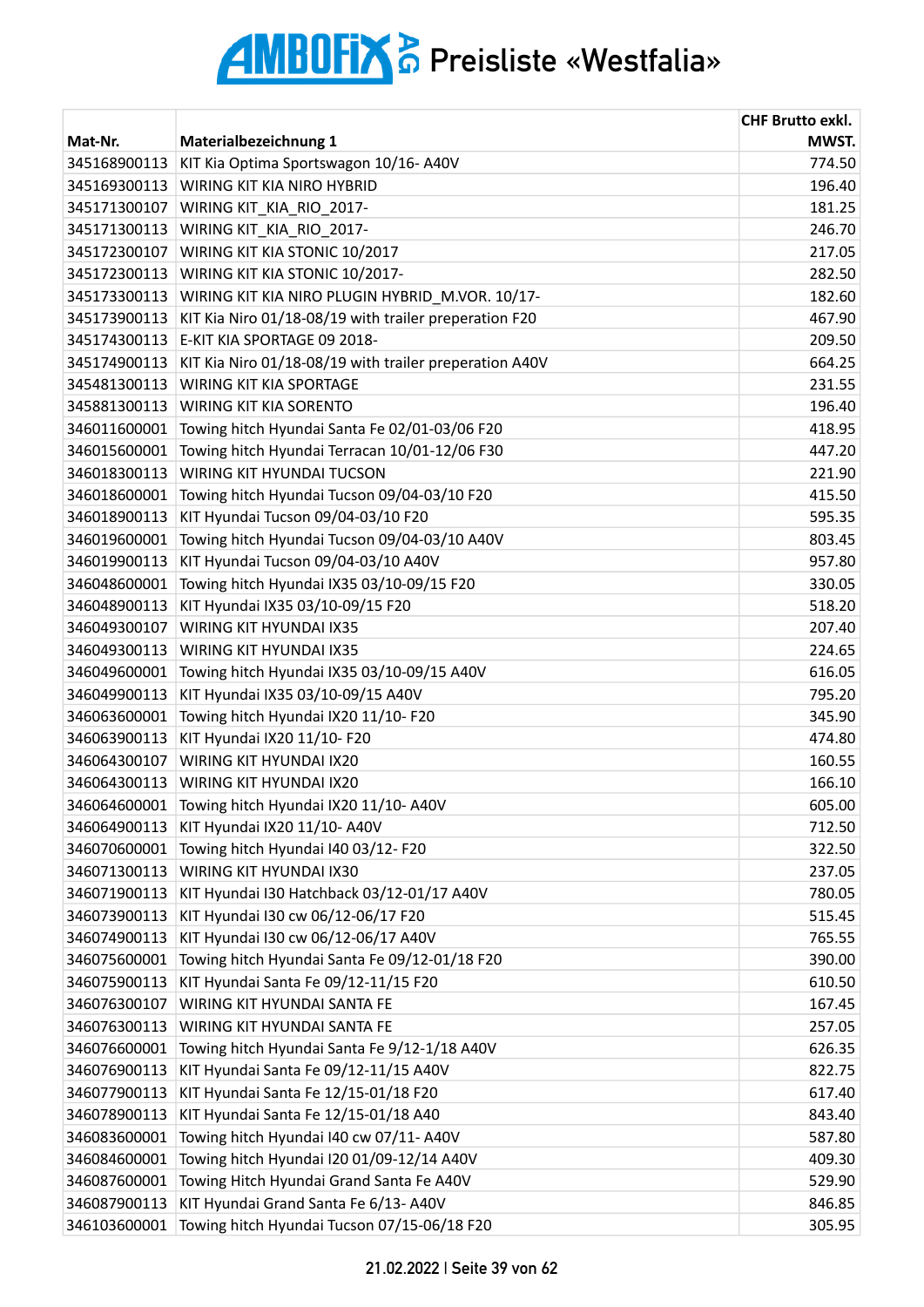| Mat-Nr.      | Materialbezeichnung 1                              | <b>CHF Brutto exkl.</b><br>MWST. |
|--------------|----------------------------------------------------|----------------------------------|
| 346103900113 | KIT Hyundai Tucson 07/15-06/18 F20                 | 497.50                           |
| 346104600001 | Towing hitch Hyundai Tucson 07/15-06/18 A40V       | 664.95                           |
| 346104900113 | KIT Hyundai Tucson 07/15-06/18 A40V                | 843.40                           |
| 346105600001 | Towing hitch Hyundai I20 01/15-F20                 | 297.00                           |
| 346106600001 | TOWING HITCH HYUNDAI I20 11/14-                    | 617.40                           |
| 346111900113 | KIT Hyundai I30 Hatchback 1/17-8/18 F20            | 398.30                           |
| 346112900113 | KIT Hyundai I30 Hatchback 1/17-8/18 A40V           | 644.30                           |
| 346123600001 | TWB Hyundai I30 Hatchback 01/17-08/18 F20          | 257.70                           |
| 346123900113 | KIT Hyundai I30 sw 07/17-07/20 F20                 | 380.35                           |
| 346124600001 | TWB Hyundai I30 Hatchback 01/17-08/18 A40V         | 591.90                           |
| 346124900113 | KIT Hyundai I30 sw 07/17-07/20 A40V                | 733.85                           |
| 346125900113 | KIT Hyundai Kona 06/17- F20                        | 451.35                           |
| 346126900113 | KIT Hyundai Kona 06/17- A40V                       | 690.45                           |
| 346127900113 | KIT Hyundai Kona 06/17- F20                        | 486.50                           |
| 346128900113 | KIT Hyundai Kona 06/17- A40V                       | 740.05                           |
| 346142300107 | WIRING KIT HYUNDAI SANTA FE                        | 242.55                           |
| 346142300113 | WIRING KIT HYUNDAI SANTA FE                        | 262.55                           |
| 346143300107 | WIRING KIT HYUNDAI I30 SW                          | 173.65                           |
| 346143300113 | WIRING KIT HYUNDAI I30 SW                          | 166.10                           |
| 346143900113 | Kit Hyundai Grand Santa Fe A40V                    | 851.00                           |
| 346145300107 | WIRING KIT HYUNDAI I30                             | 205.35                           |
| 346145300113 | WIRING KIT HYUNDAI I30                             | 195.70                           |
| 346146300107 | WIRING KIT HYUNDAI KONA                            | 133.00                           |
| 346146300113 | WIRING KIT HYUNDAI KONA                            | 150.90                           |
| 346149300107 | WIRINGKIT Hyundai Tucson MY2019                    | 208.10                           |
| 346149300113 | Wiringkit Hyundai Tucson MY2019                    | 224.65                           |
| 346150300113 | E-KIT HYUNDAI KONA UCC2                            | 186.75                           |
| 346155600001 | TWB Hyundai I30 Hatchback MY2019 09/18-F20         | 257.70                           |
| 346155900113 | KIT Hyundai I30 Hatchback 09/18-F20                | 402.40                           |
| 346156600001 | TWB Hyundai I30 Hatchback MY2019 09/18-A40V        | 557.45                           |
| 346156900113 | KIT Hyundai I30 Hatchback 09/18-A40V               | 687.70                           |
| 346157600001 | TWB HYUNDAI I30 FASTBACK 06/17-F20                 | 333.50                           |
| 346157900113 | KIT Hyundai I30 Fastback 06/17- F20                | 475.45                           |
| 346158600001 | TWB HYUNDAI I30 FASTBACK 06/17-A40V                | 536.10                           |
| 346158900113 | KIT Hyundai I30 Fastback 06/17-A40V                | 668.40                           |
| 346163600001 | TWB Hyundai Kona 08/17- F20                        | 316.30                           |
| 346164600001 | TWB Hyundai Kona 08/17- A40V                       | 540.95                           |
| 346165600001 | Towing hitch Hyundai Tucson III 11/2020- F20       | 300.45                           |
| 346166600001 | Towing hitch Hyundai Tucson III 11/2020- A40V      | 531.95                           |
| 346172600001 | Towing hitch Hyundai I20 III 08/20- A40V           | 557.80                           |
| 346173600001 | Towing hitch Hyundai I20 III 08/20- F20            | 328.15                           |
| 346811300113 | WIRING KIT HYUNDAI SANTA FE                        | 214.30                           |
| 348013600001 | Towing hitch Subaru Forester 10/97-03/08 F20       | 394.15                           |
| 348025600001 | Towing hitch Subaru Legacy Estate 09/09-12/14 F20  | 356.25                           |
| 348026600001 | Towing hitch Subaru Legacy Estate 09/09-12/14 A40V | 684.95                           |
| 348027600001 | Towing Hitch Subaru Legacy Outback 09/09-03/15 F20 | 268.05                           |
| 348027900113 | KIT Subaru Legacy Outback 09/09-03/15 F20          | 455.50                           |
| 348036600001 | Towing hitch Subaru Impreza 01/13-01/18 A40V       | 740.75                           |
| 348036900113 | KIT Subaru Impreza 01/13-01/18 A40V                | 937.85                           |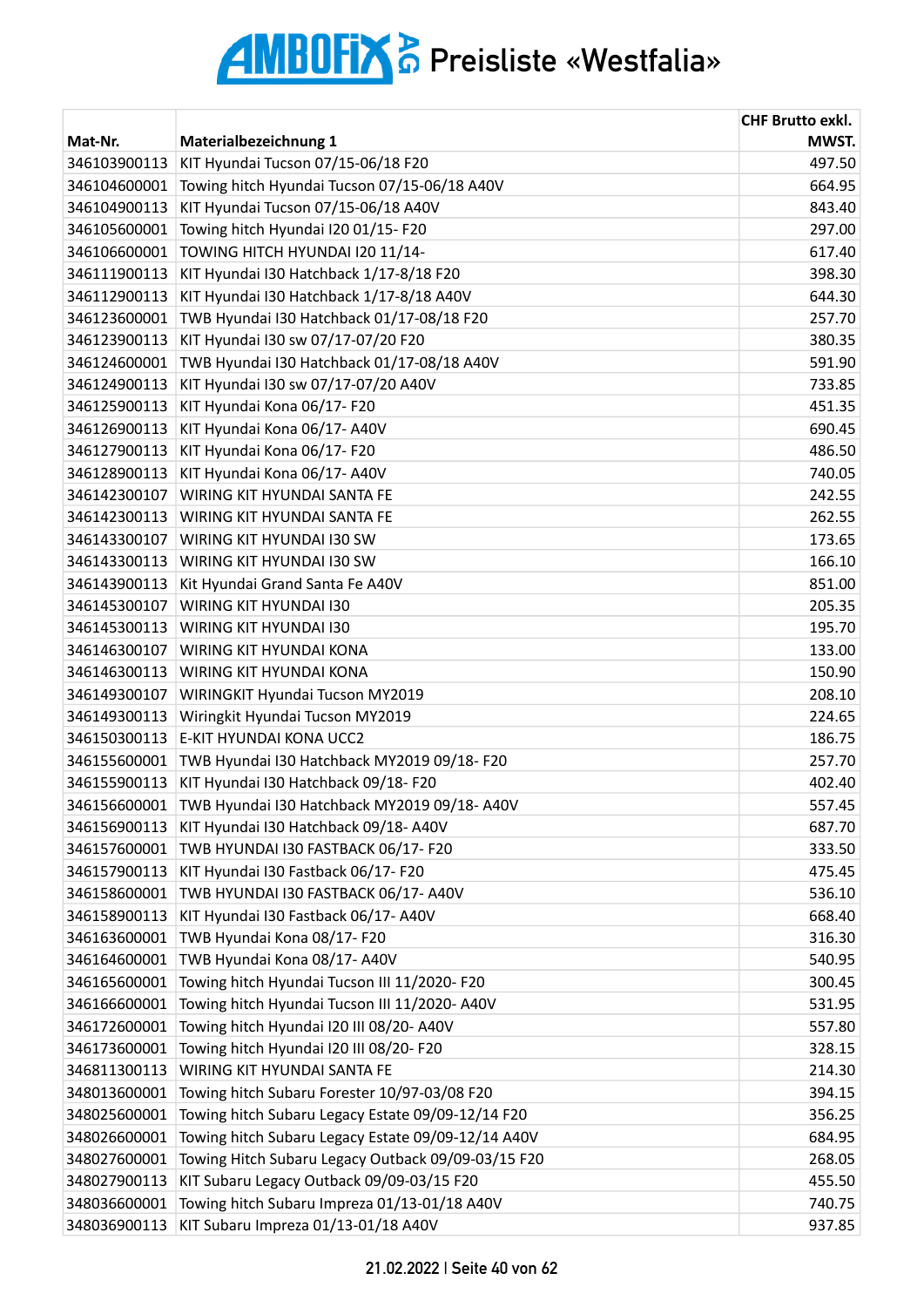|              |                                                                                   | <b>CHF Brutto exkl.</b> |
|--------------|-----------------------------------------------------------------------------------|-------------------------|
| Mat-Nr.      | <b>Materialbezeichnung 1</b>                                                      | MWST.                   |
| 348037300113 | WIRING KIT SUBARU IMPREZA                                                         | 248.75                  |
| 348037600001 | Towing hitch Subaru XV 03/12-10/17 A40V                                           | 655.30                  |
| 348037900113 | KIT Subaru XV 03/12-10/17 A40V                                                    | 856.50                  |
| 348038600001 | Towing Hitch Subaru Forester 03/13-19 F20                                         | 478.20                  |
| 348038900113 | KIT Subaru Forester 03/13-19 F20                                                  | 691.85                  |
| 348039600001 | Towing Hitch Subaru Forester 03/13-19 A40V                                        | 708.35                  |
| 348039900113 | KIT Subaru Forester 03/13-19 A40V                                                 | 905.45                  |
| 348054300113 | WIRING KIT SUBARU LEVORG 6                                                        | 263.90                  |
| 348062300113 | WIRING KIT SUBARU OUTBACK                                                         | 219.15                  |
| 348062600001 | Towing hitch Subaru Outback 03/15-07/20 F20                                       | 432.05                  |
| 348063600001 | Towing hitch Subaru Outback 03/15-07/20 A40V                                      | 634.65                  |
| 348064600001 | Towing hitch Subaru Levorg 09/15-F20                                              | 268.05                  |
| 348065600001 | Towing hitch Subaru Levorg 09/15-A40V                                             | 714.55                  |
| 348073300113 | WIRING KIT SUBARU XV                                                              | 184.00                  |
| 348077600001 | TWB Subaru XV 10/17- F20                                                          | 347.30                  |
| 348078600001 | TWB Subaru XV 10/17- A40V                                                         | 519.55                  |
| 348078900113 | KIT Subaru XV 10/17- A40V                                                         | 667.70                  |
| 348079600001 | TWB Subaru Impreza (GT) 2018- F20                                                 | 347.30                  |
| 348080600001 | TWB Subaru Impreza (GT) 2018- A40V                                                | 520.95                  |
| 348083600001 | TWB Subaru Forester (SK) 09/19- F20                                               | 427.25                  |
| 348084600001 | TWB Subaru Forester (SK) 09/19-A40V                                               | 470.65                  |
| 349049300113 | <b>WIRING KIT SANGYONG REXTON</b>                                                 | 175.70                  |
| 349053300113 | WIRING KIT SSANG YONG REXTON 11/2017-                                             | 268.05                  |
| 350000305173 | <b>ADDITIONAL BRAKE LIGHT</b>                                                     | 67.95                   |
| 350002600001 | Westfalia Box                                                                     | 449.30                  |
| 350004600001 | Platform                                                                          | 195.35                  |
| 350006600001 | Wall mounting bracket                                                             | 26.45                   |
| 350009600001 | Loading ramp                                                                      | 67.95                   |
| 350012600001 | <b>Extension Wheel Support</b>                                                    | 28.10                   |
| 350013600001 | Bag bikelander                                                                    | 54.70                   |
| 350014600001 | Extension rail for 3rd bicycle                                                    | 221.90                  |
| 350020600001 | Loading ramp BC 60, BC 70, Bikelander                                             | 54.70                   |
| 350036600001 | Bike carrier BC 60                                                                | 576.05                  |
| 350050600001 | Bike carrier Bikelander                                                           | 757.30                  |
| 350050900008 | KIT BIKELANDER + BAG                                                              | 773.15                  |
| 350053600001 | Bike carrier Bikelander classic                                                   | 660.80                  |
| 350055600001 | Extension rail for 3rd bicycle Bikelander                                         | 300.45                  |
| 404092500001 | WESTFALIA POWER SPRINGS PSA BERLINGO / PARTNER PACK 2                             | 398.30                  |
| 404131500001 | WESTFALIA POWER SPRINGS PSA BERLINGO / PARTNER Pack 2                             | 407.95                  |
| 404151500001 | WESTFALIA POWER SPRINGS CITROEN C4/ C4 PICASSO Pack 2                             | 250.15                  |
| 404271500001 | WESTFALIA POWER SPRINGS PSA FIAT JUMPER/BOXER/DUCATO                              | 414.15                  |
| 404333500001 | WESTFALIA POWER SPRINGS PSA FIAT JUMPY/SCUDO/EXPERT                               | 234.30                  |
| 404334500001 | WESTFALIA POWER SPRINGS CITROEN C-CROSSER                                         | 272.20                  |
| 404335500001 | WESTFALIA POWER SPRINGS CITROEN BERLINGO MULTISPACE/                              | 511.30                  |
| 405403500001 | WESTFALIA POWER SPRINGS AUDI A3/S3, SEAT LEON/ST,                                 | 228.80                  |
| 405425500001 | WESTFALIA POWER SPRINGS AUDI A4/A5/A6/AVANT/Q5                                    | 237.05                  |
| 405426500001 | WESTFALIA POWER SPRINGS AUDI A3                                                   | 231.55                  |
| 406249500001 | WESTFALIA POWER SPRINGS FIAT PANDA                                                | 336.95                  |
|              | 406350500001   WESTFALIA POWER SPRINGS CITROEN NEMO, FIAT FIORINO, PEUGEOT BIPPER | 372.80                  |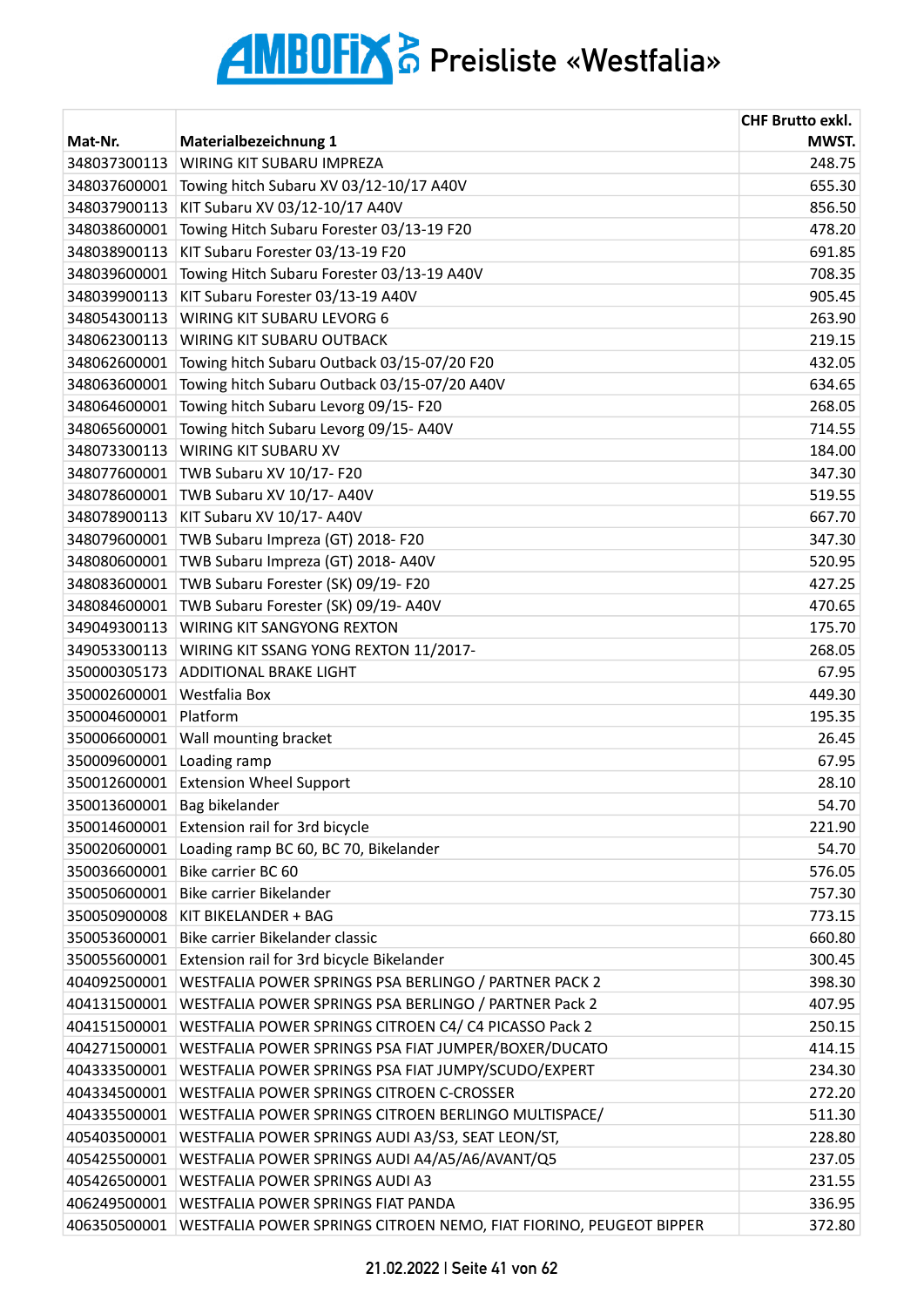| Mat-Nr.      | Materialbezeichnung 1                                                          | <b>CHF Brutto exkl.</b><br>MWST. |
|--------------|--------------------------------------------------------------------------------|----------------------------------|
| 406357500001 | WESTFALIA POWER SPRINGS CITROEN JUMPER / FIAT DUCATO                           | 617.40                           |
| 406368500001 | WESTFALIA POWER SPRINGS FIAT/OPEL DOBLO/COMBO/CARGO                            | 281.15                           |
| 406369500001 | WESTFALIA POWER SPRINGS FIAT/OPEL DOBLO/COMBO                                  | 221.90                           |
| 406371500001 | WESTFALIA POWER SPRINGS FIAT DOBLO                                             | 509.90                           |
| 406373500001 | WESTFALIA POWER SPRINGS FIAT DUCATO / PEUGEOT BOXER                            | 744.20                           |
| 407262500001 | WESTFALIA POWER SPRINGS FORD TOURNEO/TRANSIT/CONNECT                           | 395.55                           |
| 407382500001 | WESTFALIA POWER SPRINGS FORD TRANSIT CUSTOM                                    | 571.95                           |
| 407385500001 | WESTFALIA POWER SPRINGS FORD TRANSIT                                           | 694.60                           |
| 407405500001 | WESTFALIA POWER SPRINGS FORD S-MAX, VOLVO V70                                  | 448.60                           |
| 407407500001 | WESTFALIA POWER SPRINGS FORD FOCUS WAGON                                       | 469.25                           |
| 407456500001 | WESTFALIA POWER SPRINGS FORD FOCUS WAGON                                       | 480.95                           |
| 407521500001 | WESTFALIA POWER SPRINGS FORD TOURNEO / TRANSIT COURIER                         | 339.05                           |
| 407522500001 | WESTFALIA POWER SPRINGS FORD GALAXY                                            | 514.05                           |
| 407523500001 | WESTFALIA POWER SPRINGS FORD KUGA                                              | 367.30                           |
| 407526500001 | WESTFALIA POWER SPRINGS FORD TRANSIT CONNECT                                   | 536.80                           |
| 407527500001 | WESTFALIA POWER SPRINGS FORD MONDEO / MONDEO WAGON                             | 250.15                           |
| 407528500001 | WESTFALIA POWER SPRINGS TOURNEO CUSTOM / TRANSIT CUSTOM                        | 658.05                           |
| 407530500001 | WESTFALIA POWER SPRINGS FORD TRANSIT / TRANSIT CHASSIS CABINE                  | 812.40                           |
| 413376500001 | WESTFALIA POWER SPRINGS MB/VW SPRINTER/CRAFTER                                 | 700.80                           |
| 413382500001 | WESTFALIA POWER SPRINGS MB VITO                                                | 255.65                           |
| 413432500001 | <b>WESTFALIA POWER SPRINGS MB CITAN</b>                                        | 282.50                           |
| 413435500001 | WESTFALIA POWER SPRINGS MB VITO / VITO TOURER                                  | 478.20                           |
| 413436500001 | WESTFALIA POWER SPRINGS MERCEDES VITO / VITO TOURER / V-KLASSE                 | 556.75                           |
| 414295500001 | WESTFALIA POWER SPRINGS OPEL VECTRA CARAVAN                                    | 219.15                           |
| 414341500001 | WESTFALIA POWER SPRINGS OPEL INSIGNIA/SPORTS TOURER                            | 224.65                           |
| 414364500001 | WESTFALIA POWER SPRINGS OPEL/RENAULT VIVARO/TRAFFIC                            | 235.65                           |
| 414406500001 | WESTFALIA POWER SPRINGS OPEL ASTRA/SPORTS TOURER                               | 230.15                           |
| 414870500001 | <b>WESTFALIA POWER SPRINGS OPEL VIVARO</b>                                     | 649.80                           |
| 414873500001 | WESTFALIA POWER SPRINGS OPEL ZAFIRA                                            | 266.00                           |
|              | 414874500001   WESTFALIA POWER SPRINGS OPEL ZAFIRA TOURER                      | 257.05                           |
| 414875500001 | <b>WESTFALIA POWER SPRINGS OPEL ZAFIRA</b>                                     | 288.05                           |
| 414876500001 | WESTFALIA POWER SPRINGS OPEL MOKKA / CHEVROLET TRAX                            | 459.60                           |
|              | 416318500001   WESTFALIA POWER SPRINGS NISSAN/OPEL/RENAULT NV400/MOVANO/MASTER | 671.15                           |
|              | 416343500001 WESTFALIA POWER SPRINGS DACIA LOGAN                               | 276.35                           |
|              | 417113500001 WESTFALIA POWER SPRINGS SKODA FABIA                               | 224.65                           |
| 421391500001 | WESTFALIA POWER SPRINGS VW CARAVELLE T4/TRANSPORTER T3/T4                      | 173.65                           |
| 421600500001 | WESTFALIA POWER SPRINGS VW UNIVERSAL                                           | 226.00                           |
| 421651500001 | <b>WESTFALIA POWER SPRINGS VW TRANSPORTER T5</b>                               | 231.55                           |
|              | 421673500001   WESTFALIA POWER SPRINGS VW CADDY/4-MOTION/MAXI                  | 390.00                           |
| 421674500001 | <b>WESTFALIA POWER SPRINGS VW AMAROK</b>                                       | 751.80                           |
|              | 421675500001   WESTFALIA POWER SPRINGS VW TRANSPORTER                          | 415.50                           |
| 421676500001 | WESTFALIA POWER SPRINGS VW GOLF/TOURAN / SKODA OCTAVIA /                       | 269.45                           |
| 432265500001 | WESTFALIA POWER SPRINGS NISSAN NV200                                           | 467.90                           |
| 432268500001 | WESTFALIA POWER SPRINGS NISSAN QASHQAI                                         | 459.60                           |
| 435001500001 | WESTFALIA POWER SPRINGS TOYOTA PROACE                                          | 738.00                           |
|              | 435003500001   WESTFALIA POWER SPRINGS TOYOTA AURIS/TS/WAGON                   | 255.65                           |
| 440001500001 | WESTFALIA POWER SPRINGS MITSUBISHI CARISMA                                     | 350.05                           |
| 440002500001 | WESTFALIA POWER SPRINGS MITSUBISHI OUTLANDER                                   | 415.50                           |
|              | 440003500001   WESTFALIA POWER SPRINGS MITSUBISHI OUTLANDER                    | 388.65                           |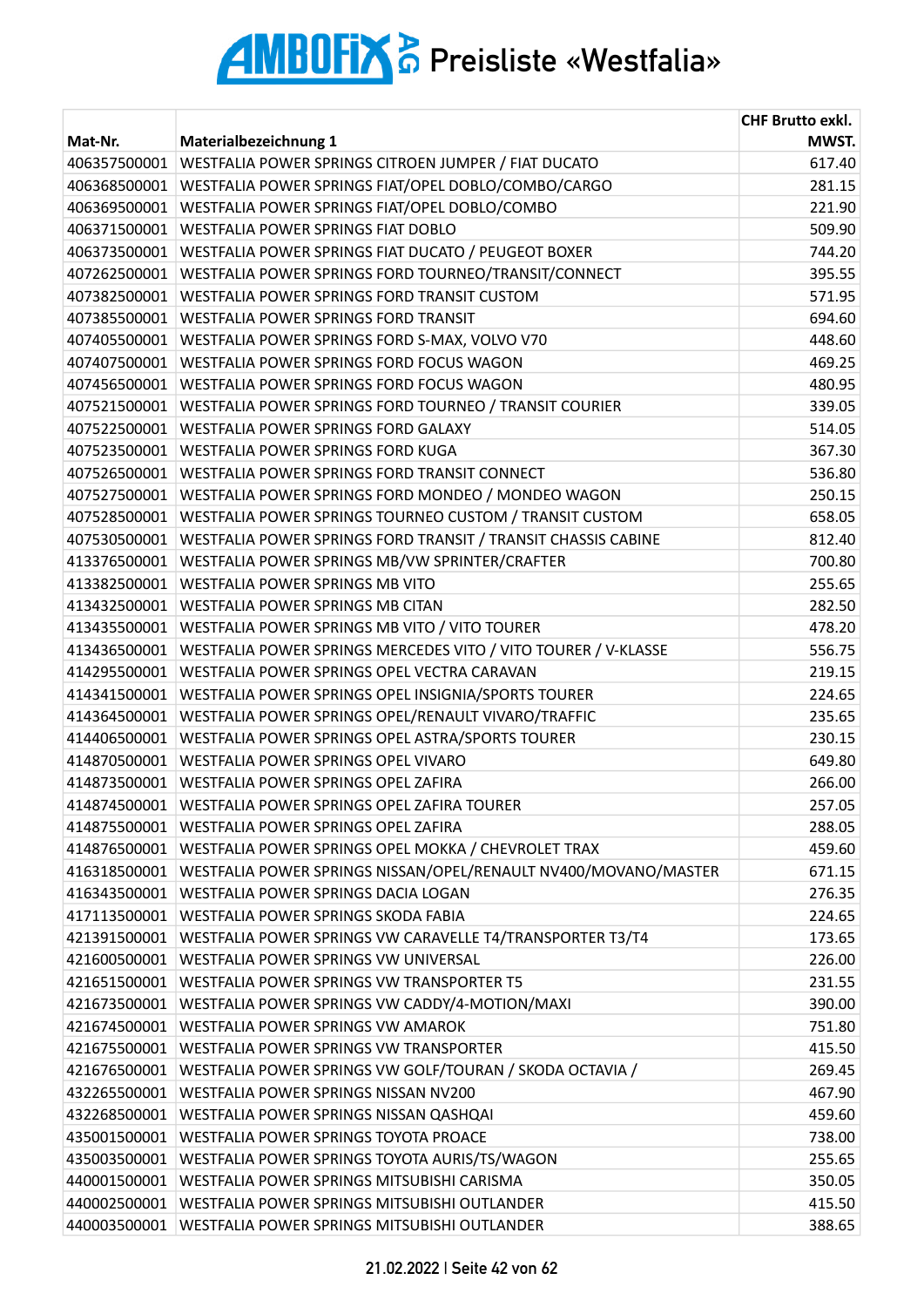|                       |                                                     | <b>CHF Brutto exkl.</b> |
|-----------------------|-----------------------------------------------------|-------------------------|
| Mat-Nr.               | Materialbezeichnung 1                               | MWST.                   |
| 441001500001          | WESTFALIA POWER SPRINGS SUZUKI SX4 S-CROSS / VITARA | 259.80                  |
| 446047500001          | WESTFALIA POWER SPRINGS HYUNDAI H300/H1             | 518.20                  |
| 446056500001          | WESTFALIA POWER SPRINGS HYUNDAI H300/H1/TRAVEL      | 246.00                  |
| 446070500001          | WESTFALIA POWER SPRINGS HYUNDAI 140                 | 371.40                  |
| 446071500001          | WESTFALIA POWER SPRINGS HYUNDAI IX20                | 403.80                  |
| 446072500001          | WESTFALIA POWER SPRINGS HYUNDAI IX35                | 395.55                  |
| 446073500001          | WESTFALIA POWER SPRINGS HYUNDAI TUCSON              | 266.00                  |
| 446074500001          | WESTFALIA POWER SPRINGS HYUNDAI I30 / KIA CEED      | 372.80                  |
| 446075500001          | WESTFALIA POWER SPRINGS HYUNDAI I30 CW/IX35 /       | 395.55                  |
| 504129700001          | ROOF RACK CITROEN BERLINGO, PEUGEOT PARTNER, L1     | 924.05                  |
| 513270700001          | ROOF RACK MERCEDES SPRINTER, VW CRAFTER, L4H2       | 1'681.30                |
| 542090700001          | ROOF RACK IVECO DAILY L4H2                          | 1'561.40                |
| 542178700001          | ROOF RACK IVECO DAILY L1H2/L2H2                     | 1'081.85                |
| 542180700001          | ROOF RACK IVECO DAILY L1H2                          | 1'052.20                |
| 555555700001          | <b>MODEL ROOF RACK</b>                              | 207.40                  |
| 850400000000          | <b>REPLACEMENT NAMEPLATE</b>                        | 51.40                   |
| 852100000000          | SERVICE-PAUSCHALE MASTERSCHLÜSSEL                   | 40.40                   |
| 900000504778          | <b>BAG PVC</b>                                      | 16.15                   |
| 900000504960          | <b>BAG</b>                                          | 20.55                   |
| 900001001850          | KUGELVERSTELLPLATTE                                 | 144.05                  |
| 900001002005          | <b>BALL BAR</b>                                     | 314.90                  |
| 900001002008          | <b>BALL BAR</b>                                     | 314.90                  |
| 900001003000          | <b>BALL BAR</b>                                     | 330.05                  |
| 900001003001          | <b>BALL BAR</b>                                     | 330.05                  |
| 900001003003 BALL BAR |                                                     | 339.05                  |
| 900001003011 BALL BAR |                                                     | 314.90                  |
| 900001003014          | <b>BALL BAR</b>                                     | 314.90                  |
| 900001003019          | <b>BALL BAR</b>                                     | 348.65                  |
| 900001003027          | <b>BALL BAR</b>                                     | 348.65                  |
| 900001005010          | <b>BALL BAR</b>                                     | 263.90                  |
| 900001005050          | <b>BALL BAR</b>                                     | 263.90                  |
| 900001005060          | TOW BALL MF-NO.FMH17                                | 263.90                  |
| 900001005062          | <b>ADAPTER</b>                                      | 131.60                  |
| 900001005080          | <b>BALL BAR</b>                                     | 263.90                  |
| 900001005347          | <b>SOCKET HOLDER</b>                                | 8.15                    |
| 900001005407          | KNOB INCL. LOCK AND KEY                             | 63.80                   |
| 900001005944          | <b>COTTER PIN</b>                                   | 65.45                   |
| 900001009204          | <b>BALL BAR</b>                                     | 314.90                  |
| 900001059080          | <b>PLUG COVER</b>                                   | 19.00                   |
| 900001300198          | VEHICLE TESTER TRAILER SIMULATION 12 V              | 793.80                  |
| 900001400199          | <b>CODING TOOL</b>                                  | 3'694.75                |
| 900001400202          | CODING TOOL "AUTOCODE-MINI"                         | 906.80                  |
| 900001400203          | AUTOCODE-MINI VOUCHER CODE ONE CODING               | 86.85                   |
| 900001400204          | AUTOCODE-MINI VOUCHER CODE FIVE CODINGS             | 409.30                  |
| 900001400205          | AUTOCODE-MINI VOUCHER CODE TEN CODINGS              | 776.60                  |
| 900001400207          | Autocode voucher-code 1year subscription            | 1'272.00                |
| 900001502360          | <b>TAUT RIBBON</b>                                  | 14.05                   |
| 900001503587          | <b>SIDE CAPS</b>                                    | 28.10                   |
| 900001503638          | <b>STOPPER</b>                                      | 24.15                   |
|                       |                                                     |                         |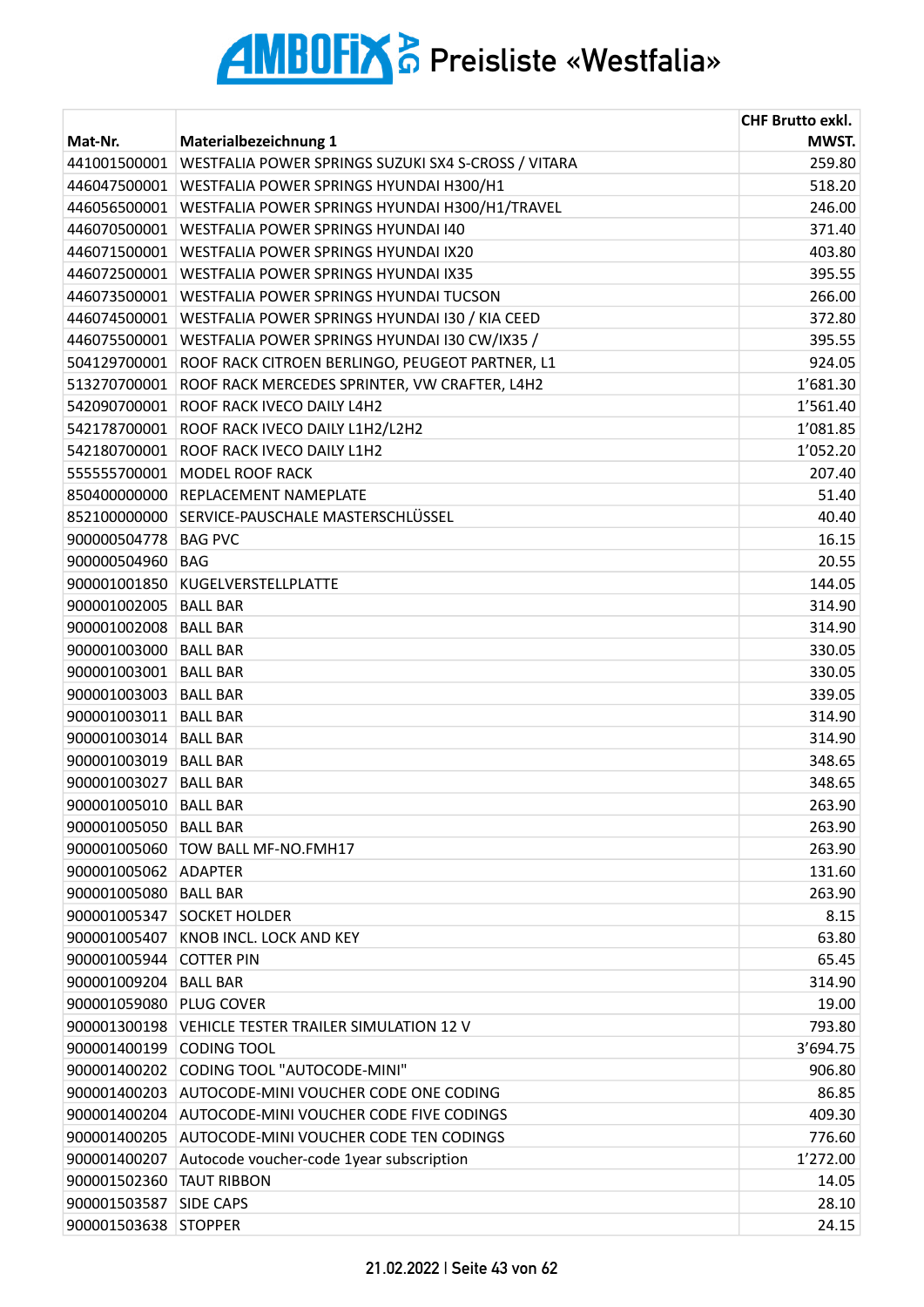| Mat-Nr.                   | Materialbezeichnung 1                                     | <b>CHF Brutto exkl.</b><br>MWST. |
|---------------------------|-----------------------------------------------------------|----------------------------------|
| 900001503924              | <b>SCREW CONNETION WITH BELLOWS, CABLE</b>                | 5.10                             |
| 900001504923              | <b>SKAI LEATHER ZIP BAG</b>                               | 36.40                            |
| 900001506001              | SOCKET 13-PINS, CABLE OUTLET ON SIDE,                     | 40.40                            |
| 900001506005              | ELECTRONIC CONTROL UNIT ASTM-12                           | 90.95                            |
| 900001506010              | SOCKET SEAL, 2 AXIAL CABLE OUTLETS                        | 8.85                             |
| 900001506022 FLASHER UNIT |                                                           | 64.50                            |
| 900001506053              | <b>RELAIS</b>                                             | 17.80                            |
| 900001506054              | SOCKET 7 PINS, SCREW CONNECTION;                          | 32.65                            |
| 900001506079              | <b>ELECTRONIC CONTROL UNIT</b>                            | 121.30                           |
|                           | 900001506101 ELECTRONIC CONTROL UNIT                      | 274.95                           |
|                           | 900001506102 CABLE CONNECTOR 0,35-0,75 VPE 10 PC          | 10.50                            |
| 900001506123              | <b>SOCKET 13 PINS</b>                                     | 44.65                            |
| 900001506124              | SOCKET 13 PINS, FLAT VERSION 40 MM HIGH,                  | 50.05                            |
| 900001506147 FLASHER UNIT |                                                           | 67.95                            |
|                           | 900001506156 ELECTRONIC CONTROL UNIT                      | 295.60                           |
|                           | 900001506172 ELECTRONIC CONTROL UNIT                      | 184.70                           |
|                           | 900001506173 ELECTRONIC CONTROL UNIT                      | 255.65                           |
|                           | 900001506210 SOCKET 13 PINS                               | 45.50                            |
| 900001506250 FLASHER UNIT |                                                           | 85.45                            |
| 900001506252 FLASHER UNIT |                                                           | 97.85                            |
|                           | 900001506274 CONTROLL UNIT ALM 10/L                       | 90.95                            |
|                           | 900001506328 ELECTRONIC CONTROL UNIT                      | 282.50                           |
| 900001506376              | SEALING                                                   | 9.80                             |
|                           | 900001506386 SOCKET 13 PINS, CABLE OUTLET ON SIDE         | 50.05                            |
| 900001506387              | SOCKET 13 PINS, AXIAL CABLE OUTLET                        | 50.05                            |
| 900001506397              | SOCKET 7-PINS, SCREW CONNECTION,                          | 21.35                            |
|                           | 900001506424 SOCKET 7 PINS, SCREW CONNECTION,             | 11.45                            |
|                           | 900001506434 ELECTRONIC CONTROL UNIT ASG 2000-221         | 139.20                           |
|                           | 900001506438 SUBSTITUE SOCKET HOUSING 52 MM HIGH, 13-PINS | 21.35                            |
|                           | 900001506439 SOCKET 13-PINS, AXIAL CABLE OUTLET,          | 32.65                            |
|                           | 900001506499 ELECTRONIC CONTROL UNIT ASTM PRO V4          | 170.90                           |
| 900001506533 PLUG 13 PINS |                                                           | 42.20                            |
|                           | 900001506540 CONTROL RELAY                                | 61.20                            |
|                           | 900001506542 ELECTRONIC CONTROL UNIT ASTM 10              | 93.05                            |
|                           | 900001506557 ELECTRONIC CONTROL UNIT                      | 211.55                           |
|                           | 900001506560 ELECTRONIC CONTROL UNIT                      | 259.80                           |
| 900001506563 FLASHER UNIT |                                                           | 164.70                           |
|                           | 900001506569 ELECTRONIC CONTROL UNIT                      | 274.95                           |
|                           | 900001506577 ELECTRONIC CONTROL UNIT                      | 170.90                           |
|                           | 900001506617 SOCKET 13-PINS                               | 48.25                            |
|                           | 900001506623 ELECTRONIC CONTROL UNIT ASTM-R               | 88.20                            |
| 900001506625              | ELECTRONIC CONTROL UNIT BMW UCC2                          | 303.40                           |
|                           | 900001506626 ELECTRONIC CONTROL UNIT                      | 303.40                           |
|                           | 900001506627 ELECTRONIC CONTROL UNIT FORD UCC1            | 303.40                           |
|                           | 900001506629 ELECTRONIC CONTROL UNIT                      | 196.60                           |
|                           | 900001506630 ELECTRONIC CONTROL UNIT                      | 231.05                           |
|                           | 900001506631 ELECTRONIC CONTROL UNIT                      | 303.40                           |
|                           | 900001506633 ELECTRONI CONTROL UNIT ASTM LC               | 99.95                            |
|                           | 900001506653 ELECTRONIC CONTROL UNIT                      | 217.05                           |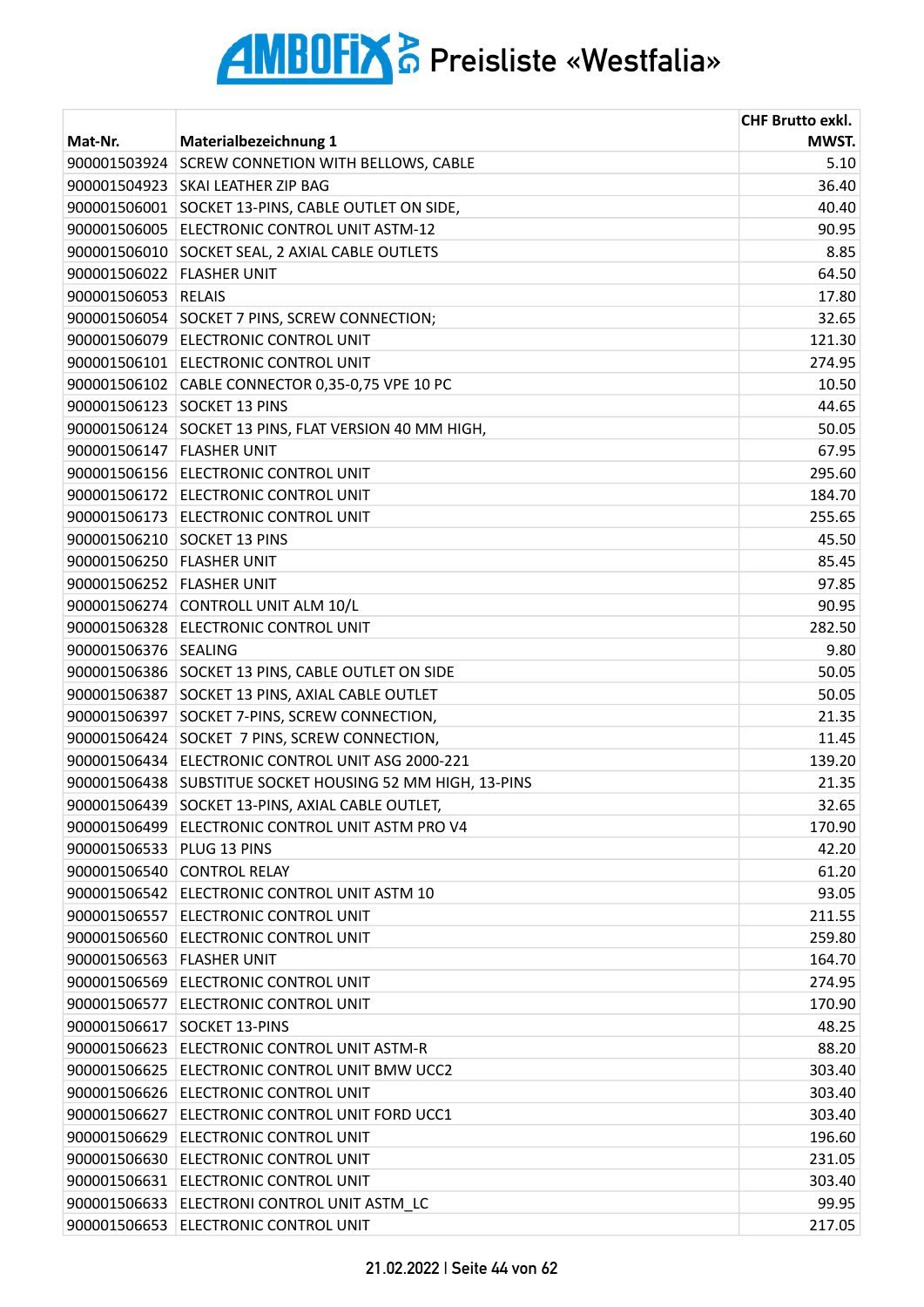|                           |                                                       | <b>CHF Brutto exkl.</b> |
|---------------------------|-------------------------------------------------------|-------------------------|
| Mat-Nr.                   | Materialbezeichnung 1                                 | MWST.                   |
| 900001506656              | SOCKET 7 PINS, FOR ENGLISH VEHICLE MARKET             | 17.80                   |
| 900001506667              | <b>ELECTRONIC CONTROL UNIT</b>                        | 274.95                  |
|                           | 900001506668 ELECTRONIC CONTROL UNIT                  | 303.40                  |
|                           | 900001506670 ELECTRONIC CONTROL UNIT                  | 220.00                  |
|                           | 900001506680 SOCKET 13 PINS, AXIAL CABLE OUTLET,      | 37.10                   |
|                           | 900001506691 ELECTRONIC CONTROL UNIT                  | 209.50                  |
|                           | 900001506697 ELECTRONIC CONTROL UNIT                  | 193.65                  |
| 900001506710              | <b>ELECTRONIC CONTROL UNIT</b>                        | 220.50                  |
|                           | 900001506721 SOCKET 13 PINS                           | 63.80                   |
| 900001506726 FLASHER UNIT |                                                       | 27.45                   |
|                           | 900001506737 ELECTRONIC CONTROL UNIT                  | 299.25                  |
|                           | 900001506738 ELECTRONI CONTROL UNIT UCC               | 303.40                  |
|                           | 900001506742 RELAY MINIATURE CHANGER                  | 21.35                   |
|                           | 900001506758 ELECTRONIC CONTROL UNIT                  | 224.65                  |
|                           | 900001506790 ELECTRONIC CONTROL UNIT                  | 207.40                  |
| 900001506811 FLASHER UNIT |                                                       | 55.30                   |
|                           | 900001506821 ELECTRONIC CONTROL UNIT                  | 207.40                  |
|                           | 900001506822 ELECTRONIC CONTROL UNIT                  | 227.60                  |
|                           | 900001506823 Electronic Control Unit Fiat UCC         | 236.55                  |
|                           | 900001506848 ELECTRONIC CONTROL UNIT 14P. 321059      | 64.65                   |
|                           | 900001506862 ELECTRONIC CONTROL UNIT                  | 64.65                   |
|                           | 900001506867 ELECTRONIC CONTROL UNIT                  | 200.75                  |
| 900001506869              | <b>ELECTRONIC CONTROL UNIT</b>                        | 232.90                  |
| 900001506870              | Steuergeraet                                          | 227.40                  |
|                           | 900001506907 ELECTRONIC CONTROL UNIT Astra H/Zafira B | 193.65                  |
|                           | 900001506964 ELECTRONIC CONTROL UNIT                  | 232.40                  |
|                           | 900001506974 CONTROL UNIT testing case (LCT)          | 105.45                  |
| 900001507001              | SEAL, OUTLET ON RIGHT SIDE, 2 PIECES                  | 9.65                    |
|                           | 900001507005 ELECTRONIC CONTROL RENAULT               | 215.20                  |
|                           | 900001507007 ELECTRONIC CONTROL UNIT                  | 200.75                  |
|                           | 900001507008 ROCKER SWITCH SET                        | 28.10                   |
|                           | 900001507012 ELECTRONIC CONTROL UNIT                  | 201.90                  |
|                           | 900001507014 ELECTRONIC CONTROL UNIT                  | 207.40                  |
|                           | 900001507015 ELECTRONIC CONTROL UNIT                  | 193.65                  |
|                           | 900001507016 ELECTRONIC CONTROL UNIT                  | 201.90                  |
|                           | 900001507040 ELECTRONIC CONTROL UNIT                  | 232.40                  |
|                           | 900001507043 ELECTRONIC CONTROL UNIT                  | 232.40                  |
| 900001507044              | Control Unit ASTM PRO V4 TD                           | 136.45                  |
|                           | 900001507050 ELECTRONIC CONTROL UNIT                  | 232.90                  |
|                           | 900001507062 ELECTRONIC CONTROL UNIT                  | 200.75                  |
|                           | 900001507075 CONROL UNIT 10P EJH 321112               | 72.35                   |
|                           | 900001507085 ELECTRONIC CONTROL UNIT Xpol. EJH 311393 | 201.90                  |
| 900001507091              | ELECTRONIC CONTROL UNIT EH 3500-0115 Sealed 9509      | 105.45                  |
|                           | 900001507098 ELECTRONIC CONTROL UNIT                  | 232.40                  |
|                           | 900001507130 CONTROL UNIT                             | 153.65                  |
|                           | 900001507131 ELECTRONIC CONTROL UNIT                  | 153.65                  |
| 900001507150              | Controll Unit UCC JAGUAR F-PACE                       | 193.15                  |
| 900001507164              | <b>ELECTRONIC CONTROL UNIT</b>                        | 224.65                  |
|                           | 900001507189 Service Part Contol Unit UCC2.0 FCA 01   | 114.40                  |
|                           |                                                       |                         |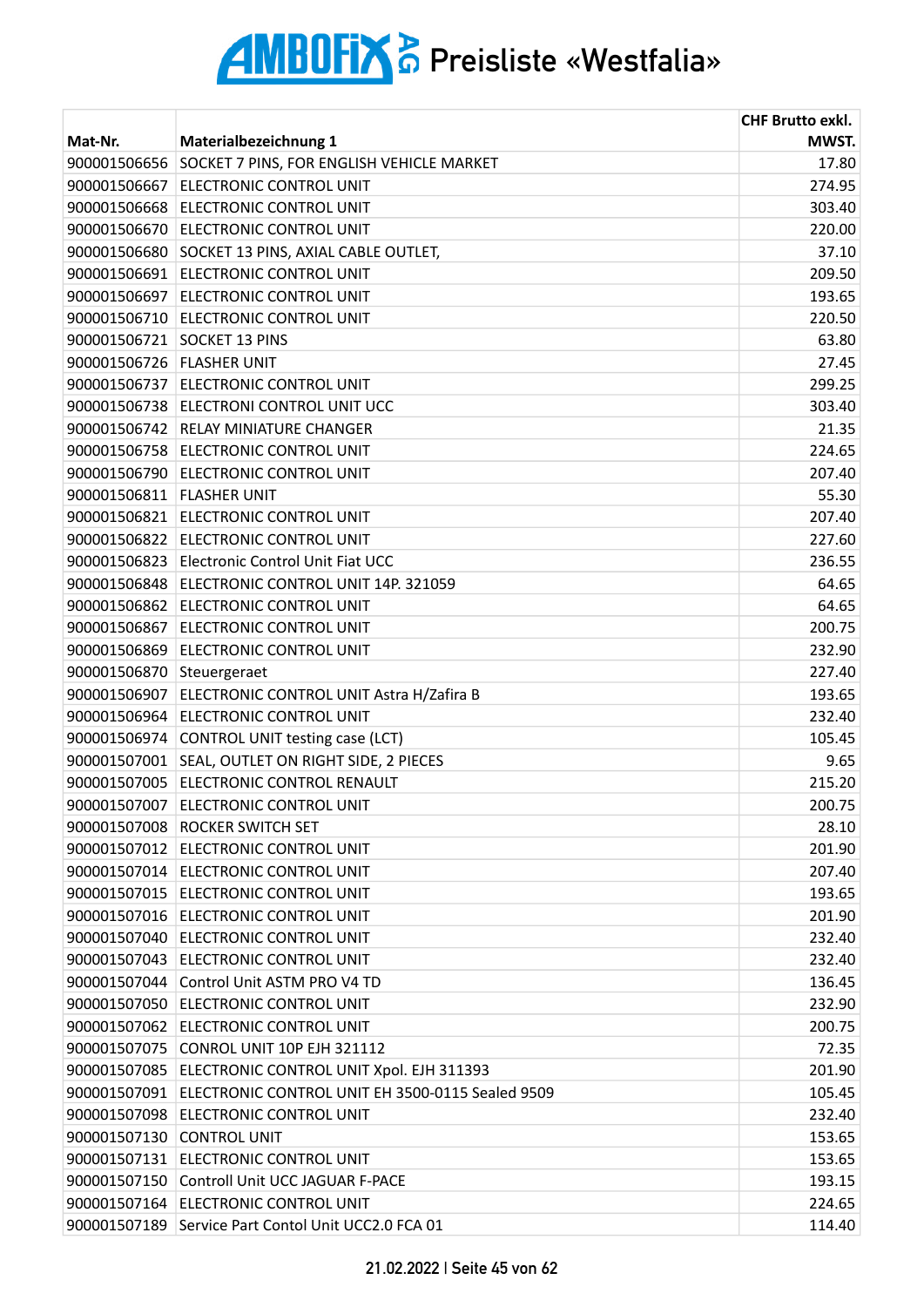|                           |                                                           | <b>CHF Brutto exkl.</b> |
|---------------------------|-----------------------------------------------------------|-------------------------|
| Mat-Nr.                   | Materialbezeichnung 1                                     | MWST.                   |
| 900001507231              | Modul ASTM V4F                                            | 114.40                  |
|                           | 900001507246 Control unit AAG 3. Gen. 5H0.907.383         | 119.90                  |
| 900001507786 FLASHER UNIT |                                                           | 67.95                   |
|                           | 900001507809 C2 LIGHT 12 V LONG VERSION                   | 16.15                   |
|                           | 900001507894 7-PLUG SOCKET                                | 11.45                   |
| 900001508003 O-RING       |                                                           | 10.50                   |
|                           | 900001508151   service part UCC2.0 HS VW-AG1 (301173)     | 108.90                  |
| 900001508152              | SPAREPART CONTROL UNIT MAZDA CX5 UCC2                     | 103.35                  |
|                           | 900001508153 Service Part Contol Unit UCC2.0 OPEL PSA     | 123.35                  |
|                           | 900001508154 SPAREP CONTROLUNIT DACIA DUSTER 2 UCC2       | 110.95                  |
|                           | 900001508157 Service Part Control Unit UCC2.0 HS Ford     | 110.95                  |
|                           | 900001508159 SERVICE PART CONTR UNIT UCC2.0 HS Volvo      | 116.80                  |
| 900001508160              | Service Part Contol Unit UCC2.0 MB 01                     | 115.75                  |
|                           | 900001508163 service part UCC2.0 LS OPEL PSA 02           | 116.80                  |
| 900001508165              | service part UCC2.0 HS RENAULT 2 (301474)                 | 108.90                  |
| 900001535051 SNAP GUAGE   |                                                           | 496.15                  |
|                           | 900001535208 ADDITIONAL SOCKET SHEET FOR 2ND SOCKET       | 27.45                   |
|                           | 900001641021 SPRING COTTER                                | 20.55                   |
| 900002504014 SEAL         |                                                           | 16.95                   |
| 900002506811 FLASHER UNIT |                                                           | 61.20                   |
|                           | 900010303015 CABLE SUPPORT SLEEVE ANGLED, FOR             | 50.05                   |
|                           | 900010503924 SCREW CONNETION WITH BELLOWS, CABLE          | 33.35                   |
| 900010506024              | SOCKET SEAL WITH BELLOWS, AXIAL CABLE OUTLET VPE 10 PC    | 33.35                   |
| 900010506531              | SOCKET SEAL, AXIAL CABLE OUTLET VPE 10 PC                 | 33.35                   |
|                           | 900010506616 SOCKET BASE PLATE FOR SLIT HOLDERS VPE 10 PC | 20.80                   |
|                           | 900010507001 SEAL, OUTLET ON RIGHT SIDE, 10 PIECES        | 50.05                   |
|                           | 900010507391 CABLE CONNECTOR 1,0-2,5                      | 16.15                   |
|                           | 900040632340 SET OF SCREWS                                | 38.85                   |
|                           | 900040636176 SET OF SCREWS                                | 38.85                   |
|                           | 900045632325 SET OF SCREWS                                | 38.85                   |
| 900050632424              | <b>SET OF SCREWS</b>                                      | 38.85                   |
| 900050636186              | <b>SET OF SCREWS</b>                                      | 38.85                   |
| 900055632552              | <b>SET OF SCREWS</b>                                      | 38.85                   |
| 900055636187              | <b>SET OF SCREWS</b>                                      | 38.85                   |
| 900060632523              | <b>SET OF SCREWS</b>                                      | 38.85                   |
| 900060636188              | <b>SET OF SCREWS</b>                                      | 38.85                   |
| 900061305001              | <b>RELAY ADAPTER</b>                                      | 19.85                   |
| 900095632553              | <b>SET OF SCREWS</b>                                      | 41.05                   |
| 900100632527              | <b>SET OF SCREWS</b>                                      | 41.05                   |
| 900100636180              | <b>SET OF SCREWS</b>                                      | 55.95                   |
| 900105632554              | <b>SET OF SCREWS</b>                                      | 41.05                   |
| 900110632505              | <b>SET OF SCREWS</b>                                      | 41.05                   |
| 900110636182              | <b>SET OF SCREWS</b>                                      | 55.95                   |
| 900115632524              | <b>SET OF SCREWS</b>                                      | 41.05                   |
| 900120632516              | <b>SET OF SCREWS</b>                                      | 44.00                   |
| 900130632539              | <b>SET OF SCREWS</b>                                      | 44.00                   |
| 900130636185              | <b>SET OF SCREWS</b>                                      | 81.30                   |
| 900135632379              | <b>SET OF SCREWS</b>                                      | 44.00                   |
|                           | 903000513950 SATZ SCHLÜSSEL 2W01 - 2W50                   | 232.90                  |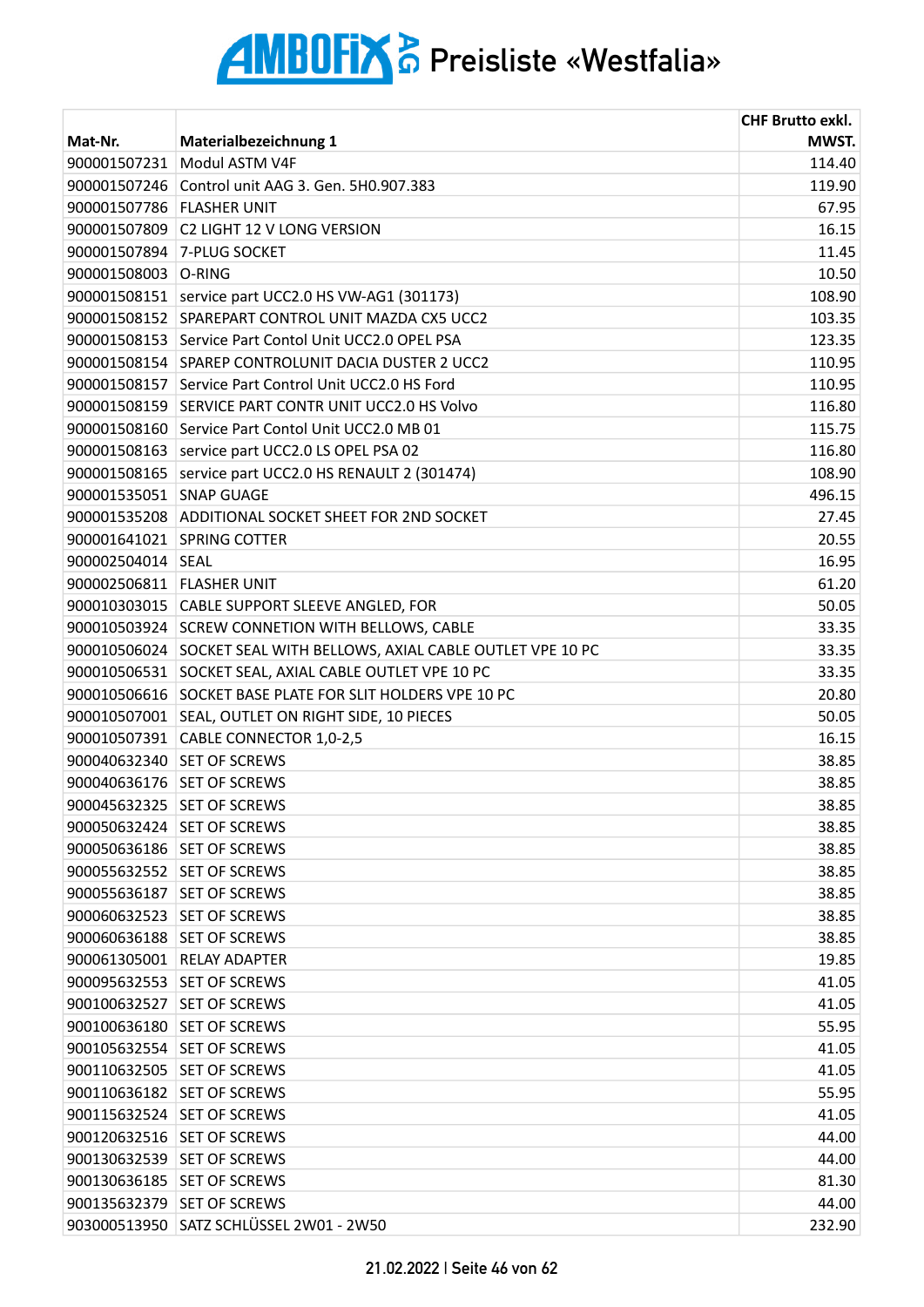|                         |                                    | <b>CHF Brutto exkl.</b> |
|-------------------------|------------------------------------|-------------------------|
| Mat-Nr.                 | Materialbezeichnung 1              | MWST.                   |
| 903011630108            | <b>STOPPER</b>                     | 20.55                   |
| 903062622101            | <b>METAL NUT</b>                   | 58.45                   |
| 903078630121            | <b>PLUG</b>                        | 20.55                   |
|                         | 903078650001 FASTENING ACCESSORIES | 117.15                  |
| 903095601001   BALL BAR |                                    | 325.25                  |
|                         | 903121650001 FASTENING ACCESSORIES | 80.65                   |
| 903127619001            | <b>SUPPORT</b>                     | 107.50                  |
|                         | 903127650001 FASTENING ACCESSORIES | 54.60                   |
|                         | 903134650001 FASTENING ACCESSORIES | 42.20                   |
| 903137619001 SUPPORT    |                                    | 130.95                  |
| 903137619002 SUPPORT    |                                    | 130.95                  |
| 903137630101 PLUG COVER |                                    | 20.55                   |
| 903140619001 SUPPORT    |                                    | 122.65                  |
| 903140630103            | PLUG                               | 20.55                   |
|                         | 903140650002 FASTENING ACCESSORIES | 25.80                   |
| 903144619001            | <b>SUPPORT</b>                     | 141.25                  |
|                         | 903153650002 FASTENING ACCESSORIES | 47.30                   |
| 903170601006            | <b>BALL BAR</b>                    | 426.55                  |
| 903186601003            | <b>BALL BAR</b>                    | 411.40                  |
|                         | 903186631101 BRACKET FOR BALL BAR  | 98.55                   |
| 903189601005            | <b>BALL BAR</b>                    | 374.15                  |
|                         | 903189601090   BALL BAR FOR KIT    | 289.40                  |
| 903202650001            | <b>FASTENING ACCESSORIES</b>       | 35.00                   |
| 903205650001            | <b>FASTENING ACC.</b>              | 44.10                   |
| 903207601006            | <b>BALL BAR</b>                    | 465.15                  |
|                         | 903207650001 FASTENING ACCESSORIES | 61.20                   |
| 903212650001            | <b>FASTENING ACCESSORIES</b>       | 39.30                   |
| 903228601005            | <b>BALL BAR</b>                    | 331.45                  |
| 903228619001            | <b>SUPPORT</b>                     | 99.25                   |
|                         | 903228650001 FASTENING ACCESSORIES | 50.70                   |
| 903229619001            | <b>SUPPORT</b>                     | 136.45                  |
| 903230601005            | <b>BALL BAR</b>                    | 317.00                  |
|                         | 903230650002 FASTENING ACCESSORIES | 99.25                   |
| 903231601005            | <b>BALL BAR</b>                    | 396.90                  |
|                         | 903240650001 FASTENING ACC.        | 70.30                   |
| 903266650001            | <b>FASTENING ACC.</b>              | 29.10                   |
| 903273601009            | <b>BALL BAR</b>                    | 332.85                  |
| 903290601009            | <b>BALL BAR</b>                    | 322.50                  |
|                         | 903290650001 FASTENING ACCESSORIES | 64.65                   |
| 903292601019            | <b>BALL BAR</b>                    | 282.50                  |
|                         | 903294650001 FASTENING ACCESSORIES | 51.40                   |
| 903315601006            | <b>BALL BAR</b>                    | 281.15                  |
| 903317650001            | <b>FASTENING ACCESSORIES</b>       | 40.40                   |
| 903339650001            | <b>MATERIEL DE FIXATION</b>        | 49.20                   |
|                         | 903372650001 FASTENING ACCESSORIES | 36.40                   |
|                         | 903393650001 FASTENING ACCESSORIES | 40.65                   |
| 904024600103            | <b>SUPPORT LOAD SIGN 60 KG</b>     | 20.55                   |
| 904053650001            | <b>FASTENING ACCESSORIES</b>       | 37.75                   |
|                         | 904054650001 FASTENING ACCESSORIES | 77.90                   |
|                         |                                    |                         |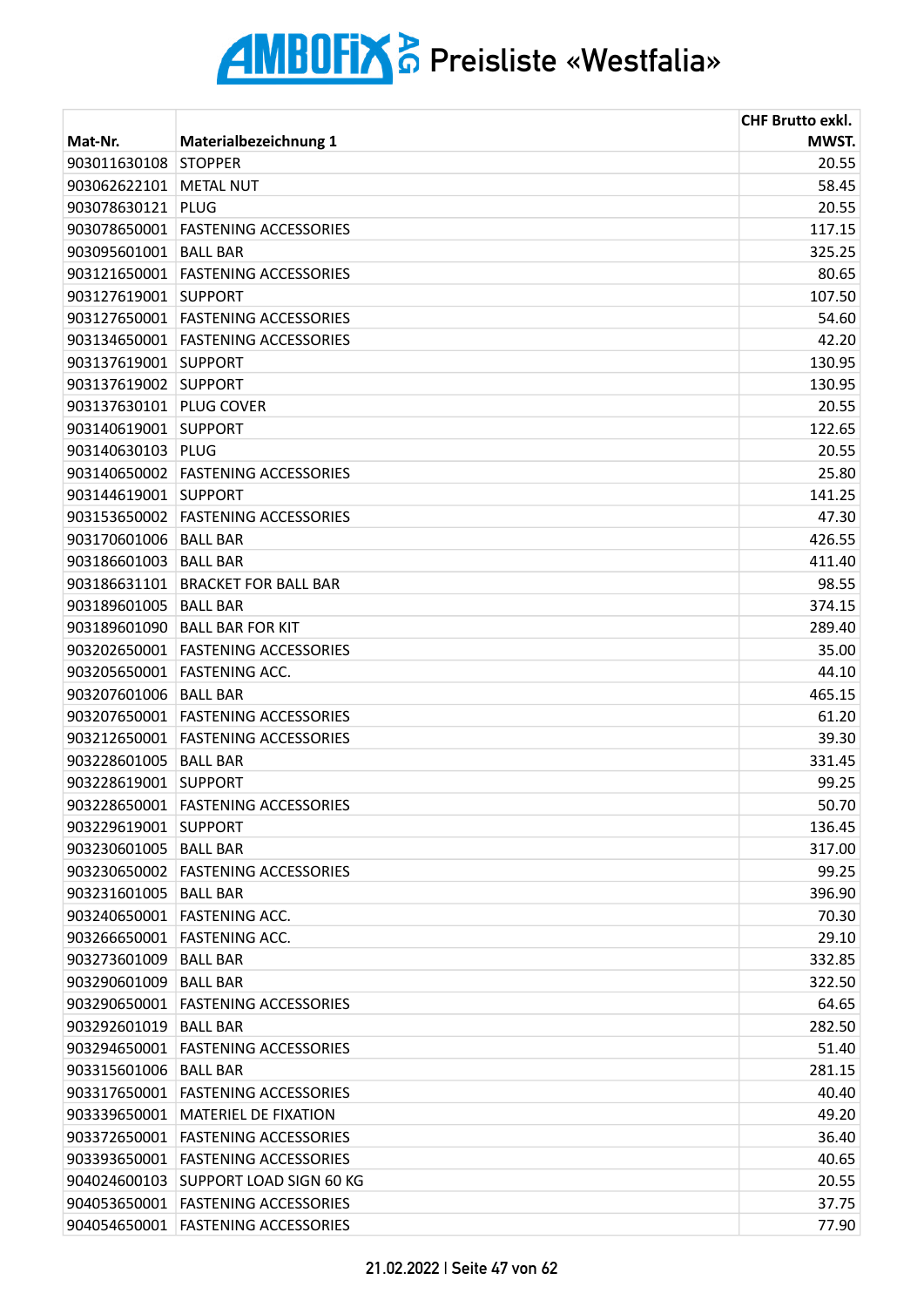|                         |                                    | <b>CHF Brutto exkl.</b> |
|-------------------------|------------------------------------|-------------------------|
| Mat-Nr.                 | Materialbezeichnung 1              | MWST.                   |
| 904057650001            | <b>FASTENING ACCESSORIES</b>       | 99.95                   |
| 904060601002            | <b>BALL BAR</b>                    | 341.80                  |
| 904064650001            | <b>FASTENING ACCESSORIES</b>       | 57.60                   |
| 904068650001            | <b>FASTENING ACCESSORIES</b>       | 53.50                   |
| 904119601001            | <b>BALL BAR</b>                    | 314.90                  |
| 904120601001            | <b>BALL BAR</b>                    | 314.90                  |
| 904189601001            | SPARE TOWBALL A50H                 | 248.05                  |
| 905051630106            | <b>PLUG</b>                        | 20.55                   |
| 905063601001 BALL BAR   |                                    | 375.55                  |
| 905063630003            | PLUG                               | 16.15                   |
| 905063630103            | <b>STOPPER</b>                     | 20.55                   |
| 905111630101            | COVER 2 PC                         | 13.80                   |
| 905112601001            | <b>BALL BAR</b>                    | 332.85                  |
| 905112630101            | COVER 10 PC                        | 19.85                   |
| 905117605002            | <b>METAL JOINT</b>                 | 37.10                   |
| 905126601001            | <b>BALL BAR</b>                    | 439.65                  |
| 905146630101            | PLUG                               | 20.55                   |
| 905164601001            | <b>BALL BAR</b>                    | 334.20                  |
| 905168650001            | <b>FASTENING ACCESSORIES</b>       | 62.00                   |
| 905170601001            | <b>BALL BAR</b>                    | 343.15                  |
|                         | 905170650001 FASTENING ACCESSORIES | 43.00                   |
| 905171650001            | <b>FASTENING ACCESSORIES</b>       | 46.45                   |
| 905174601001            | <b>BALL BAR</b>                    | 343.15                  |
| 905179650001            | <b>FASTENING ACCESSORIES</b>       | 47.30                   |
|                         | 905191650001 FASTENING ACCESSORIES | 71.65                   |
| 905205650001            | <b>FASTENING ACCESSORIES</b>       | 61.20                   |
| 905208601001            | <b>BALL BAR</b>                    | 375.55                  |
| 905219630103            | PLUG COVER                         | 20.55                   |
| 905219650001            | <b>FASTENING ACCESSORIES</b>       | 55.30                   |
| 905221601001            | <b>BALL BAR</b>                    | 497.50                  |
| 905221650001            | <b>FASTENING ACCESSORIES</b>       | 51.40                   |
| 905222650001            | <b>FASTENING ACCESSORIES</b>       | 57.60                   |
| 905237601001 BALL BAR   |                                    | 332.85                  |
| 905243627001 PROTECTION |                                    | 38.85                   |
|                         | 905243650001 FASTENING ACCESSORIES | 47.30                   |
| 905247650001            | <b>FASTENING ACCESSORIES</b>       | 33.35                   |
| 905269601005            | <b>BALL BAR</b>                    | 341.80                  |
| 905269619001 SUPPORT    |                                    | 56.80                   |
|                         | 905269650001 FASTENING ACCESSORIES | 55.95                   |
| 905276627001            | <b>PROTECTION</b>                  | 35.00                   |
|                         | 905277650001 FASTENING ACCESSOIRES | 49.20                   |
|                         | 905299650001 FASTENING ACCESSORIES | 41.50                   |
| 905300650001            | <b>FASTENING ACCESSORIES</b>       | 21.35                   |
| 905300650002            | <b>FASTENING ACCESSORIES</b>       | 13.25                   |
| 905302601005            | <b>BALL BAR</b>                    | 358.30                  |
|                         | 905302650001 FASTENING ACCESSORIES | 99.25                   |
| 905305601001            | <b>BALL BAR</b>                    | 292.85                  |
| 905305608001            | <b>SOCKET HOLDER</b>               | 35.00                   |
|                         | 905314650001 FASTENING ACCESSORIES | 49.90                   |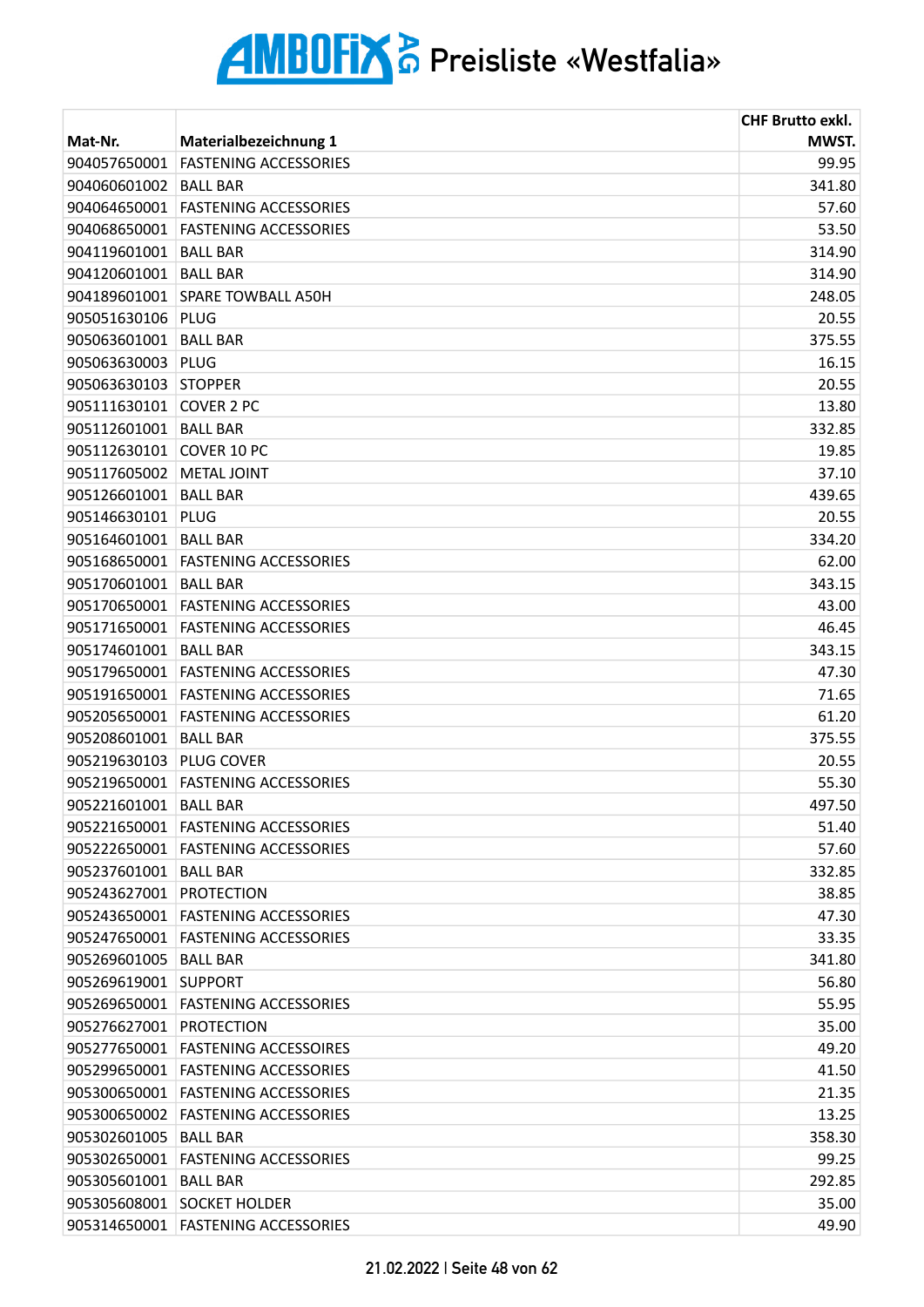|                           |                                      | <b>CHF Brutto exkl.</b> |
|---------------------------|--------------------------------------|-------------------------|
| Mat-Nr.                   | <b>Materialbezeichnung 1</b>         | MWST.                   |
| 905323608001              | <b>SOCKET HOLDER</b>                 | 40.40                   |
| 905323650001              | <b>FASTENING ACCESSORIES</b>         | 32.65                   |
| 905324650001              | <b>FASTENING ACCESSORIES</b>         | 38.05                   |
| 905342601001              | <b>BALL BAR</b>                      | 297.00                  |
| 905365650001              | <b>FASTENING ACCESSORIES</b>         | 45.50                   |
| 905368608001              | <b>SOCKET HOLDER</b>                 | 22.20                   |
| 905398601005              | <b>BALL BAR</b>                      | 314.90                  |
| 905400650001              | <b>FASTENING ACCESSORIES</b>         | 43.00                   |
| 905405601001 BALL BAR     |                                      | 297.00                  |
|                           | 905421650001 FASTENING ACCESSORIES   | 31.00                   |
| 906102650001              | <b>FASTENING ACCESSORIES</b>         | 115.10                  |
| 906156650001              | <b>FASTENING ACCESSORIES</b>         | 80.65                   |
| 906161601101              | <b>BALL BAR</b>                      | 314.90                  |
| 906187601005              | <b>BALL BAR</b>                      | 343.15                  |
| 906187601090              | <b>BALL BAR FOR KIT</b>              | 289.40                  |
|                           | 906187650001 FASTENING ACCESSORIES   | 84.75                   |
|                           | 906189650001 FASTENING ACCESSORIES   | 93.05                   |
| 906197601002              | <b>BALL BAR</b>                      | 277.70                  |
| 906206650001              | <b>FASTENING ACCESSORIES</b>         | 101.30                  |
|                           | 906210650001 FASTENING ACCESSORIES   | 107.50                  |
|                           | 906216650001 FASTENING ACCESSORIES   | 133.70                  |
| 906222650001              | <b>FASTENING ACCESSORIES</b>         | 84.05                   |
| 906224601001              | <b>BALL BAR</b>                      | 322.50                  |
| 906224601090              | <b>BALL BAR FOR KIT</b>              | 289.40                  |
|                           | 906231650001 FASTENING ACCESSORIES   | 90.30                   |
| 906235601001              | <b>BALL BAR</b>                      | 299.05                  |
| 906241650001              | <b>FASTENING ACCESSORIES</b>         | 87.50                   |
| 906249650001              | <b>FASTENING ACCESSORIES</b>         | 41.05                   |
|                           | 906250650001 FASTENING ACCESSORIES   | 93.70                   |
| 906270609001 METALL JOINT |                                      | 35.00                   |
| 906270650001              | <b>FASTENING ACCESSORIES</b>         | 112.35                  |
|                           | 906270650003 FASTENING ACCESSORIES   | 20.55                   |
| 906271601001 BALL BAR     |                                      | 332.85                  |
| 906278619101 STRUT        |                                      | 82.00                   |
| 906311650001              | <b>FASTENING ACCESSORIES</b>         | 44.10                   |
| 906318609001              | METALLJOINT                          | 99.25                   |
| 906318619003              | <b>SUPPORT</b>                       | 137.15                  |
| 906318650001              | <b>FASTENING ACCESSORIES</b>         | 93.70                   |
| 906331650001              | <b>FASTENING ACCESSORIES</b>         | 170.90                  |
| 906333650001              | <b>FASTENING ACCESSORIES</b>         | 98.55                   |
|                           | 906349650001 FASTENING ACCESSORIES   | 86.85                   |
| 906350601007              | <b>BALL BAR</b>                      | 285.30                  |
| 906368650001              | <b>FASTENING ACCESSORIES</b>         | 67.95                   |
| 906407650001              | <b>FASTENING ACCESSORIES</b>         | 42.05                   |
| 906423601001 BALL BAR     |                                      | 282.50                  |
|                           | 906445300123   FASTENING ACCESSORIES | 103.35                  |
| 906476650001              | <b>FASTENING ACCESSORIES</b>         | 38.05                   |
| 907140630102 STOPPER      |                                      | 15.30                   |
| 907194605101 METAL JOINT  |                                      | 35.00                   |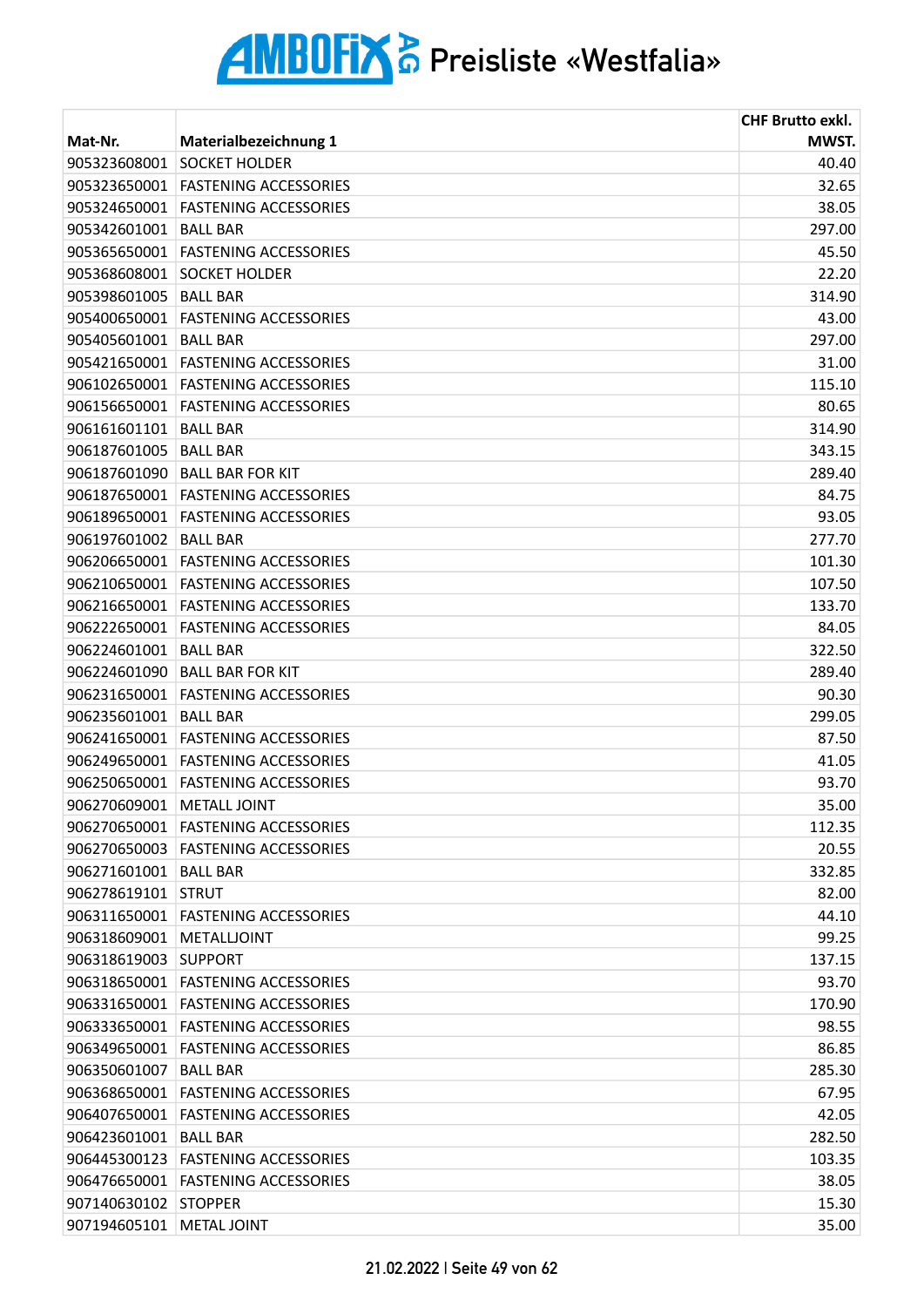|                       |                                                                          | <b>CHF Brutto exkl.</b> |
|-----------------------|--------------------------------------------------------------------------|-------------------------|
| Mat-Nr.               | Materialbezeichnung 1                                                    | MWST.                   |
| 907194650001          | <b>FASTENING ACCESSORIES</b>                                             | 52.25                   |
| 907198601001          | <b>BALL BAR</b>                                                          | 273.55                  |
| 907200601005          | <b>BALL BAR</b>                                                          | 372.80                  |
|                       | 907202650002 FASTENING ACCESSORIES                                       | 32.65                   |
| 907213601090          | <b>BALL BAR FOR KIT</b>                                                  | 289.40                  |
| 907219605101          | <b>METAL JOINT</b>                                                       | 26.45                   |
|                       | 907219650001 FASTENING ACCESSORIES                                       | 56.80                   |
| 907228601005          | <b>BALL BAR</b>                                                          | 282.50                  |
| 907233601001 BALL BAR |                                                                          | 331.45                  |
| 907234650001          | <b>FASTENING ACCESSORIES</b>                                             | 35.00                   |
|                       | 907235650001 FASTENING ACCESSORIES                                       | 36.40                   |
|                       | 907238650001 FASTENING ACCESSORIES                                       | 34.20                   |
| 907239650001          | <b>FASTENING ACCESSORIES</b>                                             | 34.20                   |
| 907241606001          | <b>SIDE PART</b>                                                         | 54.60                   |
|                       | 907241650001 FASTENING ACCESSORIES                                       | 63.80                   |
|                       | 907242650001 FASTENING ACCESSORIES                                       | 63.80                   |
| 907245601001          | <b>BALL BAR</b>                                                          | 307.35                  |
| 907245601090          | <b>BALL BAR FOR KIT</b>                                                  | 289.40                  |
| 907247601001          | <b>BALL BAR</b>                                                          | 354.90                  |
|                       | 907258650001 FASTENING ACCESSORIES                                       | 57.60                   |
|                       | 907260650001 FASTENING ACCESSORIES                                       | 40.40                   |
| 907262650001          | <b>FASTENING ACCESSORIES</b>                                             | 35.00                   |
| 907264650001          | <b>FASTENING ACCESSORIES</b>                                             | 45.50                   |
| 907284650001          | <b>FASTENING ACCESSORIES</b>                                             | 44.00                   |
| 907286626001          | <b>CONNECTOR</b>                                                         | 17.80                   |
| 907286630001          | <b>PLUG COVER</b>                                                        | 20.55                   |
|                       | 907289650001 FASTENING ACCESSORIES                                       | 142.65                  |
|                       | 907292608001 SPARE PART KIT FOLDING PLASTIC SOCKET HOLDER                | 20.55                   |
| 907296601002          | <b>BALL BAR</b>                                                          | 314.90                  |
|                       | 907296601090 BALL BAR FOR KIT                                            | 289.40                  |
|                       | 907305601090 BALL BAR FOR KIT                                            | 289.40                  |
|                       | 907305650001 FASTENING ACCESSORIES                                       | 39.55                   |
| 907311601001 BALL BAR |                                                                          | 297.00                  |
|                       | 907328650001 FASTENING ACCESSORIES                                       | 38.85                   |
|                       | 907329601090 BALL BAR FOR KIT                                            | 289.40                  |
|                       | 907329650001 FASTENING ACCESSORIES                                       | 52.25                   |
|                       | 907330650001 FASTENING ACCESSORIES                                       | 44.65                   |
| 907333650001          | <b>FASTENING ACCESSORIES</b>                                             | 40.40                   |
| 907335601001          | <b>BALL BAR</b>                                                          | 314.90                  |
|                       | 907336601090 BALL BAR FOR KIT                                            | 289.40                  |
|                       | 907337650002 FASTENING ACCESSORIES                                       | 36.40                   |
|                       | 907338650002 FASTENING ACCESSORIES                                       | 45.50                   |
| 907355650001          | <b>FASTENING ACC.</b>                                                    | 45.50                   |
|                       | 907382650001 FASTENING ACCESSORIES                                       | 45.20                   |
|                       | 907385601009 A40F SYSTEM INCLUDING HOUSING, DET. FLANGE, PLUG+ANGLE+BOLT | 363.15                  |
| 907456630001          | <b>PLASTICS MOULDING</b>                                                 | 16.15                   |
|                       | 907497650001 FASTENING ACC.                                              | 59.55                   |
| 907498601001 BALL BAR |                                                                          | 289.40                  |
|                       | 913004600105 SUPPORT LOAD SIGN 50 KG                                     | 97.15                   |
|                       |                                                                          |                         |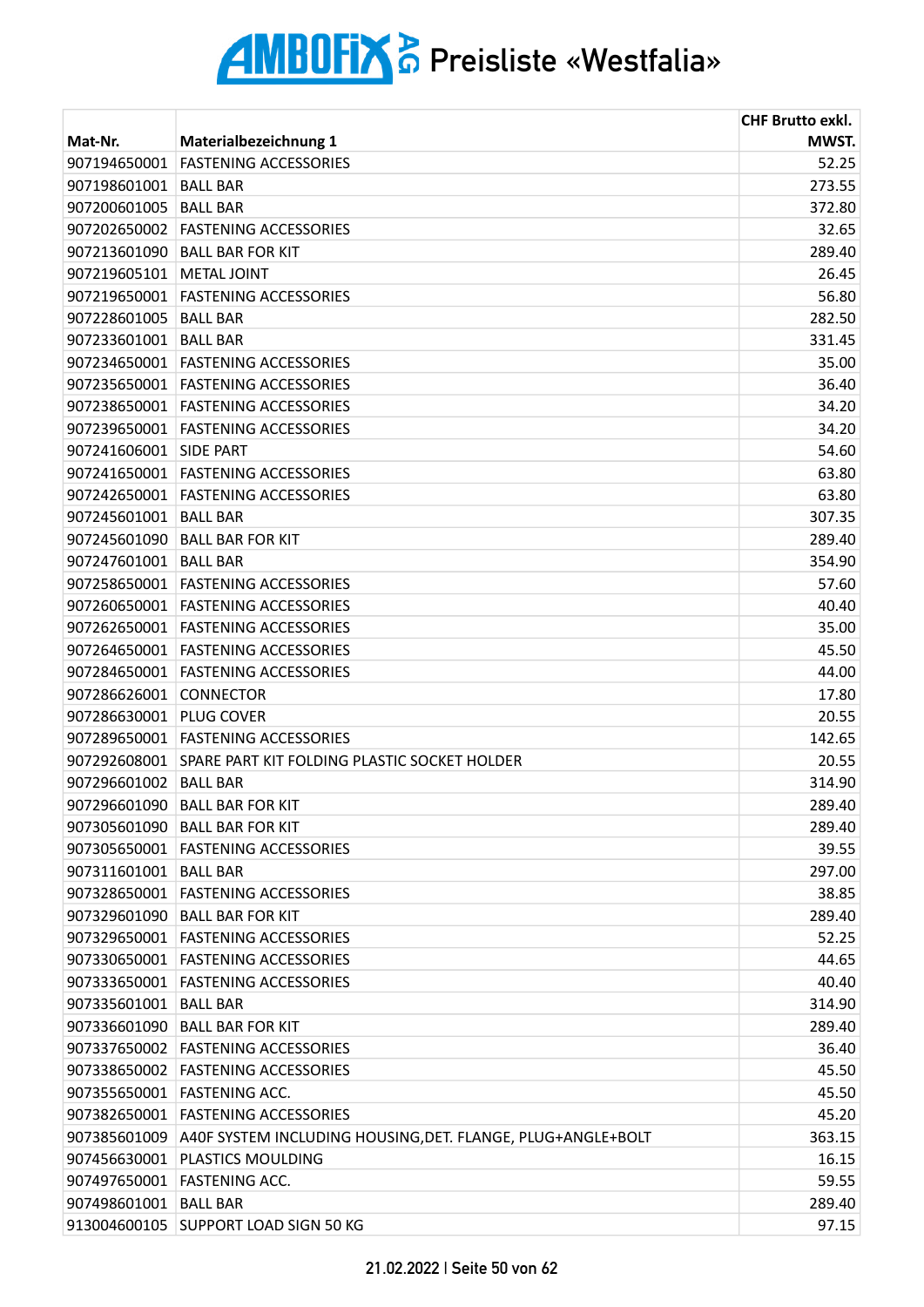| Materialbezeichnung 1<br>MWST.<br>Mat-Nr.<br>913061611103<br>97.85<br><b>SUPPORT</b><br>277.70<br>913062601001<br><b>BALL BAR</b><br>913066611001<br><b>SUPPORT</b><br>142.65<br>913066650001<br>50.05<br><b>FASTENING ACCESSORIES</b><br>341.80<br>913082601001<br><b>BALL BAR</b><br>289.40<br>913082601090<br><b>BALL BAR FOR KIT</b><br><b>FASTENING ACCESSORIES</b><br>67.95<br>913082650001<br>913082650002<br><b>SUPPORT</b><br>204.65<br>913082650003<br>220.50<br><b>SUPPORT</b><br>913083650001<br>62.70<br><b>FASTENING ACCESSORIES</b><br>913087650001<br><b>FASTENING ACCESSORIES</b><br>66.45<br>69.60<br>913088650001 FASTENING ACCESSORIES<br>913089650001<br><b>FASTENING ACCESSORIES</b><br>57.60<br>913090601002<br><b>BALL BAR</b><br>277.70<br>913097601001<br><b>BALL BAR</b><br>375.55<br>913097650001<br><b>FASTENING ACCESSORIES</b><br>87.50<br>128.15<br>913097650002 SUPPORT<br>913118650001<br><b>FASTENING ACCESSORIES</b><br>52.25<br>913120650001<br><b>FASTENING ACCESSORIES</b><br>52.25<br>913121611001<br>122.65<br><b>STIFFENER</b><br>54.60<br>913121650001 FASTENING ACCESSORIES<br>913129601001<br>430.70<br><b>BALL BAR</b><br>913129650001<br><b>FASTENING ACCESSORIES</b><br>44.80<br>913137619001<br><b>SUPPORT</b><br>111.65<br>88.20<br>913146650001 FASTENING ACCESSORIES<br>122.00<br>913149650001<br><b>FASTENING ACCESSORIES</b><br>913153650001<br><b>FASTENING ACCESSORIES</b><br>94.40<br>289.40<br>913165601001<br><b>BALL BAR</b><br>913167650001 FASTENING ACCESSORIES<br>57.60<br>52.25<br>913174650001 FASTENING ACCESSORIES<br>913175601001<br>72.35<br>BALL BAR<br>913175650001<br><b>FASTENING ACCESSORIES</b><br>48.25<br>70.30<br>913176650001   FASTENING ACCESSORIES<br>913179601005   BALL BAR<br>372.80<br>913179601090   BALL BAR FOR KIT<br>289.40<br>913179650001 FASTENING ACCESSORIES<br>148.85<br>913183630121 PLUG<br>20.55<br>913189601001 BALL BAR<br>407.95<br>913189650001 FASTENING ACCESSORIES<br>36.40<br>396.90<br>913192601005   BALL BAR<br>178.50<br>913195611001 SUPPORT<br>913195650001 FASTENING ACCESSORIES<br>66.45<br>913195650008 SEALINGS<br>29.10<br>913199601001<br><b>BALL BAR</b><br>376.95<br>913208611001 FASTENING ACCESSORIES<br>160.55<br>913211650001 FASTENING ACCESSORIES<br>45.50<br>913231611001 SUPPORT<br>152.30<br>913234601005<br>334.20<br><b>BALL BAR</b><br>913252601001 BALL BAR<br>348.65 |  | <b>CHF Brutto exkl.</b> |
|---------------------------------------------------------------------------------------------------------------------------------------------------------------------------------------------------------------------------------------------------------------------------------------------------------------------------------------------------------------------------------------------------------------------------------------------------------------------------------------------------------------------------------------------------------------------------------------------------------------------------------------------------------------------------------------------------------------------------------------------------------------------------------------------------------------------------------------------------------------------------------------------------------------------------------------------------------------------------------------------------------------------------------------------------------------------------------------------------------------------------------------------------------------------------------------------------------------------------------------------------------------------------------------------------------------------------------------------------------------------------------------------------------------------------------------------------------------------------------------------------------------------------------------------------------------------------------------------------------------------------------------------------------------------------------------------------------------------------------------------------------------------------------------------------------------------------------------------------------------------------------------------------------------------------------------------------------------------------------------------------------------------------------------------------------------------------------------------------------------------------------------------------------------------------------------------------------------------------------------------------------------------------------------------------------------------------------------------------------------------------------------------------------------|--|-------------------------|
|                                                                                                                                                                                                                                                                                                                                                                                                                                                                                                                                                                                                                                                                                                                                                                                                                                                                                                                                                                                                                                                                                                                                                                                                                                                                                                                                                                                                                                                                                                                                                                                                                                                                                                                                                                                                                                                                                                                                                                                                                                                                                                                                                                                                                                                                                                                                                                                                               |  |                         |
|                                                                                                                                                                                                                                                                                                                                                                                                                                                                                                                                                                                                                                                                                                                                                                                                                                                                                                                                                                                                                                                                                                                                                                                                                                                                                                                                                                                                                                                                                                                                                                                                                                                                                                                                                                                                                                                                                                                                                                                                                                                                                                                                                                                                                                                                                                                                                                                                               |  |                         |
|                                                                                                                                                                                                                                                                                                                                                                                                                                                                                                                                                                                                                                                                                                                                                                                                                                                                                                                                                                                                                                                                                                                                                                                                                                                                                                                                                                                                                                                                                                                                                                                                                                                                                                                                                                                                                                                                                                                                                                                                                                                                                                                                                                                                                                                                                                                                                                                                               |  |                         |
|                                                                                                                                                                                                                                                                                                                                                                                                                                                                                                                                                                                                                                                                                                                                                                                                                                                                                                                                                                                                                                                                                                                                                                                                                                                                                                                                                                                                                                                                                                                                                                                                                                                                                                                                                                                                                                                                                                                                                                                                                                                                                                                                                                                                                                                                                                                                                                                                               |  |                         |
|                                                                                                                                                                                                                                                                                                                                                                                                                                                                                                                                                                                                                                                                                                                                                                                                                                                                                                                                                                                                                                                                                                                                                                                                                                                                                                                                                                                                                                                                                                                                                                                                                                                                                                                                                                                                                                                                                                                                                                                                                                                                                                                                                                                                                                                                                                                                                                                                               |  |                         |
|                                                                                                                                                                                                                                                                                                                                                                                                                                                                                                                                                                                                                                                                                                                                                                                                                                                                                                                                                                                                                                                                                                                                                                                                                                                                                                                                                                                                                                                                                                                                                                                                                                                                                                                                                                                                                                                                                                                                                                                                                                                                                                                                                                                                                                                                                                                                                                                                               |  |                         |
|                                                                                                                                                                                                                                                                                                                                                                                                                                                                                                                                                                                                                                                                                                                                                                                                                                                                                                                                                                                                                                                                                                                                                                                                                                                                                                                                                                                                                                                                                                                                                                                                                                                                                                                                                                                                                                                                                                                                                                                                                                                                                                                                                                                                                                                                                                                                                                                                               |  |                         |
|                                                                                                                                                                                                                                                                                                                                                                                                                                                                                                                                                                                                                                                                                                                                                                                                                                                                                                                                                                                                                                                                                                                                                                                                                                                                                                                                                                                                                                                                                                                                                                                                                                                                                                                                                                                                                                                                                                                                                                                                                                                                                                                                                                                                                                                                                                                                                                                                               |  |                         |
|                                                                                                                                                                                                                                                                                                                                                                                                                                                                                                                                                                                                                                                                                                                                                                                                                                                                                                                                                                                                                                                                                                                                                                                                                                                                                                                                                                                                                                                                                                                                                                                                                                                                                                                                                                                                                                                                                                                                                                                                                                                                                                                                                                                                                                                                                                                                                                                                               |  |                         |
|                                                                                                                                                                                                                                                                                                                                                                                                                                                                                                                                                                                                                                                                                                                                                                                                                                                                                                                                                                                                                                                                                                                                                                                                                                                                                                                                                                                                                                                                                                                                                                                                                                                                                                                                                                                                                                                                                                                                                                                                                                                                                                                                                                                                                                                                                                                                                                                                               |  |                         |
|                                                                                                                                                                                                                                                                                                                                                                                                                                                                                                                                                                                                                                                                                                                                                                                                                                                                                                                                                                                                                                                                                                                                                                                                                                                                                                                                                                                                                                                                                                                                                                                                                                                                                                                                                                                                                                                                                                                                                                                                                                                                                                                                                                                                                                                                                                                                                                                                               |  |                         |
|                                                                                                                                                                                                                                                                                                                                                                                                                                                                                                                                                                                                                                                                                                                                                                                                                                                                                                                                                                                                                                                                                                                                                                                                                                                                                                                                                                                                                                                                                                                                                                                                                                                                                                                                                                                                                                                                                                                                                                                                                                                                                                                                                                                                                                                                                                                                                                                                               |  |                         |
|                                                                                                                                                                                                                                                                                                                                                                                                                                                                                                                                                                                                                                                                                                                                                                                                                                                                                                                                                                                                                                                                                                                                                                                                                                                                                                                                                                                                                                                                                                                                                                                                                                                                                                                                                                                                                                                                                                                                                                                                                                                                                                                                                                                                                                                                                                                                                                                                               |  |                         |
|                                                                                                                                                                                                                                                                                                                                                                                                                                                                                                                                                                                                                                                                                                                                                                                                                                                                                                                                                                                                                                                                                                                                                                                                                                                                                                                                                                                                                                                                                                                                                                                                                                                                                                                                                                                                                                                                                                                                                                                                                                                                                                                                                                                                                                                                                                                                                                                                               |  |                         |
|                                                                                                                                                                                                                                                                                                                                                                                                                                                                                                                                                                                                                                                                                                                                                                                                                                                                                                                                                                                                                                                                                                                                                                                                                                                                                                                                                                                                                                                                                                                                                                                                                                                                                                                                                                                                                                                                                                                                                                                                                                                                                                                                                                                                                                                                                                                                                                                                               |  |                         |
|                                                                                                                                                                                                                                                                                                                                                                                                                                                                                                                                                                                                                                                                                                                                                                                                                                                                                                                                                                                                                                                                                                                                                                                                                                                                                                                                                                                                                                                                                                                                                                                                                                                                                                                                                                                                                                                                                                                                                                                                                                                                                                                                                                                                                                                                                                                                                                                                               |  |                         |
|                                                                                                                                                                                                                                                                                                                                                                                                                                                                                                                                                                                                                                                                                                                                                                                                                                                                                                                                                                                                                                                                                                                                                                                                                                                                                                                                                                                                                                                                                                                                                                                                                                                                                                                                                                                                                                                                                                                                                                                                                                                                                                                                                                                                                                                                                                                                                                                                               |  |                         |
|                                                                                                                                                                                                                                                                                                                                                                                                                                                                                                                                                                                                                                                                                                                                                                                                                                                                                                                                                                                                                                                                                                                                                                                                                                                                                                                                                                                                                                                                                                                                                                                                                                                                                                                                                                                                                                                                                                                                                                                                                                                                                                                                                                                                                                                                                                                                                                                                               |  |                         |
|                                                                                                                                                                                                                                                                                                                                                                                                                                                                                                                                                                                                                                                                                                                                                                                                                                                                                                                                                                                                                                                                                                                                                                                                                                                                                                                                                                                                                                                                                                                                                                                                                                                                                                                                                                                                                                                                                                                                                                                                                                                                                                                                                                                                                                                                                                                                                                                                               |  |                         |
|                                                                                                                                                                                                                                                                                                                                                                                                                                                                                                                                                                                                                                                                                                                                                                                                                                                                                                                                                                                                                                                                                                                                                                                                                                                                                                                                                                                                                                                                                                                                                                                                                                                                                                                                                                                                                                                                                                                                                                                                                                                                                                                                                                                                                                                                                                                                                                                                               |  |                         |
|                                                                                                                                                                                                                                                                                                                                                                                                                                                                                                                                                                                                                                                                                                                                                                                                                                                                                                                                                                                                                                                                                                                                                                                                                                                                                                                                                                                                                                                                                                                                                                                                                                                                                                                                                                                                                                                                                                                                                                                                                                                                                                                                                                                                                                                                                                                                                                                                               |  |                         |
|                                                                                                                                                                                                                                                                                                                                                                                                                                                                                                                                                                                                                                                                                                                                                                                                                                                                                                                                                                                                                                                                                                                                                                                                                                                                                                                                                                                                                                                                                                                                                                                                                                                                                                                                                                                                                                                                                                                                                                                                                                                                                                                                                                                                                                                                                                                                                                                                               |  |                         |
|                                                                                                                                                                                                                                                                                                                                                                                                                                                                                                                                                                                                                                                                                                                                                                                                                                                                                                                                                                                                                                                                                                                                                                                                                                                                                                                                                                                                                                                                                                                                                                                                                                                                                                                                                                                                                                                                                                                                                                                                                                                                                                                                                                                                                                                                                                                                                                                                               |  |                         |
|                                                                                                                                                                                                                                                                                                                                                                                                                                                                                                                                                                                                                                                                                                                                                                                                                                                                                                                                                                                                                                                                                                                                                                                                                                                                                                                                                                                                                                                                                                                                                                                                                                                                                                                                                                                                                                                                                                                                                                                                                                                                                                                                                                                                                                                                                                                                                                                                               |  |                         |
|                                                                                                                                                                                                                                                                                                                                                                                                                                                                                                                                                                                                                                                                                                                                                                                                                                                                                                                                                                                                                                                                                                                                                                                                                                                                                                                                                                                                                                                                                                                                                                                                                                                                                                                                                                                                                                                                                                                                                                                                                                                                                                                                                                                                                                                                                                                                                                                                               |  |                         |
|                                                                                                                                                                                                                                                                                                                                                                                                                                                                                                                                                                                                                                                                                                                                                                                                                                                                                                                                                                                                                                                                                                                                                                                                                                                                                                                                                                                                                                                                                                                                                                                                                                                                                                                                                                                                                                                                                                                                                                                                                                                                                                                                                                                                                                                                                                                                                                                                               |  |                         |
|                                                                                                                                                                                                                                                                                                                                                                                                                                                                                                                                                                                                                                                                                                                                                                                                                                                                                                                                                                                                                                                                                                                                                                                                                                                                                                                                                                                                                                                                                                                                                                                                                                                                                                                                                                                                                                                                                                                                                                                                                                                                                                                                                                                                                                                                                                                                                                                                               |  |                         |
|                                                                                                                                                                                                                                                                                                                                                                                                                                                                                                                                                                                                                                                                                                                                                                                                                                                                                                                                                                                                                                                                                                                                                                                                                                                                                                                                                                                                                                                                                                                                                                                                                                                                                                                                                                                                                                                                                                                                                                                                                                                                                                                                                                                                                                                                                                                                                                                                               |  |                         |
|                                                                                                                                                                                                                                                                                                                                                                                                                                                                                                                                                                                                                                                                                                                                                                                                                                                                                                                                                                                                                                                                                                                                                                                                                                                                                                                                                                                                                                                                                                                                                                                                                                                                                                                                                                                                                                                                                                                                                                                                                                                                                                                                                                                                                                                                                                                                                                                                               |  |                         |
|                                                                                                                                                                                                                                                                                                                                                                                                                                                                                                                                                                                                                                                                                                                                                                                                                                                                                                                                                                                                                                                                                                                                                                                                                                                                                                                                                                                                                                                                                                                                                                                                                                                                                                                                                                                                                                                                                                                                                                                                                                                                                                                                                                                                                                                                                                                                                                                                               |  |                         |
|                                                                                                                                                                                                                                                                                                                                                                                                                                                                                                                                                                                                                                                                                                                                                                                                                                                                                                                                                                                                                                                                                                                                                                                                                                                                                                                                                                                                                                                                                                                                                                                                                                                                                                                                                                                                                                                                                                                                                                                                                                                                                                                                                                                                                                                                                                                                                                                                               |  |                         |
|                                                                                                                                                                                                                                                                                                                                                                                                                                                                                                                                                                                                                                                                                                                                                                                                                                                                                                                                                                                                                                                                                                                                                                                                                                                                                                                                                                                                                                                                                                                                                                                                                                                                                                                                                                                                                                                                                                                                                                                                                                                                                                                                                                                                                                                                                                                                                                                                               |  |                         |
|                                                                                                                                                                                                                                                                                                                                                                                                                                                                                                                                                                                                                                                                                                                                                                                                                                                                                                                                                                                                                                                                                                                                                                                                                                                                                                                                                                                                                                                                                                                                                                                                                                                                                                                                                                                                                                                                                                                                                                                                                                                                                                                                                                                                                                                                                                                                                                                                               |  |                         |
|                                                                                                                                                                                                                                                                                                                                                                                                                                                                                                                                                                                                                                                                                                                                                                                                                                                                                                                                                                                                                                                                                                                                                                                                                                                                                                                                                                                                                                                                                                                                                                                                                                                                                                                                                                                                                                                                                                                                                                                                                                                                                                                                                                                                                                                                                                                                                                                                               |  |                         |
|                                                                                                                                                                                                                                                                                                                                                                                                                                                                                                                                                                                                                                                                                                                                                                                                                                                                                                                                                                                                                                                                                                                                                                                                                                                                                                                                                                                                                                                                                                                                                                                                                                                                                                                                                                                                                                                                                                                                                                                                                                                                                                                                                                                                                                                                                                                                                                                                               |  |                         |
|                                                                                                                                                                                                                                                                                                                                                                                                                                                                                                                                                                                                                                                                                                                                                                                                                                                                                                                                                                                                                                                                                                                                                                                                                                                                                                                                                                                                                                                                                                                                                                                                                                                                                                                                                                                                                                                                                                                                                                                                                                                                                                                                                                                                                                                                                                                                                                                                               |  |                         |
|                                                                                                                                                                                                                                                                                                                                                                                                                                                                                                                                                                                                                                                                                                                                                                                                                                                                                                                                                                                                                                                                                                                                                                                                                                                                                                                                                                                                                                                                                                                                                                                                                                                                                                                                                                                                                                                                                                                                                                                                                                                                                                                                                                                                                                                                                                                                                                                                               |  |                         |
|                                                                                                                                                                                                                                                                                                                                                                                                                                                                                                                                                                                                                                                                                                                                                                                                                                                                                                                                                                                                                                                                                                                                                                                                                                                                                                                                                                                                                                                                                                                                                                                                                                                                                                                                                                                                                                                                                                                                                                                                                                                                                                                                                                                                                                                                                                                                                                                                               |  |                         |
|                                                                                                                                                                                                                                                                                                                                                                                                                                                                                                                                                                                                                                                                                                                                                                                                                                                                                                                                                                                                                                                                                                                                                                                                                                                                                                                                                                                                                                                                                                                                                                                                                                                                                                                                                                                                                                                                                                                                                                                                                                                                                                                                                                                                                                                                                                                                                                                                               |  |                         |
|                                                                                                                                                                                                                                                                                                                                                                                                                                                                                                                                                                                                                                                                                                                                                                                                                                                                                                                                                                                                                                                                                                                                                                                                                                                                                                                                                                                                                                                                                                                                                                                                                                                                                                                                                                                                                                                                                                                                                                                                                                                                                                                                                                                                                                                                                                                                                                                                               |  |                         |
|                                                                                                                                                                                                                                                                                                                                                                                                                                                                                                                                                                                                                                                                                                                                                                                                                                                                                                                                                                                                                                                                                                                                                                                                                                                                                                                                                                                                                                                                                                                                                                                                                                                                                                                                                                                                                                                                                                                                                                                                                                                                                                                                                                                                                                                                                                                                                                                                               |  |                         |
|                                                                                                                                                                                                                                                                                                                                                                                                                                                                                                                                                                                                                                                                                                                                                                                                                                                                                                                                                                                                                                                                                                                                                                                                                                                                                                                                                                                                                                                                                                                                                                                                                                                                                                                                                                                                                                                                                                                                                                                                                                                                                                                                                                                                                                                                                                                                                                                                               |  |                         |
|                                                                                                                                                                                                                                                                                                                                                                                                                                                                                                                                                                                                                                                                                                                                                                                                                                                                                                                                                                                                                                                                                                                                                                                                                                                                                                                                                                                                                                                                                                                                                                                                                                                                                                                                                                                                                                                                                                                                                                                                                                                                                                                                                                                                                                                                                                                                                                                                               |  |                         |
|                                                                                                                                                                                                                                                                                                                                                                                                                                                                                                                                                                                                                                                                                                                                                                                                                                                                                                                                                                                                                                                                                                                                                                                                                                                                                                                                                                                                                                                                                                                                                                                                                                                                                                                                                                                                                                                                                                                                                                                                                                                                                                                                                                                                                                                                                                                                                                                                               |  |                         |
|                                                                                                                                                                                                                                                                                                                                                                                                                                                                                                                                                                                                                                                                                                                                                                                                                                                                                                                                                                                                                                                                                                                                                                                                                                                                                                                                                                                                                                                                                                                                                                                                                                                                                                                                                                                                                                                                                                                                                                                                                                                                                                                                                                                                                                                                                                                                                                                                               |  |                         |
|                                                                                                                                                                                                                                                                                                                                                                                                                                                                                                                                                                                                                                                                                                                                                                                                                                                                                                                                                                                                                                                                                                                                                                                                                                                                                                                                                                                                                                                                                                                                                                                                                                                                                                                                                                                                                                                                                                                                                                                                                                                                                                                                                                                                                                                                                                                                                                                                               |  |                         |
|                                                                                                                                                                                                                                                                                                                                                                                                                                                                                                                                                                                                                                                                                                                                                                                                                                                                                                                                                                                                                                                                                                                                                                                                                                                                                                                                                                                                                                                                                                                                                                                                                                                                                                                                                                                                                                                                                                                                                                                                                                                                                                                                                                                                                                                                                                                                                                                                               |  |                         |
|                                                                                                                                                                                                                                                                                                                                                                                                                                                                                                                                                                                                                                                                                                                                                                                                                                                                                                                                                                                                                                                                                                                                                                                                                                                                                                                                                                                                                                                                                                                                                                                                                                                                                                                                                                                                                                                                                                                                                                                                                                                                                                                                                                                                                                                                                                                                                                                                               |  |                         |
|                                                                                                                                                                                                                                                                                                                                                                                                                                                                                                                                                                                                                                                                                                                                                                                                                                                                                                                                                                                                                                                                                                                                                                                                                                                                                                                                                                                                                                                                                                                                                                                                                                                                                                                                                                                                                                                                                                                                                                                                                                                                                                                                                                                                                                                                                                                                                                                                               |  |                         |
|                                                                                                                                                                                                                                                                                                                                                                                                                                                                                                                                                                                                                                                                                                                                                                                                                                                                                                                                                                                                                                                                                                                                                                                                                                                                                                                                                                                                                                                                                                                                                                                                                                                                                                                                                                                                                                                                                                                                                                                                                                                                                                                                                                                                                                                                                                                                                                                                               |  |                         |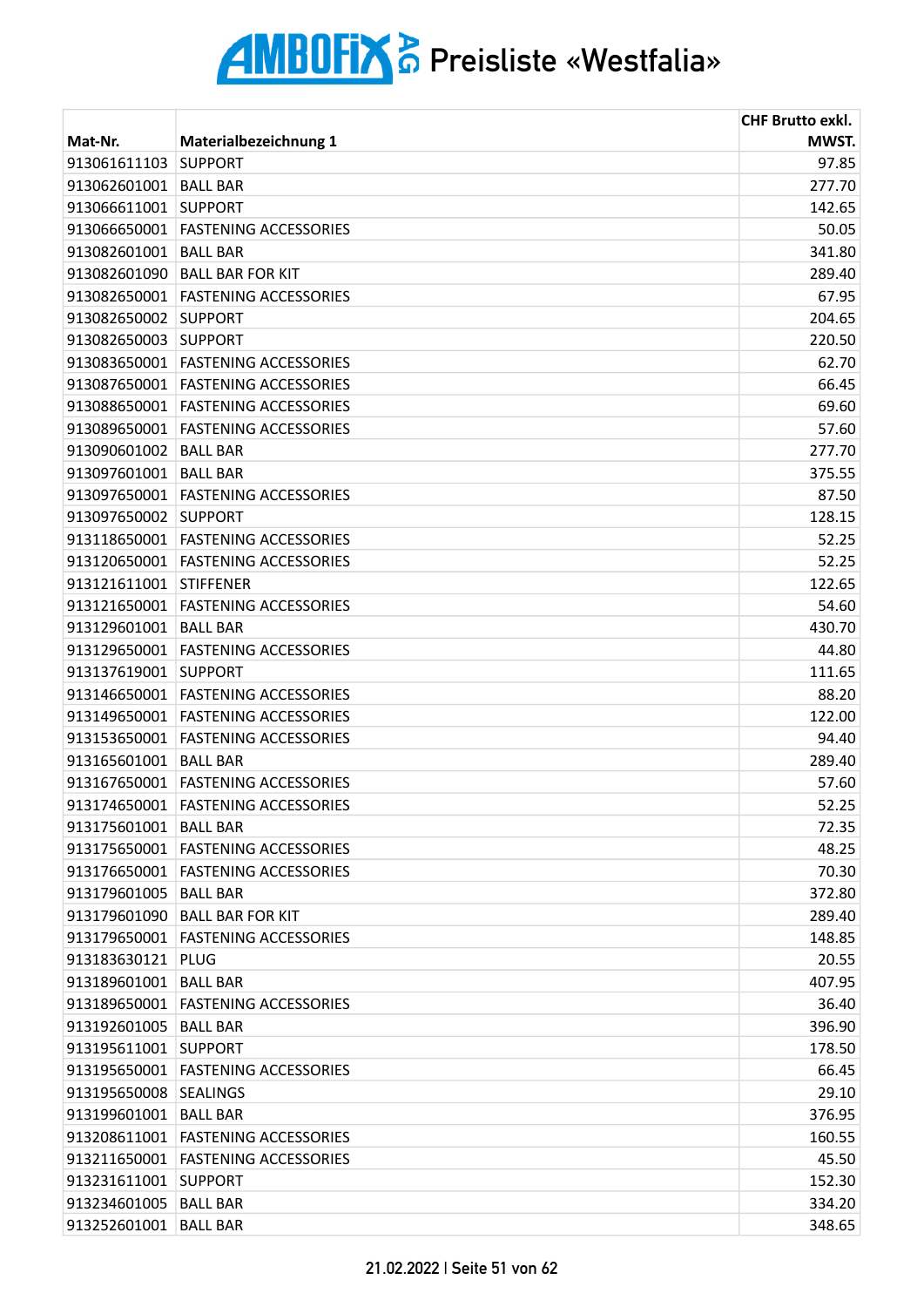|                         |                                      | <b>CHF Brutto exkl.</b> |
|-------------------------|--------------------------------------|-------------------------|
| Mat-Nr.                 | Materialbezeichnung 1                | MWST.                   |
| 913252601090            | <b>BALL BAR FOR KIT</b>              | 289.40                  |
| 913267650001            | <b>FASTENING ACC.</b>                | 53.50                   |
| 913274650001            | <b>FASTENING ACCESSOIRES</b>         | 49.20                   |
|                         | 913341650001   FASTENING ACCESSORIES | 88.20                   |
| 913376650001            | <b>FASTENING ACCESSORIES</b>         | 52.25                   |
| 913396650001            | <b>FASTENING ACCESSORIES</b>         | 66.70                   |
| 913405650001            | <b>FASTENING ACCESSORIES</b>         | 86.15                   |
| 913406601005            | <b>BALL BAR</b>                      | 307.35                  |
| 913406609103            | METAL JOINT                          | 46.60                   |
|                         | 913431650001 FASTENING ACCESSORIES   | 72.35                   |
| 913435650001            | <b>FASTENING ACCESSOIRES</b>         | 56.65                   |
| 913436601001            | <b>BALL BAR</b>                      | 297.00                  |
| 913438650001            | <b>FASTENING ACCESSORIES</b>         | 45.50                   |
| 914052604001            | <b>CROSS TUBE</b>                    | 234.30                  |
| 914052605002            | <b>METAL JOINT</b>                   | 46.45                   |
|                         | 914052606101 REINFORCEMENT           | 172.25                  |
|                         | 914052650001 FASTENING ACCESSORIES   | 97.15                   |
| 914170605001            | <b>METAL JOINT</b>                   | 70.30                   |
| 914205605001            | <b>METAL JOINT</b>                   | 57.60                   |
|                         | 914205650001 FASTENING ACCESSORIES   | 74.45                   |
|                         | 914219650001 FASTENING ACCESSORIES   | 50.70                   |
| 914234630101            | <b>PLUG COVER</b>                    | 20.55                   |
| 914235650001            | <b>FASTENING ACCESSORIES</b>         | 53.50                   |
| 914236650001            | <b>FASTENING ACCESSORIES</b>         | 59.25                   |
| 914243605001            | METAL JOINT                          | 52.25                   |
| 914244601001            | <b>BALL BAR</b>                      | 279.10                  |
| 914245609001            | <b>METALL JOINT</b>                  | 62.00                   |
| 914247601001            | <b>BALL BAR</b>                      | 279.10                  |
|                         | 914248650001 FASTENING ACCESSORIES   | 52.25                   |
|                         | 914249650001 FASTENING ACCESSORIES   | 53.50                   |
| 914251601090            | <b>BALL BAR FOR KIT</b>              | 289.40                  |
| 914254601001            | <b>BALL BAR</b>                      | 279.10                  |
| 914257601001 BALL BAR   |                                      | 365.90                  |
| 914259601005   BALL BAR |                                      | 436.85                  |
|                         | 914263650001 FASTENING ACCESSORIES   | 72.35                   |
|                         | 914265650001 FASTENING ACCESSORIES   | 56.80                   |
| 914266601001 BALL BAR   |                                      | 314.90                  |
|                         | 914266650001 FASTENING ACCESSORIES   | 52.25                   |
|                         | 914267650001 FASTENING ACCESSORIES   | 70.30                   |
| 914270601001            | <b>BALL BAR</b>                      | 406.55                  |
|                         | 914270650001 FASTENING ACCESSORIES   | 45.50                   |
|                         | 914275650001 FASTENING ACCESSORIES   | 36.40                   |
| 914280605001            | <b>METAL JOINT</b>                   | 90.30                   |
| 914280650001            | <b>FASTENING ACCESSORIES</b>         | 27.45                   |
|                         | 914281650001 FASTENING ACCESSORIES   | 88.20                   |
|                         | 914282650001 FASTENING ACCESSORIES   | 93.70                   |
| 914283601001            | <b>BALL BAR</b>                      | 388.65                  |
| 914283605001            | <b>METAL JOINT</b>                   | 122.65                  |
|                         | 914285650001 FASTENING ACCESSORIES   | 58.45                   |
|                         |                                      |                         |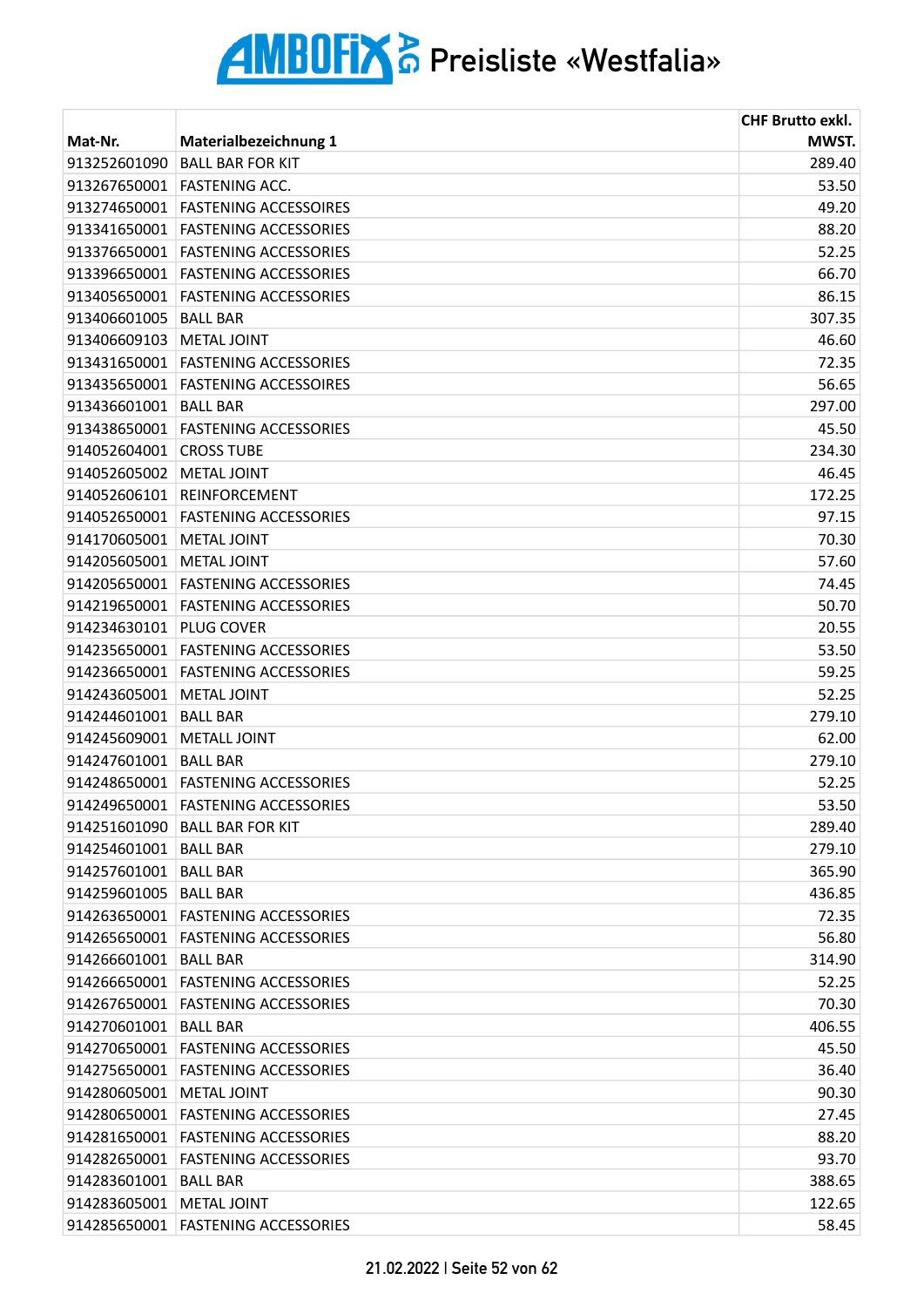|                             |                                    | <b>CHF Brutto exkl.</b> |
|-----------------------------|------------------------------------|-------------------------|
| Mat-Nr.                     | Materialbezeichnung 1              | MWST.                   |
| 914289650001                | <b>FASTENING ACCESSORIES</b>       | 55.95                   |
| 914292650001                | <b>FASTENING ACC.</b>              | 88.20                   |
| 914293650001                | <b>FASTENING ACCESSORIES</b>       | 99.25                   |
| 914294601090                | <b>BALL BAR FOR KIT</b>            | 289.40                  |
| 914295605001                | <b>METAL JOINT</b>                 | 70.30                   |
| 914295650001                | <b>FASTENING ACCESSORIES</b>       | 77.90                   |
| 914297650001                | <b>FASTENING ACCESSORIES</b>       | 101.30                  |
| 914305650001                | <b>FASTENING ACCESSORIES</b>       | 55.00                   |
| 914306650001                | <b>FASTENING ACCESSORIES</b>       | 31.85                   |
| 914307650001                | <b>FASTENING ACCESSORIES</b>       | 40.40                   |
| 914310650001                | <b>FASTENING ACCESSORIES</b>       | 45.50                   |
| 914350601001                | <b>BALL BAR</b>                    | 314.90                  |
| 914354601009                | <b>BALL BAR</b>                    | 289.40                  |
| 914357601001                | <b>BALL BAR</b>                    | 314.90                  |
| 914386650001                | <b>FASTENING ACCESSORIES</b>       | 35.00                   |
| 914391601001                | <b>BALL BAR</b>                    | 332.85                  |
| 914391650001                | <b>FASTENING ACCESSORIES</b>       | 38.85                   |
| 914406650001                | <b>FASTENING ACCESSORIES</b>       | 44.65                   |
| 914438650001                | <b>FASTENING ACCESSORIES</b>       | 45.20                   |
| 914440650001                | <b>FASTENING ACCESSORIES</b>       | 56.50                   |
|                             | 914451650001 FASTENING ACCESSORIES | 31.00                   |
| 914472650001                | <b>FASTENING ACCESSORIES</b>       | 64.65                   |
| 914474650001                | <b>FASTENING ACCESSORIES</b>       | 31.00                   |
| 914491601005                | <b>BALL BAR</b>                    | 282.50                  |
| 914493601005                | <b>BALL BAR</b>                    | 254.30                  |
| 914515650001                | <b>FASTENING ACCESSORIES</b>       | 36.40                   |
| 915039650001                | <b>FASTENING ACCESSORIES</b>       | 41.05                   |
| 915055601001                | <b>BALL BAR</b>                    | 472.00                  |
| 915058650001                | <b>FASTENING ACCESSORIES</b>       | 47.30                   |
| 915060601001                | <b>BALL BAR</b>                    | 303.20                  |
| 915072650001                | <b>FASTENING ACCESSORIES</b>       | 50.05                   |
| 915074650001                | <b>FASTENING ACCESSORIES</b>       | 50.05                   |
|                             | 915077650001 FASTENING ACCESSORIES | 82.00                   |
|                             | 915079650001 FASTENING ACCESSORIES | 44.00                   |
| 915083650001                | <b>FASTENING ACCESSORIES</b>       | 115.10                  |
| 915085650001                | <b>FASTENING ACCESSORIES</b>       | 70.30                   |
| 915096601005                | <b>BALL BAR</b>                    | 371.40                  |
| 915109650001                | <b>FASTENING ACC.</b>              | 63.80                   |
| 915113650001                | <b>FASTENING ACCESSORIES</b>       | 61.20                   |
| 915114601007                | <b>BALL BAR</b>                    | 339.05                  |
| 915115601070                | <b>BALL BAR FOR KIT</b>            | 289.40                  |
| 915144601090                | <b>BALL BAR FOR KIT</b>            | 289.40                  |
| 915185601001                | <b>BALL BAR</b>                    | 312.85                  |
| 915226601090                | <b>TOWBALL</b>                     | 289.40                  |
|                             | 916102650001 FASTENING ACCESSORIES | 54.60                   |
|                             | 916107650001 FASTENING ACCESSORIES | 76.50                   |
| 916109619001                | <b>STRUT</b>                       | 105.45                  |
| 916109650001                | <b>FASTENING ACCESSORIES</b>       | 60.35                   |
| 916113609101   METALL JOINT |                                    | 52.25                   |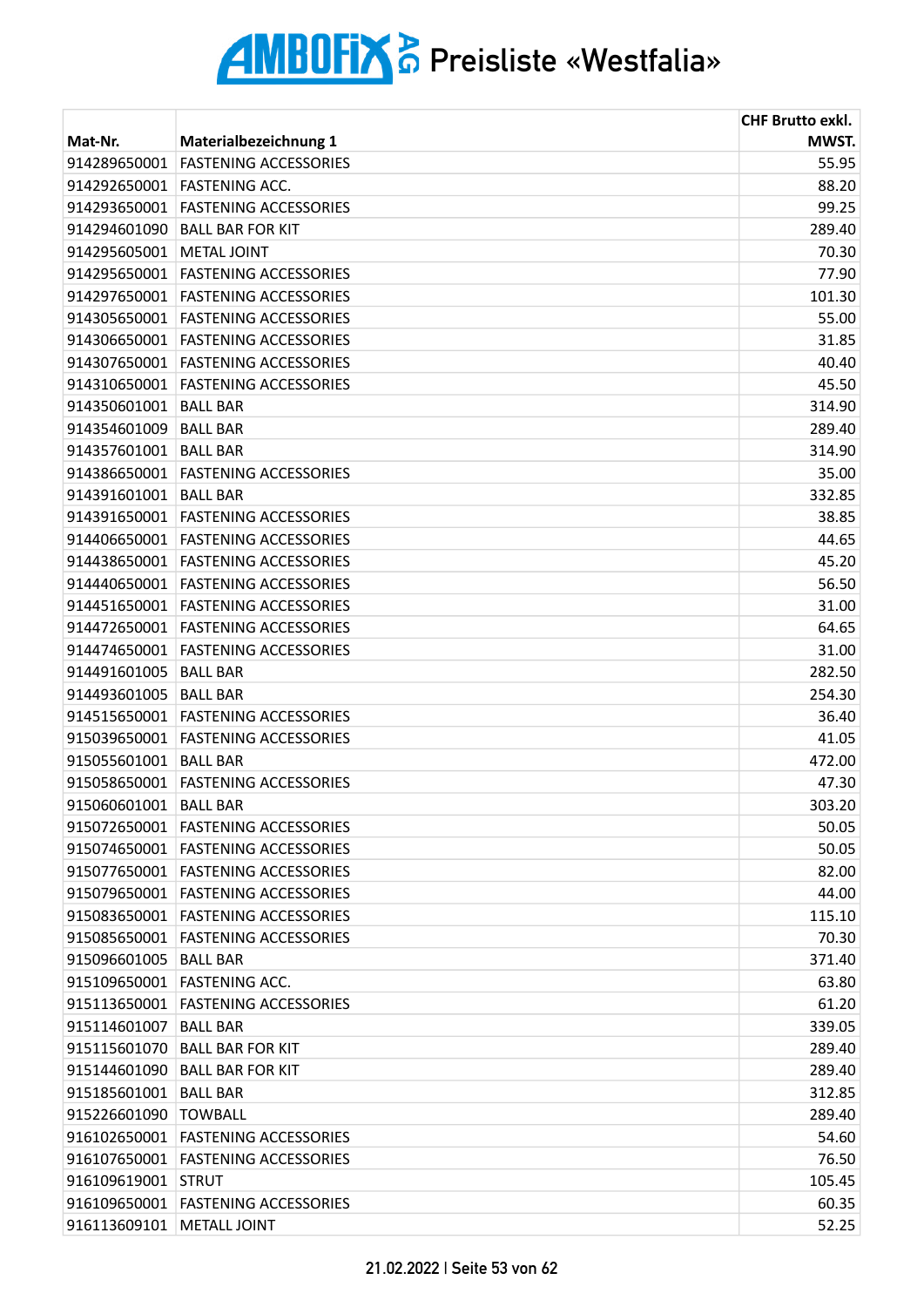|                         |                                             | <b>CHF Brutto exkl.</b> |
|-------------------------|---------------------------------------------|-------------------------|
| Mat-Nr.                 | Materialbezeichnung 1                       | MWST.                   |
| 916113650001            | <b>FASTENING ACCESSORIES</b>                | 82.00                   |
| 916114601001            | <b>BALL BAR</b>                             | 461.00                  |
| 916114630120            | PLUG                                        | 20.55                   |
| 916114650001            | <b>FASTENING ACCESSORIES</b>                | 62.00                   |
| 916117601001            | <b>BALL BAR</b>                             | 420.35                  |
| 916117601090            | <b>BALL BAR FOR KIT</b>                     | 289.40                  |
|                         | 916117650001 FASTENING ACCESSORIES          | 49.20                   |
| 916119601001            | <b>BALL BAR</b>                             | 375.55                  |
| 916123601001            | <b>BALL BAR</b>                             | 303.20                  |
|                         | 916123650001 FASTENING ACCESSORIES          | 101.30                  |
|                         | 916124650001 FASTENING ACCESSORIES          | 50.05                   |
|                         | 916126650001 FASTENING ACCESSORIES          | 66.45                   |
| 916128601001            | <b>BALL BAR</b>                             | 348.65                  |
| 916128601090            | <b>BALL BAR FOR KIT</b>                     | 289.40                  |
|                         | 916129650001 FASTENING ACCESSORIES          | 113.70                  |
|                         | 916137650001 FASTENING ACCESSORIES          | 93.05                   |
|                         | 916138650001 FASTENING ACCESSORIES          | 75.80                   |
| 916151650001            | <b>FASTENING ACCESSORIES</b>                | 105.45                  |
| 916152601001            | <b>BALL BAR</b>                             | 259.80                  |
|                         | 916155650001 FASTENING ACCESSORIES          | 63.80                   |
| 916165601090            | <b>BALL BAR FOR KIT</b>                     | 289.40                  |
| 916166650001            | <b>FASTENING ACCESSORIES</b>                | 68.90                   |
| 916173650001            | <b>FASTENING ACCESSORIES</b>                | 80.65                   |
| 916174601001            | <b>BALL BAR</b>                             | 135.75                  |
|                         | 916175650001 FASTENING ACCESSORIES          | 51.40                   |
| 916191650001            | <b>FASTENING ACCESSORIES</b>                | 61.20                   |
|                         | 916197650001 FASTENING ACCESSORIES          | 73.75                   |
| 916211601001            | <b>BALL BAR</b>                             | 314.90                  |
| 916211630121 PLUG COVER |                                             | 22.20                   |
|                         | 916220601007 BALL BAR WITH PIPE             | 314.90                  |
| 916225601001            | BALL BAR                                    | 314.90                  |
|                         | 916226650001 FASTENING ACCESSORIES          | 88.90                   |
| 916250601001 BALL BAR   |                                             | 292.85                  |
|                         | 916251650001 FASTENING ACCESSORIES          | 59.25                   |
| 916276601001            | <b>BALL BAR</b>                             | 312.85                  |
| 916298601007            | <b>BALL BAR</b>                             | 259.80                  |
| 916335601001            | <b>BALL BAR</b>                             | 312.85                  |
| 917008650001            | <b>FASTENING ACCESSORIES</b>                | 50.70                   |
|                         | 917015650001 FASTENING ACCESSORIES          | 37.10                   |
| 917016601005   BALL BAR |                                             | 348.65                  |
| 917034601005   BALL BAR |                                             | 396.90                  |
| 917034601090            | <b>BALL BAR FOR KIT</b>                     | 289.40                  |
| 917034630002            | <b>BALL PROTECTION CAP VPE 2PC</b>          | 8.20                    |
|                         |                                             |                         |
|                         | 917034630010 BALL PROTECTION CAP VPE 10 PC  | 15.15                   |
|                         | 917034630100 BALL PROTECTION CAP VPE 100 PC | 92.80                   |
|                         | 917034630101 BALL PROTECTOR CAP VPE 800 PC  | 641.55                  |
|                         | 917037650001 FASTENING ACCESSORIES          | 57.60                   |
|                         | 917043650001 FASTENING ACCESSORIES          | 36.40                   |
|                         | 917046650001 FASTENING ACCESSORIES          | 16.95                   |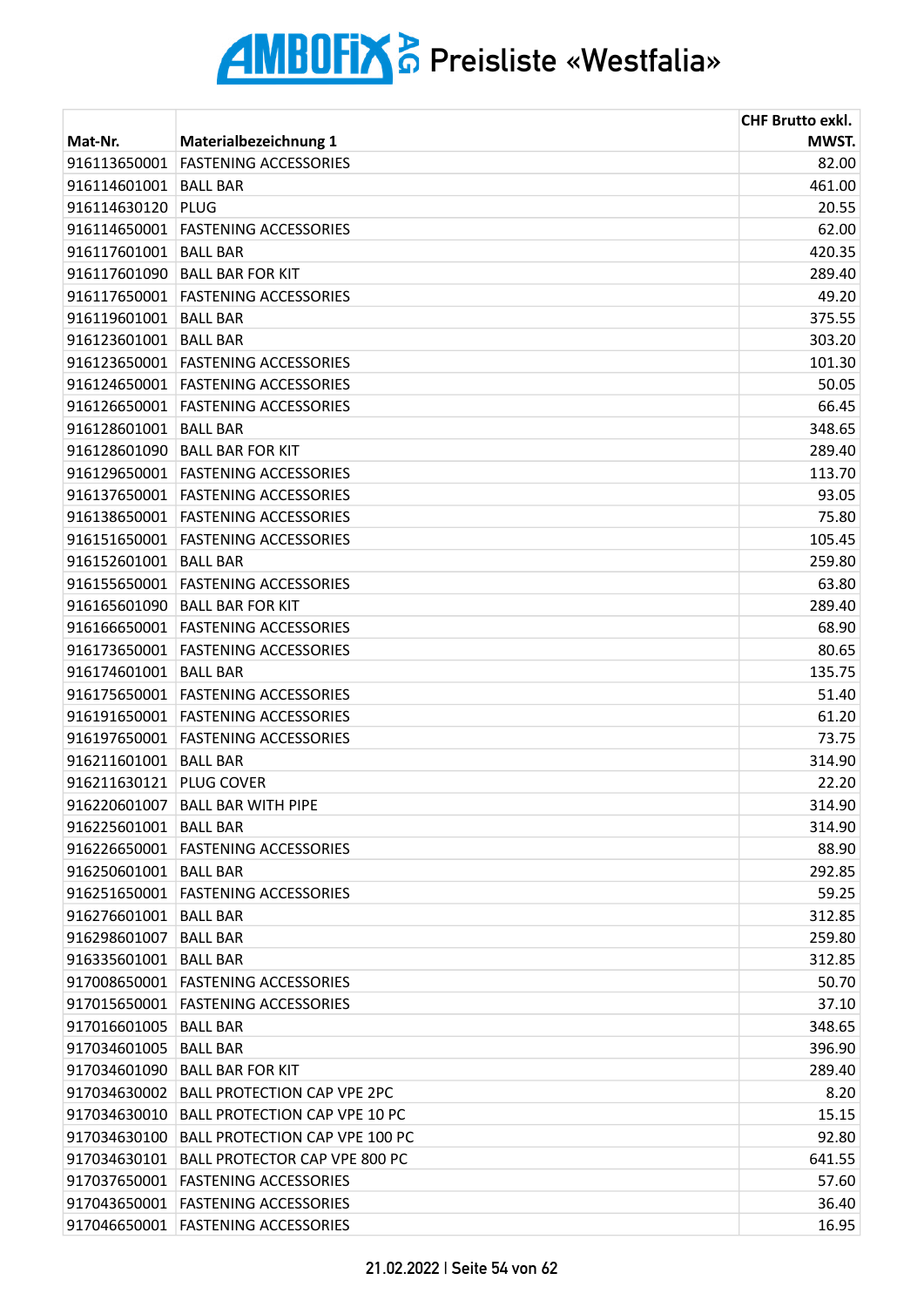|                         |                                    | <b>CHF Brutto exkl.</b> |
|-------------------------|------------------------------------|-------------------------|
| Mat-Nr.                 | <b>Materialbezeichnung 1</b>       | MWST.                   |
| 917048650001            | <b>FASTENING ACCESSORIES</b>       | 50.70                   |
| 917063650001            | <b>FASTENING ACCESSORIES</b>       | 52.25                   |
| 917088601090            | Towball 3°LBH for Kit              | 289.40                  |
| 917088650001            | <b>FASTENING ACCESSORIES</b>       | 34.20                   |
| 917102601001            | <b>BALL BAR</b>                    | 304.55                  |
| 917102608001            | <b>SOCKET HOLDER</b>               | 22.20                   |
| 917117650001            | <b>FASTENING ACCESSORIES</b>       | 31.00                   |
| 917128601005            | <b>BALL BAR</b>                    | 297.00                  |
|                         | 917131631001 BRACKET ANTENNA       | 50.85                   |
|                         | 920036608001 SOCKET HOLDER         | 15.30                   |
| 920036608110            | <b>SOCKET HOLDER 10 PIECES</b>     | 99.95                   |
| 920040601001            | <b>BALL BAR</b>                    | 436.85                  |
| 920040609101            | <b>METALL JOINT</b>                | 46.45                   |
| 920040617001            | <b>U-SECTION MOULDING</b>          | 67.15                   |
| 920040631001            | <b>SUPPORT</b>                     | 32.65                   |
| 920040650001            | <b>FASTENING ACCESSORIES</b>       | 93.70                   |
|                         | 920044650001 FASTENING ACCESSORIES | 43.00                   |
| 920050650001            | <b>FASTENING ACCESSORIES</b>       | 93.05                   |
| 920057601090            | <b>BALL BAR FOR KIT</b>            | 289.40                  |
| 920057605001            | <b>INTERMEDIATE PART</b>           | 93.70                   |
|                         | 920065650001 SPAREPARTS VOLVO C30  | 55.15                   |
| 921137630101 PLUG COVER |                                    | 22.20                   |
| 921164650001            | <b>FASTENING ACCESSORIES</b>       | 38.85                   |
| 921201650001            | <b>FASTENING ACCESSORIES</b>       | 61.20                   |
| 921241631001 SUPPORT    |                                    | 90.30                   |
|                         | 921259608101 BRACKET FOR SOCKET    | 20.55                   |
|                         | 921327650001 FASTENING ACCESSOIRES | 32.65                   |
| 921329650001            | <b>FASTENING ACCESSORIES</b>       | 57.60                   |
|                         | 921330650001 FASTENING ACCESSORIES | 95.80                   |
|                         | 921331650001 FASTENING ACCESSORIES | 27.45                   |
|                         | 921360650001 FASTENING ACCESSORIES | 29.10                   |
| 921391650001            | <b>FASTENING ACCESSORIES</b>       | 43.00                   |
|                         | 921399650001 FASTENING ACCESSORIES | 62.70                   |
| 921405601005   BALL BAR |                                    | 403.80                  |
| 921405631005 BRACKET    |                                    | 72.35                   |
| 921405650001            | <b>FASTENING ACCESSORIES</b>       | 38.85                   |
| 921406601005 BALL BAR   |                                    | 545.05                  |
|                         | 921406650001 FASTENING ACCESSORIES | 41.05                   |
| 921407601001 BALL BAR   |                                    | 294.25                  |
| 921407650001            | <b>FASTENING ACCESSORIES</b>       | 70.30                   |
|                         | 921437650001 FASTENING ACCESSORIES | 45.50                   |
| 921441601005            | <b>BALL BAR</b>                    | 353.50                  |
|                         | 921441650001 FASTENING ACCESSORIES | 59.25                   |
|                         | 921453650001 FASTENING ACCESSORIES | 45.50                   |
|                         | 921458650001 FASTENING ACCESSORIES | 39.55                   |
|                         | 921464650001 FASTENING ACCESSORIES | 20.55                   |
| 921495601001 BALL BAR   |                                    | 465.15                  |
|                         | 921504608001 SOCKET HOLDER         | 22.20                   |
| 921505601005 BALL BAR   |                                    | 372.80                  |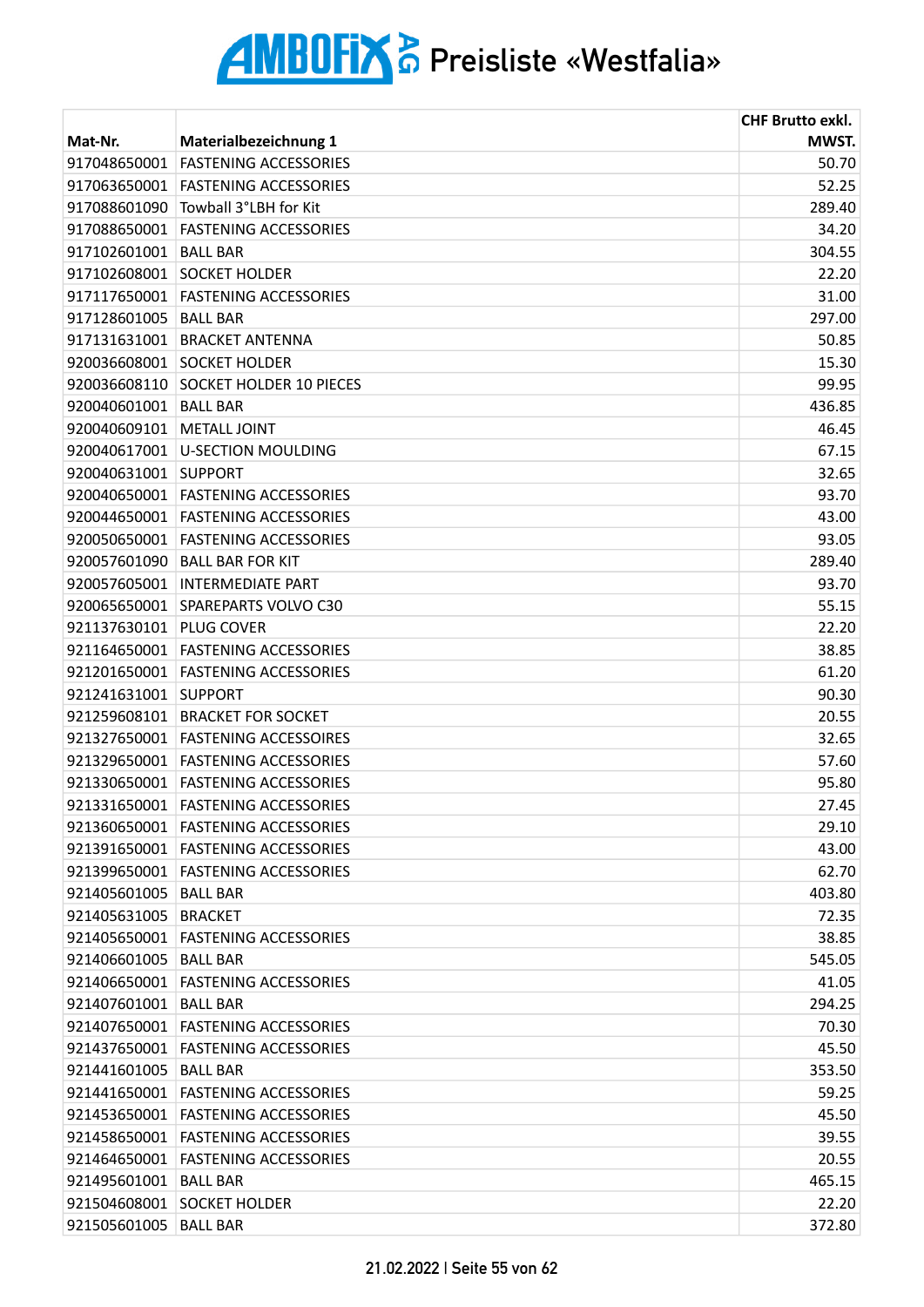|              |                                           | <b>CHF Brutto exkl.</b> |
|--------------|-------------------------------------------|-------------------------|
| Mat-Nr.      | Materialbezeichnung 1                     | MWST.                   |
| 921505650001 | <b>FASTENING ACCESSORIES</b>              | 61.20                   |
| 921520650001 | <b>FASTENING ACCESSORIES</b>              | 36.40                   |
| 921521650001 | <b>FASTENING ACCESSORIES</b>              | 44.80                   |
| 921522601001 | <b>BALL BAR</b>                           | 312.85                  |
|              | 921523650001 FASTENING ACCESSORIES        | 20.55                   |
|              | 921525650001 FASTENING ACCESSORIES        | 33.35                   |
| 921534630101 | <b>COVER 2 PC</b>                         | 12.40                   |
| 921534630102 | COVER 10 PC                               | 20.70                   |
|              | 921536650001 FASTENING ACCESSORIES        | 22.20                   |
|              | 921537650001 FASTENING ACCESSORIES        | 43.00                   |
| 921538650001 | <b>FASTENING ACCESSORIES</b>              | 30.35                   |
| 921540627001 | <b>PROTECTION</b>                         | 25.80                   |
| 921541608002 | <b>BRACKET FOR SOCKET</b>                 | 22.20                   |
| 921546601090 | <b>BALL BAR FOR KIT</b>                   | 289.40                  |
| 921546608001 | <b>SOCKET HOLDER INC. PLUG COVER</b>      | 40.40                   |
| 921546650001 | <b>FASTENING ACCESSORIES</b>              | 33.35                   |
| 921556601005 | <b>BALL BAR</b>                           | 340.40                  |
| 921556650001 | <b>FASTENING ACCESSORIES</b>              | 40.40                   |
| 921557321002 | <b>CONTINUOUS PLUS AUXILIARY KIT</b>      | 35.00                   |
| 921600321010 | PRÜFBRÜCKE                                | 9.80                    |
| 921600643101 | <b>BAG</b>                                | 16.15                   |
| 921605601015 | <b>BALL BAR</b>                           | 426.55                  |
| 921628630122 | <b>PLUG COVER</b>                         | 20.55                   |
| 921630630121 | PLUG                                      | 20.55                   |
|              | 921630650001 FASTENING ACCESSORIES        | 30.35                   |
|              | 921631650001 FASTENING ACCESSORIES        | 32.80                   |
|              | 921632650001 FASTENING ACCESSORIES        | 44.80                   |
| 921650650001 | <b>FASTENING ACCESSORIES</b>              | 21.35                   |
|              | 921656650001 FASTENING ACCESSORIES        | 58.45                   |
|              | 921657601050 BALL BAR FOR KIT             | 289.40                  |
| 921659650001 | <b>FASTENING ACCESSORIES</b>              | 58.45                   |
| 921661616001 | <b>REINFORCEMENT</b>                      | 135.05                  |
|              | 921661650001 FASTENING ACCESSORIES        | 50.70                   |
|              | 921665650001 FASTENING ACCESSORIES        | 50.70                   |
|              | 921673650001 FASTENING ACCESSORIES        | 43.00                   |
| 921691601005 | <b>BALL BAR</b>                           | 281.15                  |
| 921736650001 | <b>FASTENING ACCESSORIES</b>              | 67.80                   |
|              | 921738650001 FASTENING ACC.               | 40.40                   |
|              | 921740650001 EXTENSION SOCKET HOLDER POLO | 15.30                   |
| 921741650001 | <b>FASTENING ACCESSORIES</b>              | 39.55                   |
| 921748601001 | <b>BALL BAR</b>                           | 330.05                  |
| 921751650001 | <b>FASTENING ACCESSORIES</b>              | 22.20                   |
|              | 921755650001 FASTENING ACCESSORIES        | 34.75                   |
|              | 921775650001 FASTENING ACCESSORIES        | 71.65                   |
|              | 921780321031 CABLE INCLUDED SOCKET        | 135.05                  |
|              | 921814650001 FASTENING ACCESSORIES        | 29.10                   |
| 921823650001 | <b>FASTENING ACCESSORIES</b>              | 32.80                   |
| 921838650001 | <b>FASTENING ACCESSORIES</b>              | 43.00                   |
|              | 921854650001 FASTENING ACCESSORIES        | 31.00                   |
|              |                                           |                         |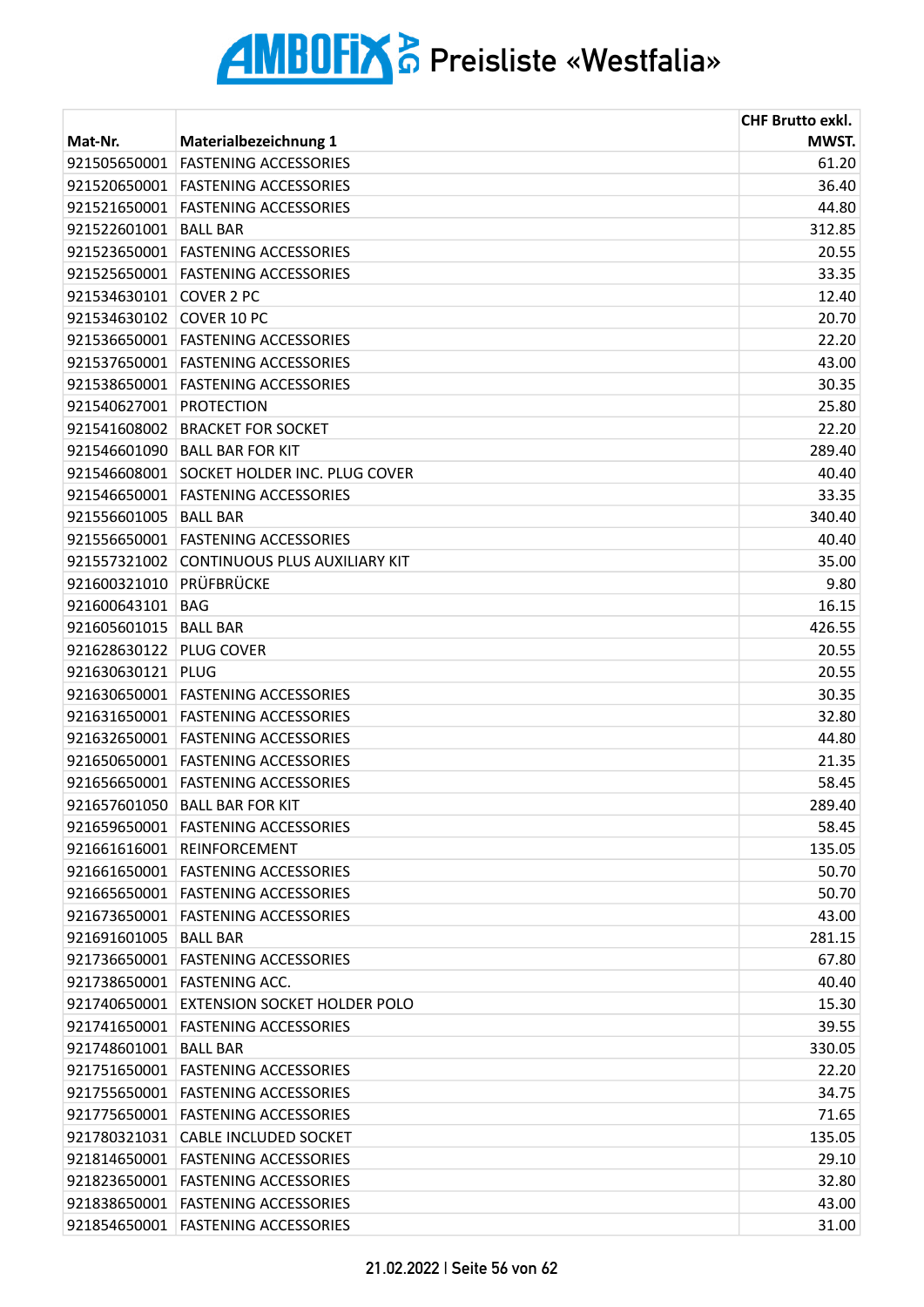|                          |                                             | <b>CHF Brutto exkl.</b> |
|--------------------------|---------------------------------------------|-------------------------|
| Mat-Nr.                  | Materialbezeichnung 1                       | MWST.                   |
| 921862600001             | <b>Fastening Accessories</b>                | 50.85                   |
| 921865650001             | <b>FASTENING ACCESSORIES</b>                | 31.00                   |
| 921906650001             | <b>FASTENING ACCESSORIES</b>                | 40.65                   |
| 921946650001             | <b>BOLT BAG</b>                             | 65.35                   |
| 923040650001             | <b>FASTENING ACCESSORIES</b>                | 37.10                   |
| 923045601005             | <b>BALL BAR</b>                             | 399.65                  |
| 923062601001             | <b>BALL BAR</b>                             | 343.15                  |
| 923062630101             | PLUG                                        | 20.55                   |
|                          | 923062650001 FASTENING ACCESSORIES          | 55.30                   |
|                          | 923062650002 BALL BAR EDITION               | 106.80                  |
| 923063650001             | <b>FASTENING ACCESSORIES</b>                | 33.35                   |
| 923063650002             | <b>BAG FOR BALL BAR</b>                     | 103.35                  |
| 923064650001             | <b>FASTENING ACCESSORIES</b>                | 36.40                   |
| 923080601005             | <b>BALL BAR</b>                             | 354.90                  |
| 924015650001             | <b>FASTENING ACCESSORIES</b>                | 167.45                  |
|                          | 924018650001 FASTENING ACCESSORIES          | 52.25                   |
| 929033600105             | <b>SUPPORT LOAD SIGN 120KG</b>              | 20.55                   |
| 929064605002             | <b>BRACKET</b>                              | 144.70                  |
| 929064605101             | <b>ADAPTING PLATES</b>                      | 144.70                  |
| 929064625001             | <b>BOLT</b>                                 | 83.40                   |
| 929064630101 PLUG COVER  |                                             | 31.15                   |
| 932065605001             | <b>METAL JOINT</b>                          | 44.00                   |
| 932099601001             | <b>BALL BAR</b>                             | 274.95                  |
| 932107650001             | <b>FASTENING ACCESSORIES</b>                | 97.15                   |
|                          | 932132650001 FASTENING ACCESSORIES          | 66.45                   |
|                          | 932162650001 FASTENING ACCESSORIES          | 62.70                   |
| 932218601005             | <b>BALL BAR</b>                             | 350.05                  |
| 932218608001             | <b>SOCKET HOLDER</b>                        | 20.95                   |
|                          | 932221650001 FASTENING ACCESSORIES          | 54.60                   |
| 932223601001             | <b>BALL BAR</b>                             | 289.40                  |
| 932223601090             | Towball 3°LBH for Kit                       | 297.00                  |
| 932223650001             | <b>FASTENING ACCESSORIES</b>                | 54.60                   |
| 932245605002 METAL JOINT |                                             | 38.85                   |
|                          | 932247650001 FASTENING ACCESSORIES          | 65.45                   |
| 932262601007 BALL BAR    |                                             | 232.90                  |
| 932262650001             | <b>FASTENING ACCESSORIES</b>                | 49.90                   |
| 932276601001 BALL BAR    |                                             | 307.35                  |
|                          | 932276601090 BALL BAR FOR KIT               | 289.40                  |
|                          | 933034621005 RECEPTION TUBE A50             | 101.30                  |
| 933034630101             | PLUG                                        | 20.55                   |
| 933051621090             | <b>RECEPTION TUBE</b>                       | 82.00                   |
| 933054621090             | <b>RECEPTION TUBE</b>                       | 82.00                   |
| 933096621001             | Sparepart A40V Housing                      | 108.90                  |
| 933096631001             | Bracket for socket holder                   | 8.00                    |
|                          | 933096650001 Sparepart for neck and housing | 29.10                   |
|                          | 935196650001 FASTENING ACCESSORIES          | 79.95                   |
| 935201601001             | <b>BALL BAR</b>                             | 303.20                  |
| 935209601001             | <b>BALL BAR</b>                             | 305.95                  |
|                          | 935211627001 SAFETY BRACKET                 | 27.45                   |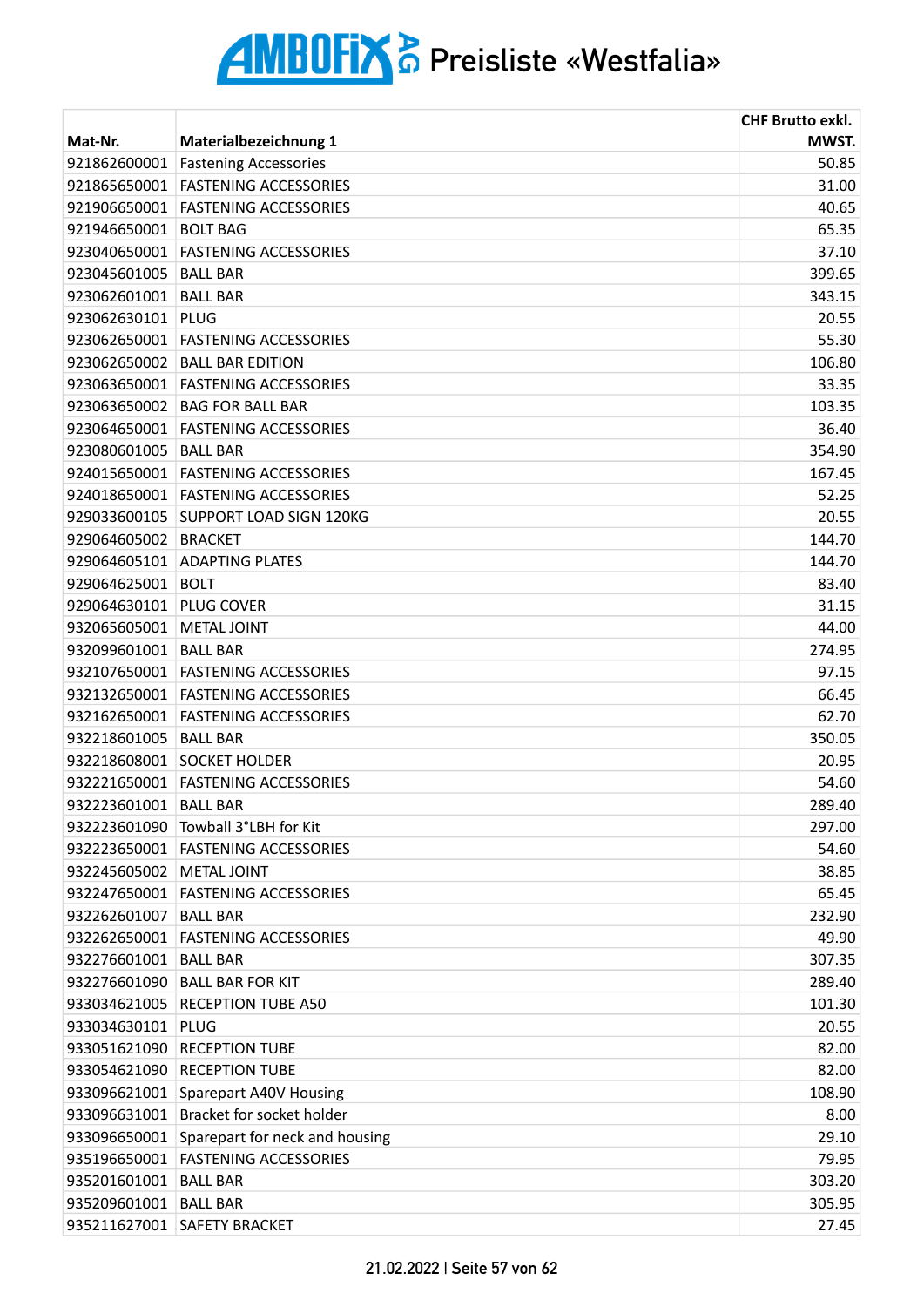|                       |                                    | <b>CHF Brutto exkl.</b> |
|-----------------------|------------------------------------|-------------------------|
| Mat-Nr.               | Materialbezeichnung 1              | MWST.                   |
| 935213650001          | <b>FASTENING ACCESSORIES</b>       | 50.05                   |
| 935221601001          | <b>BALL BAR</b>                    | 289.40                  |
| 935229650001          | <b>FASTENING ACCESSORIES</b>       | 45.50                   |
| 935230650001          | <b>FASTENING ACCESSORIES</b>       | 59.25                   |
| 935239650001          | <b>FASTENING ACCESSORIES</b>       | 227.40                  |
| 935246601001          | <b>BALL BAR</b>                    | 121.30                  |
| 935246650001          | <b>FASTENING ACCESSORIES</b>       | 41.05                   |
| 935250650001          | <b>FASTENING ACCESSORIES</b>       | 40.40                   |
| 935268601001          | <b>BALL BAR</b>                    | 266.00                  |
| 935280650001          | <b>FASTENING ACCESSORIES</b>       | 44.80                   |
| 935284650001          | <b>FASTENING ACCESSORIES</b>       | 86.85                   |
|                       | 935288650001 FASTENING ACCESSORIES | 123.35                  |
| 935301650001          | <b>FASTENING ACCESSORIES</b>       | 142.65                  |
| 935305601001          | <b>BALL BAR</b>                    | 391.40                  |
| 935321601001          | <b>BALL BAR</b>                    | 341.80                  |
| 935321650001          | <b>FASTENING ACC.</b>              | 61.35                   |
|                       | 935323650001 FASTENING ACC.        | 39.95                   |
| 935350650001          | <b>FASTENING ACCESSORIES</b>       | 75.80                   |
| 935363650001          | <b>FASTENING ACCESSORIES</b>       | 45.10                   |
| 935364601001          | <b>BALL BAR</b>                    | 282.50                  |
| 935374601001          | <b>BALL BAR</b>                    | 317.00                  |
| 935417601002          | <b>BALL BAR (TOW BALL)</b>         | 297.00                  |
| 935418650001          | <b>FASTENING ACCESSORIES</b>       | 97.85                   |
| 938044622001          | <b>BOLT</b>                        | 88.20                   |
| 938058601001 BALL BAR |                                    | 170.90                  |
| 938059601001          | <b>BALL BAR</b>                    | 262.55                  |
| 938092601007          | <b>BALL BAR</b>                    | 303.20                  |
| 938104650001          | <b>FASTENING ACC.</b>              | 75.80                   |
|                       | 940030650001 FASTENING ACCESSORIES | 113.70                  |
| 940054650001          | <b>FASTENING ACCESSORIES</b>       | 66.45                   |
| 940056650001          | <b>FASTENING ACCESSORIES</b>       | 50.05                   |
| 940067601007          | <b>BALL BAR</b>                    | 267.35                  |
|                       | 941003650001 FASTENING ACCESSORIES | 73.75                   |
|                       | 941004650001 FASTENING ACCESSORIES | 37.10                   |
| 942001513201          | KEY NO. 01 (2 PIECES)              | 52.25                   |
| 942001513202          | KEY NO. 02 (2 PIECES)              | 52.25                   |
| 942001513203          | KEY NO. 03 (2 PIECES)              | 52.25                   |
| 942001513204          | KEY NO. 04 (2 PIECES)              | 52.25                   |
| 942001513205          | KEY NO. 05 (2 PIECES)              | 52.25                   |
| 942001513206          | KEY NO. 06 (2 PIECES)              | 52.25                   |
| 942001513207          | KEY NO. 07 (2 PIECES)              | 52.25                   |
| 942001513208          | KEY NO. 08 (2 PIECES)              | 52.25                   |
| 942001513209          | KEY NO. 09 (2 PIECES)              | 52.25                   |
| 942001513210          | KEY NO. 10 (2 PIECES)              | 52.25                   |
| 942001513211          | KEY NO. 11 (2 PIECES)              | 52.25                   |
| 942001513212          | KEY NO. 12 (2 PIECES)              | 52.25                   |
| 942001513213          | KEY NO. 13 (2 PIECES)              | 52.25                   |
| 942001513214          | KEY NO. 14 (2 PIECES)              | 52.25                   |
|                       | 942001513215 KEY NO. 15 (2 PIECES) | 52.25                   |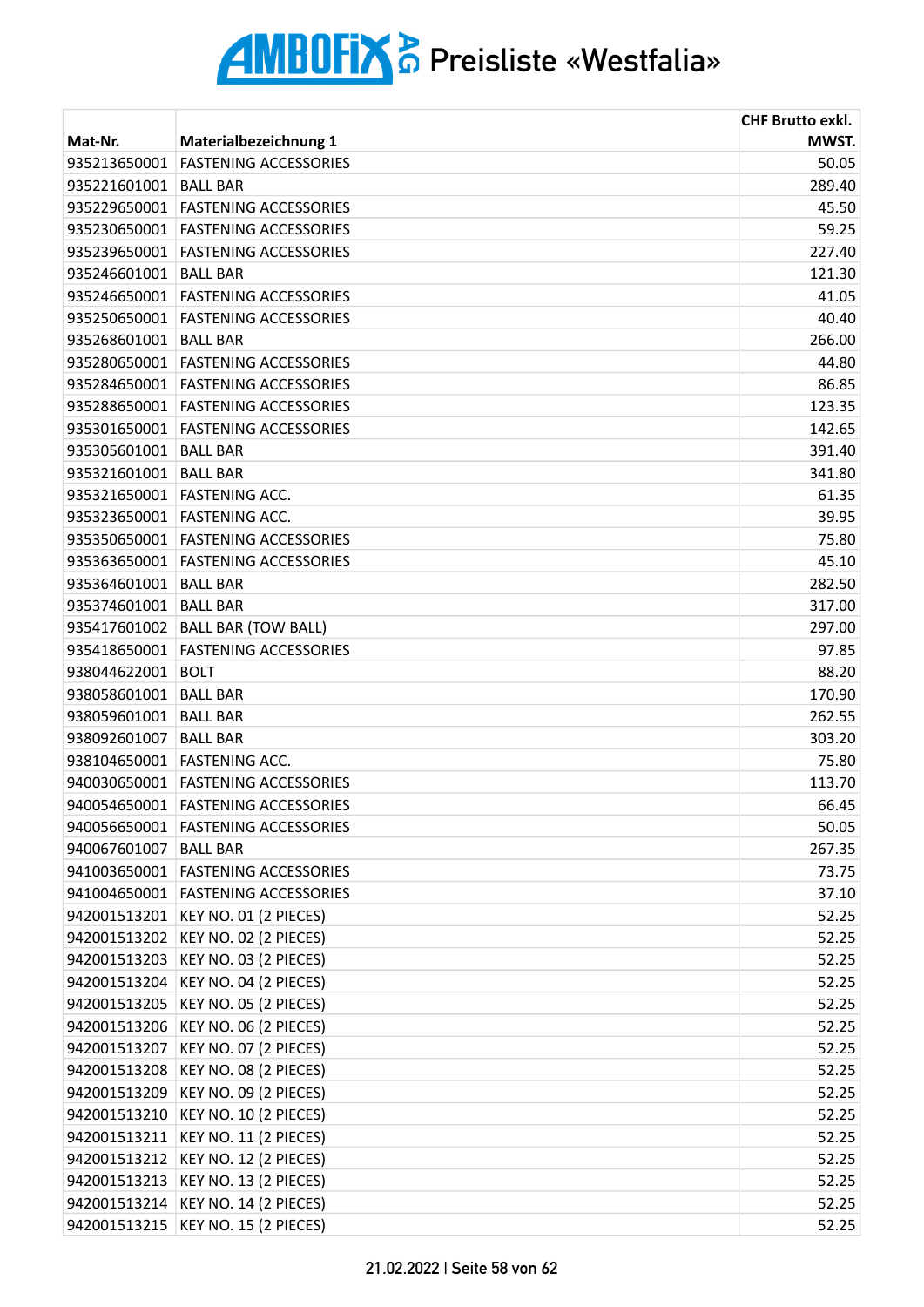|                         |                                    | <b>CHF Brutto exkl.</b> |
|-------------------------|------------------------------------|-------------------------|
| Mat-Nr.                 | Materialbezeichnung 1              | MWST.                   |
| 942001513216            | KEY NO. 16 (2 PIECES)              | 52.25                   |
| 942001513217            | KEY NO. 17 (2 PIECES)              | 52.25                   |
| 942001513218            | KEY NO. 18 (2 PIECES)              | 52.25                   |
| 942001513219            | KEY NO. 19 (2 PIECES)              | 52.25                   |
| 942001513220            | KEY NO. 20 (2 PIECES)              | 52.25                   |
| 942001513221            | KEY NO. 21 (2 PIECES)              | 52.25                   |
| 942001513222            | KEY NO. 22 (2 PIECES)              | 52.25                   |
| 942001513223            | KEY NO. 23 (2 PIECES)              | 52.25                   |
| 942001513224            | KEY NO. 24 (2 PIECES)              | 52.25                   |
| 942001513225            | KEY NO. 25 (2 PIECES)              | 52.25                   |
| 942001513226            | KEY NO. 26 (2 PIECES)              | 52.25                   |
| 942001513227            | KEY NO. 27 (2 PIECES)              | 52.25                   |
| 942001513228            | KEY NO. 28 (2 PIECES)              | 52.25                   |
| 942001513229            | KEY NO. 29 (2 PIECES)              | 52.25                   |
| 942001513230            | KEY NO. 30 (2 PIECES)              | 52.25                   |
| 942001513231            | KEY NO. 31 (2 PIECES)              | 52.25                   |
| 942001513232            | KEY NO. 32 (2 PIECES)              | 52.25                   |
| 942001513233            | KEY NO. 33 (2 PIECES)              | 52.25                   |
| 942001513234            | KEY NO. 34 (2 PIECES)              | 52.25                   |
| 942001513235            | KEY NO. 35 (2 PIECES)              | 52.25                   |
| 942001513236            | KEY NO. 36 (2 PIECES)              | 52.25                   |
| 942001513237            | KEY NO. 37 (2 PIECES)              | 52.25                   |
| 942001513238            | KEY NO. 38 (2 PIECES)              | 52.25                   |
| 942001513239            | KEY NO. 39 (2 PIECES)              | 52.25                   |
| 942001513240            | KEY NO. 40 (2 PIECES)              | 52.25                   |
| 942001513241            | KEY NO. 41 (2 PIECES)              | 52.25                   |
| 942001513242            | KEY NO. 42 (2 PIECES)              | 52.25                   |
| 942001513243            | KEY NO. 43 (2 PIECES)              | 52.25                   |
| 942001513244            | KEY NO. 44 (2 PIECES)              | 52.25                   |
|                         | 942001513245 KEY NO. 45 (2 PIECES) | 52.25                   |
|                         | 942001513246 KEY NO. 46 (2 PIECES) | 52.25                   |
| 942001513247            | KEY NO. 47 (2 PIECES)              | 52.25                   |
| 942001513248            | KEY NO. 48 (2 PIECES)              | 52.25                   |
| 942001513249            | KEY NO. 49 (2 PIECES)              | 52.25                   |
| 942001513250            | KEY NO. 50 (2 PIECES)              | 52.25                   |
| 942001513251            | KEY NO. 51                         | 52.25                   |
| 942001513252            | KEY NO. 52                         | 52.25                   |
| 942001513253            | <b>KEY NO. 53</b>                  | 52.25                   |
| 942001513254            | KEY NO. 54                         | 52.25                   |
| 942001513255            | <b>KEY NO. 55</b>                  | 52.25                   |
| 942001513256            | KEY NO. 56                         | 52.25                   |
| 942001513257            | <b>KEY NO. 57</b>                  | 52.25                   |
| 942001513258            | <b>KEY NO. 58</b>                  | 52.25                   |
| 942001513259            | KEY NO. 59                         | 52.25                   |
| 942001513260            | KEY NO. 60                         | 52.25                   |
| 942001513261            | <b>KEY NO. 61</b>                  | 52.25                   |
| 942001513262            | KEY NO. 62                         | 52.25                   |
| 942001513263            | KEY NO. 63                         | 52.25                   |
| 942001513264 KEY NO. 64 |                                    | 52.25                   |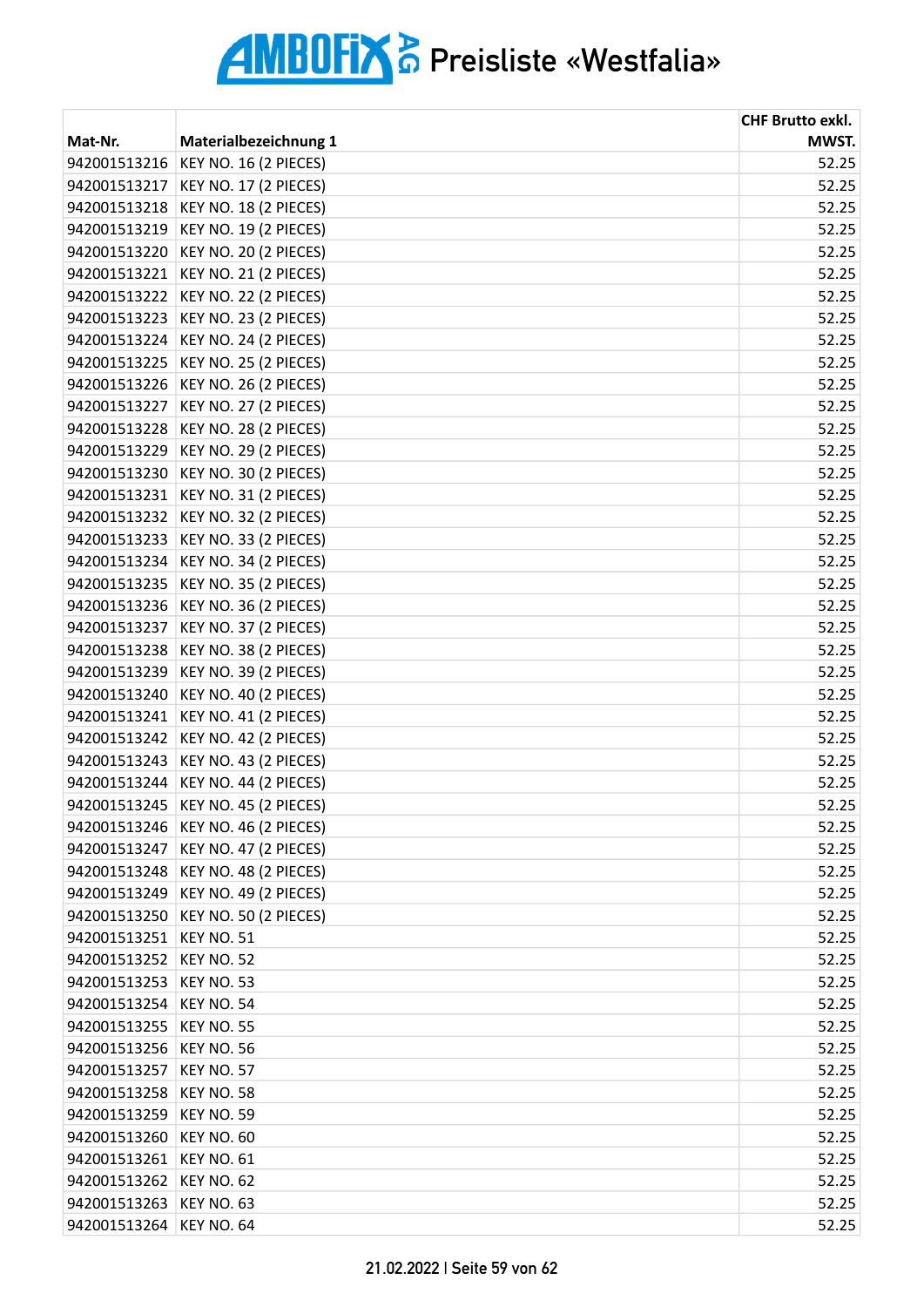|                         |                                    | <b>CHF Brutto exkl.</b> |
|-------------------------|------------------------------------|-------------------------|
| Mat-Nr.                 | Materialbezeichnung 1              | MWST.                   |
| 942001513265            | <b>KEY NO. 65</b>                  | 52.25                   |
| 942001513266            | <b>KEY NO. 66</b>                  | 52.25                   |
| 942001513267            | <b>KEY NO. 67</b>                  | 52.25                   |
| 942001513268            | <b>KEY NO. 68</b>                  | 52.25                   |
| 942001513269            | <b>KEY NO. 69</b>                  | 52.25                   |
| 942001513270            | <b>KEY NO. 70</b>                  | 52.25                   |
| 942001513271            | <b>KEY NO. 71</b>                  | 52.25                   |
| 942001513272            | <b>KEY NO. 72</b>                  | 52.25                   |
| 942001513273            | <b>KEY NO. 73</b>                  | 52.25                   |
| 942001513274            | <b>KEY NO. 74</b>                  | 52.25                   |
| 942001513275            | <b>KEY NO. 75</b>                  | 52.25                   |
| 942001513276            | <b>KEY NO. 76</b>                  | 52.25                   |
| 942001513277            | <b>KEY NO. 77</b>                  | 52.25                   |
| 942001513278            | <b>KEY NO. 78</b>                  | 52.25                   |
| 942001513279            | <b>KEY NO. 79</b>                  | 52.25                   |
| 942001513280            | <b>KEY NO. 80</b>                  | 52.25                   |
| 942001513281            | <b>KEY NO. 81</b>                  | 52.25                   |
| 942001513282            | <b>KEY NO. 82</b>                  | 52.25                   |
| 942001513283            | <b>KEY NO. 83</b>                  | 52.25                   |
| 942001513284            | KEY NO. 84                         | 52.25                   |
| 942001513285            | <b>KEY NO. 85</b>                  | 52.25                   |
| 942001513286            | <b>KEY NO. 86</b>                  | 52.25                   |
| 942001513287            | <b>KEY NO. 87</b>                  | 52.25                   |
| 942001513288            | KEY NO. 88                         | 52.25                   |
| 942001513289            | <b>KEY NO. 89</b>                  | 52.25                   |
| 942001513290            | <b>KEY NO. 90</b>                  | 52.25                   |
| 942001513291            | <b>KEY NO. 91</b>                  | 52.25                   |
| 942001513292            | KEY NO. 92                         | 52.25                   |
| 942001513293            | KEY NO. 93                         | 52.25                   |
| 942001513294 KEY NO. 94 |                                    | 52.25                   |
| 942001513295            | <b>KEY NO. 95</b>                  | 52.25                   |
| 942001513296            | KEY NO. 96                         | 52.25                   |
| 942001513297            | KEY NO. 97                         | 52.25                   |
| 942001513298            | KEY NO. 98                         | 52.25                   |
| 942001513299            | <b>KEY NO. 99</b>                  | 52.25                   |
| 942001513300            | <b>KEY NO. 100</b>                 | 52.25                   |
| 942015650001            | <b>FASTENING ACCESSORIES</b>       | 105.45                  |
| 942032605101            | SPAREPART SWITCHPLATE WS1501       | 205.35                  |
| 942035650001            | <b>FASTENING ACCESSORIES</b>       | 169.50                  |
| 942062601001 BALL BAR   |                                    | 283.90                  |
|                         | 942067601001 BALL FAST. PLATE      | 144.05                  |
| 942076615001            | <b>CLIP</b>                        | 55.95                   |
| 942076650001            | <b>FASTENING ACCESSORIES</b>       | 172.25                  |
|                         | 942085650001 FASTENING ACCESSORIES | 46.45                   |
| 942097630101 PLUG       |                                    | 20.55                   |
| 942107601007            | <b>BALL BAR</b>                    | 248.75                  |
| 942107650001            | <b>FASTENING ACCESSORIES</b>       | 166.10                  |
| 942127601001            | <b>BALL BAR</b>                    | 322.50                  |
|                         | 942135650001 FASTENING ACCESSORIES | 55.55                   |
|                         |                                    |                         |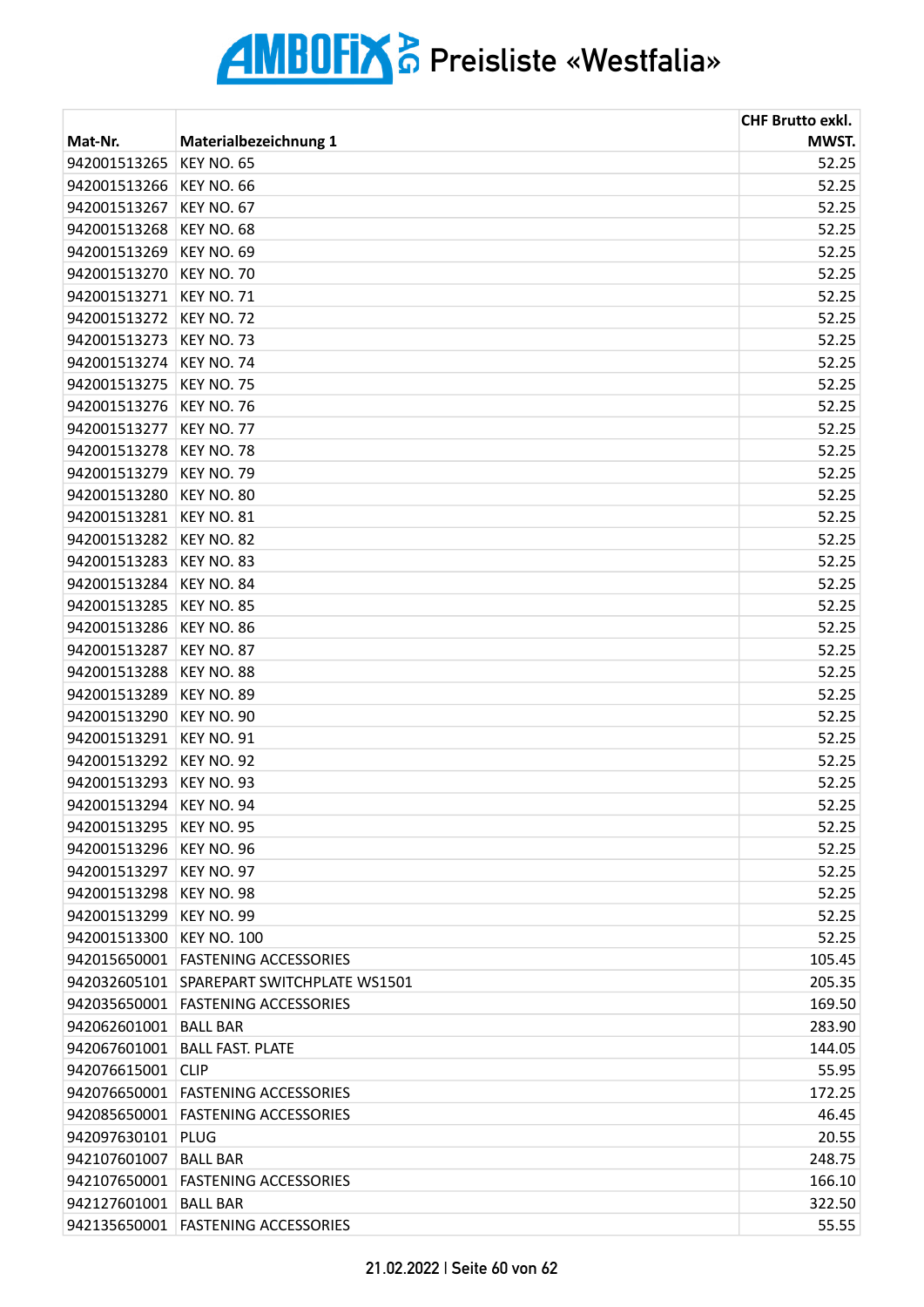|              |                                   | <b>CHF Brutto exkl.</b> |
|--------------|-----------------------------------|-------------------------|
| Mat-Nr.      | <b>Materialbezeichnung 1</b>      | MWST.                   |
| 942196650001 | <b>FASTENING ACCESSORIES</b>      | 40.65                   |
| 943038650001 | <b>FASTENING ACCESSORIES</b>      | 50.70                   |
| 944023650001 | <b>FASTENING ACCESSORIES</b>      | 41.05                   |
| 944025650001 | <b>FASTENING ACCESSORIES</b>      | 51.40                   |
| 944038630002 | CONES / DISC / MOUNT              | 41.05                   |
| 944039650001 | <b>FASTENING ACCESSORIES</b>      | 37.10                   |
| 944043650001 | <b>FASTENING ACCESSORIES</b>      | 33.35                   |
| 944044601001 | <b>BALL BAR</b>                   | 334.20                  |
| 944044650001 | <b>FASTENING ACCESSORIES</b>      | 27.45                   |
| 945020609001 | <b>METALL JOINT</b>               | 72.35                   |
| 945020650001 | <b>FASTENING ACCESSORIES</b>      | 67.15                   |
| 945027650001 | <b>FASTENING ACCESSORIES</b>      | 35.00                   |
| 945028650001 | <b>FASTENING ACCESSORIES</b>      | 36.40                   |
| 945035650001 | <b>FASTENING ACCESSORIES</b>      | 47.30                   |
| 946015650001 | <b>FASTENING ACCESSORIES</b>      | 103.35                  |
| 946018650001 | <b>FASTENING ACCESSORIES</b>      | 61.20                   |
| 946019601001 | <b>BALL BAR</b>                   | 348.65                  |
| 946020650002 | <b>FASTENING ACCESSORIES</b>      | 35.00                   |
| 948010650001 | <b>FASTENING ACCESSORIES</b>      | 67.95                   |
| 950000302003 | LIGHT CLUSTER LEFT WITHOUT CABLE  | 61.20                   |
| 950000302004 | LIGHT CLUSTER RIGHT WITHOUT CABLE | 61.20                   |
| 950000503001 | <b>RUBBER FOR GRIPPING LEVER</b>  | 16.15                   |
| 950000513101 | KEY BOX NO. 101                   | 52.25                   |
| 950000513102 | <b>KEY BOX NO. 102 2 Pc</b>       | 52.25                   |
| 950000513103 | KEY BOX NO. 103                   | 52.25                   |
| 950000513104 | KEY BOX NO. 104                   | 52.25                   |
| 950000513105 | KEY BOX NO. 105                   | 52.25                   |
| 950000513106 | KEY BOX NO. 106                   | 52.25                   |
| 950000513107 | KEY BOX NO. 107                   | 52.25                   |
| 950000513108 | KEY BOX NO. 108                   | 52.25                   |
| 950000513109 | KEY BOX NO. 109                   | 52.25                   |
| 950000513110 | <b>KEY NO. 110</b>                | 52.25                   |
| 950000513301 | KEY NO. 01                        | 52.25                   |
| 950000513302 | KEY NO. 02                        | 52.25                   |
| 950000513303 | KEY NO. 03                        | 52.25                   |
| 950000513304 | KEY NO. 04                        | 52.25                   |
| 950000513305 | <b>KEY NO. 05</b>                 | 52.25                   |
| 950000513306 | <b>KEY NO. 06</b>                 | 52.25                   |
| 950000513307 | KEY NO. 07                        | 52.25                   |
| 950000513308 | KEY NO. 08                        | 52.25                   |
| 950000513309 | KEY NO. 09                        | 52.25                   |
| 950000513310 | <b>KEY NO. 10</b>                 | 52.25                   |
| 950000513311 | <b>KEY NO. 11</b>                 | 52.25                   |
| 950000513312 | <b>KEY NO. 12</b>                 | 52.25                   |
| 950000513313 | KEY NO. 13                        | 52.25                   |
| 950000513314 | <b>KEY NO. 14</b>                 | 52.25                   |
| 950000513315 | <b>KEY NO. 15</b>                 | 52.25                   |
| 950000513316 | <b>KEY NO. 16</b>                 | 52.25                   |
| 950000513317 | <b>KEY NO. 17</b>                 | 52.25                   |